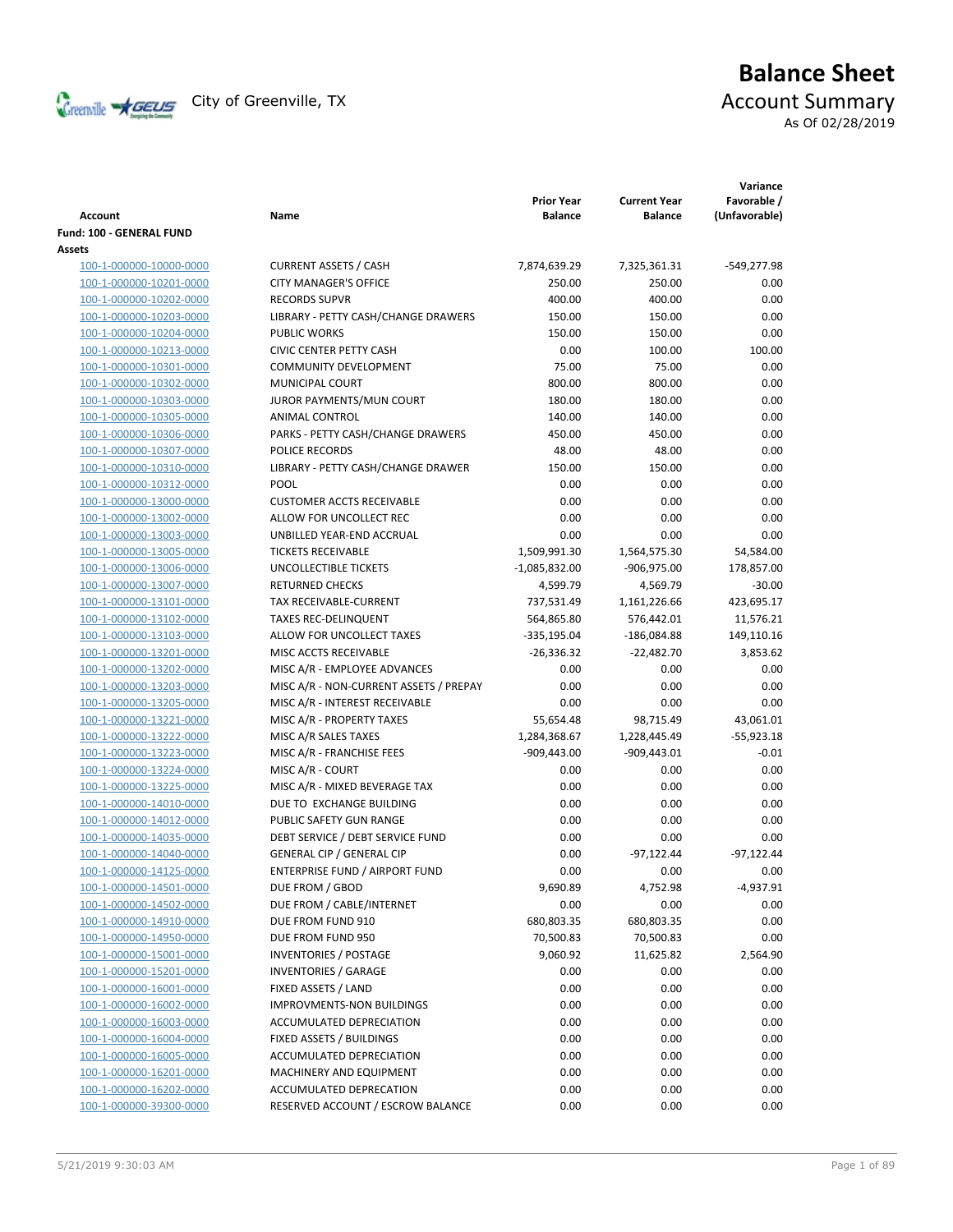**Variance**

|                                                    |                                             | <b>Prior Year</b> | <b>Current Year</b>  | Favorable /       |
|----------------------------------------------------|---------------------------------------------|-------------------|----------------------|-------------------|
| <b>Account</b>                                     | Name                                        | <b>Balance</b>    | <b>Balance</b>       | (Unfavorable)     |
| 100-1-000000-91030-0000                            | 4A-EDC                                      | 0.00              | 0.00                 | 0.00              |
| 100-1-000000-91410-0000                            | <b>INVENTORY / MATERIALS &amp; SUPPLIES</b> | 0.00              | 0.00                 | 0.00              |
| 100-1-000000-91410-0700                            | <b>INVENTORY / PAPER STOCK</b>              | 0.00              | 0.00                 | 0.00              |
| 100-1-000000-91430-0000                            | NON-CURRENT ASSETS / PREPAYMENTS            | 0.00              | 0.00                 | 0.00              |
|                                                    | <b>Total Assets:</b>                        | 10,447,693.45     | 10,607,804.00        | 160,110.55        |
|                                                    |                                             |                   |                      |                   |
| Liability                                          |                                             |                   |                      |                   |
| 100-1-000000-20101-0000                            | <b>ACCOUNTS PAYABLE</b>                     | $-74,039.48$      | $-58,362.81$         | $-15,676.67$      |
| 100-1-000000-20102-0000                            | <b>CREDIT CARD PAYABLE</b>                  | 0.00              | 0.00                 | 0.00              |
| 100-1-000000-20103-0000                            | ACCRUED ACCOUNTS PAYABLE                    | 29,682.60         | 29,682.60            | 0.00              |
| 100-1-000000-20114-0000                            | <b>INVESTMENT ADVISORY FEES</b>             | 0.00              | 0.00                 | 0.00              |
| 100-1-000000-20115-0000                            | PD EMP COMMISSION                           | 125.60            | 105.41               | 20.19             |
| 100-1-000000-20116-0000                            | POLICE DONATIONS                            | 14,183.60         | 10,036.39            | 4,147.21          |
| 100-1-000000-20117-0000                            | <b>FIRE DONATIONS</b>                       | 13,358.57         | 6,723.00             | 6,635.57          |
| 100-1-000000-20118-0000                            | <b>COMBAT CHALLENGE</b>                     | 804.06            | 804.06               | 0.00              |
| 100-1-000000-20119-0000                            | <b>CEMETERIES DONATIONS</b>                 | 61.79             | 61.79                | 0.00              |
| 100-1-000000-20120-0000                            | <b>LIBRARY DONATIONS</b>                    | 15,959.88         | 8,778.34             | 7,181.54          |
| 100-1-000000-20121-0000                            | ANIMAL SHELTER DONATIONS                    | 1,041.85          | 681.85               | 360.00            |
| 100-1-000000-20122-0000                            | PARKS DONATIONS                             | 1,716.03          | 6,271.03             | $-4,555.00$       |
| 100-1-000000-20125-0000                            | SALES TAX PAYABLE / IN THE CITY             | 13.07             | 14.50                | $-1.43$           |
| 100-1-000000-20127-0000                            | STATE COURT COST/FEE PAYB                   | 59,756.59         | 38,868.76            | 20,887.83         |
| 100-1-000000-20128-0000                            | SEATBELT&CHILD RESTRAINT                    | 8,243.65          | 8,132.56             | 111.09            |
| 100-1-000000-20129-0000                            | MUNICIPAL COURT CLEARING                    | 316.10            | $-675.90$            | 992.00            |
| 100-1-000000-20130-0000                            | 3RD PARTY FTA FEE PAYABLE                   | 151.54            | 107.24               | 44.30             |
| 100-1-000000-20131-0000                            | REFUNDS / OVERPAYMENTS                      | $-122.70$         | $-120.70$            | $-2.00$           |
| 100-1-000000-20132-0000                            | <b>COURT COLL AGENCY FEES</b>               | 864.41            | 1,120.23             | $-255.82$         |
| 100-1-000000-20136-0000                            | <b>ATTORNEY COLLECTION FEES</b>             | 0.00              | 0.00                 | 0.00              |
| 100-1-000000-20137-0000                            | PLAT FILING FEES PAYABLE                    | 25,236.74         | 27,914.74            | $-2,678.00$       |
| 100-1-000000-20138-0000                            | COMMUNITY DEV TRUST ACCT                    | 1,708.50          | 1,498.50             | 210.00            |
| 100-1-000000-20139-0000                            | RETAINAGES PAYABLE                          | 0.00              | 0.00                 | 0.00              |
| 100-1-000000-20141-0000                            | <b>TELEPHONE CLEARING</b>                   | $-1,721.38$       | 5,539.66             | $-7,261.04$       |
| 100-1-000000-20143-0000                            | POLICE PROPERTY ROOM CLEARING               | 10,775.99         | 11,970.93            | $-1,194.94$       |
| 100-1-000000-20146-0000                            | MAIN ST / FARMERS MRKT RESALE               | $-0.88$           | 4.12                 | $-5.00$           |
| 100-1-000000-20147-0000                            | YMCA REGISTRATIONS                          | 0.00              | 0.00                 | 0.00              |
| 100-1-000000-20155-0000                            | MAIN STREET - DONATIONS                     | 417.02            | 17.02                | 400.00            |
| 100-1-000000-20160-0000                            | <b>UNAPPLIED CREDIT</b>                     | 0.00              | 0.00                 | 0.00              |
| 100-1-000000-20201-0000                            | <b>DEFERRED REVENUE</b>                     | 0.00              | 0.00                 | 0.00              |
| 100-1-000000-20203-0000                            | DEFERRED TAX REVENUE                        | 945,525.05        | 1,529,906.42         | -584,381.37       |
| 100-1-000000-20204-0000                            | DEFERRED TICKET REVENUE                     | 353,466.30        | 545,501.30           | $-192,035.00$     |
| 100-1-000000-21040-0000                            | DUE TO / GENERAL CIP FUND                   | 0.00              | 0.00                 | 0.00              |
| 100-1-000000-21201-0000                            | DUE TO / CENTRAL SERVICE FUND               | 0.00              | 0.00                 | 0.00              |
| 100-1-000000-21401-0000                            | DUE TO / ELECTRIC OPERATING FUND            | 0.00              | 0.00                 | 0.00              |
| 100-1-000000-21506-0000                            | DUE TO / 4A-EDC                             | 60,526.71         | 59,977.31            | 549.40            |
| 100-1-000000-21507-0000                            | DUE TO / BOARD OF DEVELOPMENT               | $-150,261.04$     | $-8,908.35$          | -141,352.69       |
| 100-1-000000-22001-0000                            | SALARIES PAYABLE                            | 562,350.41        | 514,786.62           | 47,563.79         |
| 100-1-000000-23001-0000                            | CAPITAL LEASE PAYABLE                       | 0.00              | 0.00                 | 0.00              |
|                                                    | CAPITAL LEASE PAYABLE                       |                   |                      |                   |
| 100-1-000000-23101-0000<br>100-1-000000-24001-0000 | O/S CHECKS PAYABLE                          | 0.00              | 0.00                 | 0.00<br>11,755.77 |
|                                                    | INTEREST PAYABLE ON DEP                     | 0.00<br>0.00      | $-11,755.77$<br>0.00 | 0.00              |
| 100-1-000000-24004-0000<br>100-1-000000-24007-0000 | <b>BILLED DEPOSITS SUSPENSE</b>             | 0.00              | 0.00                 | 0.00              |
|                                                    | <b>CUSTOMER DEPOSITS / ANIMAL SHELTER</b>   |                   |                      |                   |
| 100-1-000000-24008-0000                            |                                             | 0.00              | 0.00                 | 0.00              |
| 100-1-000000-24009-0000                            | LIBRARY MEETING ROOM DEPOSITS               | 616.20            | 616.20               | 0.00              |
| 100-1-000000-24010-0000                            | <b>CIVIC CENTER DEPOSITS</b>                | 0.00              | 0.00                 | 0.00              |
| 100-1-000000-24011-0000                            | <b>AUDITORIUM DEPOSITS</b>                  | 0.00              | 0.00                 | 0.00              |
| 100-1-000000-26001-0000                            | COMPENSATED ABSENCES PAY                    | 0.00              | 0.00                 | 0.00              |
| 100-1-000000-29000-0000                            | MISC LIABILITY - GREENVILLE ENERGY LLC      | 0.00              | 0.00                 | 0.00              |
| 100-1-000000-29001-0000                            | <b>RESALE</b>                               | 0.00              | 0.00                 | 0.00              |
| 100-1-000000-29300-0000                            | <b>ENCUMBRANCE SUMMARY</b>                  | 0.00              | 0.00                 | 0.00              |
| 100-1-000000-29400-0000                            | RESERVED ACCOUNT / ENCUMBRANCES             | 0.00              | 0.00                 | 0.00              |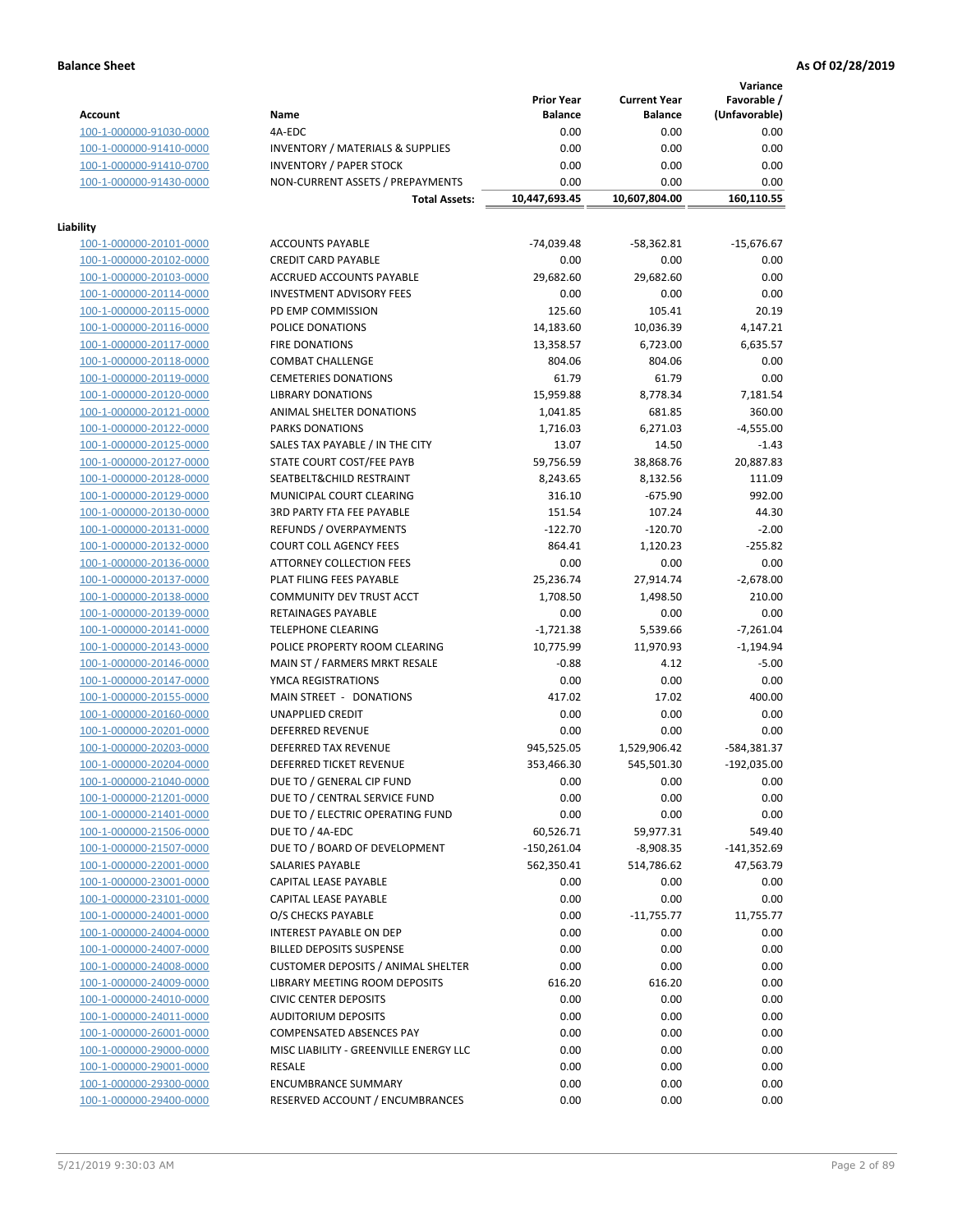| <b>Account</b>                        | Name                                                     | <b>Prior Year</b><br><b>Balance</b> | <b>Current Year</b><br><b>Balance</b> | Variance<br>Favorable /<br>(Unfavorable) |
|---------------------------------------|----------------------------------------------------------|-------------------------------------|---------------------------------------|------------------------------------------|
| 100-1-000000-29400-0900               | RESERVED ACCOUNT / ENCUMBRANCES                          | 0.00                                | 0.00                                  | 0.00                                     |
| 100-1-000000-92190-1202               | <b>LABORATORY CLEARING</b>                               | 0.00                                | 0.00                                  | 0.00                                     |
| 100-1-000000-92191-0000               | <b>SPONSORS - PARKS</b>                                  | 0.00                                | 0.00                                  | 0.00                                     |
| 100-1-000000-92200-0000               | MISCELLANEOUS LIABILITIES                                | 0.00                                | 0.00                                  | 0.00                                     |
| 100-1-000000-92270-1600               | <b>CREDIT CARD FEES PAYABLE</b>                          | 0.00                                | 0.00                                  | 0.00                                     |
|                                       | <b>Total Liability:</b>                                  | 1,880,756.78                        | 2,729,297.05                          | $-848,540.27$                            |
| <b>Equity</b>                         |                                                          |                                     |                                       |                                          |
| 100-1-000000-39000-0000               | UNRESERVED-FUND BALANCE                                  | 5,189,230.97                        | 4,923,623.10                          | $-265,607.87$                            |
|                                       | <b>Total Beginning Equity:</b>                           | 5,189,230.97                        | 4,923,623.10                          | -265,607.87                              |
| <b>Total Revenue</b>                  |                                                          | 13,603,416.39                       | 13,565,477.85                         | $-37,938.54$                             |
| <b>Total Expense</b>                  |                                                          | 10,225,710.53                       | 10,610,593.84                         | -384,883.31                              |
| <b>Revenues Over/(Under) Expenses</b> |                                                          | 3,377,705.86                        | 2,954,884.01                          | -422,821.85                              |
|                                       | <b>Total Equity and Current Surplus (Deficit):</b>       | 8,566,936.83                        | 7,878,507.11                          | $-688,429.72$                            |
|                                       | Total Liabilities, Equity and Current Surplus (Deficit): | 10,447,693.61                       | 10,607,804.16                         | 160,110.55                               |
|                                       | *** FUND 100 OUT OF BALANCE ***                          | $-0.16$                             | $-0.16$                               | 0.00                                     |

**\*\*\*Warning: Account Authorization is turned on. Please run the Unauthorized Account Listing Report to see if you are out of balance due to missing accounts \*\*\***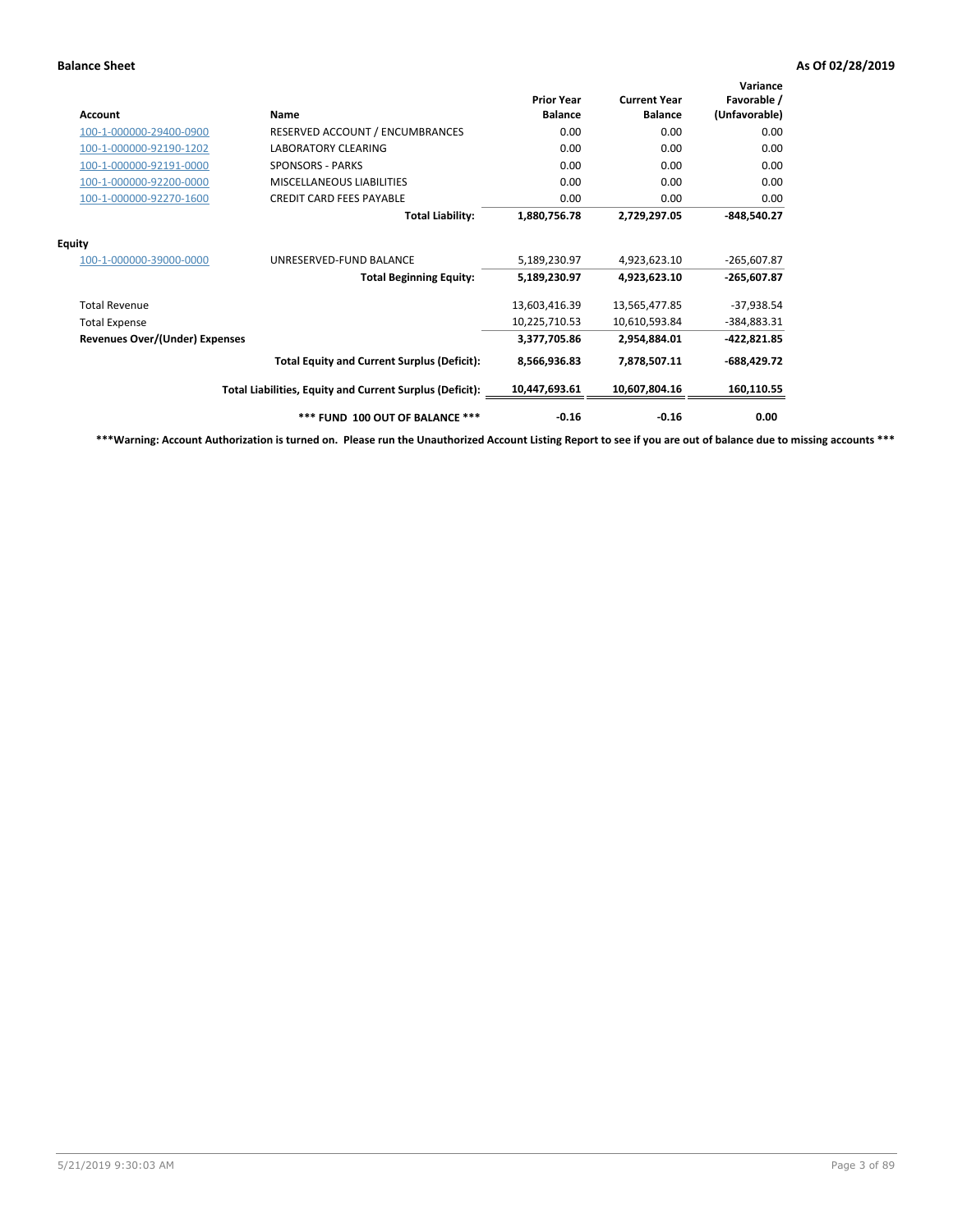| <b>Account</b>                                            | Name                                                     | <b>Prior Year</b><br><b>Balance</b> | <b>Current Year</b><br><b>Balance</b> | Variance<br>Favorable /<br>(Unfavorable) |
|-----------------------------------------------------------|----------------------------------------------------------|-------------------------------------|---------------------------------------|------------------------------------------|
| <b>Fund: 101 - MUNICIPAL COURT BUILDING SECURITY FEES</b> |                                                          |                                     |                                       |                                          |
| <b>Assets</b>                                             |                                                          |                                     |                                       |                                          |
| 101-1-000000-10000-0000                                   | <b>CURRENT ASSETS / CASH</b>                             | 52,383.32                           | 60,075.54                             | 7,692.22                                 |
| 101-1-000000-13201-0000                                   | MISC ACCTS RECEIVABLE                                    | 0.00                                | 0.00                                  | 0.00                                     |
| 101-1-000000-13203-0000                                   | NON-CURRENT ASSETS / PREPAYMENTS                         | 0.00                                | 0.00                                  | 0.00                                     |
| 101-1-000000-13205-0000                                   | <b>INTEREST RECEIVABLE</b>                               | 0.00                                | 0.00                                  | 0.00                                     |
|                                                           | <b>Total Assets:</b>                                     | 52,383.32                           | 60,075.54                             | 7,692.22                                 |
| Liability                                                 |                                                          |                                     |                                       |                                          |
| 101-1-000000-20101-0000                                   | <b>ACCOUNTS PAYABLE</b>                                  | 0.00                                | 0.00                                  | 0.00                                     |
| 101-1-000000-20102-0000                                   | <b>CREDIT CARD PAYABLE</b>                               | 0.00                                | 0.00                                  | 0.00                                     |
| 101-1-000000-20103-0000                                   | <b>ACCRUED ACCOUNTS PAYABLE</b>                          | 0.00                                | 0.00                                  | 0.00                                     |
| 101-1-000000-29300-0000                                   | <b>ENCUMBRANCE SUMMARY</b>                               | 0.00                                | 0.00                                  | 0.00                                     |
| 101-1-000000-29400-0000                                   | RESERVED ACCOUNT / ENCUMBRANCES                          | 0.00                                | 0.00                                  | 0.00                                     |
|                                                           | <b>Total Liability:</b>                                  | 0.00                                | 0.00                                  | 0.00                                     |
| <b>Equity</b>                                             |                                                          |                                     |                                       |                                          |
| 101-1-000000-39000-0000                                   | UNRESERVED-FUND BALANCE                                  | 48.740.74                           | 57,435.04                             | 8,694.30                                 |
|                                                           | <b>Total Beginning Equity:</b>                           | 48.740.74                           | 57.435.04                             | 8.694.30                                 |
| <b>Total Revenue</b>                                      |                                                          | 3,848.42                            | 2,653.55                              | $-1,194.87$                              |
| <b>Total Expense</b>                                      |                                                          | 205.84                              | 13.05                                 | 192.79                                   |
| <b>Revenues Over/(Under) Expenses</b>                     |                                                          | 3,642.58                            | 2,640.50                              | $-1,002.08$                              |
|                                                           | <b>Total Equity and Current Surplus (Deficit):</b>       | 52,383.32                           | 60,075.54                             | 7,692.22                                 |
|                                                           | Total Liabilities, Equity and Current Surplus (Deficit): | 52,383.32                           | 60,075.54                             | 7,692.22                                 |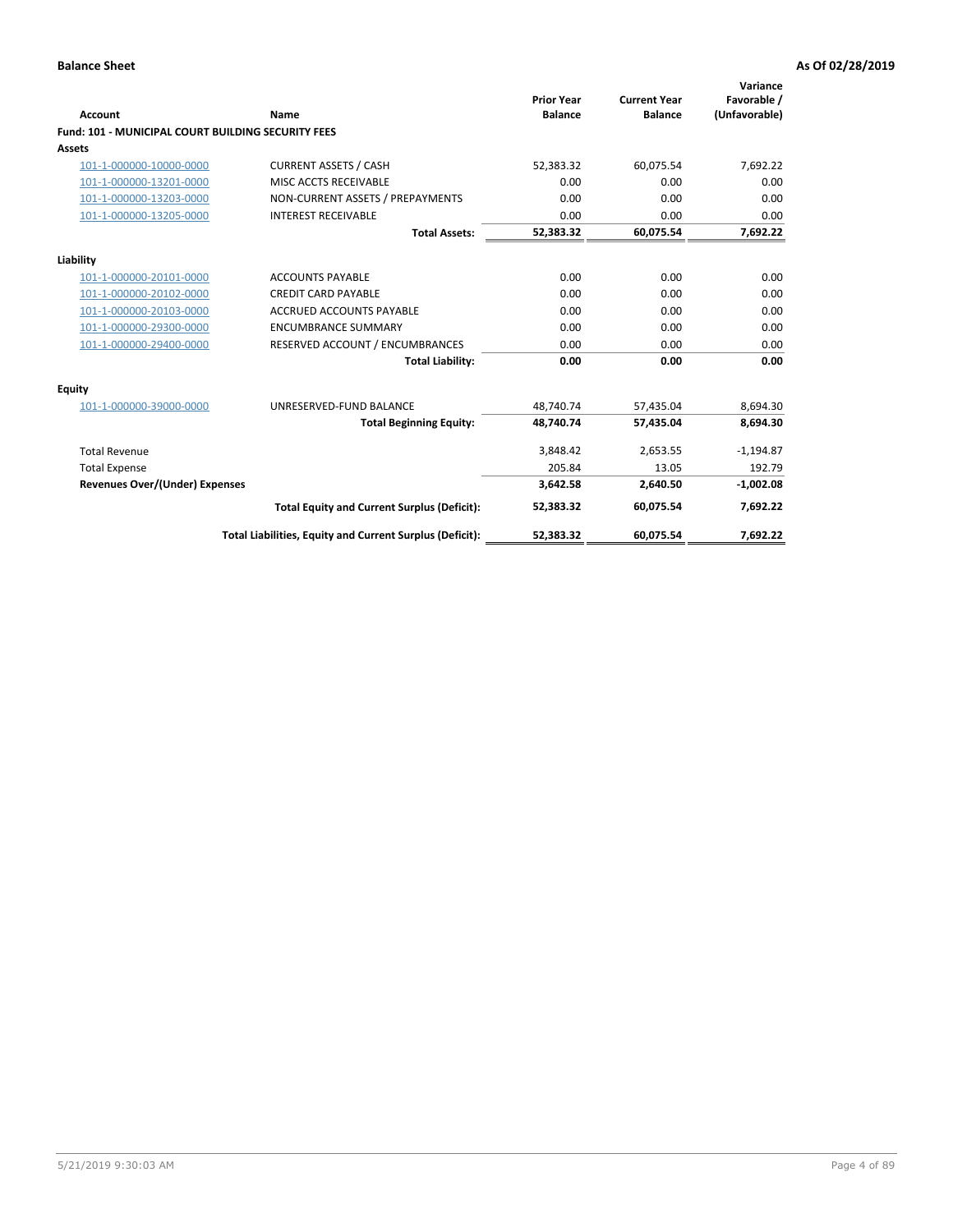| <b>Account</b>                        | Name                                                     | <b>Prior Year</b><br><b>Balance</b> | <b>Current Year</b><br><b>Balance</b> | Variance<br>Favorable /<br>(Unfavorable) |
|---------------------------------------|----------------------------------------------------------|-------------------------------------|---------------------------------------|------------------------------------------|
| Fund: 102 - MUNICIPAL COURT TECH FUND |                                                          |                                     |                                       |                                          |
| Assets                                |                                                          |                                     |                                       |                                          |
| 102-1-000000-10000-0000               | <b>CURRENT ASSETS / CASH</b>                             | 27,492.57                           | 37,786.39                             | 10,293.82                                |
| 102-1-000000-13201-0000               | MISC ACCTS RECEIVABLE                                    | 0.00                                | 0.00                                  | 0.00                                     |
|                                       | <b>Total Assets:</b>                                     | 27,492.57                           | 37,786.39                             | 10,293.82                                |
| Liability                             |                                                          |                                     |                                       |                                          |
| 102-1-000000-20101-0000               | <b>ACCOUNTS PAYABLE</b>                                  | 0.00                                | 0.00                                  | 0.00                                     |
| 102-1-000000-20102-0000               | <b>CREDIT CARD PAYABLE</b>                               | 0.00                                | 0.00                                  | 0.00                                     |
| 102-1-000000-20103-0000               | <b>ACCRUED ACCOUNTS PAYABLE</b>                          | 0.00                                | 0.00                                  | 0.00                                     |
| 102-1-000000-23001-0000               | <b>CAPITAL LEASE PAYABLE</b>                             | 0.00                                | 0.00                                  | 0.00                                     |
| 102-1-000000-23101-0000               | <b>CAPITAL LEASE PAYABLE</b>                             | 0.00                                | 0.00                                  | 0.00                                     |
| 102-1-000000-29300-0000               | <b>ENCUMBRANCE SUMMARY</b>                               | 0.00                                | 0.00                                  | 0.00                                     |
| 102-1-000000-29400-0000               | RESERVED ACCOUNT / ENCUMBRANCES                          | 0.00                                | 0.00                                  | 0.00                                     |
|                                       | <b>Total Liability:</b>                                  | 0.00                                | 0.00                                  | 0.00                                     |
| <b>Equity</b>                         |                                                          |                                     |                                       |                                          |
| 102-1-000000-39000-0000               | UNRESERVED-FUND BALANCE                                  | 22,395.61                           | 34,640.94                             | 12,245.33                                |
|                                       | <b>Total Beginning Equity:</b>                           | 22,395.61                           | 34.640.94                             | 12,245.33                                |
| <b>Total Revenue</b>                  |                                                          | 5,099.78                            | 3,153.39                              | $-1,946.39$                              |
| <b>Total Expense</b>                  |                                                          | 2.82                                | 7.94                                  | $-5.12$                                  |
| <b>Revenues Over/(Under) Expenses</b> |                                                          | 5,096.96                            | 3,145.45                              | $-1,951.51$                              |
|                                       | <b>Total Equity and Current Surplus (Deficit):</b>       | 27,492.57                           | 37,786.39                             | 10,293.82                                |
|                                       | Total Liabilities, Equity and Current Surplus (Deficit): | 27,492.57                           | 37,786.39                             | 10,293.82                                |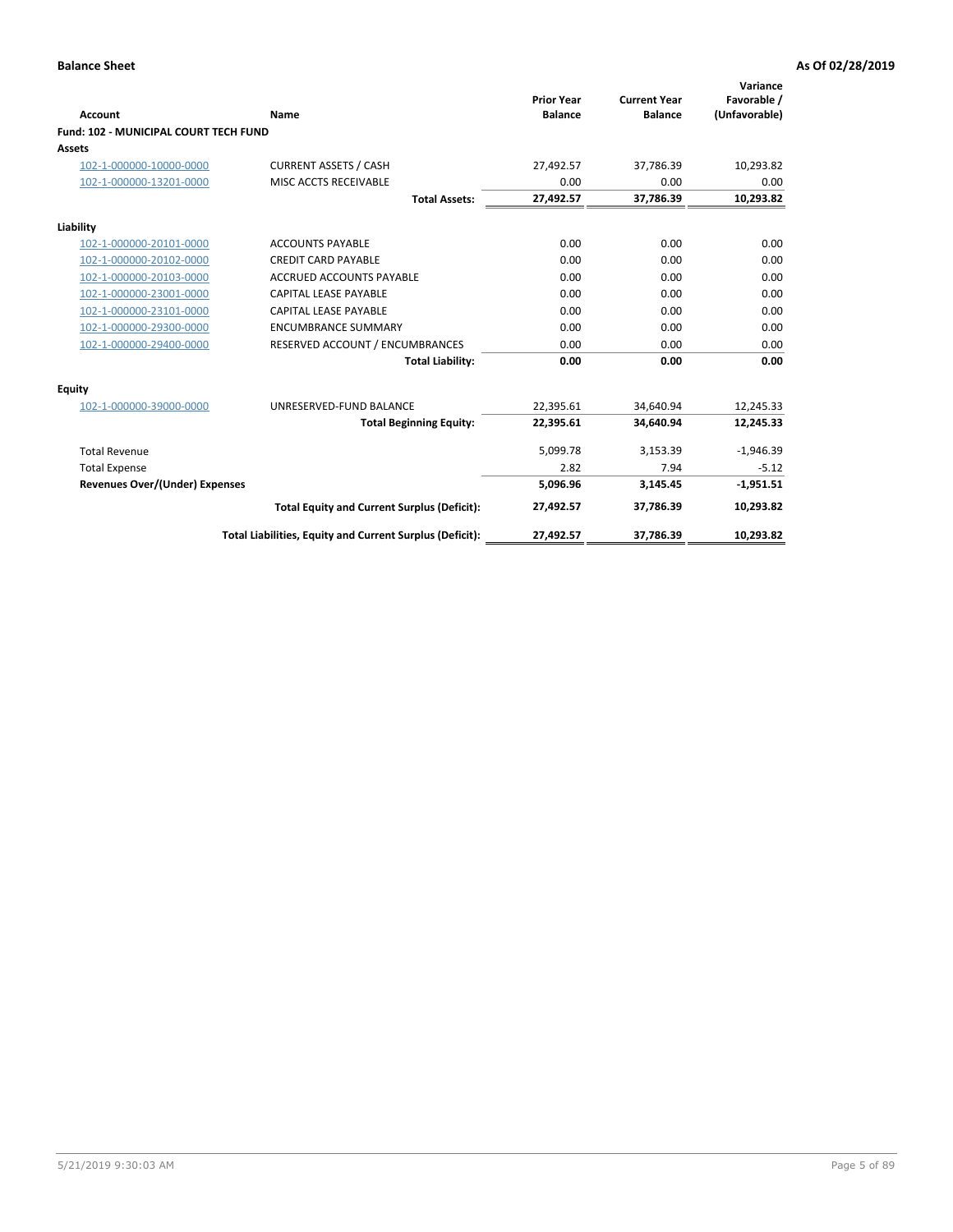| Account                                              | Name                                                     | <b>Prior Year</b><br><b>Balance</b> | <b>Current Year</b><br><b>Balance</b> | Variance<br>Favorable /<br>(Unfavorable) |
|------------------------------------------------------|----------------------------------------------------------|-------------------------------------|---------------------------------------|------------------------------------------|
| <b>Fund: 103 - MUNICIPAL COURT CHILD SAFETY FUND</b> |                                                          |                                     |                                       |                                          |
| <b>Assets</b>                                        |                                                          |                                     |                                       |                                          |
| 103-1-000000-10000-0000                              | <b>CURRENT ASSETS / CASH</b>                             | 12,401.98                           | 12,810.62                             | 408.64                                   |
| 103-1-000000-13201-0000                              | MISC ACCTS RECEIVABLE                                    | 0.00                                | 0.00                                  | 0.00                                     |
| 103-1-000000-13203-0000                              | NON-CURRENT ASSETS / PREPAYMENTS                         | 0.00                                | 0.00                                  | 0.00                                     |
| 103-1-000000-13205-0000                              | <b>INTEREST RECEIVABLE</b>                               | 0.00                                | 0.00                                  | 0.00                                     |
|                                                      | <b>Total Assets:</b>                                     | 12,401.98                           | 12,810.62                             | 408.64                                   |
| Liability                                            |                                                          |                                     |                                       |                                          |
| 103-1-000000-20101-0000                              | <b>ACCOUNTS PAYABLE</b>                                  | 0.00                                | 0.00                                  | 0.00                                     |
| 103-1-000000-20103-0000                              | <b>ACCRUED ACCOUNTS PAYABLE</b>                          | 0.00                                | 0.00                                  | 0.00                                     |
|                                                      | <b>Total Liability:</b>                                  | 0.00                                | 0.00                                  | 0.00                                     |
| <b>Equity</b>                                        |                                                          |                                     |                                       |                                          |
| 103-1-000000-39000-0000                              | UNRESERVED-FUND BALANCE                                  | 19,143.89                           | 12,648.91                             | -6,494.98                                |
|                                                      | <b>Total Beginning Equity:</b>                           | 19,143.89                           | 12,648.91                             | $-6,494.98$                              |
| <b>Total Revenue</b>                                 |                                                          | 6,319.67                            | 5,882.02                              | $-437.65$                                |
| <b>Total Expense</b>                                 |                                                          | 13,061.58                           | 5,720.31                              | 7,341.27                                 |
| Revenues Over/(Under) Expenses                       |                                                          | $-6,741.91$                         | 161.71                                | 6,903.62                                 |
|                                                      | <b>Total Equity and Current Surplus (Deficit):</b>       | 12,401.98                           | 12,810.62                             | 408.64                                   |
|                                                      | Total Liabilities, Equity and Current Surplus (Deficit): | 12,401.98                           | 12,810.62                             | 408.64                                   |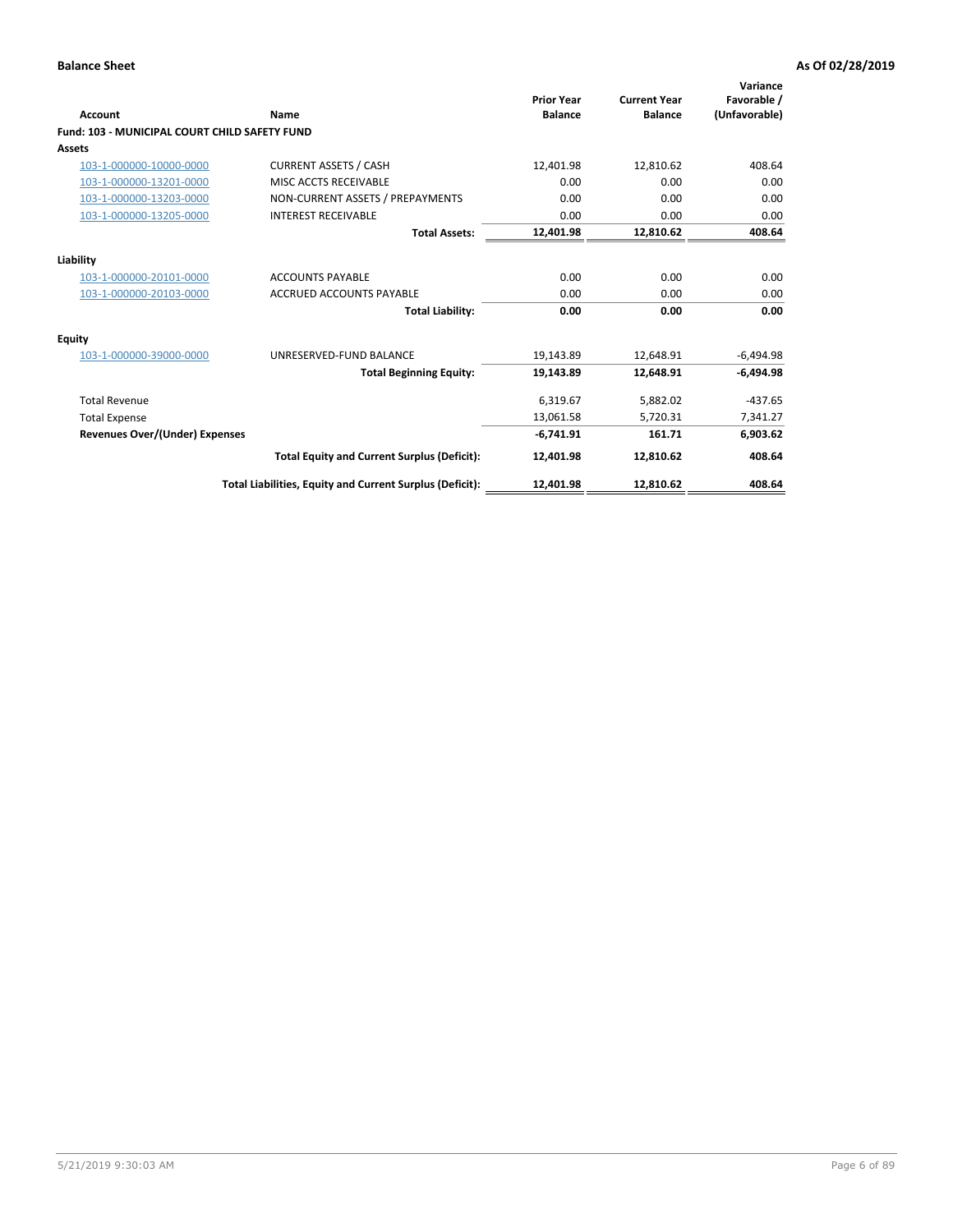|                                                    |                                                          |                                     |                                       | Variance                     |
|----------------------------------------------------|----------------------------------------------------------|-------------------------------------|---------------------------------------|------------------------------|
| <b>Account</b>                                     | Name                                                     | <b>Prior Year</b><br><b>Balance</b> | <b>Current Year</b><br><b>Balance</b> | Favorable /<br>(Unfavorable) |
| <b>Fund: 110 - EXCHANGE BUILDING FUND</b>          |                                                          |                                     |                                       |                              |
| Assets                                             |                                                          |                                     |                                       |                              |
| 110-1-000000-10000-0000                            | <b>CURRENT ASSETS / CASH</b>                             | -533,019.77                         | $-533,019.77$                         | 0.00                         |
| 110-1-000000-13201-0000                            | MISC ACCTS RECEIVABLE                                    | 0.00                                | 0.00                                  | 0.00                         |
| 110-1-000000-13203-0000                            | NON-CURRENT ASSETS / PREPAYMENTS                         | 0.00                                | 0.00                                  | 0.00                         |
| 110-1-000000-13205-0000                            | <b>INTEREST RECEIVABLE</b>                               | 0.00                                | 0.00                                  | 0.00                         |
| 110-1-000000-14100-0000                            | DUE FROM FUND 100                                        | 0.00                                | 0.00                                  | 0.00                         |
| 110-1-000000-16001-0000                            | FIXED ASSETS / LAND                                      | 0.00                                | 0.00                                  | 0.00                         |
| 110-1-000000-16002-0000                            | <b>IMPROVMENTS-NON BUILDINGS</b>                         | 0.00                                | 0.00                                  | 0.00                         |
| 110-1-000000-16003-0000                            | ACCUMULATED DEPRECIATION                                 | 0.00                                | 0.00                                  | 0.00                         |
| 110-1-000000-16004-0000                            | FIXED ASSETS / BUILDINGS                                 | 0.00                                | 0.00                                  | 0.00                         |
| 110-1-000000-16005-0000                            | ACCUMULATED DEPRECIATION                                 | 0.00                                | 0.00                                  | 0.00                         |
| 110-1-000000-16201-0000                            | <b>MACHINERY AND EQUIPMENT</b>                           | 0.00                                | 0.00                                  | 0.00                         |
| 110-1-000000-16202-0000                            | ACCUMULATED DEPRECATION                                  | 0.00                                | 0.00                                  | 0.00                         |
| 110-1-000000-16301-0000                            | FIXED ASSETS / C W I P                                   | 0.00                                | 0.00                                  | 0.00                         |
|                                                    | <b>Total Assets:</b>                                     | $-533,019.77$                       | -533,019.77                           | 0.00                         |
| Liability                                          |                                                          |                                     |                                       |                              |
| 110-1-000000-20101-0000                            | <b>ACCOUNTS PAYABLE</b>                                  | 0.00                                | 0.00                                  | 0.00                         |
| 110-1-000000-20102-0000                            | <b>CREDIT CARD PAYABLE</b>                               | 0.00                                | 0.00                                  | 0.00                         |
| 110-1-000000-20103-0000                            | ACCRUED ACCOUNTS PAYABLE                                 | 0.00                                | 0.00                                  | 0.00                         |
| 110-1-000000-20109-0000                            | MISCELLANEOUS LIABILITIES                                | 0.00                                | 0.00                                  | 0.00                         |
| 110-1-000000-20110-0000                            | REVENUE BONDS PAYABLE                                    | 0.00                                | 0.00                                  | 0.00                         |
| 110-1-000000-20112-0000                            | <b>ACCRUED INTEREST PAYABLE</b>                          | 0.00                                | 0.00                                  | 0.00                         |
| 110-1-000000-20141-0000                            | <b>TELEPHONE CLEARING</b>                                | 0.00                                | 0.00                                  | 0.00                         |
| 110-1-000000-20160-0000                            | <b>UNAPPLIED CREDIT</b>                                  | 0.00                                | 0.00                                  | 0.00                         |
| 110-1-000000-20201-0000                            | <b>DEFERRED REVENUE</b>                                  | 0.00                                | 0.00                                  | 0.00                         |
| 110-1-000000-21001-0000                            | <b>GENERAL FUND / GENERAL FUND</b>                       | 0.00                                | 0.00                                  | 0.00                         |
| 110-1-000000-22001-0000                            | SALARIES PAYABLE                                         | 0.00                                | 0.00                                  | 0.00                         |
| 110-1-000000-22002-0000                            | <b>VACATION/SICK PAYABLE</b>                             | 0.00                                | 0.00                                  | 0.00                         |
| 110-1-000000-26001-0000                            | <b>OBLIG FOR COMP ABSENCES</b>                           | 0.00                                | 0.00                                  | 0.00                         |
| 110-1-000000-26102-0000                            | REVENUE BONDS PAYABLE                                    | 0.00                                | 0.00                                  | 0.00                         |
| 110-1-000000-27001-0000                            | <b>CONTRIBUTED CAPITAL</b>                               | 0.00                                | 0.00                                  | 0.00                         |
| 110-1-000000-29300-0000                            | <b>ENCUMBRANCE SUMMARY</b>                               | 0.00                                | 0.00                                  | 0.00                         |
| 110-1-000000-29400-0100                            | RESERVED ACCOUNT / ENCUMBRANCES                          | 0.00                                | 0.00                                  | 0.00                         |
|                                                    | <b>Total Liability:</b>                                  | 0.00                                | 0.00                                  | 0.00                         |
|                                                    |                                                          |                                     |                                       |                              |
| <b>Equity</b>                                      | UNRESERVED-FUND BALANCE                                  | 0.00                                | 0.00                                  | 0.00                         |
| 110-1-000000-39000-0000<br>110-1-000000-39100-0000 | UNRESERVED-RET. EARNINGS                                 | -533,019.77                         | -533,019.77                           | 0.00                         |
|                                                    | <b>Total Beginning Equity:</b>                           | -533,019.77                         | -533,019.77                           | 0.00                         |
|                                                    |                                                          |                                     |                                       |                              |
| <b>Total Revenue</b>                               |                                                          | 0.00                                | 0.00                                  | 0.00                         |
| <b>Total Expense</b>                               |                                                          | 0.00                                | 0.00                                  | 0.00                         |
| <b>Revenues Over/(Under) Expenses</b>              |                                                          | 0.00                                | 0.00                                  | 0.00                         |
|                                                    | <b>Total Equity and Current Surplus (Deficit):</b>       | -533,019.77                         | -533,019.77                           | 0.00                         |
|                                                    | Total Liabilities, Equity and Current Surplus (Deficit): | -533,019.77                         | -533,019.77                           | 0.00                         |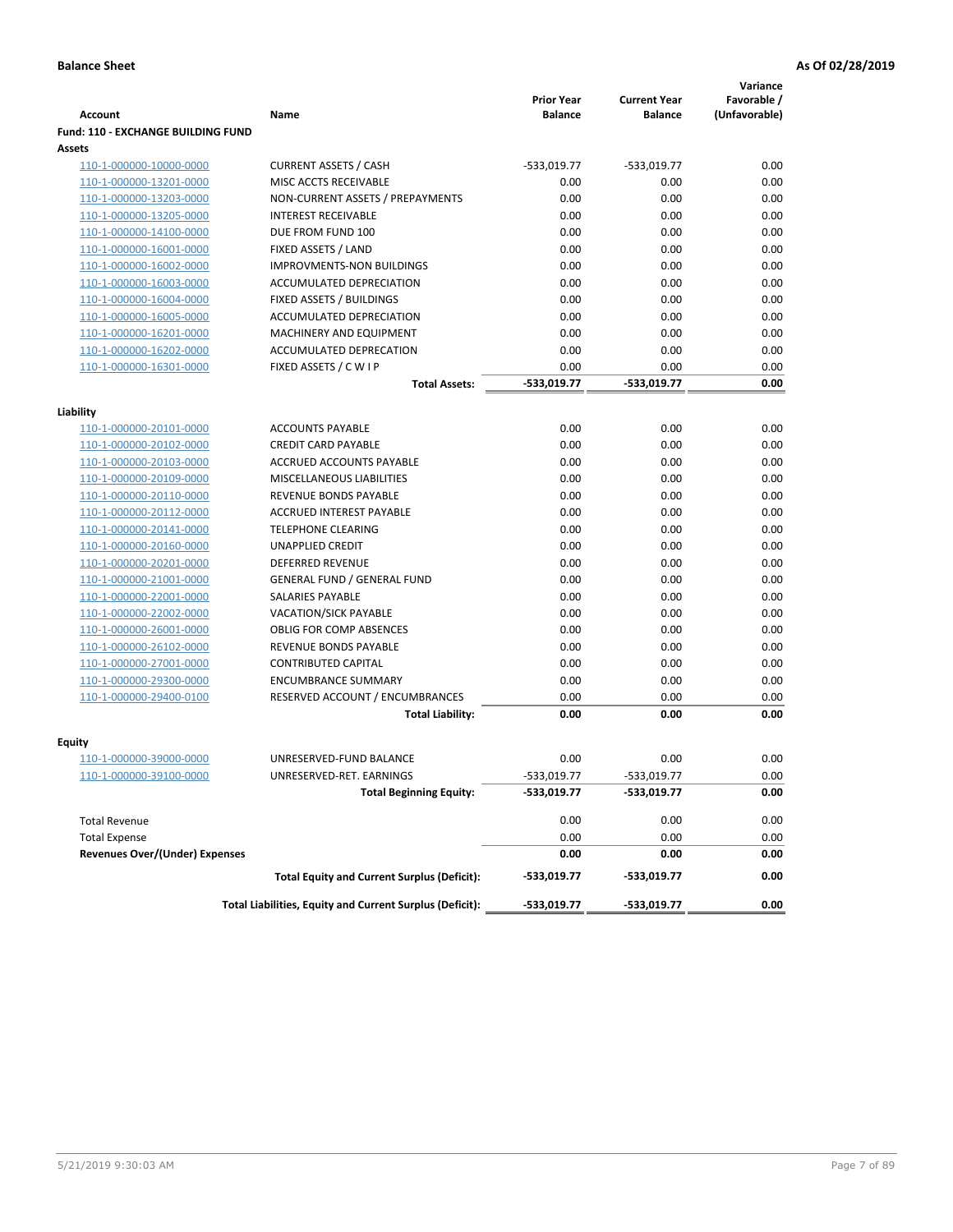| <b>Account</b>                         | <b>Name</b>                                              | <b>Prior Year</b><br><b>Balance</b> | <b>Current Year</b><br><b>Balance</b> | Variance<br>Favorable /<br>(Unfavorable) |
|----------------------------------------|----------------------------------------------------------|-------------------------------------|---------------------------------------|------------------------------------------|
| Fund: 111 - RECREATION ACTIVITIES FUND |                                                          |                                     |                                       |                                          |
| Assets                                 |                                                          |                                     |                                       |                                          |
| 111-1-000000-10000-0000                | <b>CURRENT ASSETS / CASH</b>                             | 4,536.06                            | $-9,960.01$                           | $-14,496.07$                             |
| 111-1-000000-10313-0000                | <b>CHANGE DRAWER - PARK CONCESSIONS</b>                  | 0.00                                | 0.00                                  | 0.00                                     |
| 111-1-000000-13201-0000                | MISC ACCTS RECEIVABLE                                    | 0.00                                | 0.00                                  | 0.00                                     |
| 111-1-000000-13205-0000                | <b>INTEREST RECEIVABLE</b>                               | 0.00                                | 0.00                                  | 0.00                                     |
|                                        | <b>Total Assets:</b>                                     | 4,536.06                            | $-9,960.01$                           | $-14,496.07$                             |
|                                        |                                                          |                                     |                                       |                                          |
| Liability                              |                                                          |                                     |                                       |                                          |
| 111-1-000000-20101-0000                | <b>ACCOUNTS PAYABLE</b>                                  | 0.00                                | 0.00                                  | 0.00                                     |
| 111-1-000000-20102-0000                | <b>CREDIT CARD PAYABLE</b>                               | 0.00                                | 0.00                                  | 0.00                                     |
| 111-1-000000-20103-0000                | <b>ACCRUED ACCOUNTS PAYABLE</b>                          | 0.00                                | 0.00                                  | 0.00                                     |
| 111-1-000000-20125-0000                | SALES TAX PAYABLE / IN THE CITY                          | 0.00                                | 0.00                                  | 0.00                                     |
| 111-1-000000-20160-0000                | <b>UNAPPLIED CREDIT</b>                                  | 0.00                                | 0.00                                  | 0.00                                     |
| 111-1-000000-20201-0000                | <b>DEFERRED REVENUE</b>                                  | 0.00                                | 0.00                                  | 0.00                                     |
| 111-1-000000-22001-0000                | <b>SALARIES PAYABLE</b>                                  | 0.00                                | 155.91                                | $-155.91$                                |
| 111-1-000000-29300-0000                | <b>ENCUMBRANCE SUMMARY</b>                               | 0.00                                | 0.00                                  | 0.00                                     |
| 111-1-000000-29400-0100                | RESERVED ACCOUNT / ENCUMBRANCES                          | 0.00                                | 0.00                                  | 0.00                                     |
|                                        | <b>Total Liability:</b>                                  | 0.00                                | 155.91                                | $-155.91$                                |
| <b>Equity</b>                          |                                                          |                                     |                                       |                                          |
| 111-1-000000-39000-0000                | UNRESERVED-FUND BALANCE                                  | $-13,054.13$                        | 5,989.45                              | 19,043.58                                |
| 111-1-000000-39100-0000                | UNRESERVED-RET. EARNINGS                                 | 0.00                                | 0.00                                  | 0.00                                     |
|                                        | <b>Total Beginning Equity:</b>                           | $-13,054.13$                        | 5,989.45                              | 19,043.58                                |
| <b>Total Revenue</b>                   |                                                          | 60,852.74                           | 38,643.51                             | $-22,209.23$                             |
| <b>Total Expense</b>                   |                                                          | 43,262.55                           | 54,748.88                             | $-11,486.33$                             |
| <b>Revenues Over/(Under) Expenses</b>  |                                                          | 17,590.19                           | $-16, 105.37$                         | $-33,695.56$                             |
|                                        | <b>Total Equity and Current Surplus (Deficit):</b>       | 4,536.06                            | $-10,115.92$                          | $-14,651.98$                             |
|                                        | Total Liabilities, Equity and Current Surplus (Deficit): | 4,536.06                            | $-9,960.01$                           | $-14,496.07$                             |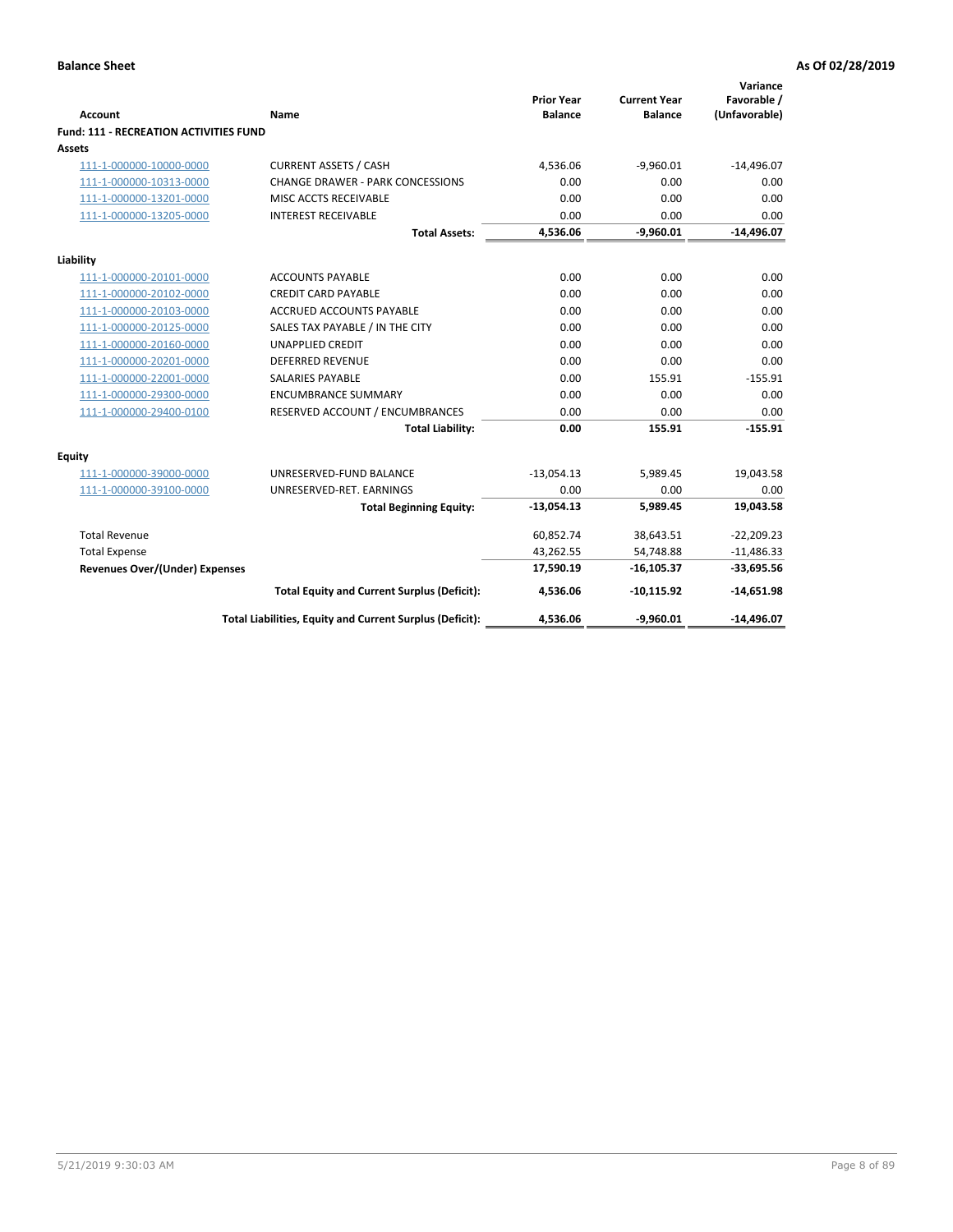|                                       |                                                          |                                     |                                       | Variance                     |
|---------------------------------------|----------------------------------------------------------|-------------------------------------|---------------------------------------|------------------------------|
| <b>Account</b>                        | Name                                                     | <b>Prior Year</b><br><b>Balance</b> | <b>Current Year</b><br><b>Balance</b> | Favorable /<br>(Unfavorable) |
| Fund: 112 - GUN RANGE FUND            |                                                          |                                     |                                       |                              |
| <b>Assets</b>                         |                                                          |                                     |                                       |                              |
| 112-1-000000-10000-0000               | <b>CURRENT ASSETS / CASH</b>                             | 16,050.47                           | $-1,342.24$                           | $-17,392.71$                 |
| 112-1-000000-13201-0000               | MISC ACCTS RECEIVABLE                                    | 0.00                                | 0.00                                  | 0.00                         |
|                                       | <b>Total Assets:</b>                                     | 16,050.47                           | $-1,342.24$                           | $-17,392.71$                 |
| Liability                             |                                                          |                                     |                                       |                              |
| 112-1-000000-20101-0000               | <b>ACCOUNTS PAYABLE</b>                                  | 0.00                                | 0.00                                  | 0.00                         |
| 112-1-000000-20103-0000               | <b>ACCRUED ACCOUNTS PAYABLE</b>                          | 0.00                                | 0.00                                  | 0.00                         |
| 112-1-000000-20160-0000               | <b>UNAPPLIED CREDIT</b>                                  | 0.00                                | 0.00                                  | 0.00                         |
| 112-1-000000-21001-0000               | <b>GENERAL FUND / GENERAL FUND</b>                       | 0.00                                | 0.00                                  | 0.00                         |
| 112-1-000000-29300-0000               | <b>ENCUMBRANCE SUMMARY</b>                               | 0.00                                | 0.00                                  | 0.00                         |
| 112-1-000000-29400-0100               | RESERVED ACCOUNT / ENCUMBRANCES                          | 0.00                                | 0.00                                  | 0.00                         |
|                                       | <b>Total Liability:</b>                                  | 0.00                                | 0.00                                  | 0.00                         |
| Equity                                |                                                          |                                     |                                       |                              |
| 112-1-000000-39000-0000               | UNRESERVED-FUND BALANCE                                  | 29,489.10                           | $-1,342.20$                           | $-30,831.30$                 |
| 112-1-000000-39100-0000               | UNRESERVED-RET. EARNINGS                                 | 0.00                                | 0.00                                  | 0.00                         |
|                                       | <b>Total Beginning Equity:</b>                           | 29,489.10                           | $-1,342.20$                           | $-30,831.30$                 |
| <b>Total Revenue</b>                  |                                                          | 341.10                              | 70.00                                 | $-271.10$                    |
| <b>Total Expense</b>                  |                                                          | 13,779.73                           | 70.04                                 | 13,709.69                    |
| <b>Revenues Over/(Under) Expenses</b> |                                                          | $-13,438.63$                        | $-0.04$                               | 13,438.59                    |
|                                       | <b>Total Equity and Current Surplus (Deficit):</b>       | 16,050.47                           | $-1,342.24$                           | $-17,392.71$                 |
|                                       | Total Liabilities, Equity and Current Surplus (Deficit): | 16,050.47                           | $-1,342.24$                           | $-17,392.71$                 |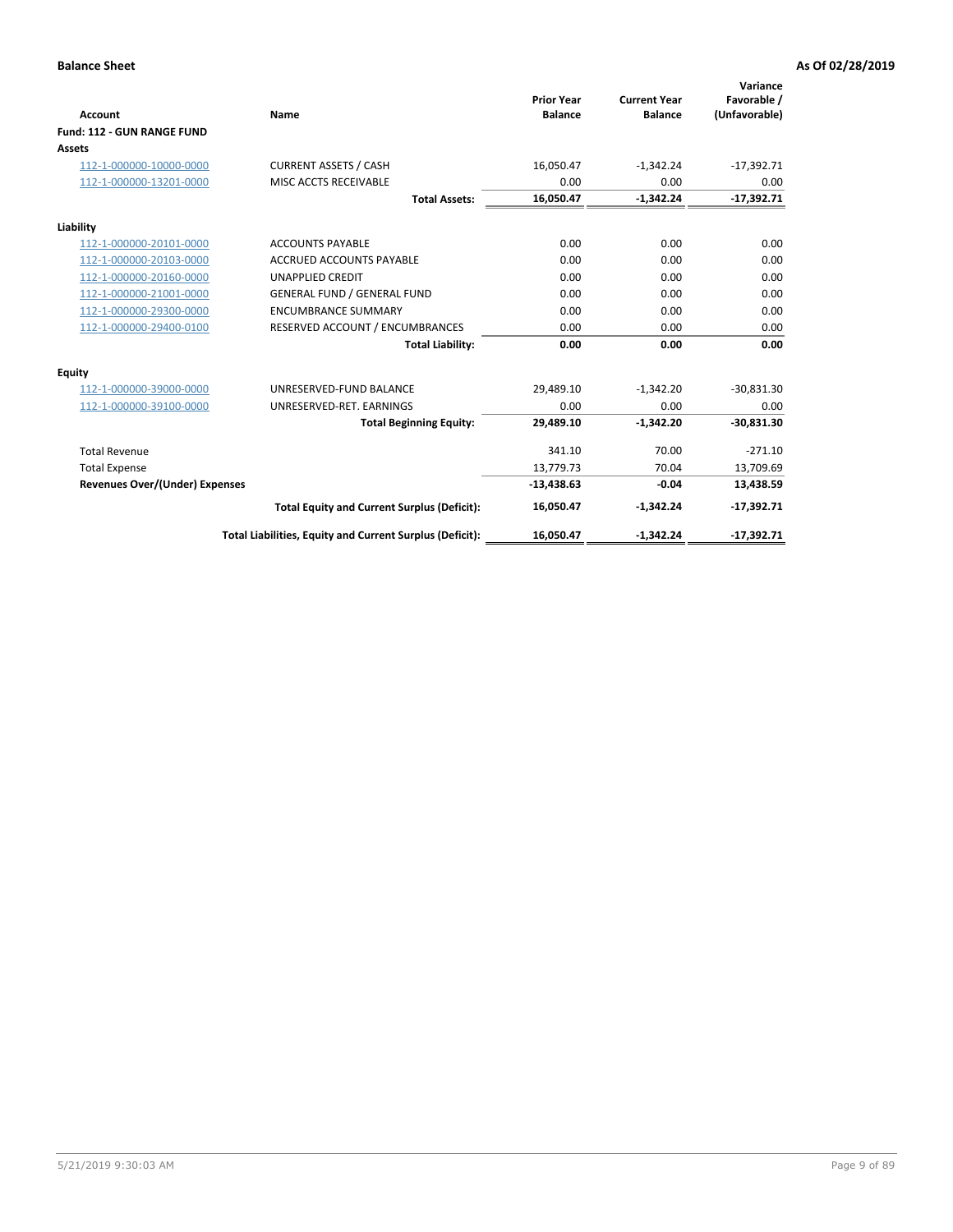| <b>Account</b>                               | Name                                                     | <b>Prior Year</b><br><b>Balance</b> | <b>Current Year</b><br><b>Balance</b> | Variance<br>Favorable /<br>(Unfavorable) |
|----------------------------------------------|----------------------------------------------------------|-------------------------------------|---------------------------------------|------------------------------------------|
| Fund: 113 - HOTEL / MOTEL OCCUPANCY TAX FUND |                                                          |                                     |                                       |                                          |
| Assets                                       |                                                          |                                     |                                       |                                          |
| 113-1-000000-10000-0000                      | <b>CURRENT ASSETS / CASH</b>                             | 525,358.91                          | 393,880.55                            | $-131,478.36$                            |
| 113-1-000000-13101-0000                      | TAX RECEIVABLE-CURRENT                                   | 0.00                                | 0.00                                  | 0.00                                     |
| 113-1-000000-13201-0000                      | MISC ACCTS RECEIVABLE                                    | 0.00                                | 0.00                                  | 0.00                                     |
| 113-1-000000-13202-0000                      | <b>EMPLOYEE ADVANCES</b>                                 | 0.00                                | 0.00                                  | 0.00                                     |
| 113-1-000000-13203-0000                      | NON-CURRENT ASSETS / PREPAYMENTS                         | 0.00                                | 0.00                                  | 0.00                                     |
| 113-1-000000-13205-0000                      | <b>INTEREST RECEIVABLE</b>                               | 0.00                                | 0.00                                  | 0.00                                     |
|                                              | <b>Total Assets:</b>                                     | 525,358.91                          | 393,880.55                            | $-131,478.36$                            |
| Liability                                    |                                                          |                                     |                                       |                                          |
| 113-1-000000-20101-0000                      | <b>ACCOUNTS PAYABLE</b>                                  | 0.00                                | 600.00                                | $-600.00$                                |
| 113-1-000000-20102-0000                      | <b>CREDIT CARD PAYABLE</b>                               | 0.00                                | 0.00                                  | 0.00                                     |
| 113-1-000000-20103-0000                      | ACCRUED ACCOUNTS PAYABLE                                 | 0.00                                | 0.00                                  | 0.00                                     |
| 113-1-000000-20144-0000                      | SPECIAL EVENT DONATIONS                                  | $-1,046.65$                         | $-1,046.65$                           | 0.00                                     |
| 113-1-000000-22001-0000                      | <b>SALARIES PAYABLE</b>                                  | 1,673.24                            | 1,702.66                              | $-29.42$                                 |
| 113-1-000000-24001-0000                      | O/S CHECKS PAYABLE                                       | 0.00                                | 0.00                                  | 0.00                                     |
| 113-1-000000-29300-0000                      | <b>ENCUMBRANCE SUMMARY</b>                               | 0.00                                | 0.00                                  | 0.00                                     |
| 113-1-000000-29400-0100                      | RESERVED ACCOUNT / ENCUMBRANCES                          | 0.00                                | 0.00                                  | 0.00                                     |
|                                              | <b>Total Liability:</b>                                  | 626.59                              | 1,256.01                              | $-629.42$                                |
| Equity                                       |                                                          |                                     |                                       |                                          |
| 113-1-000000-39000-0000                      | UNRESERVED-FUND BALANCE                                  | 616,628.89                          | 448,485.81                            | $-168, 143.08$                           |
|                                              | <b>Total Beginning Equity:</b>                           | 616,628.89                          | 448.485.81                            | $-168, 143.08$                           |
| <b>Total Revenue</b>                         |                                                          | 226,011.05                          | 213,867.87                            | $-12,143.18$                             |
| <b>Total Expense</b>                         |                                                          | 317,907.62                          | 269,729.14                            | 48,178.48                                |
| Revenues Over/(Under) Expenses               |                                                          | $-91,896.57$                        | $-55,861.27$                          | 36,035.30                                |
|                                              | <b>Total Equity and Current Surplus (Deficit):</b>       | 524,732.32                          | 392,624.54                            | $-132, 107.78$                           |
|                                              | Total Liabilities, Equity and Current Surplus (Deficit): | 525,358.91                          | 393,880.55                            | $-131,478.36$                            |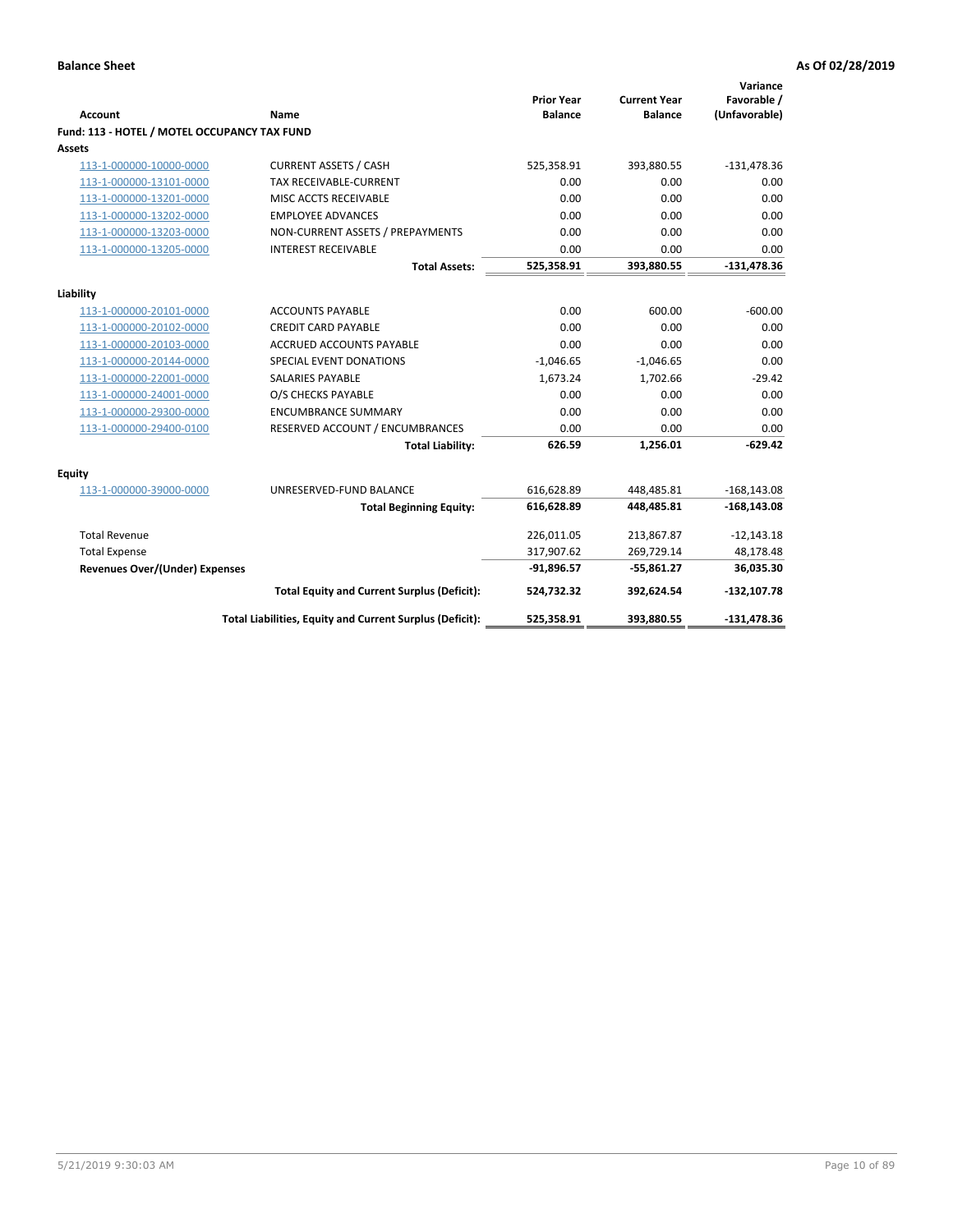|                                          |                                                          | <b>Prior Year</b> | <b>Current Year</b> | Variance                     |
|------------------------------------------|----------------------------------------------------------|-------------------|---------------------|------------------------------|
| <b>Account</b>                           | Name                                                     | <b>Balance</b>    | <b>Balance</b>      | Favorable /<br>(Unfavorable) |
| <b>Fund: 114 - VENUE MANAGEMENT FUND</b> |                                                          |                   |                     |                              |
| Assets                                   |                                                          |                   |                     |                              |
| 114-1-000000-10000-0000                  | <b>CURRENT ASSETS / CASH</b>                             | $-194,415.15$     | $-119,958.17$       | 74,456.98                    |
| 114-1-000000-10311-0000                  | CASH / PETTY CASH/CHANGE DRAWERS                         | 200.00            | 200.00              | 0.00                         |
| 114-1-000000-13201-0000                  | MISC ACCTS RECEIVABLE                                    | 0.00              | 0.00                | 0.00                         |
| 114-1-000000-13203-0000                  | NON-CURRENT ASSETS / PREPAYMENTS                         | 0.00              | 0.00                | 0.00                         |
| 114-1-000000-13205-0000                  | <b>INTEREST RECEIVABLE</b>                               | 0.00              | 0.00                | 0.00                         |
|                                          | <b>Total Assets:</b>                                     | $-194, 215.15$    | $-119,758.17$       | 74,456.98                    |
| Liability                                |                                                          |                   |                     |                              |
| 114-1-000000-20101-0000                  | <b>ACCOUNTS PAYABLE</b>                                  | 0.00              | 0.00                | 0.00                         |
| 114-1-000000-20102-0000                  | <b>CREDIT CARD PAYABLE</b>                               | 0.00              | 0.00                | 0.00                         |
| 114-1-000000-20103-0000                  | <b>ACCRUED ACCOUNTS PAYABLE</b>                          | 0.00              | 0.00                | 0.00                         |
| 114-1-000000-20125-0000                  | SALES TAX PAYABLE / IN THE CITY                          | 0.00              | 5.78                | $-5.78$                      |
| 114-1-000000-20144-0000                  | SPECIAL EVENT DONATIONS                                  | $-24,878.08$      | 3,915.33            | $-28,793.41$                 |
| 114-1-000000-20150-0000                  | <b>TICKET SALE SHARING</b>                               | 62,822.25         | 46,375.20           | 16,447.05                    |
| 114-1-000000-20151-0000                  | <b>SOUND &amp; LIGHTING</b>                              | 0.00              | 0.00                | 0.00                         |
| 114-1-000000-20160-0000                  | <b>UNAPPLIED CREDIT</b>                                  | 0.00              | 0.00                | 0.00                         |
| 114-1-000000-20201-0000                  | <b>DEFERRED REVENUE</b>                                  | 0.00              | 0.00                | 0.00                         |
| 114-1-000000-22001-0000                  | <b>SALARIES PAYABLE</b>                                  | 1,129.52          | 1,154.26            | $-24.74$                     |
| 114-1-000000-24010-0000                  | <b>CIVIC CENTER DEPOSITS</b>                             | 6,200.00          | 6,520.00            | $-320.00$                    |
| 114-1-000000-24012-0000                  | <b>AUDITORIUM DEPOSITS</b>                               | 8,525.00          | 10,475.00           | $-1,950.00$                  |
| 114-1-000000-29300-0000                  | <b>ENCUMBRANCE SUMMARY</b>                               | 0.00              | 0.00                | 0.00                         |
| 114-1-000000-29400-0000                  | RESERVED ACCOUNT / ENCUMBRANCES                          | 0.00              | 0.00                | 0.00                         |
|                                          | <b>Total Liability:</b>                                  | 53,798.69         | 68,445.57           | $-14,646.88$                 |
| Equity                                   |                                                          |                   |                     |                              |
| 114-1-000000-39000-0000                  | UNRESERVED-FUND BALANCE                                  | $-275,832.77$     | $-110,063.43$       | 165,769.34                   |
|                                          | <b>Total Beginning Equity:</b>                           | $-275,832.77$     | -110,063.43         | 165,769.34                   |
| <b>Total Revenue</b>                     |                                                          | 130,300.71        | 31,372.25           | -98,928.46                   |
| <b>Total Expense</b>                     |                                                          | 102,481.78        | 109,512.56          | $-7,030.78$                  |
| <b>Revenues Over/(Under) Expenses</b>    |                                                          | 27,818.93         | $-78,140.31$        | $-105,959.24$                |
|                                          | <b>Total Equity and Current Surplus (Deficit):</b>       | -248,013.84       | -188,203.74         | 59,810.10                    |
|                                          | Total Liabilities, Equity and Current Surplus (Deficit): | $-194, 215.15$    | -119,758.17         | 74,456.98                    |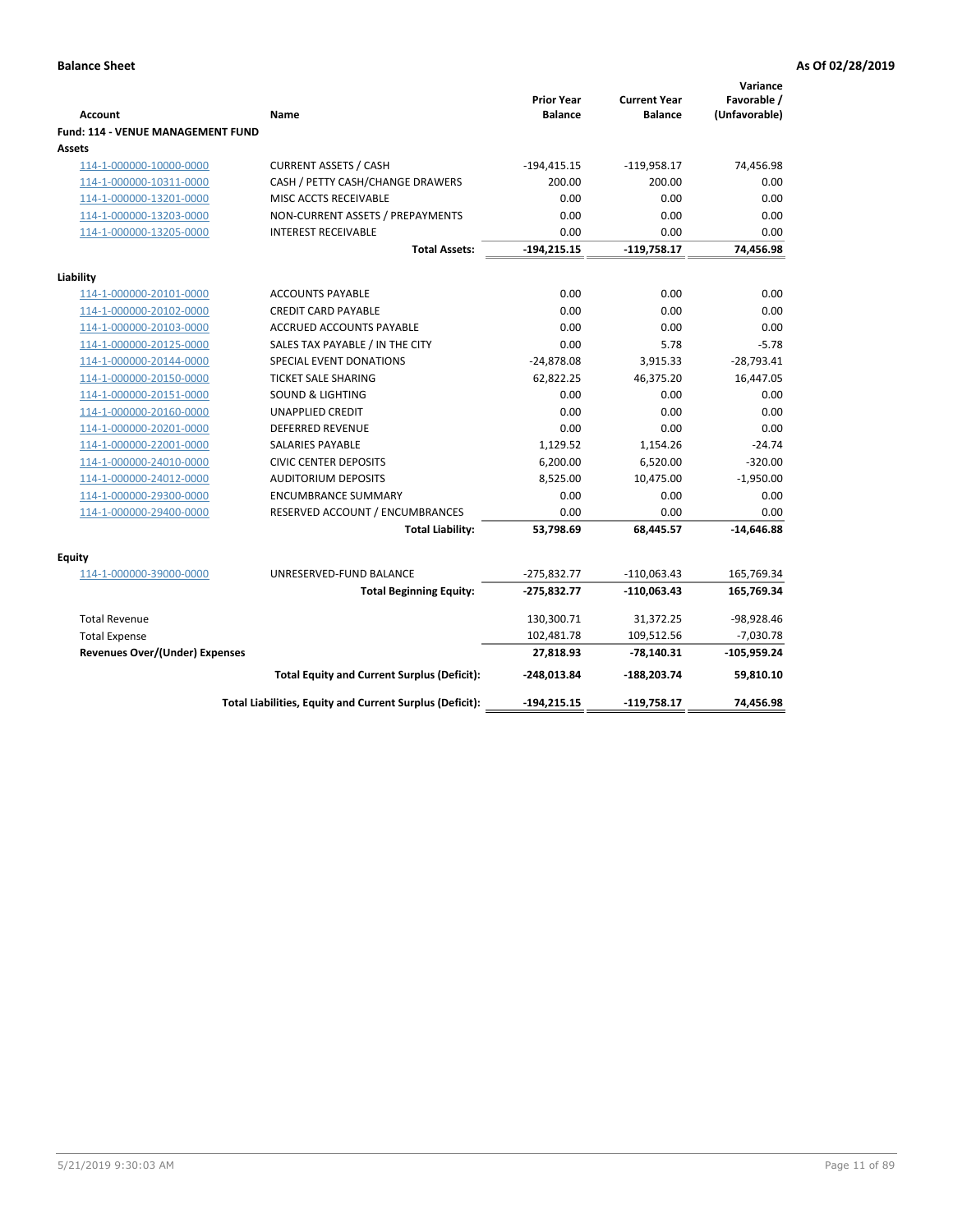| <b>Account</b>                        | <b>Name</b>                                              | <b>Prior Year</b><br><b>Balance</b> | <b>Current Year</b><br><b>Balance</b> | Variance<br>Favorable /<br>(Unfavorable) |
|---------------------------------------|----------------------------------------------------------|-------------------------------------|---------------------------------------|------------------------------------------|
| Fund: 115 - TIRZ FUND                 |                                                          |                                     |                                       |                                          |
| <b>Assets</b>                         |                                                          |                                     |                                       |                                          |
| 115-1-000000-10000-0000               | <b>CURRENT ASSETS / CASH</b>                             | 0.00                                | 0.00                                  | 0.00                                     |
| 115-1-000000-13101-0000               | <b>TAX RECEIVABLE-CURRENT</b>                            | 0.00                                | 0.00                                  | 0.00                                     |
| 115-1-000000-13102-0000               | <b>TAXES REC-DELINQUENT</b>                              | 0.00                                | 0.00                                  | 0.00                                     |
| 115-1-000000-13103-0000               | ALLOW FOR UNCOLLECT TAXES                                | 0.00                                | 0.00                                  | 0.00                                     |
| 115-1-000000-13201-0000               | <b>MISC ACCTS RECEIVABLE</b>                             | 0.00                                | 0.00                                  | 0.00                                     |
| 115-1-000000-13205-0000               | <b>INTEREST RECEIVABLE</b>                               | 0.00                                | 0.00                                  | 0.00                                     |
|                                       | <b>Total Assets:</b>                                     | 0.00                                | 0.00                                  | 0.00                                     |
| Liability                             |                                                          |                                     |                                       |                                          |
| 115-1-000000-20101-0000               | <b>ACCOUNTS PAYABLE</b>                                  | 0.00                                | 0.00                                  | 0.00                                     |
| 115-1-000000-20103-0000               | <b>ACCRUED ACCOUNTS PAYABLE</b>                          | 0.00                                | 0.00                                  | 0.00                                     |
| 115-1-000000-20203-0000               | <b>DEFERRED TAX REVENUE</b>                              | 0.00                                | 0.00                                  | 0.00                                     |
| 115-1-000000-29300-0000               | <b>ENCUMBRANCE SUMMARY</b>                               | 0.00                                | 0.00                                  | 0.00                                     |
| 115-1-000000-29400-0100               | RESERVED ACCOUNT / ENCUMBRANCES                          | 0.00                                | 0.00                                  | 0.00                                     |
|                                       | <b>Total Liability:</b>                                  | 0.00                                | 0.00                                  | 0.00                                     |
| <b>Equity</b>                         |                                                          |                                     |                                       |                                          |
| 115-1-000000-39000-0000               | UNRESERVED-FUND BALANCE                                  | 0.00                                | 0.00                                  | 0.00                                     |
| 115-1-000000-39100-0000               | UNRESERVED-RET. EARNINGS                                 | 0.00                                | 0.00                                  | 0.00                                     |
|                                       | <b>Total Beginning Equity:</b>                           | 0.00                                | 0.00                                  | 0.00                                     |
| <b>Total Revenue</b>                  |                                                          | 0.00                                | 0.00                                  | 0.00                                     |
| <b>Total Expense</b>                  |                                                          | 0.00                                | 0.00                                  | 0.00                                     |
| <b>Revenues Over/(Under) Expenses</b> |                                                          | 0.00                                | 0.00                                  | 0.00                                     |
|                                       | <b>Total Equity and Current Surplus (Deficit):</b>       | 0.00                                | 0.00                                  | 0.00                                     |
|                                       | Total Liabilities, Equity and Current Surplus (Deficit): | 0.00                                | 0.00                                  | 0.00                                     |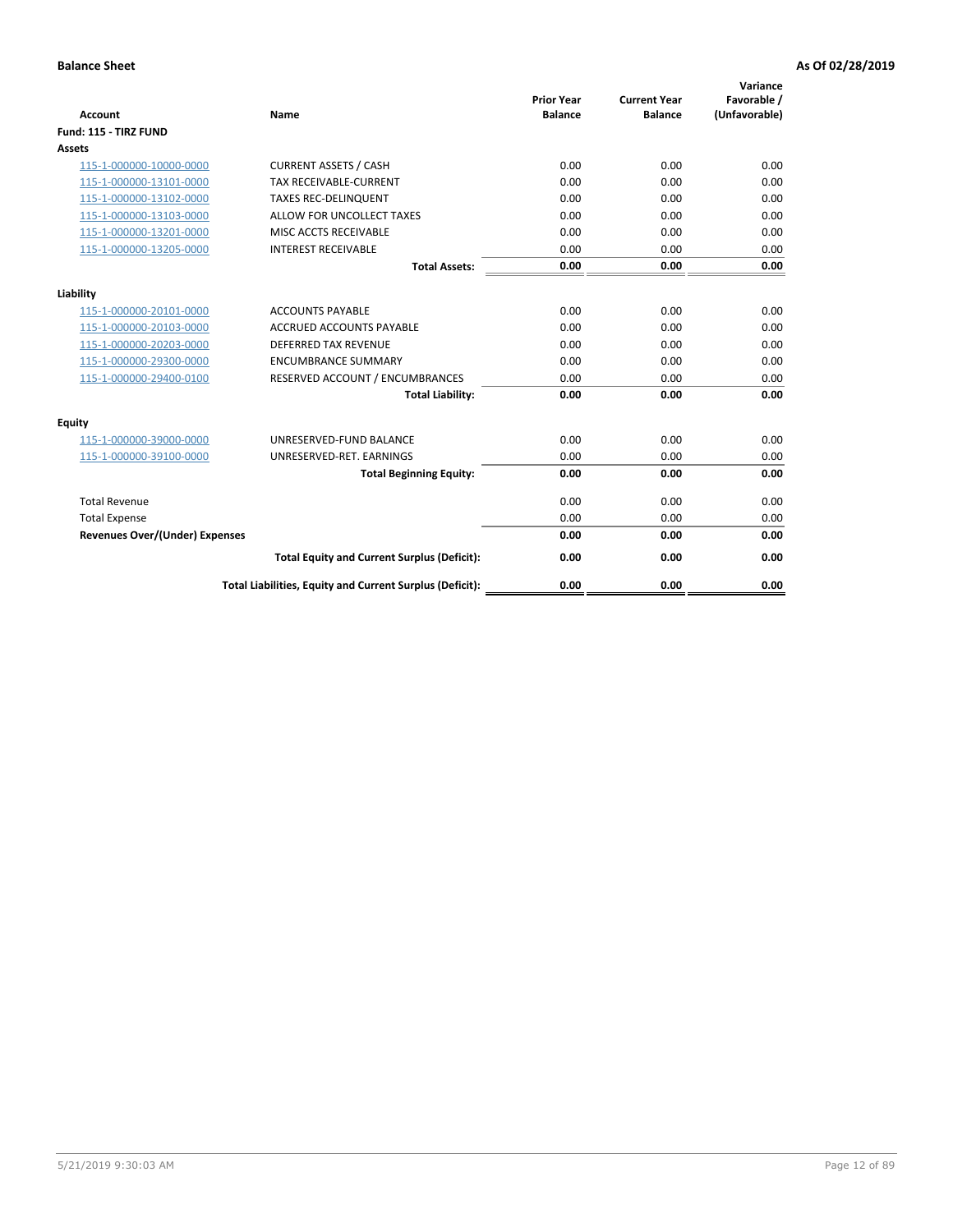| Account                               | Name                                                     | <b>Prior Year</b><br><b>Balance</b> | <b>Current Year</b><br><b>Balance</b> | Variance<br>Favorable /<br>(Unfavorable) |
|---------------------------------------|----------------------------------------------------------|-------------------------------------|---------------------------------------|------------------------------------------|
| Fund: 116 - ROADWAY IMPACT FEE 1      |                                                          |                                     |                                       |                                          |
| <b>Assets</b>                         |                                                          |                                     |                                       |                                          |
| 116-1-000000-10000-0000               | <b>CURRENT ASSETS / CASH</b>                             | 13,144.44                           | 0.00                                  | $-13,144.44$                             |
| 116-1-000000-13201-0000               | MISC ACCTS RECEIVABLE                                    | 0.00                                | 0.00                                  | 0.00                                     |
| 116-1-000000-13205-0000               | <b>INTEREST RECEIVABLE</b>                               | 0.00                                | 0.00                                  | 0.00                                     |
|                                       | <b>Total Assets:</b>                                     | 13,144.44                           | 0.00                                  | $-13,144.44$                             |
| Liability                             |                                                          |                                     |                                       |                                          |
| 116-1-000000-20101-0000               | <b>ACCOUNTS PAYABLE</b>                                  | 0.00                                | 0.00                                  | 0.00                                     |
| 116-1-000000-20103-0000               | <b>ACCRUED ACCOUNTS PAYABLE</b>                          | 0.00                                | 0.00                                  | 0.00                                     |
|                                       | <b>Total Liability:</b>                                  | 0.00                                | 0.00                                  | 0.00                                     |
| Equity                                |                                                          |                                     |                                       |                                          |
| 116-1-000000-39000-0000               | UNRESERVED-FUND BALANCE                                  | 0.00                                | 0.00                                  | 0.00                                     |
| 116-1-000000-39100-0000               | UNRESERVED-RET. EARNINGS                                 | 13,136.26                           | 0.00                                  | $-13,136.26$                             |
|                                       | <b>Total Beginning Equity:</b>                           | 13,136.26                           | 0.00                                  | $-13,136.26$                             |
| <b>Total Revenue</b>                  |                                                          | 9.71                                | 0.00                                  | $-9.71$                                  |
| <b>Total Expense</b>                  |                                                          | 1.53                                | 0.00                                  | 1.53                                     |
| <b>Revenues Over/(Under) Expenses</b> |                                                          | 8.18                                | 0.00                                  | $-8.18$                                  |
|                                       | <b>Total Equity and Current Surplus (Deficit):</b>       | 13,144.44                           | 0.00                                  | $-13,144.44$                             |
|                                       | Total Liabilities, Equity and Current Surplus (Deficit): | 13,144.44                           | 0.00                                  | $-13.144.44$                             |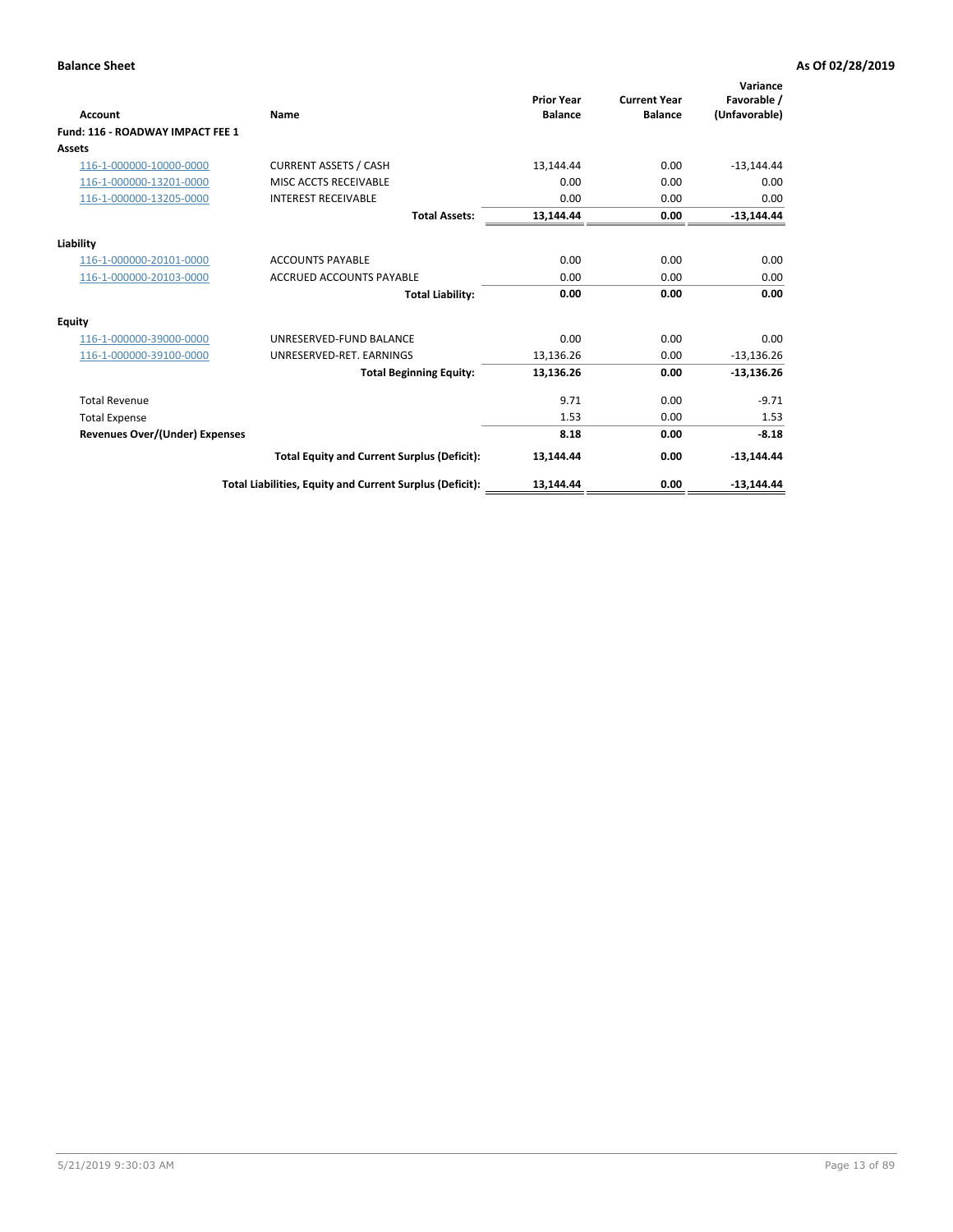| Account                               | <b>Name</b>                                              | <b>Prior Year</b><br><b>Balance</b> | <b>Current Year</b><br><b>Balance</b> | Variance<br>Favorable /<br>(Unfavorable) |
|---------------------------------------|----------------------------------------------------------|-------------------------------------|---------------------------------------|------------------------------------------|
| Fund: 117 - ROADWAY IMPACT FEE 2      |                                                          |                                     |                                       |                                          |
| Assets                                |                                                          |                                     |                                       |                                          |
| 117-1-000000-10000-0000               | <b>CURRENT ASSETS / CASH</b>                             | 64.93                               | 0.00                                  | $-64.93$                                 |
| 117-1-000000-13201-0000               | MISC ACCTS RECEIVABLE                                    | 0.00                                | 0.00                                  | 0.00                                     |
| 117-1-000000-13205-0000               | <b>INTEREST RECEIVABLE</b>                               | 0.00                                | 0.00                                  | 0.00                                     |
|                                       | <b>Total Assets:</b>                                     | 64.93                               | 0.00                                  | $-64.93$                                 |
| Liability                             |                                                          |                                     |                                       |                                          |
| 117-1-000000-20101-0000               | <b>ACCOUNTS PAYABLE</b>                                  | 0.00                                | 0.00                                  | 0.00                                     |
| 117-1-000000-20103-0000               | <b>ACCRUED ACCOUNTS PAYABLE</b>                          | 0.00                                | 0.00                                  | 0.00                                     |
|                                       | <b>Total Liability:</b>                                  | 0.00                                | 0.00                                  | 0.00                                     |
| Equity                                |                                                          |                                     |                                       |                                          |
| 117-1-000000-39000-0000               | UNRESERVED-FUND BALANCE                                  | 0.00                                | 0.00                                  | 0.00                                     |
| 117-1-000000-39100-0000               | UNRESERVED-RET. EARNINGS                                 | 64.88                               | 0.00                                  | $-64.88$                                 |
|                                       | <b>Total Beginning Equity:</b>                           | 64.88                               | 0.00                                  | $-64.88$                                 |
| <b>Total Revenue</b>                  |                                                          | 0.05                                | 0.00                                  | $-0.05$                                  |
| <b>Total Expense</b>                  |                                                          | 0.00                                | 0.00                                  | 0.00                                     |
| <b>Revenues Over/(Under) Expenses</b> |                                                          | 0.05                                | 0.00                                  | $-0.05$                                  |
|                                       | <b>Total Equity and Current Surplus (Deficit):</b>       | 64.93                               | 0.00                                  | $-64.93$                                 |
|                                       | Total Liabilities, Equity and Current Surplus (Deficit): | 64.93                               | 0.00                                  | $-64.93$                                 |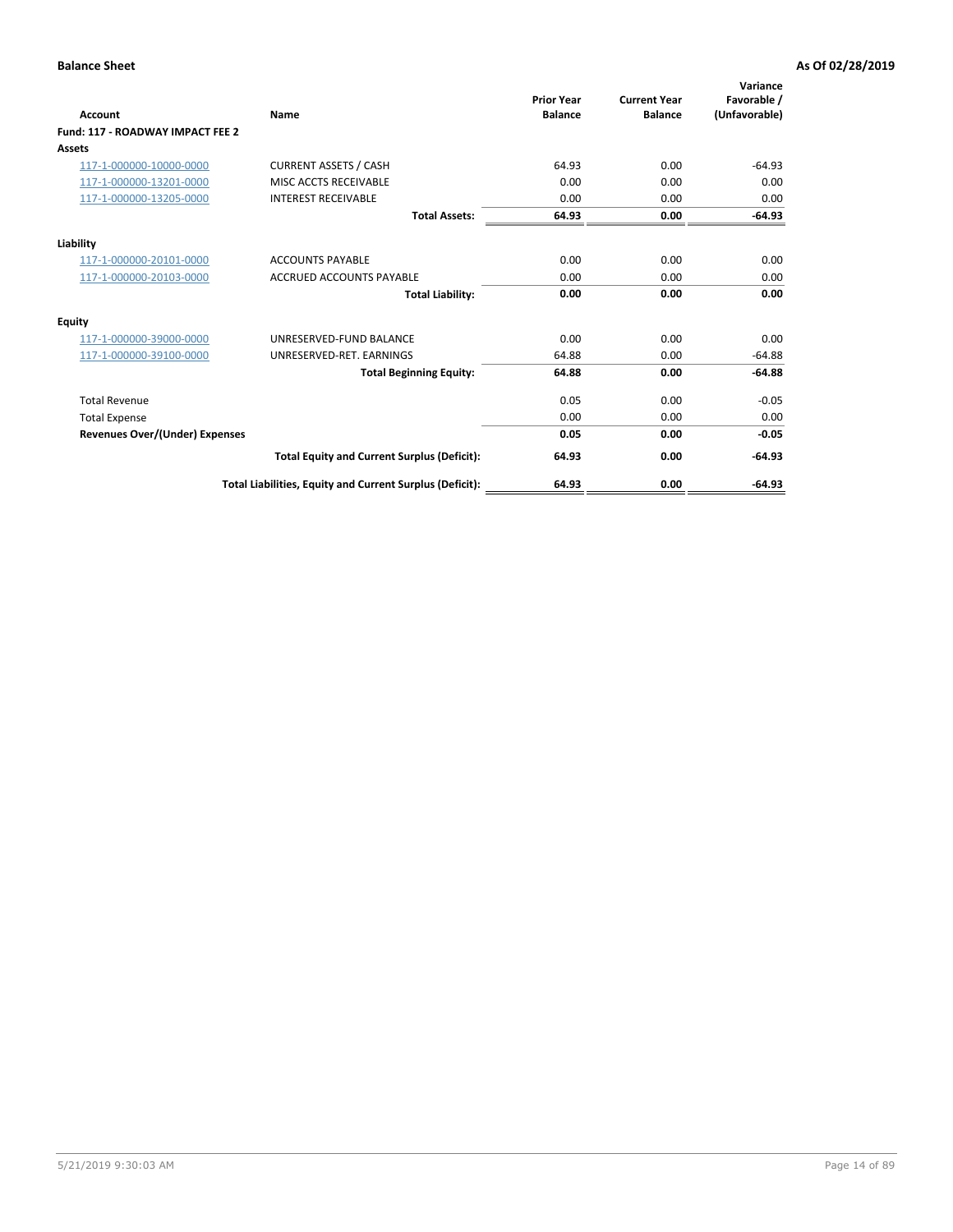| <b>Account</b>                        | Name                                                     | <b>Prior Year</b><br><b>Balance</b> | <b>Current Year</b><br><b>Balance</b> | Variance<br>Favorable /<br>(Unfavorable) |
|---------------------------------------|----------------------------------------------------------|-------------------------------------|---------------------------------------|------------------------------------------|
| Fund: 118 - ROADWAY IMPACT FEE 3      |                                                          |                                     |                                       |                                          |
| Assets                                |                                                          |                                     |                                       |                                          |
| 118-1-000000-10000-0000               | <b>CURRENT ASSETS / CASH</b>                             | 110.19                              | 0.00                                  | $-110.19$                                |
| 118-1-000000-13201-0000               | MISC ACCTS RECEIVABLE                                    | 0.00                                | 0.00                                  | 0.00                                     |
| 118-1-000000-13205-0000               | <b>INTEREST RECEIVABLE</b>                               | 0.00                                | 0.00                                  | 0.00                                     |
|                                       | <b>Total Assets:</b>                                     | 110.19                              | 0.00                                  | $-110.19$                                |
| Liability                             |                                                          |                                     |                                       |                                          |
| 118-1-000000-20101-0000               | <b>ACCOUNTS PAYABLE</b>                                  | 0.00                                | 0.00                                  | 0.00                                     |
| 118-1-000000-20103-0000               | <b>ACCRUED ACCOUNTS PAYABLE</b>                          | 0.00                                | 0.00                                  | 0.00                                     |
|                                       | <b>Total Liability:</b>                                  | 0.00                                | 0.00                                  | 0.00                                     |
| Equity                                |                                                          |                                     |                                       |                                          |
| 118-1-000000-39000-0000               | UNRESERVED-FUND BALANCE                                  | 0.00                                | 0.00                                  | 0.00                                     |
| 118-1-000000-39100-0000               | UNRESERVED-RET, EARNINGS                                 | 110.10                              | 0.00                                  | $-110.10$                                |
|                                       | <b>Total Beginning Equity:</b>                           | 110.10                              | 0.00                                  | $-110.10$                                |
| <b>Total Revenue</b>                  |                                                          | 0.09                                | 0.00                                  | $-0.09$                                  |
| <b>Total Expense</b>                  |                                                          | 0.00                                | 0.00                                  | 0.00                                     |
| <b>Revenues Over/(Under) Expenses</b> |                                                          | 0.09                                | 0.00                                  | $-0.09$                                  |
|                                       | <b>Total Equity and Current Surplus (Deficit):</b>       | 110.19                              | 0.00                                  | $-110.19$                                |
|                                       | Total Liabilities, Equity and Current Surplus (Deficit): | 110.19                              | 0.00                                  | $-110.19$                                |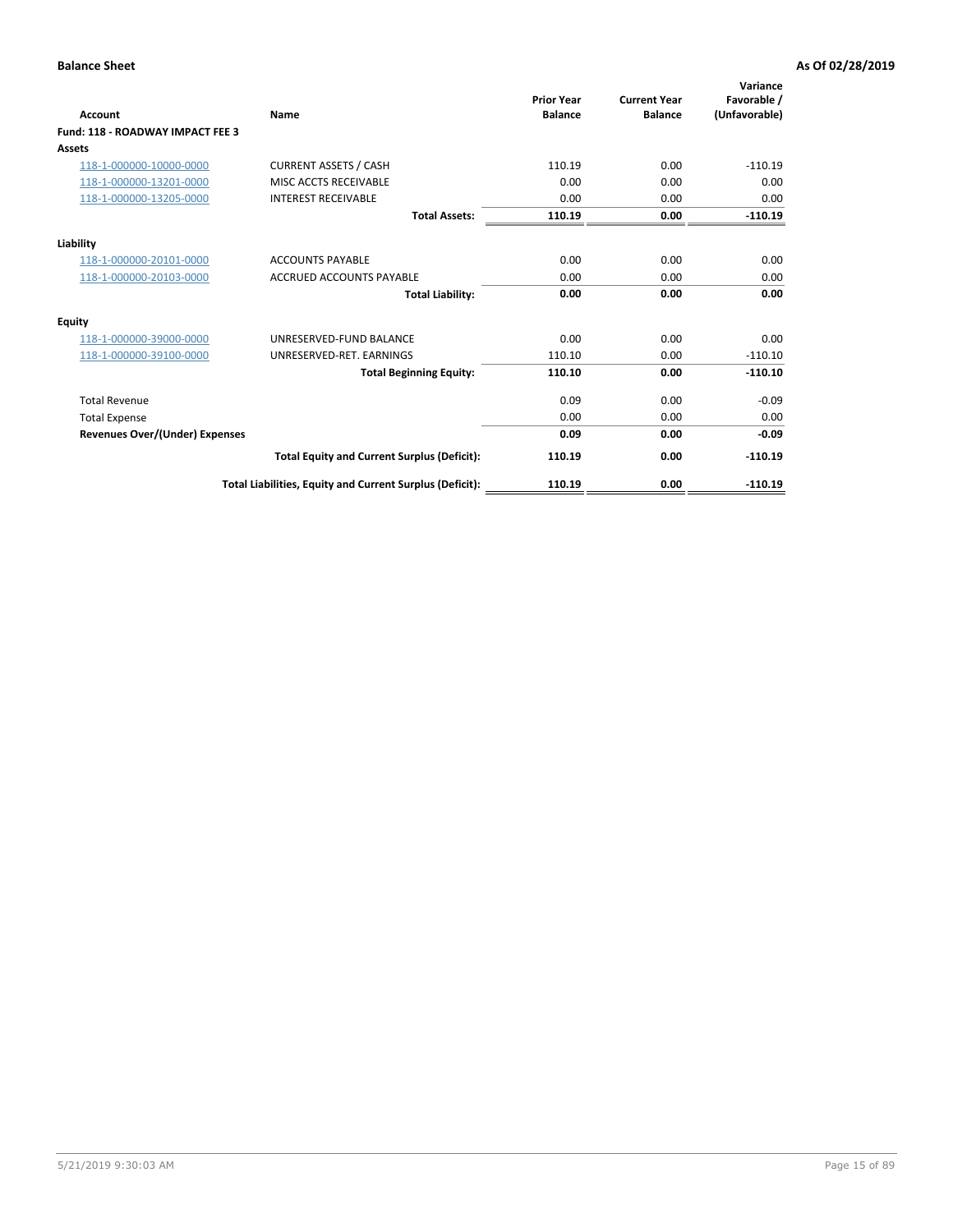| Account                               | <b>Name</b>                                              | <b>Prior Year</b><br><b>Balance</b> | <b>Current Year</b><br><b>Balance</b> | Variance<br>Favorable /<br>(Unfavorable) |
|---------------------------------------|----------------------------------------------------------|-------------------------------------|---------------------------------------|------------------------------------------|
| Fund: 119 - ROADWAY IMPACT FEE 4      |                                                          |                                     |                                       |                                          |
| Assets                                |                                                          |                                     |                                       |                                          |
| 119-1-000000-10000-0000               | <b>CURRENT ASSETS / CASH</b>                             | 4.63                                | 0.00                                  | $-4.63$                                  |
| 119-1-000000-13201-0000               | <b>MISC ACCTS RECEIVABLE</b>                             | 0.00                                | 0.00                                  | 0.00                                     |
| 119-1-000000-13205-0000               | <b>INTEREST RECEIVABLE</b>                               | 0.00                                | 0.00                                  | 0.00                                     |
|                                       | <b>Total Assets:</b>                                     | 4.63                                | 0.00                                  | $-4.63$                                  |
| Liability                             |                                                          |                                     |                                       |                                          |
| 119-1-000000-20101-0000               | <b>ACCOUNTS PAYABLE</b>                                  | 0.00                                | 0.00                                  | 0.00                                     |
| 119-1-000000-20103-0000               | <b>ACCRUED ACCOUNTS PAYABLE</b>                          | 0.00                                | 0.00                                  | 0.00                                     |
|                                       | <b>Total Liability:</b>                                  | 0.00                                | 0.00                                  | 0.00                                     |
| Equity                                |                                                          |                                     |                                       |                                          |
| 119-1-000000-39000-0000               | UNRESERVED-FUND BALANCE                                  | 0.00                                | 0.00                                  | 0.00                                     |
| 119-1-000000-39100-0000               | UNRESERVED-RET. EARNINGS                                 | 4.63                                | 0.00                                  | $-4.63$                                  |
|                                       | <b>Total Beginning Equity:</b>                           | 4.63                                | 0.00                                  | $-4.63$                                  |
| <b>Total Revenue</b>                  |                                                          | 0.00                                | 0.00                                  | 0.00                                     |
| <b>Total Expense</b>                  |                                                          | 0.00                                | 0.00                                  | 0.00                                     |
| <b>Revenues Over/(Under) Expenses</b> |                                                          | 0.00                                | 0.00                                  | 0.00                                     |
|                                       | <b>Total Equity and Current Surplus (Deficit):</b>       | 4.63                                | 0.00                                  | $-4.63$                                  |
|                                       | Total Liabilities, Equity and Current Surplus (Deficit): | 4.63                                | 0.00                                  | $-4.63$                                  |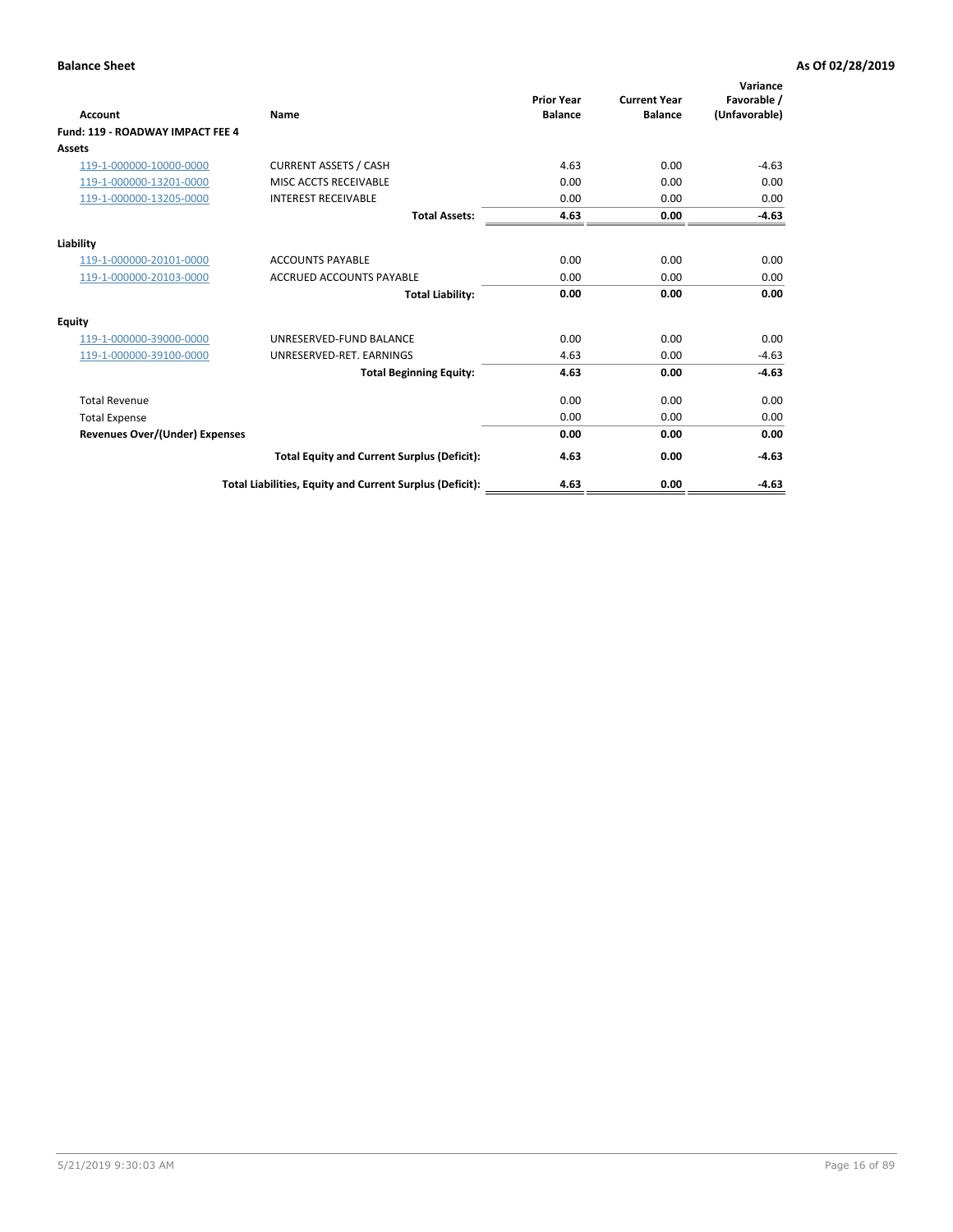|                                                   |                                                          | <b>Prior Year</b> | <b>Current Year</b> | Variance<br>Favorable / |
|---------------------------------------------------|----------------------------------------------------------|-------------------|---------------------|-------------------------|
| <b>Account</b>                                    | Name                                                     | <b>Balance</b>    | <b>Balance</b>      | (Unfavorable)           |
| Fund: 120 - BROWNSFIELD HAZARDOUS WASTE EPA GRANT |                                                          |                   |                     |                         |
| <b>Assets</b>                                     |                                                          |                   |                     |                         |
| 120-1-000000-10000-0000                           | <b>CURRENT ASSETS / CASH</b>                             | 0.00              | 0.00                | 0.00                    |
| 120-1-000000-13201-0000                           | MISC ACCTS RECEIVABLE                                    | 0.00              | 0.00                | 0.00                    |
|                                                   | <b>Total Assets:</b>                                     | 0.00              | 0.00                | 0.00                    |
| Liability                                         |                                                          |                   |                     |                         |
| 120-1-000000-20101-0000                           | <b>ACCOUNTS PAYABLE</b>                                  | 0.00              | 0.00                | 0.00                    |
| 120-1-000000-20102-0000                           | <b>CREDIT CARD PAYABLE</b>                               | 0.00              | 0.00                | 0.00                    |
| 120-1-000000-20902-0000                           | DEFERRED GRANT REVENUE                                   | 0.00              | 0.00                | 0.00                    |
| 120-1-000000-29300-0000                           | <b>ENCUMBRANCE SUMMARY</b>                               | 0.00              | 0.00                | 0.00                    |
| 120-1-000000-29400-0000                           | RESERVED ACCOUNT / ENCUMBRANCES                          | 0.00              | 0.00                | 0.00                    |
|                                                   | <b>Total Liability:</b>                                  | 0.00              | 0.00                | 0.00                    |
| Equity                                            |                                                          |                   |                     |                         |
| 120-1-000000-39000-0000                           | UNRESERVED-FUND BALANCE                                  | 0.00              | 0.00                | 0.00                    |
|                                                   | <b>Total Beginning Equity:</b>                           | 0.00              | 0.00                | 0.00                    |
| <b>Total Revenue</b>                              |                                                          | 0.00              | 0.00                | 0.00                    |
| <b>Total Expense</b>                              |                                                          | 0.00              | 0.00                | 0.00                    |
| Revenues Over/(Under) Expenses                    |                                                          | 0.00              | 0.00                | 0.00                    |
|                                                   | <b>Total Equity and Current Surplus (Deficit):</b>       | 0.00              | 0.00                | 0.00                    |
|                                                   | Total Liabilities, Equity and Current Surplus (Deficit): | 0.00              | 0.00                | 0.00                    |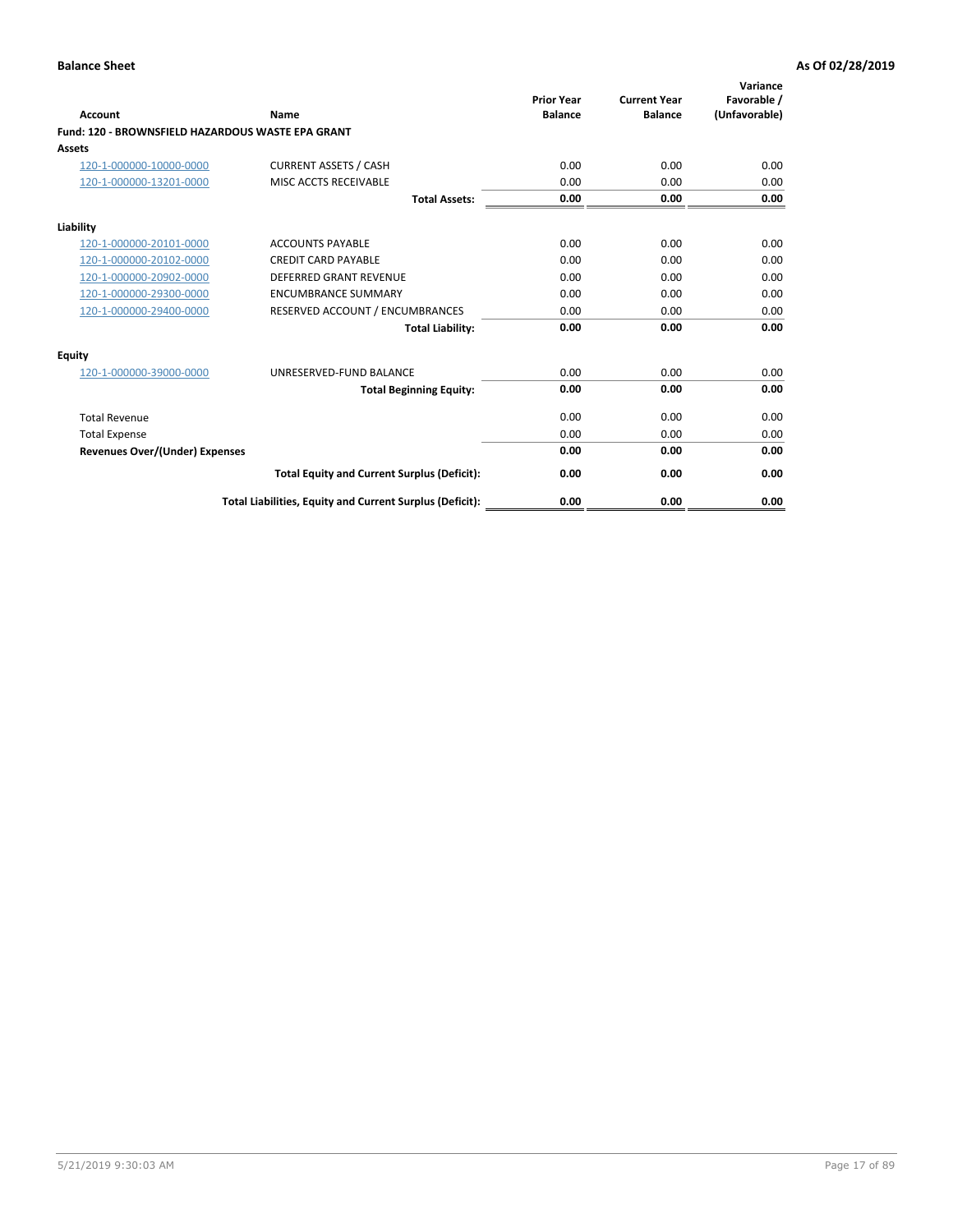| Account                                     | Name                                                     | <b>Prior Year</b><br><b>Balance</b> | <b>Current Year</b><br><b>Balance</b> | Variance<br>Favorable /<br>(Unfavorable) |
|---------------------------------------------|----------------------------------------------------------|-------------------------------------|---------------------------------------|------------------------------------------|
| Fund: 121 - BROWNSFIELD PETROLEUM EPA GRANT |                                                          |                                     |                                       |                                          |
| <b>Assets</b>                               |                                                          |                                     |                                       |                                          |
| 121-1-000000-10000-0000                     | <b>CURRENT ASSETS / CASH</b>                             | 0.00                                | 0.00                                  | 0.00                                     |
| 121-1-000000-13201-0000                     | <b>MISC ACCTS RECEIVABLE</b>                             | 0.00                                | 0.00                                  | 0.00                                     |
|                                             | <b>Total Assets:</b>                                     | 0.00                                | 0.00                                  | 0.00                                     |
| Liability                                   |                                                          |                                     |                                       |                                          |
| 121-1-000000-20101-0000                     | <b>ACCOUNTS PAYABLE</b>                                  | 0.00                                | 0.00                                  | 0.00                                     |
| 121-1-000000-20102-0000                     | <b>CREDIT CARD PAYABLE</b>                               | 0.00                                | 0.00                                  | 0.00                                     |
| 121-1-000000-20103-0000                     | <b>ACCRUED ACCOUNTS PAYABLE</b>                          | 0.00                                | 0.00                                  | 0.00                                     |
| 121-1-000000-20902-0000                     | <b>DEFERRED GRANT REVENUE</b>                            | 0.00                                | 0.00                                  | 0.00                                     |
| 121-1-000000-29300-0000                     | <b>ENCUMBRANCE SUMMARY</b>                               | 0.00                                | 0.00                                  | 0.00                                     |
| 121-1-000000-29400-0000                     | RESERVED ACCOUNT / ENCUMBRANCES                          | 0.00                                | 0.00                                  | 0.00                                     |
|                                             | <b>Total Liability:</b>                                  | 0.00                                | 0.00                                  | 0.00                                     |
| <b>Equity</b>                               |                                                          |                                     |                                       |                                          |
| 121-1-000000-39000-0000                     | UNRESERVED-FUND BALANCE                                  | 0.00                                | 0.00                                  | 0.00                                     |
|                                             | <b>Total Beginning Equity:</b>                           | 0.00                                | 0.00                                  | 0.00                                     |
| <b>Total Revenue</b>                        |                                                          | 0.00                                | 0.00                                  | 0.00                                     |
| <b>Total Expense</b>                        |                                                          | 0.00                                | 0.00                                  | 0.00                                     |
| <b>Revenues Over/(Under) Expenses</b>       |                                                          | 0.00                                | 0.00                                  | 0.00                                     |
|                                             | <b>Total Equity and Current Surplus (Deficit):</b>       | 0.00                                | 0.00                                  | 0.00                                     |
|                                             | Total Liabilities, Equity and Current Surplus (Deficit): | 0.00                                | 0.00                                  | 0.00                                     |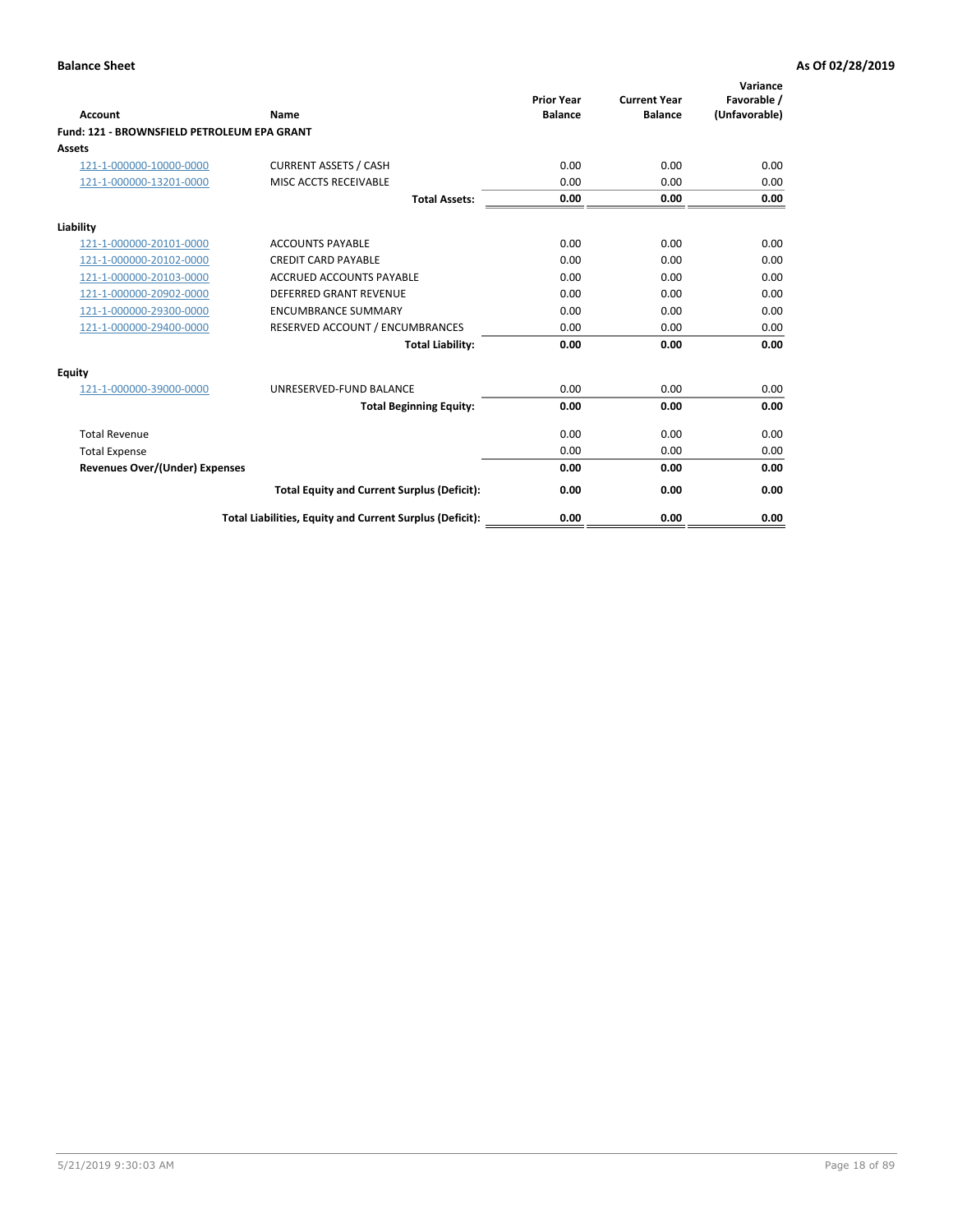| <b>Account</b>                                     | Name                                                     | <b>Prior Year</b><br><b>Balance</b> | <b>Current Year</b><br><b>Balance</b> | Variance<br>Favorable /<br>(Unfavorable) |
|----------------------------------------------------|----------------------------------------------------------|-------------------------------------|---------------------------------------|------------------------------------------|
| Fund: 122 - COPS HIRING PROGRAM GRANT 2010UMWX0308 |                                                          |                                     |                                       |                                          |
| Assets                                             |                                                          |                                     |                                       |                                          |
| 122-1-000000-10000-0000                            | <b>CURRENT ASSETS / CASH</b>                             | 0.00                                | 0.00                                  | 0.00                                     |
| 122-1-000000-13201-0000                            | MISC ACCTS RECEIVABLE                                    | 0.00                                | 0.00                                  | 0.00                                     |
|                                                    | <b>Total Assets:</b>                                     | 0.00                                | 0.00                                  | 0.00                                     |
| Liability                                          |                                                          |                                     |                                       |                                          |
| 122-1-000000-20101-0000                            | <b>ACCOUNTS PAYABLE</b>                                  | 0.00                                | 0.00                                  | 0.00                                     |
| 122-1-000000-20102-0000                            | <b>CREDIT CARD PAYABLE</b>                               | 0.00                                | 0.00                                  | 0.00                                     |
| 122-1-000000-20103-0000                            | <b>ACCRUED ACCOUNTS PAYABLE</b>                          | 0.00                                | 0.00                                  | 0.00                                     |
| 122-1-000000-20902-0000                            | <b>DEFERRED GRANT REVENUE</b>                            | 0.00                                | 0.00                                  | 0.00                                     |
|                                                    | <b>Total Liability:</b>                                  | 0.00                                | 0.00                                  | 0.00                                     |
| Equity                                             |                                                          |                                     |                                       |                                          |
| 122-1-000000-39000-0000                            | UNRESERVED-FUND BALANCE                                  | 0.00                                | 0.00                                  | 0.00                                     |
|                                                    | <b>Total Beginning Equity:</b>                           | 0.00                                | 0.00                                  | 0.00                                     |
| <b>Total Revenue</b>                               |                                                          | 0.00                                | 0.00                                  | 0.00                                     |
| <b>Total Expense</b>                               |                                                          | 0.00                                | 0.00                                  | 0.00                                     |
| <b>Revenues Over/(Under) Expenses</b>              |                                                          | 0.00                                | 0.00                                  | 0.00                                     |
|                                                    | <b>Total Equity and Current Surplus (Deficit):</b>       | 0.00                                | 0.00                                  | 0.00                                     |
|                                                    | Total Liabilities, Equity and Current Surplus (Deficit): | 0.00                                | 0.00                                  | 0.00                                     |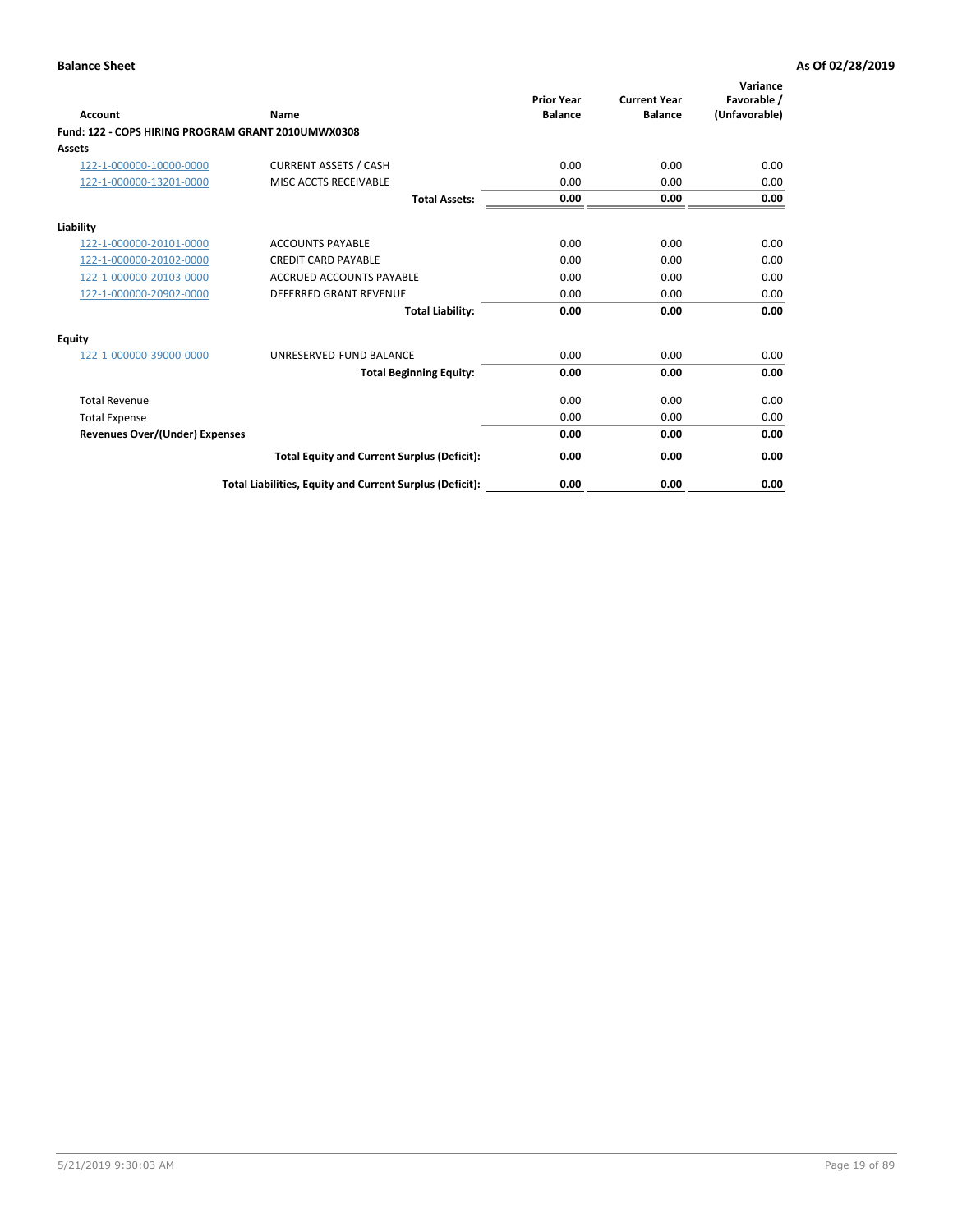| Account                        | <b>Name</b>                                                    | <b>Prior Year</b><br><b>Balance</b> | <b>Current Year</b><br><b>Balance</b> | Variance<br>Favorable /<br>(Unfavorable) |
|--------------------------------|----------------------------------------------------------------|-------------------------------------|---------------------------------------|------------------------------------------|
|                                | Fund: 123 - PTRAIN - POLICE REIMBURSEMENT GRANTS & CONT EDUCAT |                                     |                                       |                                          |
| Assets                         |                                                                |                                     |                                       |                                          |
| 123-1-000000-10000-0000        | <b>CURRENT ASSETS / CASH</b>                                   | 13,194.29                           | 12,299.26                             | $-895.03$                                |
| 123-1-000000-13201-0000        | MISC ACCTS RECEIVABLE                                          | 0.00                                | 0.00                                  | 0.00                                     |
|                                | <b>Total Assets:</b>                                           | 13,194.29                           | 12,299.26                             | $-895.03$                                |
| Liability                      |                                                                |                                     |                                       |                                          |
| 123-1-000000-20101-0000        | <b>ACCOUNTS PAYABLE</b>                                        | 0.00                                | 0.00                                  | 0.00                                     |
| 123-1-000000-20102-0000        | <b>CREDIT CARD PAYABLE</b>                                     | 0.00                                | 0.00                                  | 0.00                                     |
| 123-1-000000-20103-0000        | <b>ACCRUED ACCOUNTS PAYABLE</b>                                | 0.00                                | 0.00                                  | 0.00                                     |
|                                | <b>Total Liability:</b>                                        | 0.00                                | 0.00                                  | 0.00                                     |
| Equity                         |                                                                |                                     |                                       |                                          |
| 123-1-000000-39000-0000        | UNRESERVED-FUND BALANCE                                        | 9,790.68                            | 10.461.04                             | 670.36                                   |
|                                | <b>Total Beginning Equity:</b>                                 | 9,790.68                            | 10,461.04                             | 670.36                                   |
| <b>Total Revenue</b>           |                                                                | 4,471.35                            | 4,550.57                              | 79.22                                    |
| <b>Total Expense</b>           |                                                                | 1,067.74                            | 2,712.35                              | $-1,644.61$                              |
| Revenues Over/(Under) Expenses |                                                                | 3,403.61                            | 1,838.22                              | $-1,565.39$                              |
|                                | <b>Total Equity and Current Surplus (Deficit):</b>             | 13,194.29                           | 12,299.26                             | $-895.03$                                |
|                                | Total Liabilities, Equity and Current Surplus (Deficit):       | 13,194.29                           | 12,299.26                             | $-895.03$                                |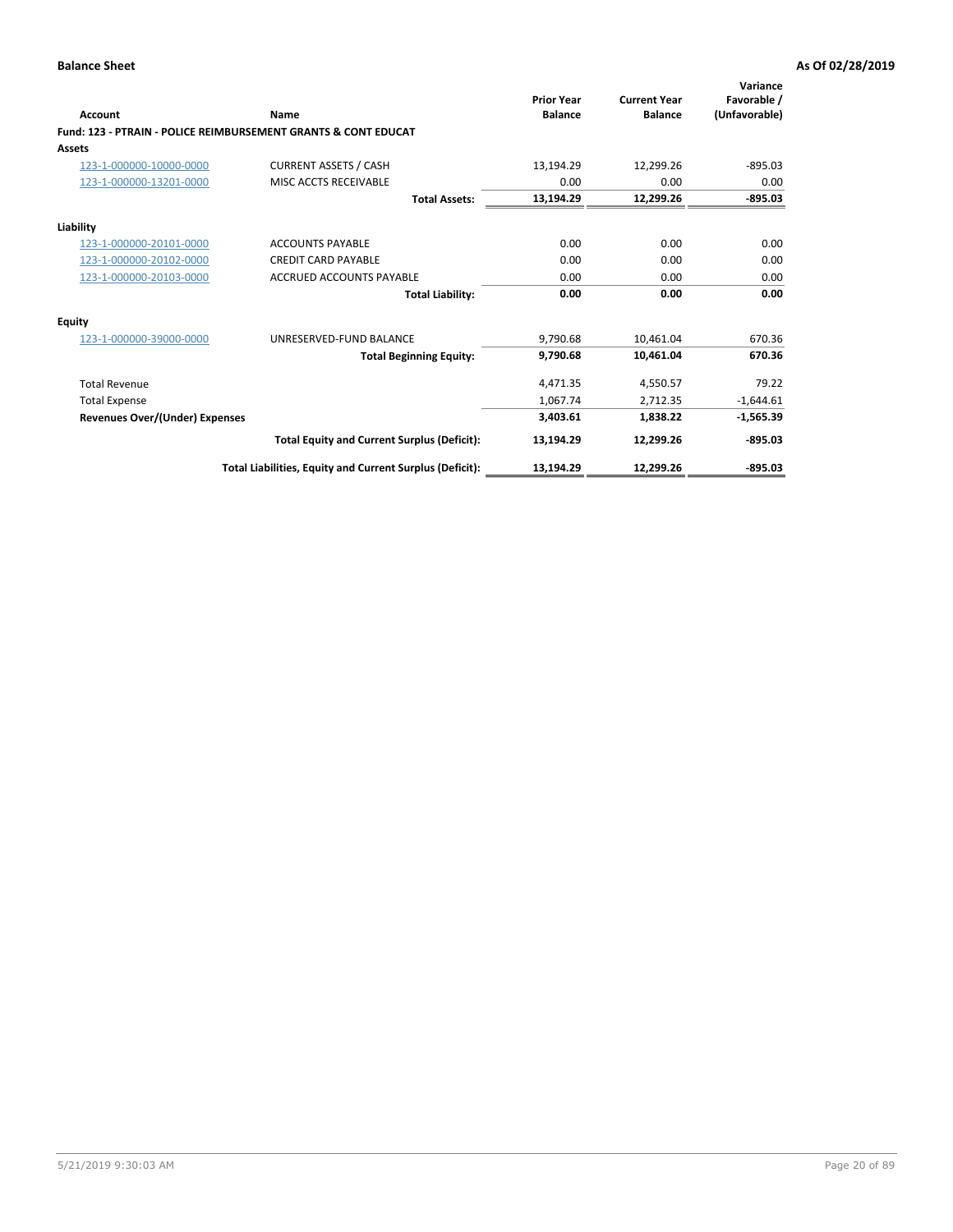| <b>Account</b>                        | Name                                                     | <b>Prior Year</b><br><b>Balance</b> | <b>Current Year</b><br><b>Balance</b> | Variance<br>Favorable /<br>(Unfavorable) |
|---------------------------------------|----------------------------------------------------------|-------------------------------------|---------------------------------------|------------------------------------------|
| <b>Fund: 124 - FIRE HAZMAT GRANT</b>  |                                                          |                                     |                                       |                                          |
| Assets                                |                                                          |                                     |                                       |                                          |
| 124-1-000000-10000-0000               | <b>CURRENT ASSETS / CASH</b>                             | 0.00                                | 0.00                                  | 0.00                                     |
| 124-1-000000-13201-0000               | MISC ACCTS RECEIVABLE                                    | 0.00                                | 0.00                                  | 0.00                                     |
| 124-1-000000-13205-0000               | <b>INTEREST RECEIVABLE</b>                               | 0.00                                | 0.00                                  | 0.00                                     |
|                                       | <b>Total Assets:</b>                                     | 0.00                                | 0.00                                  | 0.00                                     |
| Liability                             |                                                          |                                     |                                       |                                          |
| 124-1-000000-20101-0000               | <b>ACCOUNTS PAYABLE</b>                                  | 0.00                                | 0.00                                  | 0.00                                     |
| 124-1-000000-20102-0000               | <b>CREDIT CARD PAYABLE</b>                               | 0.00                                | 0.00                                  | 0.00                                     |
| 124-1-000000-20902-0000               | <b>DEFERRED GRANT REVENUE</b>                            | 0.00                                | 0.00                                  | 0.00                                     |
| 124-1-000000-21001-0000               | <b>GENERAL FUND / GENERAL FUND</b>                       | 0.00                                | 0.00                                  | 0.00                                     |
| 124-1-000000-29300-0000               | <b>ENCUMBRANCE SUMMARY</b>                               | 0.00                                | 0.00                                  | 0.00                                     |
| 124-1-000000-29400-0000               | RESERVED ACCOUNT / ENCUMBRANCES                          | 0.00                                | 0.00                                  | 0.00                                     |
|                                       | <b>Total Liability:</b>                                  | 0.00                                | 0.00                                  | 0.00                                     |
| <b>Equity</b>                         |                                                          |                                     |                                       |                                          |
| 124-1-000000-39000-0000               | UNRESERVED-FUND BALANCE                                  | 0.00                                | 0.00                                  | 0.00                                     |
|                                       | <b>Total Beginning Equity:</b>                           | 0.00                                | 0.00                                  | 0.00                                     |
| <b>Total Revenue</b>                  |                                                          | 0.00                                | 0.00                                  | 0.00                                     |
| <b>Total Expense</b>                  |                                                          | 0.00                                | 0.00                                  | 0.00                                     |
| <b>Revenues Over/(Under) Expenses</b> |                                                          | 0.00                                | 0.00                                  | 0.00                                     |
|                                       | <b>Total Equity and Current Surplus (Deficit):</b>       | 0.00                                | 0.00                                  | 0.00                                     |
|                                       | Total Liabilities, Equity and Current Surplus (Deficit): | 0.00                                | 0.00                                  | 0.00                                     |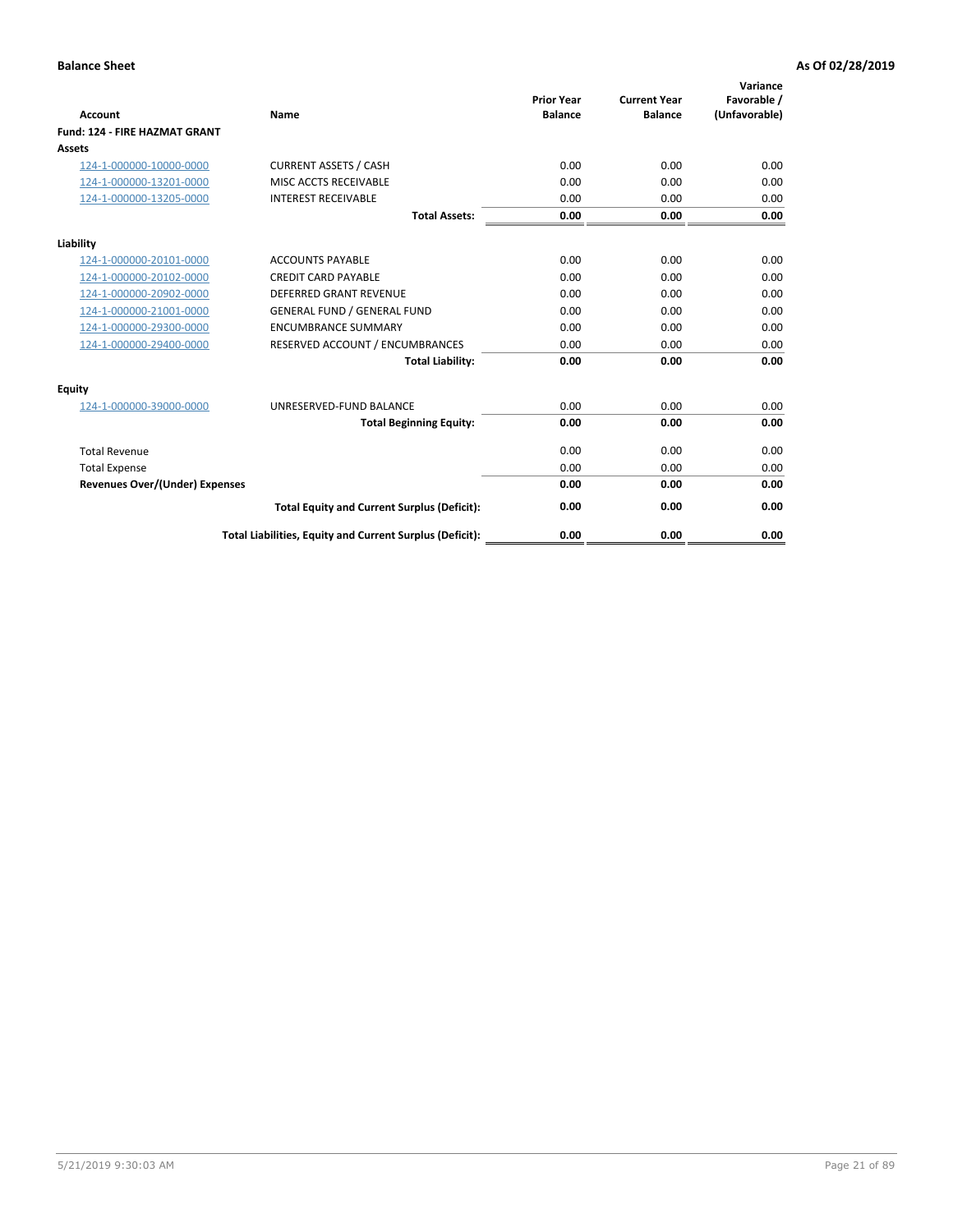| Account                                                   | Name                                                     | <b>Prior Year</b><br><b>Balance</b> | <b>Current Year</b><br><b>Balance</b> | Variance<br>Favorable /<br>(Unfavorable) |
|-----------------------------------------------------------|----------------------------------------------------------|-------------------------------------|---------------------------------------|------------------------------------------|
| <b>Fund: 125 - TRAINING &amp; HUMANITIES TEXAS GRANTS</b> |                                                          |                                     |                                       |                                          |
| <b>Assets</b>                                             |                                                          |                                     |                                       |                                          |
| 125-1-000000-10000-0000                                   | <b>CURRENT ASSETS / CASH</b>                             | 0.00                                | 0.00                                  | 0.00                                     |
| 125-1-000000-13205-0000                                   | <b>INTEREST RECEIVABLE</b>                               | 0.00                                | 0.00                                  | 0.00                                     |
|                                                           | <b>Total Assets:</b>                                     | 0.00                                | 0.00                                  | 0.00                                     |
| Liability                                                 |                                                          |                                     |                                       |                                          |
| 125-1-000000-20101-0000                                   | <b>ACCOUNTS PAYABLE</b>                                  | 0.00                                | 0.00                                  | 0.00                                     |
| 125-1-000000-20102-0000                                   | <b>CREDIT CARD PAYABLE</b>                               | 0.00                                | 0.00                                  | 0.00                                     |
| 125-1-000000-20103-0000                                   | <b>ACCRUED ACCOUNTS PAYABLE</b>                          | 0.00                                | 0.00                                  | 0.00                                     |
| 125-1-000000-20902-0000                                   | <b>DEFERRED GRANT REVENUE</b>                            | 0.00                                | 0.00                                  | 0.00                                     |
| 125-1-000000-29300-0000                                   | <b>ENCUMBRANCE SUMMARY</b>                               | 0.00                                | 0.00                                  | 0.00                                     |
| 125-1-000000-29400-0000                                   | RESERVED ACCOUNT / ENCUMBRANCES                          | 0.00                                | 0.00                                  | 0.00                                     |
|                                                           | <b>Total Liability:</b>                                  | 0.00                                | 0.00                                  | 0.00                                     |
| <b>Equity</b>                                             |                                                          |                                     |                                       |                                          |
| 125-1-000000-39000-0000                                   | UNRESERVED-FUND BALANCE                                  | 0.00                                | 0.00                                  | 0.00                                     |
|                                                           | <b>Total Beginning Equity:</b>                           | 0.00                                | 0.00                                  | 0.00                                     |
| <b>Total Revenue</b>                                      |                                                          | 0.00                                | 0.00                                  | 0.00                                     |
| <b>Total Expense</b>                                      |                                                          | 0.00                                | 0.00                                  | 0.00                                     |
| <b>Revenues Over/(Under) Expenses</b>                     |                                                          | 0.00                                | 0.00                                  | 0.00                                     |
|                                                           | <b>Total Equity and Current Surplus (Deficit):</b>       | 0.00                                | 0.00                                  | 0.00                                     |
|                                                           | Total Liabilities, Equity and Current Surplus (Deficit): | 0.00                                | 0.00                                  | 0.00                                     |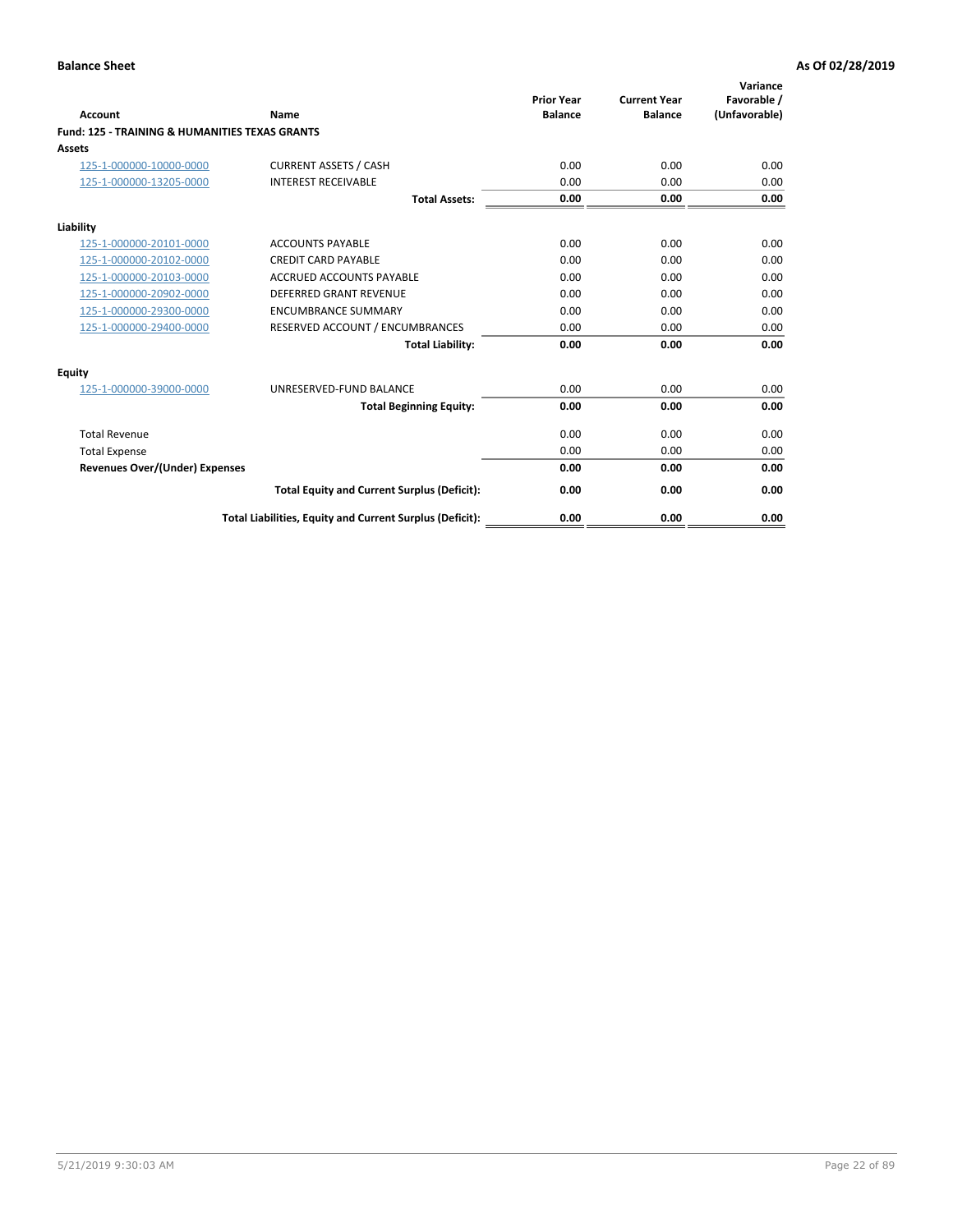| <b>Account</b>                         | <b>Name</b>                                              | <b>Prior Year</b><br><b>Balance</b> | <b>Current Year</b><br><b>Balance</b> | Variance<br>Favorable /<br>(Unfavorable) |
|----------------------------------------|----------------------------------------------------------|-------------------------------------|---------------------------------------|------------------------------------------|
| <b>Fund: 126 - TIFMAS MOBILIZATION</b> |                                                          |                                     |                                       |                                          |
| Assets                                 |                                                          |                                     |                                       |                                          |
| 126-1-000000-10000-0000                | <b>CURRENT ASSETS / CASH</b>                             | $-521.73$                           | 0.00                                  | 521.73                                   |
| 126-1-000000-13201-0000                | MISC ACCTS RECEIVABLE                                    | 0.00                                | 0.00                                  | 0.00                                     |
|                                        | <b>Total Assets:</b>                                     | $-521.73$                           | 0.00                                  | 521.73                                   |
| Liability                              |                                                          |                                     |                                       |                                          |
| 126-1-000000-20101-0000                | <b>ACCOUNTS PAYABLE</b>                                  | 0.00                                | 0.00                                  | 0.00                                     |
| 126-1-000000-20102-0000                | <b>CREDIT CARD PAYABLE</b>                               | 0.00                                | 0.00                                  | 0.00                                     |
| 126-1-000000-39100-0000                | UNRESERVED-RET. EARNINGS                                 | 0.00                                | 0.00                                  | 0.00                                     |
|                                        | <b>Total Liability:</b>                                  | 0.00                                | 0.00                                  | 0.00                                     |
| Equity                                 |                                                          |                                     |                                       |                                          |
| 126-1-000000-39000-0000                | UNRESERVED-FUND BALANCE                                  | $-521.73$                           | 0.00                                  | 521.73                                   |
|                                        | <b>Total Beginning Equity:</b>                           | $-521.73$                           | 0.00                                  | 521.73                                   |
| <b>Total Revenue</b>                   |                                                          | 0.00                                | 0.00                                  | 0.00                                     |
| <b>Total Expense</b>                   |                                                          | 0.00                                | 0.00                                  | 0.00                                     |
| <b>Revenues Over/(Under) Expenses</b>  |                                                          | 0.00                                | 0.00                                  | 0.00                                     |
|                                        | <b>Total Equity and Current Surplus (Deficit):</b>       | $-521.73$                           | 0.00                                  | 521.73                                   |
|                                        | Total Liabilities, Equity and Current Surplus (Deficit): | $-521.73$                           | 0.00                                  | 521.73                                   |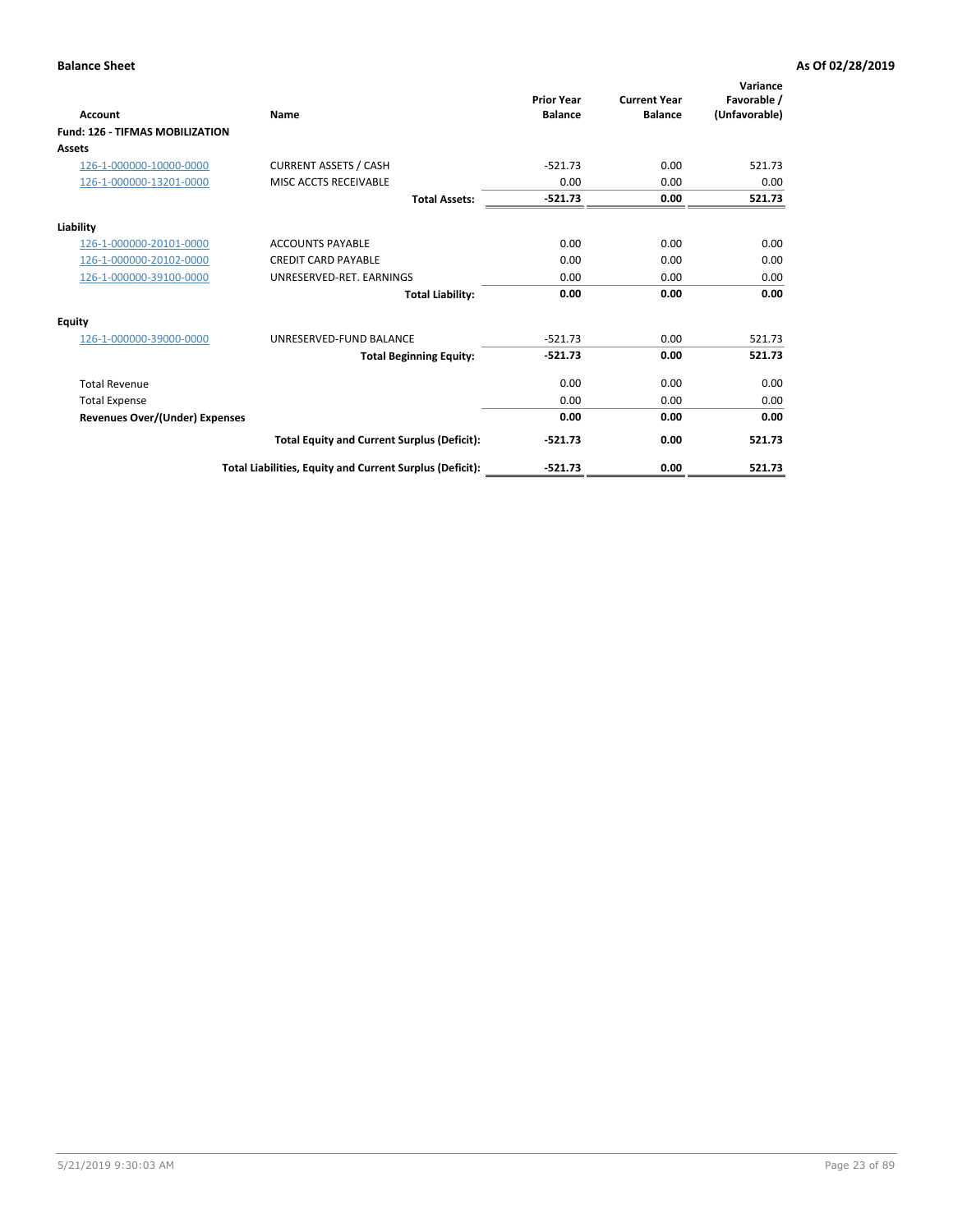| <b>Account</b>                        | Name                                                     | <b>Prior Year</b><br><b>Balance</b> | <b>Current Year</b><br><b>Balance</b> | Variance<br>Favorable /<br>(Unfavorable) |
|---------------------------------------|----------------------------------------------------------|-------------------------------------|---------------------------------------|------------------------------------------|
| Fund: 127 - FIRE GRANT                |                                                          |                                     |                                       |                                          |
| <b>Assets</b>                         |                                                          |                                     |                                       |                                          |
| 127-1-000000-10000-0000               | <b>CURRENT ASSETS / CASH</b>                             | 0.00                                | 0.00                                  | 0.00                                     |
| 127-1-000000-13201-0000               | MISC ACCTS RECEIVABLE                                    | 0.00                                | 0.00                                  | 0.00                                     |
|                                       | <b>Total Assets:</b>                                     | 0.00                                | 0.00                                  | 0.00                                     |
| Liability                             |                                                          |                                     |                                       |                                          |
| 127-1-000000-20101-0000               | <b>ACCOUNTS PAYABLE</b>                                  | 0.00                                | 0.00                                  | 0.00                                     |
|                                       | <b>Total Liability:</b>                                  | 0.00                                | 0.00                                  | 0.00                                     |
| Equity                                |                                                          |                                     |                                       |                                          |
| 127-1-000000-39000-0000               | UNRESERVED-FUND BALANCE                                  | 0.00                                | 0.00                                  | 0.00                                     |
|                                       | <b>Total Beginning Equity:</b>                           | 0.00                                | 0.00                                  | 0.00                                     |
| <b>Total Revenue</b>                  |                                                          | 0.00                                | 0.00                                  | 0.00                                     |
| <b>Total Expense</b>                  |                                                          | 0.00                                | 0.00                                  | 0.00                                     |
| <b>Revenues Over/(Under) Expenses</b> |                                                          | 0.00                                | 0.00                                  | 0.00                                     |
|                                       | <b>Total Equity and Current Surplus (Deficit):</b>       | 0.00                                | 0.00                                  | 0.00                                     |
|                                       | Total Liabilities, Equity and Current Surplus (Deficit): | 0.00                                | 0.00                                  | 0.00                                     |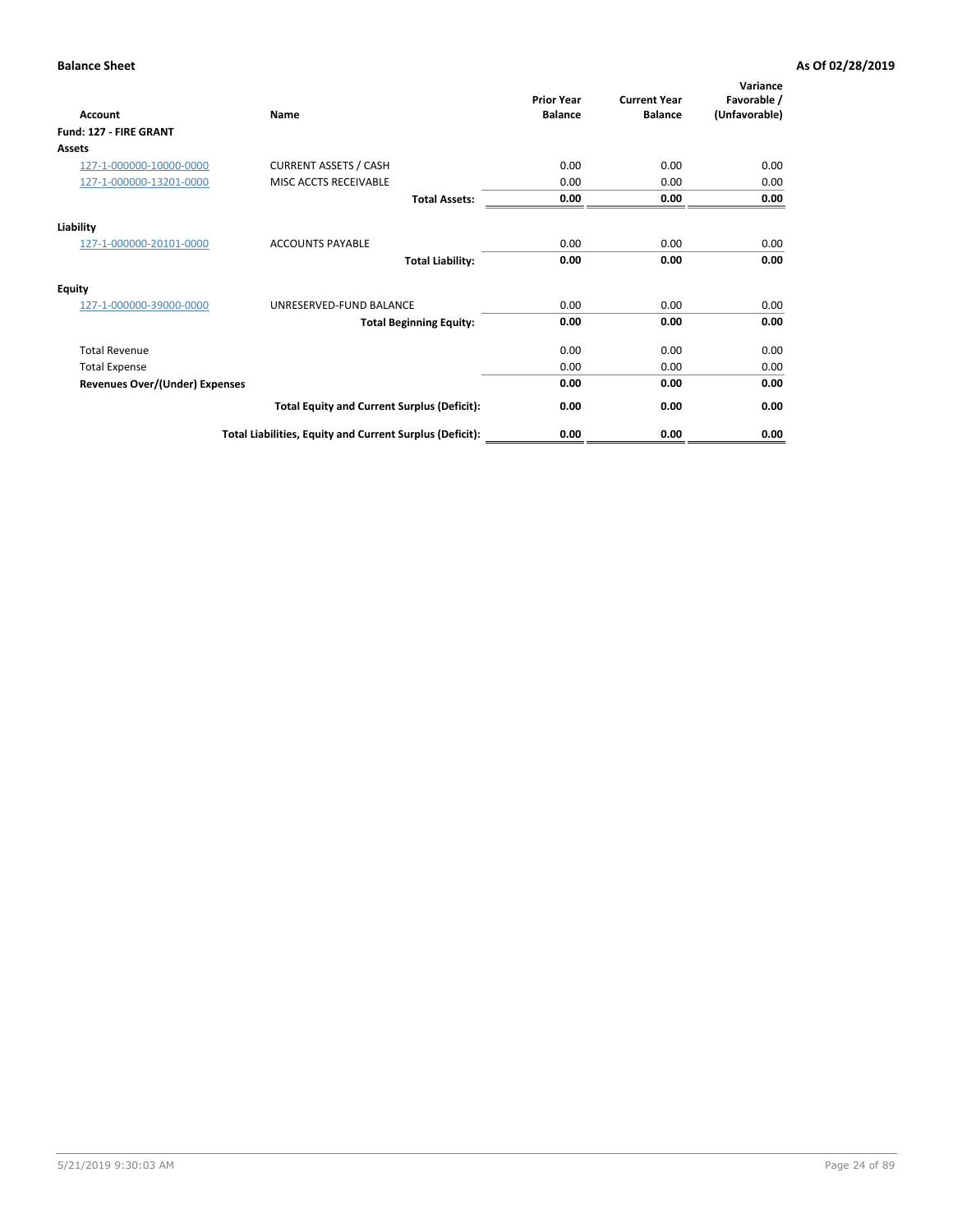| <b>Account</b>                        | Name                                                     | <b>Prior Year</b><br><b>Balance</b> | <b>Current Year</b><br><b>Balance</b> | Variance<br>Favorable /<br>(Unfavorable) |
|---------------------------------------|----------------------------------------------------------|-------------------------------------|---------------------------------------|------------------------------------------|
| Fund: 140 - DEBT SERVICE FUND         |                                                          |                                     |                                       |                                          |
| Assets                                |                                                          |                                     |                                       |                                          |
| 140-1-000000-10000-0000               | <b>CURRENT ASSETS / CASH</b>                             | 263,226.12                          | 279,776.34                            | 16,550.22                                |
| 140-1-000000-12101-0000               | <b>BOND ISSUANCE COSTS</b>                               | 0.00                                | 0.00                                  | 0.00                                     |
| 140-1-000000-13101-0000               | TAX RECEIVABLE-CURRENT                                   | 243,766.13                          | 425,118.17                            | 181,352.04                               |
| 140-1-000000-13102-0000               | <b>TAXES REC-DELINQUENT</b>                              | 257,809.34                          | 273,522.92                            | 15,713.58                                |
| 140-1-000000-13103-0000               | ALLOW FOR UNCOLLECT TAXES                                | $-137,812.38$                       | $-88,282.80$                          | 49,529.58                                |
| 140-1-000000-13203-0000               | NON-CURRENT ASSETS / PREPAYMENTS                         | 0.00                                | 0.00                                  | 0.00                                     |
| 140-1-000000-13205-0000               | <b>INTEREST RECEIVABLE</b>                               | 0.00                                | 0.00                                  | 0.00                                     |
| 140-1-000000-13221-0000               | MISC A/R - PROPERTY TAXES                                | 28,599.41                           | 55,239.99                             | 26,640.58                                |
|                                       | <b>Total Assets:</b>                                     | 655,588.62                          | 945,374.62                            | 289,786.00                               |
| Liability                             |                                                          |                                     |                                       |                                          |
| 140-1-000000-20101-0000               | <b>ACCOUNTS PAYABLE</b>                                  | 0.00                                | 0.00                                  | 0.00                                     |
| 140-1-000000-20102-0000               | <b>CREDIT CARD PAYABLE</b>                               | 0.00                                | 0.00                                  | 0.00                                     |
| 140-1-000000-20103-0000               | ACCRUED ACCOUNTS PAYABLE                                 | 0.00                                | 0.00                                  | 0.00                                     |
| 140-1-000000-20108-0000               | MATURED BONDS PAYABLE                                    | 0.00                                | 0.00                                  | 0.00                                     |
| 140-1-000000-20111-0000               | MATURED INTEREST PAYABLE                                 | 0.00                                | 0.00                                  | 0.00                                     |
| 140-1-000000-20112-0000               | <b>ACCRUED INTEREST PAYABLE</b>                          | 0.00                                | 0.00                                  | 0.00                                     |
| 140-1-000000-20203-0000               | <b>DEFERRED TAX REVENUE</b>                              | 353,554.55                          | 600,029.32                            | $-246,474.77$                            |
| 140-1-000000-21001-0000               | <b>GENERAL FUND / GENERAL FUND</b>                       | 0.00                                | 0.00                                  | 0.00                                     |
| 140-1-000000-21040-0000               | DUE TO / GENERAL CIP FUND                                | 0.00                                | 0.00                                  | 0.00                                     |
| 140-1-000000-29300-0000               | <b>ENCUMBRANCE SUMMARY</b>                               | 0.00                                | 0.00                                  | 0.00                                     |
| 140-1-000000-29400-0000               | RESERVED ACCOUNT / ENCUMBRANCES                          | 0.00                                | 0.00                                  | 0.00                                     |
|                                       | <b>Total Liability:</b>                                  | 353,554.55                          | 600,029.32                            | $-246,474.77$                            |
| Equity                                |                                                          |                                     |                                       |                                          |
| 140-1-000000-39000-0000               | UNRESERVED-FUND BALANCE                                  | 680,422.24                          | 855,063.37                            | 174,641.13                               |
|                                       | <b>Total Beginning Equity:</b>                           | 680,422.24                          | 855,063.37                            | 174,641.13                               |
| <b>Total Revenue</b>                  |                                                          | 4,924,877.27                        | 5,042,626.95                          | 117,749.68                               |
| <b>Total Expense</b>                  |                                                          | 5,303,265.44                        | 5,552,345.02                          | $-249,079.58$                            |
| <b>Revenues Over/(Under) Expenses</b> |                                                          | -378,388.17                         | -509,718.07                           | $-131,329.90$                            |
|                                       | <b>Total Equity and Current Surplus (Deficit):</b>       | 302.034.07                          | 345,345.30                            | 43.311.23                                |
|                                       | Total Liabilities, Equity and Current Surplus (Deficit): | 655,588.62                          | 945,374.62                            | 289,786.00                               |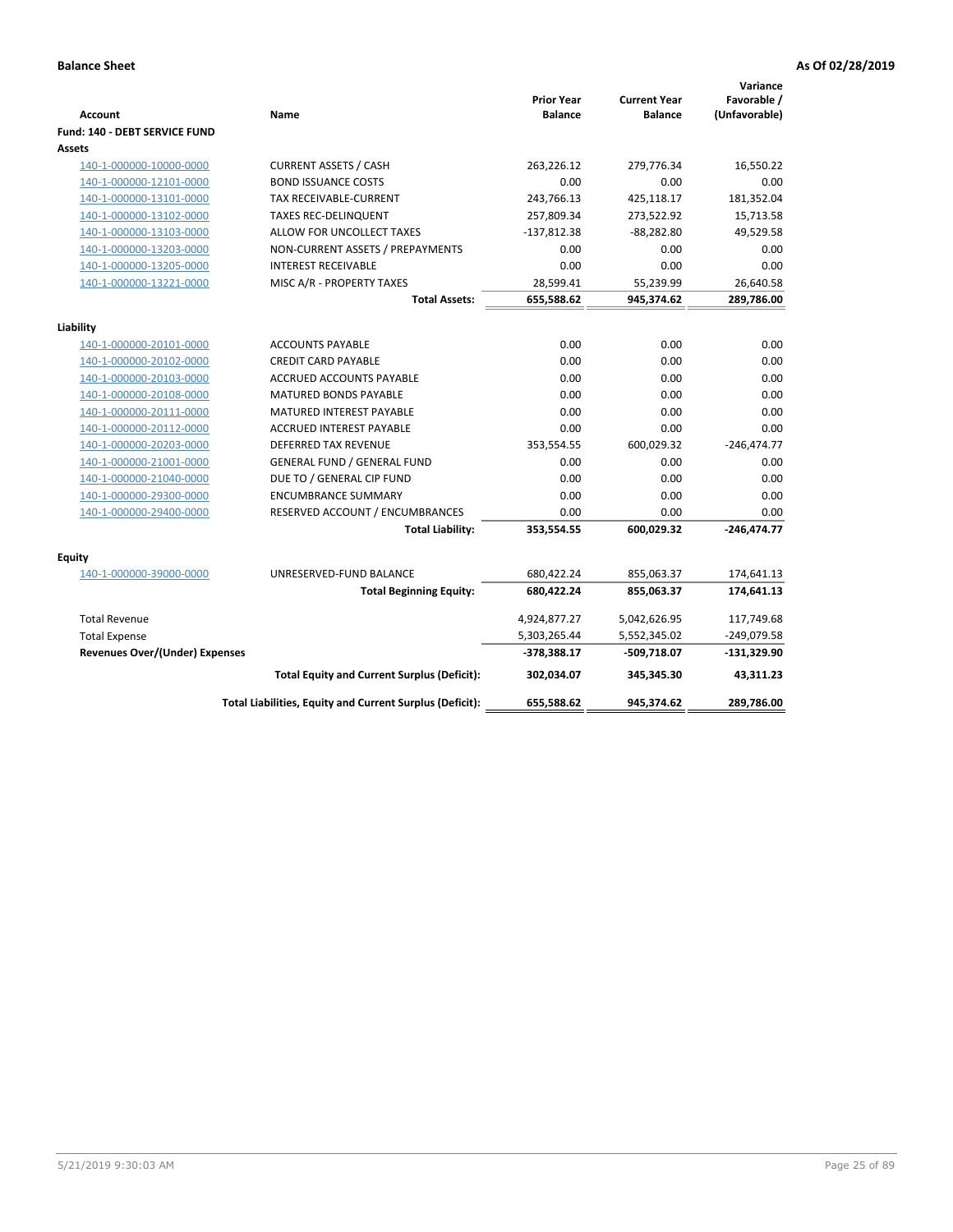|                                                     |                                                          |                                     |                                       | Variance                     |
|-----------------------------------------------------|----------------------------------------------------------|-------------------------------------|---------------------------------------|------------------------------|
| <b>Account</b>                                      | Name                                                     | <b>Prior Year</b><br><b>Balance</b> | <b>Current Year</b><br><b>Balance</b> | Favorable /<br>(Unfavorable) |
| <b>Fund: 160 - GENERAL CAPITAL IMPROVEMENT FUND</b> |                                                          |                                     |                                       |                              |
| Assets                                              |                                                          |                                     |                                       |                              |
| 160-1-000000-10000-0000                             | <b>CURRENT ASSETS / CASH</b>                             | 989,302.20                          | 2,629,654.47                          | 1,640,352.27                 |
| 160-1-000000-11402-0000                             | 2002 CO'S                                                | 245,871.77                          | 250,824.86                            | 4,953.09                     |
| 160-1-000000-11514-0000                             | EXCHANGE BLDG - TX DAILY ACCOUNT 1157                    | 219,593.68                          | 224,059.11                            | 4,465.43                     |
| 160-1-000000-11517-0000                             | <b>EXCHANGE BLDG - TX TERM</b>                           | 0.00                                | 0.00                                  | 0.00                         |
| 160-1-000000-11520-0000                             | <b>CERTIFICATES OF DEPOSIT</b>                           | 0.00                                | 0.00                                  | 0.00                         |
| 160-1-000000-11602-0000                             | 2001 CO                                                  | 0.00                                | 0.00                                  | 0.00                         |
| 160-1-000000-11603-0000                             | 2001-A CO'S                                              | 74,299.02                           | 75,792.89                             | 1,493.87                     |
| 160-1-000000-13201-0000                             | MISC ACCTS RECEIVABLE                                    | 0.00                                | 0.00                                  | 0.00                         |
| 160-1-000000-13205-0000                             | <b>INTEREST RECEIVABLE</b>                               | 0.00                                | 0.00                                  | 0.00                         |
| 160-1-000000-14035-0000                             | DEBT SERVICE / DEBT SERVICE FUND                         | 0.00                                | 0.00                                  | 0.00                         |
|                                                     | <b>Total Assets:</b>                                     | 1,529,066.67                        | 3,180,331.33                          | 1,651,264.66                 |
|                                                     |                                                          |                                     |                                       |                              |
| Liability                                           |                                                          |                                     |                                       |                              |
| 160-1-000000-20101-0000                             | <b>ACCOUNTS PAYABLE</b>                                  | 0.00                                | 0.00                                  | 0.00                         |
| 160-1-000000-20102-0000                             | <b>CREDIT CARD PAYABLE</b>                               | 0.00                                | 0.00                                  | 0.00                         |
| 160-1-000000-20103-0000                             | ACCRUED ACCOUNTS PAYABLE                                 | 0.00                                | 0.00                                  | 0.00                         |
| 160-1-000000-20113-0000                             | <b>DEVELOPERS ESCROW</b>                                 | 0.00                                | 0.00                                  | 0.00                         |
| 160-1-000000-20139-0000                             | <b>RETAINAGES PAYABLE</b>                                | $-0.02$                             | $-0.04$                               | 0.02                         |
| 160-1-000000-20902-0000                             | <b>DEFERRED GRANT REVENUE</b>                            | 0.00                                | 0.00                                  | 0.00                         |
| 160-1-000000-21001-0000                             | <b>GENERAL FUND / GENERAL FUND</b>                       | 0.00                                | 0.00                                  | 0.00                         |
| 160-1-000000-21035-0000                             | DEBT SERVICE / DUE TO DEBT SERVICE                       | 0.00                                | 0.00                                  | 0.00                         |
| 160-1-000000-21101-0000                             | ENTERPRISE / WTR/WWTR UTILITY FUND                       | 0.00                                | 0.00                                  | 0.00                         |
| 160-1-000000-29300-0000                             | <b>ENCUMBRANCE SUMMARY</b>                               | 0.00                                | 0.00                                  | 0.00                         |
| 160-1-000000-29400-0100                             | RESERVED ACCOUNT / ENCUMBRANCES                          | 0.00                                | 0.00                                  | 0.00                         |
|                                                     | <b>Total Liability:</b>                                  | $-0.02$                             | $-0.04$                               | 0.02                         |
|                                                     |                                                          |                                     |                                       |                              |
| <b>Equity</b>                                       |                                                          |                                     |                                       |                              |
| 160-1-000000-39000-0000                             | UNRESERVED-FUND BALANCE                                  | 365,973.09                          | 2,306,960.96                          | 1,940,987.87                 |
|                                                     | <b>Total Beginning Equity:</b>                           | 365,973.09                          | 2,306,960.96                          | 1,940,987.87                 |
| <b>Total Revenue</b>                                |                                                          | 1,311,630.27                        | 1,516,059.96                          | 204,429.69                   |
| <b>Total Expense</b>                                |                                                          | 148,536.67                          | 642,689.55                            | -494,152.88                  |
| <b>Revenues Over/(Under) Expenses</b>               |                                                          | 1,163,093.60                        | 873,370.41                            | -289,723.19                  |
|                                                     | <b>Total Equity and Current Surplus (Deficit):</b>       | 1,529,066.69                        | 3,180,331.37                          | 1,651,264.68                 |
|                                                     | Total Liabilities, Equity and Current Surplus (Deficit): | 1,529,066.67                        | 3,180,331.33                          | 1,651,264.66                 |
|                                                     |                                                          |                                     |                                       |                              |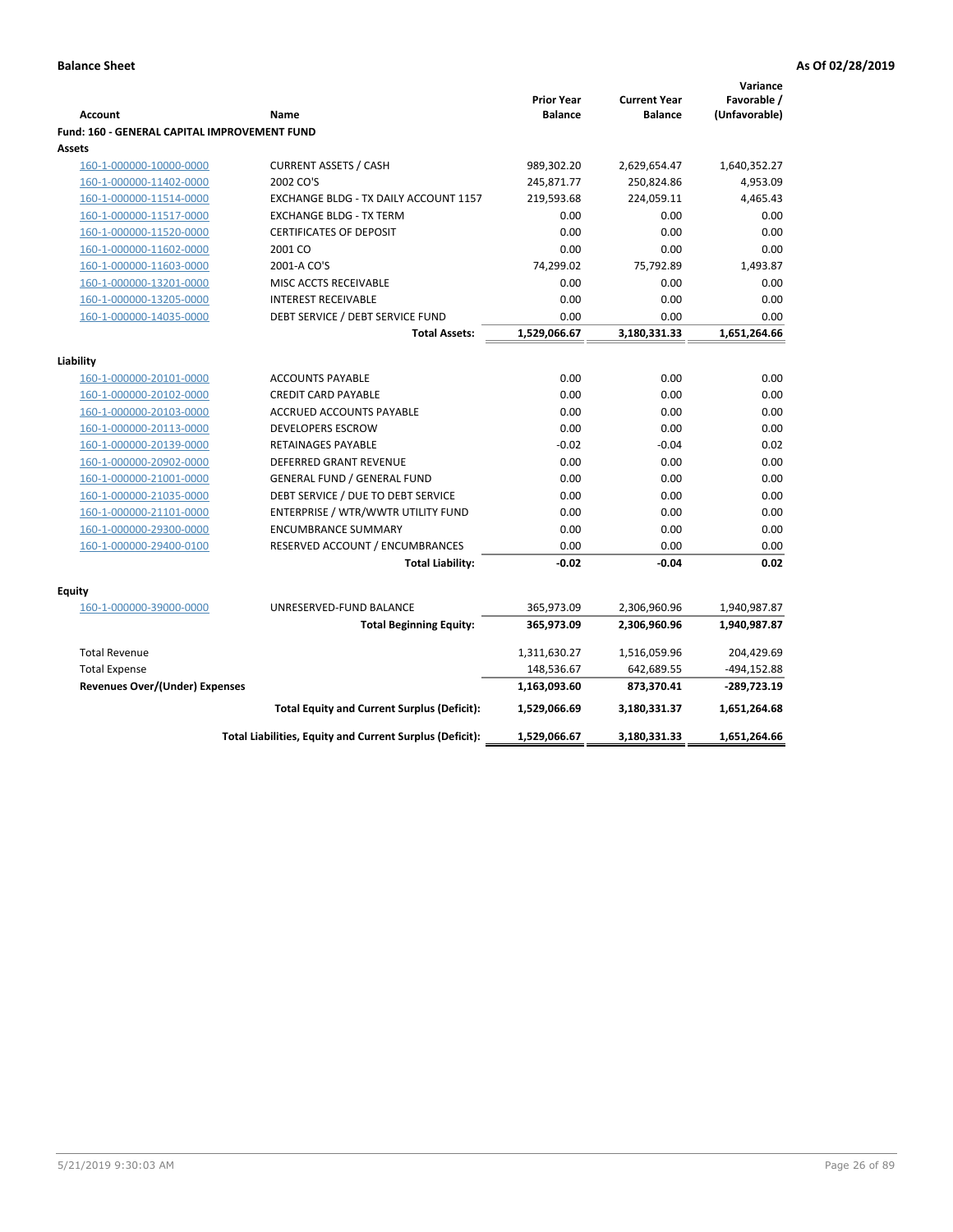| <b>Account</b>                              | Name                                                     | <b>Prior Year</b><br><b>Balance</b> | <b>Current Year</b><br><b>Balance</b> | Variance<br>Favorable /<br>(Unfavorable) |
|---------------------------------------------|----------------------------------------------------------|-------------------------------------|---------------------------------------|------------------------------------------|
| <b>Fund: 161 - STREET CONSTRUCTION FUND</b> |                                                          |                                     |                                       |                                          |
| Assets                                      |                                                          |                                     |                                       |                                          |
| 161-1-000000-10000-0000                     | <b>CURRENT ASSETS / CASH</b>                             | 846,625.98                          | 859,679.40                            | 13,053.42                                |
| 161-1-000000-11003-0000                     | 2010 CO'S                                                | 0.00                                | 0.00                                  | 0.00                                     |
| 161-1-000000-13205-0000                     | <b>INTEREST RECEIVABLE</b>                               | 0.00                                | 0.00                                  | 0.00                                     |
| 161-1-000000-14035-0000                     | DEBT SERVICE / DEBT SERVICE FUND                         | 0.00                                | 0.00                                  | 0.00                                     |
|                                             | <b>Total Assets:</b>                                     | 846,625.98                          | 859,679.40                            | 13,053.42                                |
| Liability                                   |                                                          |                                     |                                       |                                          |
| 161-1-000000-20101-0000                     | <b>ACCOUNTS PAYABLE</b>                                  | 0.00                                | 0.00                                  | 0.00                                     |
| 161-1-000000-20102-0000                     | <b>CREDIT CARD PAYABLE</b>                               | 0.00                                | 0.00                                  | 0.00                                     |
| 161-1-000000-20103-0000                     | <b>ACCRUED ACCOUNTS PAYABLE</b>                          | 0.00                                | 0.00                                  | 0.00                                     |
| 161-1-000000-20139-0000                     | <b>RETAINAGES PAYABLE</b>                                | 0.00                                | 0.00                                  | 0.00                                     |
| 161-1-000000-21001-0000                     | <b>GENERAL FUND / GENERAL FUND</b>                       | 0.00                                | 0.00                                  | 0.00                                     |
| 161-1-000000-21035-0000                     | DEBT SERVICE / DUE TO DEBT SERVICE                       | 0.00                                | 0.00                                  | 0.00                                     |
| 161-1-000000-29300-0000                     | <b>ENCUMBRANCE SUMMARY</b>                               | 0.00                                | 0.00                                  | 0.00                                     |
| 161-1-000000-29400-0100                     | RESERVED ACCOUNT / ENCUMBRANCES                          | 0.00                                | 0.00                                  | 0.00                                     |
|                                             | <b>Total Liability:</b>                                  | 0.00                                | 0.00                                  | 0.00                                     |
| <b>Equity</b>                               |                                                          |                                     |                                       |                                          |
| 161-1-000000-39000-0000                     | UNRESERVED-FUND BALANCE                                  | 846,099.12                          | 852,048.74                            | 5,949.62                                 |
|                                             | <b>Total Beginning Equity:</b>                           | 846,099.12                          | 852,048.74                            | 5,949.62                                 |
| <b>Total Revenue</b>                        |                                                          | 625.32                              | 7,814.62                              | 7,189.30                                 |
| <b>Total Expense</b>                        |                                                          | 98.46                               | 183.96                                | $-85.50$                                 |
| Revenues Over/(Under) Expenses              |                                                          | 526.86                              | 7,630.66                              | 7,103.80                                 |
|                                             | <b>Total Equity and Current Surplus (Deficit):</b>       | 846,625.98                          | 859,679.40                            | 13,053.42                                |
|                                             | Total Liabilities, Equity and Current Surplus (Deficit): | 846,625.98                          | 859,679.40                            | 13,053.42                                |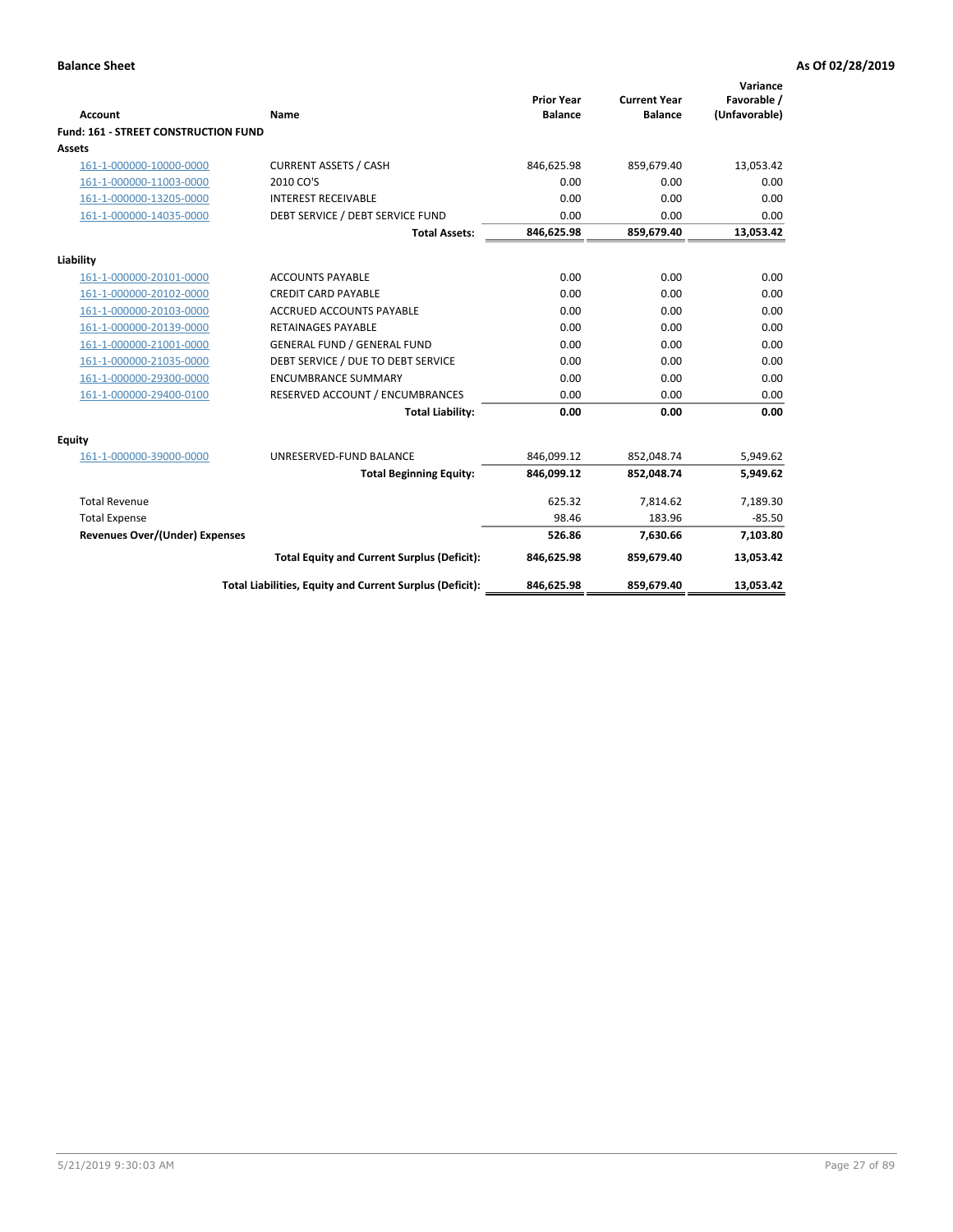|                                                 |                                                          | <b>Prior Year</b><br><b>Balance</b> | <b>Current Year</b> | Variance<br>Favorable / |
|-------------------------------------------------|----------------------------------------------------------|-------------------------------------|---------------------|-------------------------|
| <b>Account</b>                                  | Name                                                     |                                     | <b>Balance</b>      | (Unfavorable)           |
| <b>Fund: 162 - GRAHAM PARK RENOVATIONS FUND</b> |                                                          |                                     |                     |                         |
| <b>Assets</b>                                   |                                                          |                                     |                     |                         |
| 162-1-000000-10000-0000                         | <b>CURRENT ASSETS / CASH</b>                             | 0.00                                | 0.00                | 0.00                    |
| 162-1-000000-13201-0000                         | MISC ACCTS RECEIVABLE                                    | 0.00                                | 0.00                | 0.00                    |
|                                                 | <b>Total Assets:</b>                                     | 0.00                                | 0.00                | 0.00                    |
| Liability                                       |                                                          |                                     |                     |                         |
| 162-1-000000-20101-0000                         | <b>ACCOUNTS PAYABLE</b>                                  | 0.00                                | 0.00                | 0.00                    |
| 162-1-000000-20139-0000                         | <b>RETAINAGES PAYABLE</b>                                | 0.00                                | 0.00                | 0.00                    |
| 162-1-000000-20202-0000                         | <b>DEFERRED REVENUE</b>                                  | 0.00                                | 0.00                | 0.00                    |
| 162-1-000000-29300-0000                         | <b>ENCUMBRANCE SUMMARY</b>                               | 0.00                                | 0.00                | 0.00                    |
| 162-1-000000-29400-0000                         | RESERVED ACCOUNT / ENCUMBRANCES                          | 0.00                                | 0.00                | 0.00                    |
|                                                 | <b>Total Liability:</b>                                  | 0.00                                | 0.00                | 0.00                    |
| Equity                                          |                                                          |                                     |                     |                         |
| 162-1-000000-39000-0000                         | UNRESERVED-FUND BALANCE                                  | 0.00                                | 0.00                | 0.00                    |
|                                                 | <b>Total Beginning Equity:</b>                           | 0.00                                | 0.00                | 0.00                    |
| <b>Total Revenue</b>                            |                                                          | 0.00                                | 0.00                | 0.00                    |
| <b>Total Expense</b>                            |                                                          | 0.00                                | 0.00                | 0.00                    |
| Revenues Over/(Under) Expenses                  |                                                          | 0.00                                | 0.00                | 0.00                    |
|                                                 | <b>Total Equity and Current Surplus (Deficit):</b>       | 0.00                                | 0.00                | 0.00                    |
|                                                 | Total Liabilities, Equity and Current Surplus (Deficit): | 0.00                                | 0.00                | 0.00                    |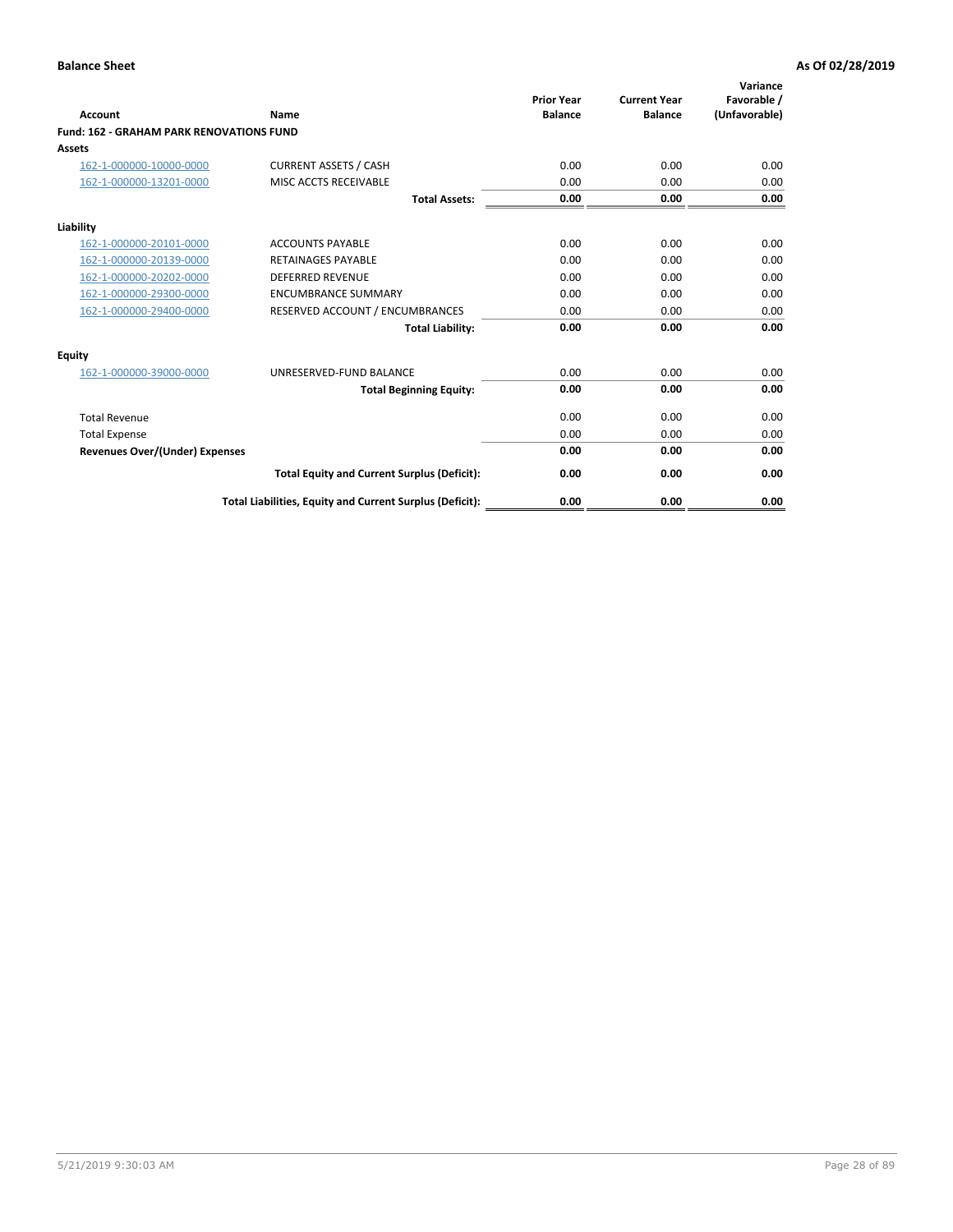|                                              |                                                          | <b>Prior Year</b> | <b>Current Year</b> | Variance<br>Favorable / |
|----------------------------------------------|----------------------------------------------------------|-------------------|---------------------|-------------------------|
| <b>Account</b>                               | Name                                                     | <b>Balance</b>    | <b>Balance</b>      | (Unfavorable)           |
| <b>Fund: 163 - SECO STIMULAS BLOCK GRANT</b> |                                                          |                   |                     |                         |
| Assets                                       |                                                          |                   |                     |                         |
| 163-1-000000-10000-0000                      | <b>CURRENT ASSETS / CASH</b>                             | 0.00              | 0.00                | 0.00                    |
| 163-1-000000-13201-0000                      | MISC ACCTS RECEIVABLE                                    | 0.00              | 0.00                | 0.00                    |
| 163-1-000000-13205-0000                      | <b>INTEREST RECEIVABLE</b>                               | 0.00              | 0.00                | 0.00                    |
|                                              | <b>Total Assets:</b>                                     | 0.00              | 0.00                | 0.00                    |
| Liability                                    |                                                          |                   |                     |                         |
| 163-1-000000-20101-0000                      | <b>ACCOUNTS PAYABLE</b>                                  | 0.00              | 0.00                | 0.00                    |
| 163-1-000000-20102-0000                      | <b>CREDIT CARD PAYABLE</b>                               | 0.00              | 0.00                | 0.00                    |
| 163-1-000000-20103-0000                      | <b>ACCRUED ACCOUNTS PAYABLE</b>                          | 0.00              | 0.00                | 0.00                    |
| 163-1-000000-20139-0000                      | <b>RETAINAGES PAYABLE</b>                                | 0.00              | 0.00                | 0.00                    |
| 163-1-000000-20902-0000                      | <b>DEFERRED GRANT REVENUE</b>                            | 0.00              | 0.00                | 0.00                    |
| 163-1-000000-29300-0000                      | <b>ENCUMBRANCE SUMMARY</b>                               | 0.00              | 0.00                | 0.00                    |
| 163-1-000000-29400-0100                      | RESERVED ACCOUNT / ENCUMBRANCES                          | 0.00              | 0.00                | 0.00                    |
|                                              | <b>Total Liability:</b>                                  | 0.00              | 0.00                | 0.00                    |
| <b>Equity</b>                                |                                                          |                   |                     |                         |
| 163-1-000000-39000-0000                      | UNRESERVED-FUND BALANCE                                  | 0.00              | 0.00                | 0.00                    |
|                                              | <b>Total Beginning Equity:</b>                           | 0.00              | 0.00                | 0.00                    |
| <b>Total Revenue</b>                         |                                                          | 0.00              | 0.00                | 0.00                    |
| <b>Total Expense</b>                         |                                                          | 0.00              | 0.00                | 0.00                    |
| Revenues Over/(Under) Expenses               |                                                          | 0.00              | 0.00                | 0.00                    |
|                                              | <b>Total Equity and Current Surplus (Deficit):</b>       | 0.00              | 0.00                | 0.00                    |
|                                              | Total Liabilities, Equity and Current Surplus (Deficit): | 0.00              | 0.00                | 0.00                    |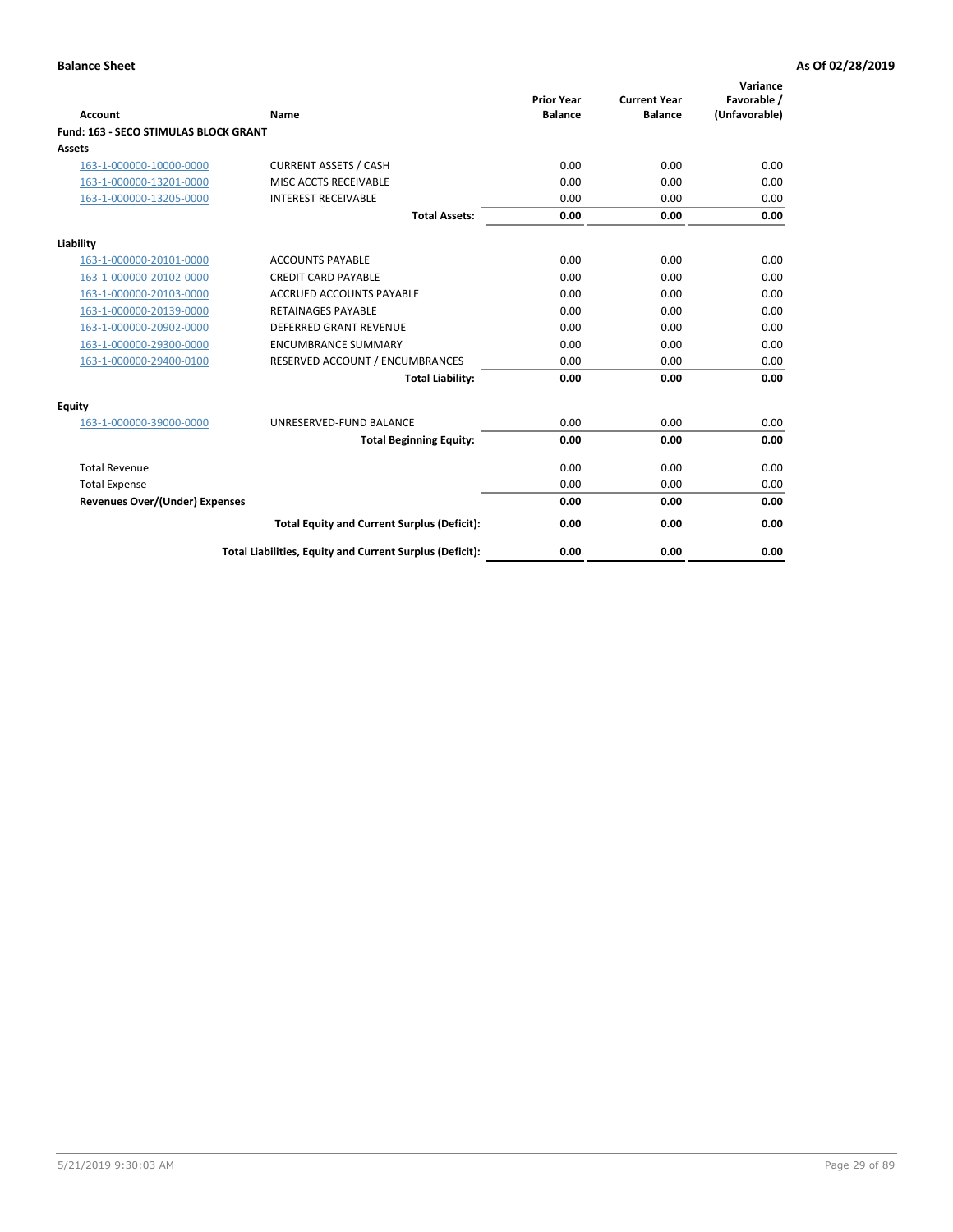| <b>Account</b>                        | Name                                                     | <b>Prior Year</b><br><b>Balance</b> | <b>Current Year</b><br><b>Balance</b> | Variance<br>Favorable /<br>(Unfavorable) |
|---------------------------------------|----------------------------------------------------------|-------------------------------------|---------------------------------------|------------------------------------------|
| Fund: 164 - 2013 CO CAPITAL FUND      |                                                          |                                     |                                       |                                          |
| Assets                                |                                                          |                                     |                                       |                                          |
| 164-1-000000-10000-0000               | <b>CURRENT ASSETS / CASH</b>                             | 31,676.82                           | 32,165.19                             | 488.37                                   |
| 164-1-000000-11508-0000               | 2013 CO'S PROJ CONST                                     | 1,995.67                            | 2,036.27                              | 40.60                                    |
| 164-1-000000-11509-0000               | 2013 CO'S DEBT SERVICE                                   | 0.00                                | 0.00                                  | 0.00                                     |
| 164-1-000000-13205-0000               | <b>INTEREST RECEIVABLE</b>                               | 0.00                                | 0.00                                  | 0.00                                     |
| 164-1-000000-14035-0000               | DEBT SERVICE / DEBT SERVICE FUND                         | 0.00                                | 0.00                                  | 0.00                                     |
|                                       | <b>Total Assets:</b>                                     | 33,672.49                           | 34,201.46                             | 528.97                                   |
| Liability                             |                                                          |                                     |                                       |                                          |
| 164-1-000000-20101-0000               | <b>ACCOUNTS PAYABLE</b>                                  | 0.00                                | 0.00                                  | 0.00                                     |
| 164-1-000000-20102-0000               | <b>CREDIT CARD PAYABLE</b>                               | 0.00                                | 0.00                                  | 0.00                                     |
| 164-1-000000-20103-0000               | <b>ACCRUED ACCOUNTS PAYABLE</b>                          | 0.00                                | 0.00                                  | 0.00                                     |
| 164-1-000000-20139-0000               | <b>RETAINAGES PAYABLE</b>                                | 0.00                                | 0.00                                  | 0.00                                     |
| 164-1-000000-21001-0000               | <b>GENERAL FUND / GENERAL FUND</b>                       | 0.00                                | 0.00                                  | 0.00                                     |
| 164-1-000000-21035-0000               | DEBT SERVICE / DUE TO DEBT SERVICE                       | 0.00                                | 0.00                                  | 0.00                                     |
| 164-1-000000-29300-0000               | <b>ENCUMBRANCE SUMMARY</b>                               | 0.00                                | 0.00                                  | 0.00                                     |
| 164-1-000000-29400-0100               | RESERVED ACCOUNT / ENCUMBRANCES                          | 0.00                                | 0.00                                  | 0.00                                     |
|                                       | <b>Total Liability:</b>                                  | 0.00                                | 0.00                                  | 0.00                                     |
| Equity                                |                                                          |                                     |                                       |                                          |
| 164-1-000000-39000-0000               | UNRESERVED-FUND BALANCE                                  | 33,642.76                           | 33,896.76                             | 254.00                                   |
|                                       | <b>Total Beginning Equity:</b>                           | 33,642.76                           | 33,896.76                             | 254.00                                   |
| <b>Total Revenue</b>                  |                                                          | 33.41                               | 311.60                                | 278.19                                   |
| <b>Total Expense</b>                  |                                                          | 3.68                                | 6.90                                  | $-3.22$                                  |
| <b>Revenues Over/(Under) Expenses</b> |                                                          | 29.73                               | 304.70                                | 274.97                                   |
|                                       | <b>Total Equity and Current Surplus (Deficit):</b>       | 33,672.49                           | 34,201.46                             | 528.97                                   |
|                                       | Total Liabilities, Equity and Current Surplus (Deficit): | 33,672.49                           | 34,201.46                             | 528.97                                   |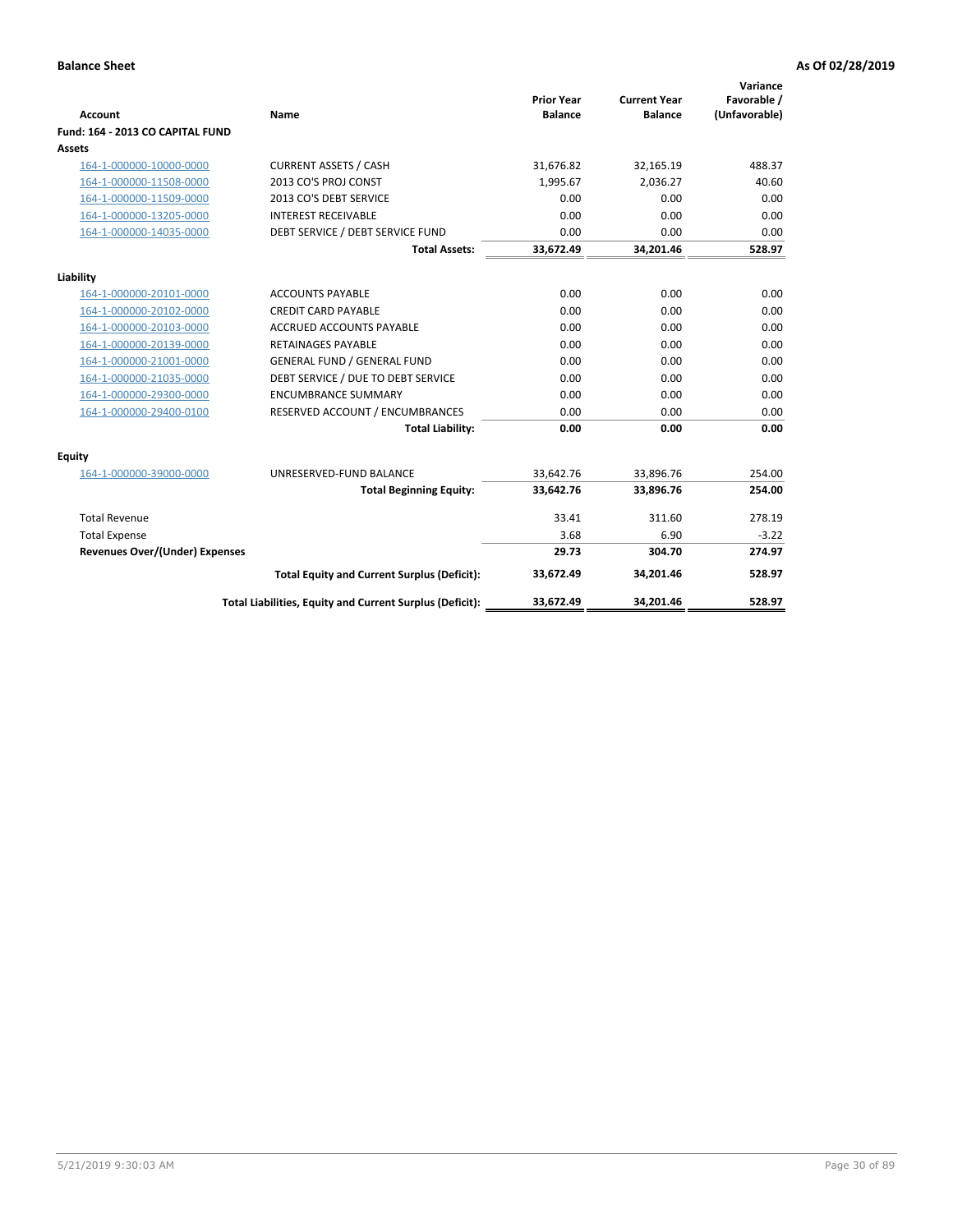| <b>Account</b>                        | Name                                                     | <b>Prior Year</b><br><b>Balance</b> | <b>Current Year</b><br><b>Balance</b> | Variance<br>Favorable /<br>(Unfavorable) |
|---------------------------------------|----------------------------------------------------------|-------------------------------------|---------------------------------------|------------------------------------------|
| Fund: 165 - 2014 GO FUND              |                                                          |                                     |                                       |                                          |
| Assets                                |                                                          |                                     |                                       |                                          |
| 165-1-000000-10000-0000               | <b>CURRENT ASSETS / CASH</b>                             | $-8,613.63$                         | $-8,613.63$                           | 0.00                                     |
| 165-1-000000-11003-0000               | 2010 CO'S                                                | 0.00                                | 0.00                                  | 0.00                                     |
| 165-1-000000-11202-0000               | 2014 GO STREET BONDS                                     | 0.00                                | 0.00                                  | 0.00                                     |
| 165-1-000000-11511-0000               | 2015 GO PROJECT CONSTRUCTION                             | 768,073.80                          | 783,692.52                            | 15,618.72                                |
| 165-1-000000-11520-0000               | <b>CERTIFICATES OF DEPOSIT</b>                           | 0.00                                | 0.00                                  | 0.00                                     |
| 165-1-000000-11530-0000               | <b>TexasTERM CP</b>                                      | 0.00                                | 0.00                                  | 0.00                                     |
| 165-1-000000-13201-0000               | MISC ACCTS RECEIVABLE                                    | 0.00                                | 0.00                                  | 0.00                                     |
| 165-1-000000-13205-0000               | <b>INTEREST RECEIVABLE</b>                               | 0.00                                | 0.00                                  | 0.00                                     |
| 165-1-000000-14035-0000               | DEBT SERVICE / DEBT SERVICE FUND                         | 0.00                                | 0.00                                  | 0.00                                     |
|                                       | <b>Total Assets:</b>                                     | 759,460.17                          | 775,078.89                            | 15,618.72                                |
| Liability                             |                                                          |                                     |                                       |                                          |
| 165-1-000000-20101-0000               | <b>ACCOUNTS PAYABLE</b>                                  | 0.00                                | 0.00                                  | 0.00                                     |
| 165-1-000000-20102-0000               | <b>CREDIT CARD PAYABLE</b>                               | 0.00                                | 0.00                                  | 0.00                                     |
| 165-1-000000-20103-0000               | <b>ACCRUED ACCOUNTS PAYABLE</b>                          | 0.00                                | 0.00                                  | 0.00                                     |
| 165-1-000000-20139-0000               | <b>RETAINAGES PAYABLE</b>                                | 0.00                                | 0.00                                  | 0.00                                     |
| 165-1-000000-21001-0000               | <b>GENERAL FUND / GENERAL FUND</b>                       | 0.00                                | 0.00                                  | 0.00                                     |
| 165-1-000000-21035-0000               | DEBT SERVICE / DUE TO DEBT SERVICE                       | 0.00                                | 0.00                                  | 0.00                                     |
| 165-1-000000-29300-0000               | <b>ENCUMBRANCE SUMMARY</b>                               | 0.00                                | 0.00                                  | 0.00                                     |
| 165-1-000000-29400-0100               | RESERVED ACCOUNT / ENCUMBRANCES                          | 0.00                                | 0.00                                  | 0.00                                     |
|                                       | <b>Total Liability:</b>                                  | 0.00                                | 0.00                                  | 0.00                                     |
| Equity                                |                                                          |                                     |                                       |                                          |
| 165-1-000000-39000-0000               | UNRESERVED-FUND BALANCE                                  | 755,496.40                          | 767,685.84                            | 12,189.44                                |
|                                       | <b>Total Beginning Equity:</b>                           | 755,496.40                          | 767,685.84                            | 12,189.44                                |
| <b>Total Revenue</b>                  |                                                          | 3,963.77                            | 7,393.05                              | 3,429.28                                 |
| <b>Total Expense</b>                  |                                                          | 0.00                                | 0.00                                  | 0.00                                     |
| <b>Revenues Over/(Under) Expenses</b> |                                                          | 3,963.77                            | 7,393.05                              | 3,429.28                                 |
|                                       | <b>Total Equity and Current Surplus (Deficit):</b>       | 759,460.17                          | 775,078.89                            | 15,618.72                                |
|                                       | Total Liabilities, Equity and Current Surplus (Deficit): | 759,460.17                          | 775,078.89                            | 15.618.72                                |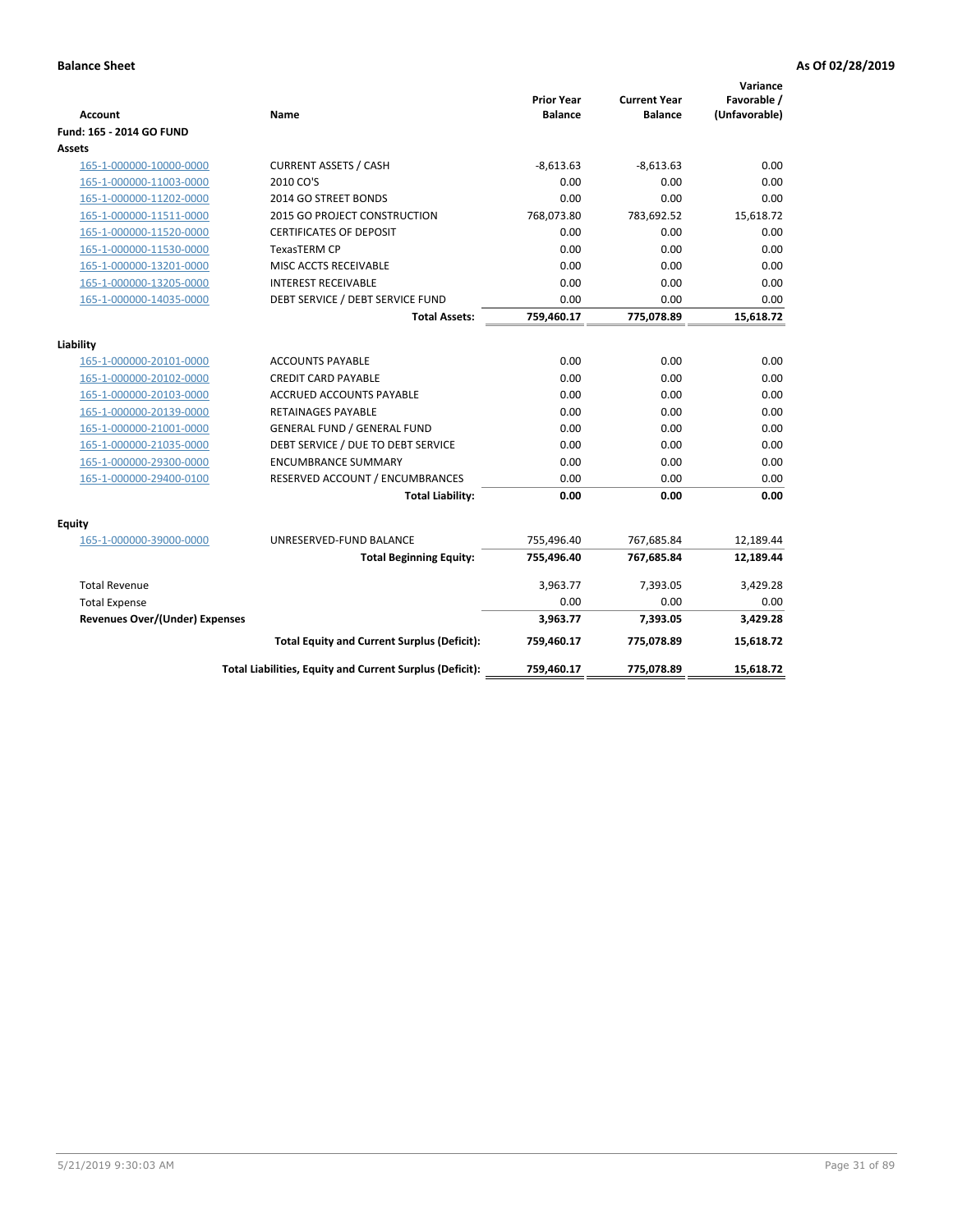| Account                                                      | Name                                                     | <b>Prior Year</b><br><b>Balance</b> | <b>Current Year</b><br><b>Balance</b> | Variance<br>Favorable /<br>(Unfavorable) |
|--------------------------------------------------------------|----------------------------------------------------------|-------------------------------------|---------------------------------------|------------------------------------------|
| <b>Fund: 170 - LAW ENFORCEMENT GRANT - CAPITAL PURCHASES</b> |                                                          |                                     |                                       |                                          |
| <b>Assets</b>                                                |                                                          |                                     |                                       |                                          |
| 170-1-000000-10000-0000                                      | <b>CURRENT ASSETS / CASH</b>                             | 194.66                              | $-21,253.00$                          | $-21,447.66$                             |
| 170-1-000000-13201-0000                                      | MISC ACCTS RECEIVABLE                                    | 0.00                                | 0.00                                  | 0.00                                     |
|                                                              | <b>Total Assets:</b>                                     | 194.66                              | $-21,253.00$                          | $-21,447.66$                             |
| Liability                                                    |                                                          |                                     |                                       |                                          |
| 170-1-000000-20101-0000                                      | <b>ACCOUNTS PAYABLE</b>                                  | 0.00                                | 0.00                                  | 0.00                                     |
| 170-1-000000-20102-0000                                      | <b>CREDIT CARD PAYABLE</b>                               | 0.00                                | 0.00                                  | 0.00                                     |
| 170-1-000000-20103-0000                                      | <b>ACCRUED ACCOUNTS PAYABLE</b>                          | 0.00                                | 0.00                                  | 0.00                                     |
| 170-1-000000-20902-0000                                      | <b>DEFERRED GRANT REVENUE</b>                            | 0.00                                | 0.00                                  | 0.00                                     |
| 170-1-000000-21001-0000                                      | <b>GENERAL FUND / GENERAL FUND</b>                       | 0.00                                | 0.00                                  | 0.00                                     |
| 170-1-000000-24004-0000                                      | <b>INTEREST PAYABLE ON DEP</b>                           | 0.00                                | 0.00                                  | 0.00                                     |
| 170-1-000000-29300-0000                                      | <b>ENCUMBRANCE SUMMARY</b>                               | 0.00                                | 0.00                                  | 0.00                                     |
| 170-1-000000-29400-0000                                      | RESERVED ACCOUNT / ENCUMBRANCES                          | 0.00                                | 0.00                                  | 0.00                                     |
|                                                              | <b>Total Liability:</b>                                  | 0.00                                | 0.00                                  | 0.00                                     |
| <b>Equity</b>                                                |                                                          |                                     |                                       |                                          |
| 170-1-000000-39000-0000                                      | UNRESERVED-FUND BALANCE                                  | 194.66                              | 0.00                                  | $-194.66$                                |
|                                                              | <b>Total Beginning Equity:</b>                           | 194.66                              | 0.00                                  | $-194.66$                                |
| <b>Total Revenue</b>                                         |                                                          | 0.00                                | 0.00                                  | 0.00                                     |
| <b>Total Expense</b>                                         |                                                          | 0.00                                | 21,253.00                             | $-21,253.00$                             |
| Revenues Over/(Under) Expenses                               |                                                          | 0.00                                | $-21,253.00$                          | $-21,253.00$                             |
|                                                              | <b>Total Equity and Current Surplus (Deficit):</b>       | 194.66                              | $-21,253.00$                          | $-21,447.66$                             |
|                                                              | Total Liabilities, Equity and Current Surplus (Deficit): | 194.66                              | $-21,253.00$                          | $-21,447.66$                             |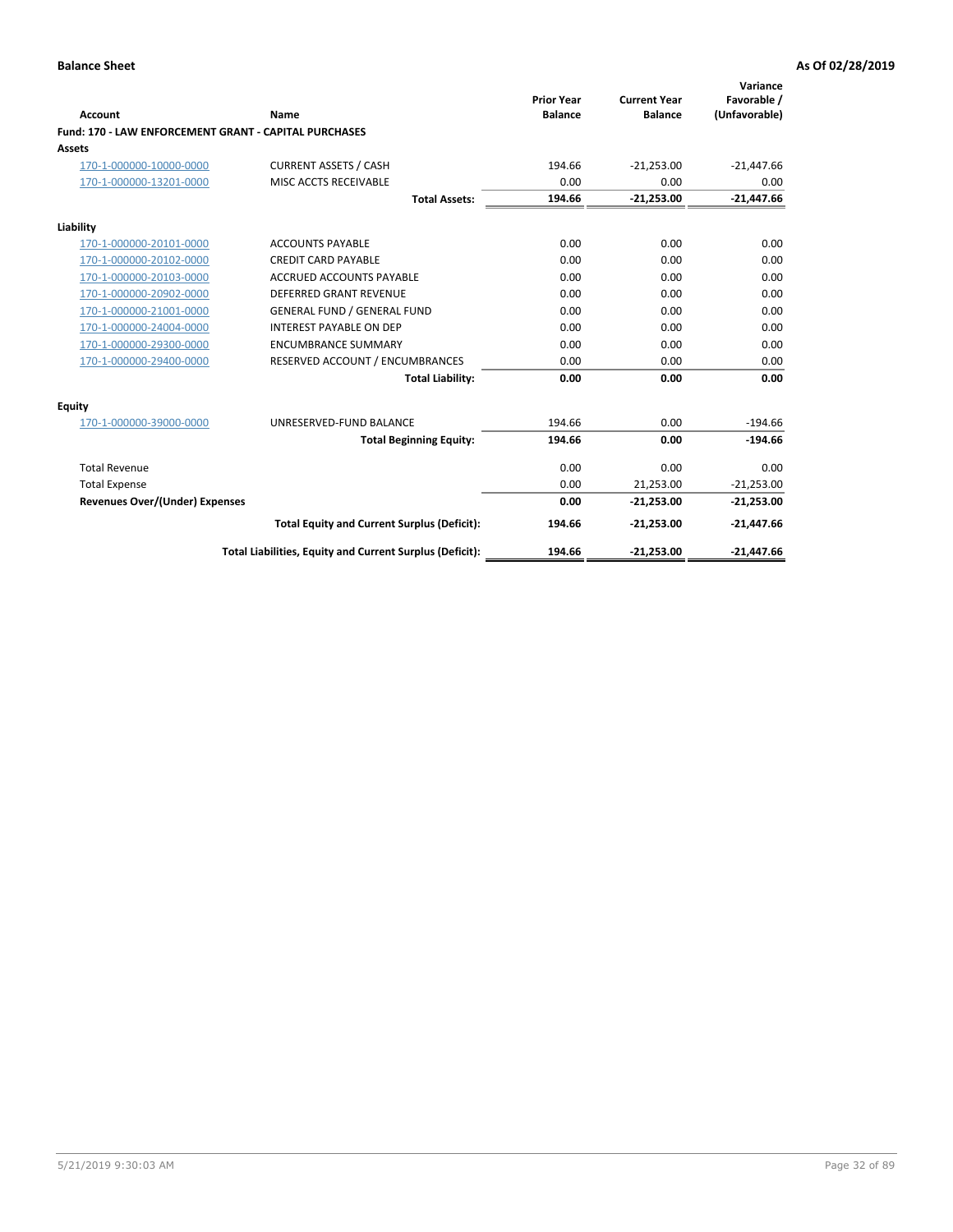| Account                                        | <b>Name</b>                                              | <b>Prior Year</b><br><b>Balance</b> | <b>Current Year</b><br><b>Balance</b> | Variance<br>Favorable /<br>(Unfavorable) |
|------------------------------------------------|----------------------------------------------------------|-------------------------------------|---------------------------------------|------------------------------------------|
| <b>Fund: 171 - MAIN STREET SPECIAL REVENUE</b> |                                                          |                                     |                                       |                                          |
| Assets                                         |                                                          |                                     |                                       |                                          |
| 171-1-000000-10000-0000                        | <b>CURRENT ASSETS / CASH</b>                             | 57,500.28                           | $-12,859.00$                          | $-70,359.28$                             |
| 171-1-000000-13201-0000                        | MISC ACCTS RECEIVABLE                                    | 0.00                                | 0.00                                  | 0.00                                     |
| 171-1-000000-13205-0000                        | <b>INTEREST RECEIVABLE</b>                               | 0.00                                | 0.00                                  | 0.00                                     |
|                                                | <b>Total Assets:</b>                                     | 57,500.28                           | $-12,859.00$                          | $-70,359.28$                             |
| Liability                                      |                                                          |                                     |                                       |                                          |
| 171-1-000000-20101-0000                        | <b>ACCOUNTS PAYABLE</b>                                  | 0.00                                | 0.00                                  | 0.00                                     |
| 171-1-000000-20102-0000                        | <b>CREDIT CARD PAYABLE</b>                               | 0.00                                | 0.00                                  | 0.00                                     |
| 171-1-000000-20103-0000                        | <b>ACCRUED ACCOUNTS PAYABLE</b>                          | 0.00                                | 0.00                                  | 0.00                                     |
| 171-1-000000-20139-0000                        | <b>RETAINAGES PAYABLE</b>                                | 0.00                                | 0.00                                  | 0.00                                     |
| 171-1-000000-20902-0000                        | <b>DEFERRED GRANT REVENUE</b>                            | 0.00                                | 0.00                                  | 0.00                                     |
| 171-1-000000-29300-0000                        | <b>ENCUMBRANCE SUMMARY</b>                               | 0.00                                | 0.00                                  | 0.00                                     |
| 171-1-000000-29400-0100                        | RESERVED ACCOUNT / ENCUMBRANCES                          | 0.00                                | 0.00                                  | 0.00                                     |
|                                                | <b>Total Liability:</b>                                  | 0.00                                | 0.00                                  | 0.00                                     |
| <b>Equity</b>                                  |                                                          |                                     |                                       |                                          |
| 171-1-000000-39000-0000                        | UNRESERVED-FUND BALANCE                                  | 35,933.28                           | 9,077.21                              | $-26,856.07$                             |
|                                                | <b>Total Beginning Equity:</b>                           | 35,933.28                           | 9,077.21                              | $-26,856.07$                             |
| <b>Total Revenue</b>                           |                                                          | 25,000.00                           | 0.00                                  | $-25,000.00$                             |
| <b>Total Expense</b>                           |                                                          | 3,433.00                            | 21,936.21                             | $-18,503.21$                             |
| Revenues Over/(Under) Expenses                 |                                                          | 21,567.00                           | $-21,936.21$                          | $-43,503.21$                             |
|                                                | <b>Total Equity and Current Surplus (Deficit):</b>       | 57,500.28                           | $-12,859.00$                          | $-70,359.28$                             |
|                                                | Total Liabilities, Equity and Current Surplus (Deficit): | 57,500.28                           | $-12,859.00$                          | $-70,359.28$                             |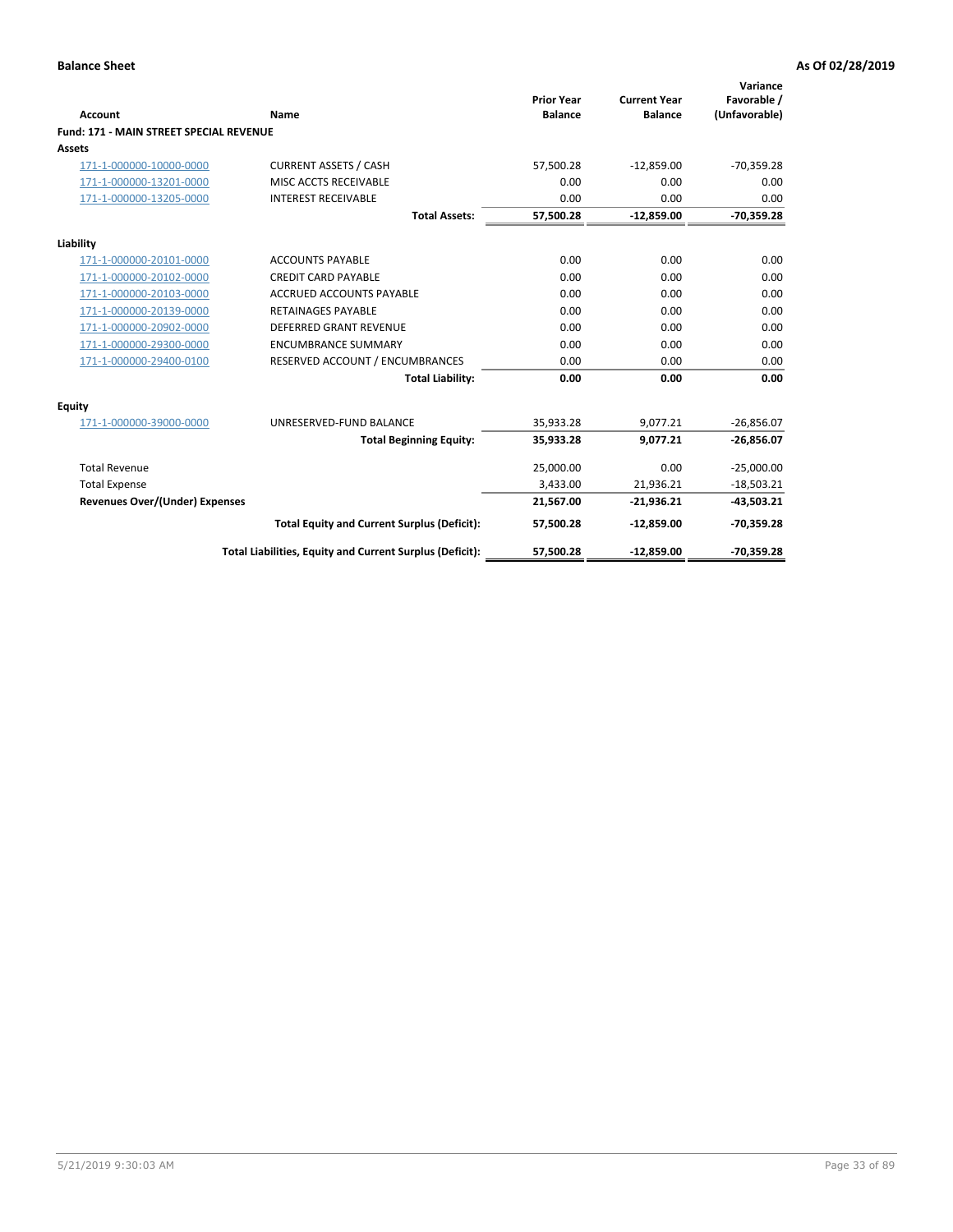|                                      |                                                          | <b>Prior Year</b> | <b>Current Year</b> | Variance<br>Favorable / |
|--------------------------------------|----------------------------------------------------------|-------------------|---------------------|-------------------------|
| <b>Account</b>                       | <b>Name</b>                                              | <b>Balance</b>    | <b>Balance</b>      | (Unfavorable)           |
| <b>Fund: 172 - MINOR GRANTS FUND</b> |                                                          |                   |                     |                         |
| <b>Assets</b>                        |                                                          |                   |                     |                         |
| 172-1-000000-10000-0000              | <b>CURRENT ASSETS / CASH</b>                             | 4,807.11          | 4,676.58            | $-130.53$               |
| 172-1-000000-13201-0000              | MISC ACCTS RECEIVABLE                                    | 0.00              | 0.00                | 0.00                    |
| 172-1-000000-13205-0000              | <b>INTEREST RECEIVABLE</b>                               | 0.00              | 0.00                | 0.00                    |
|                                      | <b>Total Assets:</b>                                     | 4,807.11          | 4,676.58            | $-130.53$               |
| Liability                            |                                                          |                   |                     |                         |
| 172-1-000000-20101-0000              | <b>ACCOUNTS PAYABLE</b>                                  | 0.00              | 0.00                | 0.00                    |
| 172-1-000000-20102-0000              | <b>CREDIT CARD PAYABLE</b>                               | 0.00              | 0.00                | 0.00                    |
| 172-1-000000-20103-0000              | <b>ACCRUED ACCOUNTS PAYABLE</b>                          | 0.00              | 0.00                | 0.00                    |
| 172-1-000000-20902-0000              | DEFERRED GRANT REVENUE                                   | 0.00              | 0.00                | 0.00                    |
| 172-1-000000-29300-0000              | <b>ENCUMBRANCE SUMMARY</b>                               | 0.00              | 0.00                | 0.00                    |
| 172-1-000000-29400-0000              | RESERVED ACCOUNT / ENCUMBRANCES                          | 0.00              | 0.00                | 0.00                    |
|                                      | <b>Total Liability:</b>                                  | 0.00              | 0.00                | 0.00                    |
| Equity                               |                                                          |                   |                     |                         |
| 172-1-000000-39000-0000              | UNRESERVED-FUND BALANCE                                  | 493.86            | 3,559.10            | 3,065.24                |
|                                      | <b>Total Beginning Equity:</b>                           | 493.86            | 3,559.10            | 3,065.24                |
| <b>Total Revenue</b>                 |                                                          | 6,744.00          | 1,232.00            | $-5,512.00$             |
| <b>Total Expense</b>                 |                                                          | 2,430.75          | 114.52              | 2,316.23                |
| Revenues Over/(Under) Expenses       |                                                          | 4,313.25          | 1,117.48            | $-3,195.77$             |
|                                      | <b>Total Equity and Current Surplus (Deficit):</b>       | 4,807.11          | 4,676.58            | $-130.53$               |
|                                      | Total Liabilities, Equity and Current Surplus (Deficit): | 4,807.11          | 4,676.58            | $-130.53$               |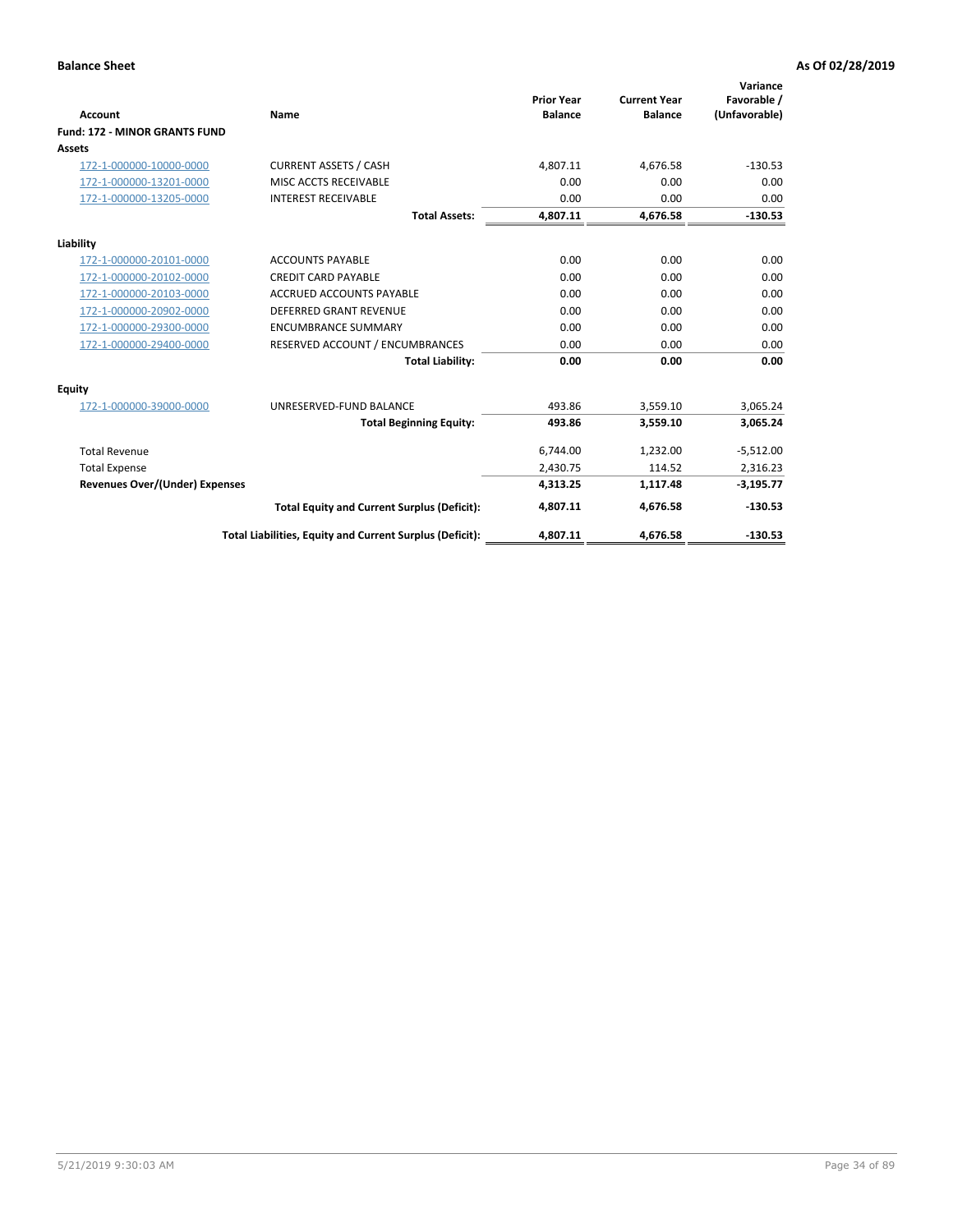| <b>Account</b>                         | Name                                                     | <b>Prior Year</b><br><b>Balance</b> | <b>Current Year</b><br><b>Balance</b> | Variance<br>Favorable /<br>(Unfavorable) |
|----------------------------------------|----------------------------------------------------------|-------------------------------------|---------------------------------------|------------------------------------------|
| <b>Fund: 173 - FL YOUNG FOUNDATION</b> |                                                          |                                     |                                       |                                          |
| Assets                                 |                                                          |                                     |                                       |                                          |
| 173-1-000000-10000-0000                | <b>CURRENT ASSETS / CASH</b>                             | 0.00                                | 0.00                                  | 0.00                                     |
| 173-1-000000-13201-0000                | MISC ACCTS RECEIVABLE                                    | 0.00                                | 0.00                                  | 0.00                                     |
|                                        | <b>Total Assets:</b>                                     | 0.00                                | 0.00                                  | 0.00                                     |
| Liability                              |                                                          |                                     |                                       |                                          |
| 173-1-000000-20101-0000                | <b>ACCOUNTS PAYABLE</b>                                  | 0.00                                | 0.00                                  | 0.00                                     |
| 173-1-000000-20102-0000                | <b>CREDIT CARD PAYABLE</b>                               | 0.00                                | 0.00                                  | 0.00                                     |
| 173-1-000000-20902-0000                | <b>DEFERRED GRANT REVENUE</b>                            | 0.00                                | 0.00                                  | 0.00                                     |
| 173-1-000000-29300-0000                | <b>ENCUMBRANCE SUMMARY</b>                               | 0.00                                | 0.00                                  | 0.00                                     |
| 173-1-000000-29400-0000                | RESERVED ACCOUNT / ENCUMBRANCES                          | 0.00                                | 0.00                                  | 0.00                                     |
|                                        | <b>Total Liability:</b>                                  | 0.00                                | 0.00                                  | 0.00                                     |
| Equity                                 |                                                          |                                     |                                       |                                          |
| 173-1-000000-39000-0000                | UNRESERVED-FUND BALANCE                                  | 0.00                                | 0.00                                  | 0.00                                     |
|                                        | <b>Total Beginning Equity:</b>                           | 0.00                                | 0.00                                  | 0.00                                     |
| <b>Total Revenue</b>                   |                                                          | 0.00                                | 0.00                                  | 0.00                                     |
| <b>Total Expense</b>                   |                                                          | 0.00                                | 0.00                                  | 0.00                                     |
| <b>Revenues Over/(Under) Expenses</b>  |                                                          | 0.00                                | 0.00                                  | 0.00                                     |
|                                        | <b>Total Equity and Current Surplus (Deficit):</b>       | 0.00                                | 0.00                                  | 0.00                                     |
|                                        | Total Liabilities, Equity and Current Surplus (Deficit): | 0.00                                | 0.00                                  | 0.00                                     |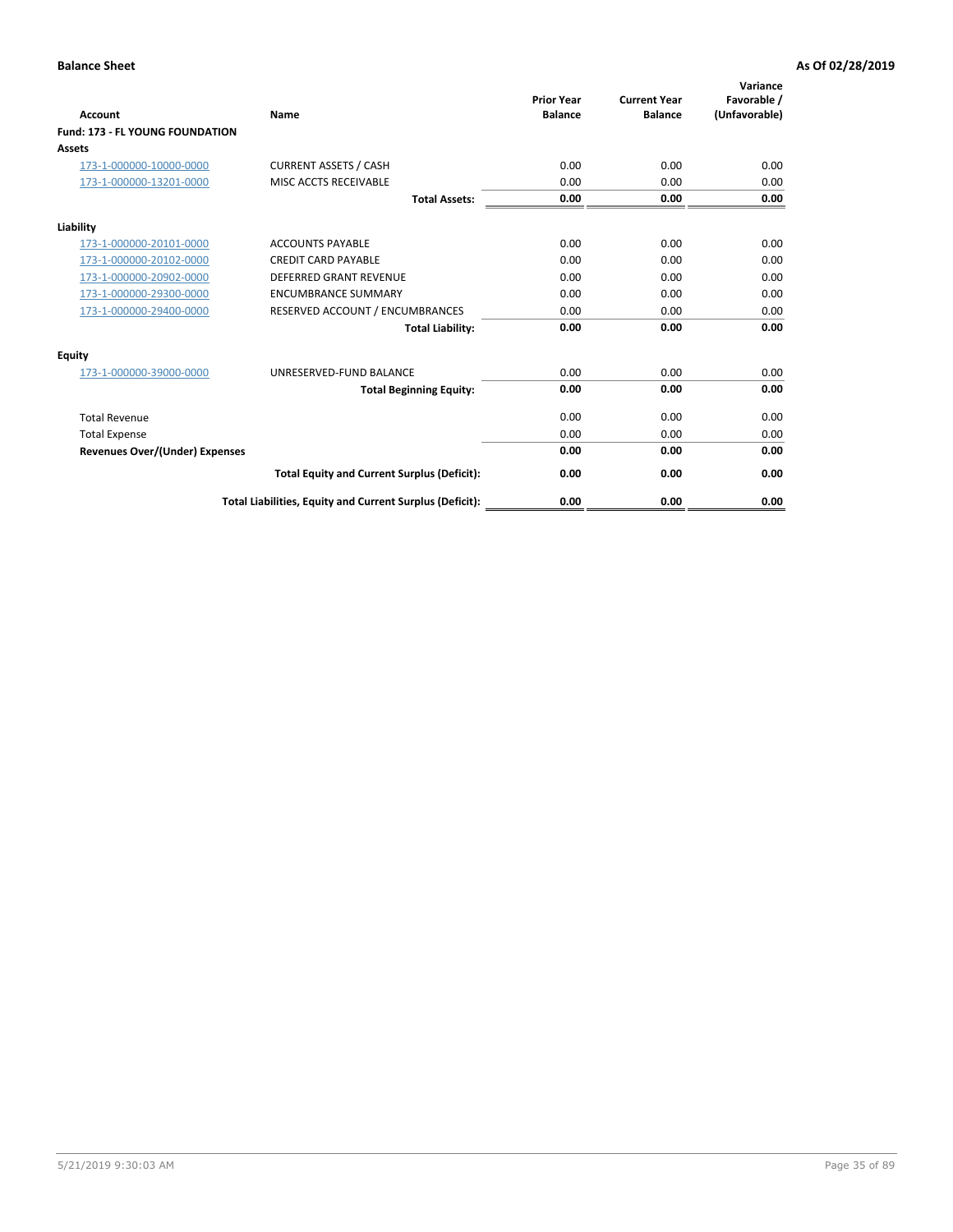| Account                               | Name                                                     | <b>Prior Year</b><br><b>Balance</b> | <b>Current Year</b><br><b>Balance</b> | Variance<br>Favorable /<br>(Unfavorable) |
|---------------------------------------|----------------------------------------------------------|-------------------------------------|---------------------------------------|------------------------------------------|
| Fund: 174 - FEMA GRANT                |                                                          |                                     |                                       |                                          |
| Assets                                |                                                          |                                     |                                       |                                          |
| 174-1-000000-10000-0000               | <b>CURRENT ASSETS / CASH</b>                             | 1.08                                | 0.00                                  | $-1.08$                                  |
| 174-1-000000-13201-0000               | MISC ACCTS RECEIVABLE                                    | 0.00                                | 0.00                                  | 0.00                                     |
| 174-1-000000-13205-0000               | <b>INTEREST RECEIVABLE</b>                               | 0.00                                | 0.00                                  | 0.00                                     |
|                                       | <b>Total Assets:</b>                                     | 1.08                                | 0.00                                  | $-1.08$                                  |
| Liability                             |                                                          |                                     |                                       |                                          |
| 174-1-000000-20101-0000               | <b>ACCOUNTS PAYABLE</b>                                  | 0.00                                | 0.00                                  | 0.00                                     |
| 174-1-000000-20102-0000               | <b>CREDIT CARD PAYABLE</b>                               | 0.00                                | 0.00                                  | 0.00                                     |
| 174-1-000000-20103-0000               | <b>ACCRUED ACCOUNTS PAYABLE</b>                          | 0.00                                | 0.00                                  | 0.00                                     |
| 174-1-000000-20902-0000               | <b>DEFERRED GRANT REVENUE</b>                            | 0.00                                | 0.00                                  | 0.00                                     |
| 174-1-000000-29300-0000               | <b>ENCUMBRANCE SUMMARY</b>                               | 0.00                                | 0.00                                  | 0.00                                     |
| 174-1-000000-29400-0000               | RESERVED ACCOUNT / ENCUMBRANCES                          | 0.00                                | 0.00                                  | 0.00                                     |
|                                       | <b>Total Liability:</b>                                  | 0.00                                | 0.00                                  | 0.00                                     |
| <b>Equity</b>                         |                                                          |                                     |                                       |                                          |
| 174-1-000000-39000-0000               | UNRESERVED-FUND BALANCE                                  | 1.08                                | 0.00                                  | $-1.08$                                  |
|                                       | <b>Total Beginning Equity:</b>                           | 1.08                                | 0.00                                  | $-1.08$                                  |
| <b>Total Revenue</b>                  |                                                          | 0.00                                | 0.00                                  | 0.00                                     |
| <b>Total Expense</b>                  |                                                          | 0.00                                | 0.00                                  | 0.00                                     |
| <b>Revenues Over/(Under) Expenses</b> |                                                          | 0.00                                | 0.00                                  | 0.00                                     |
|                                       | <b>Total Equity and Current Surplus (Deficit):</b>       | 1.08                                | 0.00                                  | $-1.08$                                  |
|                                       | Total Liabilities, Equity and Current Surplus (Deficit): | 1.08                                | 0.00                                  | $-1.08$                                  |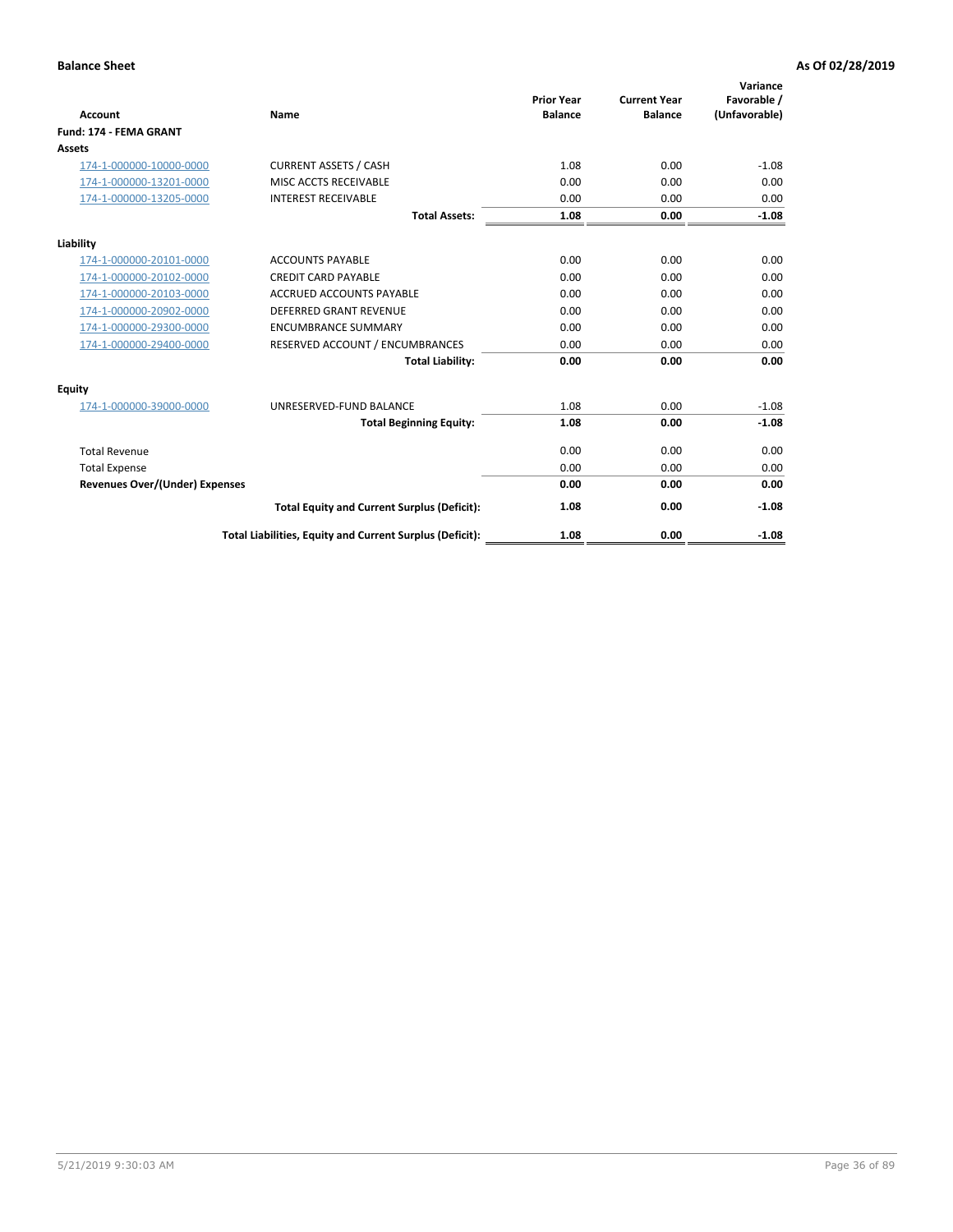| <b>Account</b>                             | Name                                                     | <b>Prior Year</b><br><b>Balance</b> | <b>Current Year</b><br><b>Balance</b> | Variance<br>Favorable /<br>(Unfavorable) |
|--------------------------------------------|----------------------------------------------------------|-------------------------------------|---------------------------------------|------------------------------------------|
| Fund: 175 - JUSTICE ASSISTANCE GRANT - JAG |                                                          |                                     |                                       |                                          |
| <b>Assets</b>                              |                                                          |                                     |                                       |                                          |
| 175-1-000000-10000-0000                    | <b>CURRENT ASSETS / CASH</b>                             | 13,761.65                           | 13,761.65                             | 0.00                                     |
| 175-1-000000-13201-0000                    | MISC ACCTS RECEIVABLE                                    | 0.00                                | 0.00                                  | 0.00                                     |
|                                            | <b>Total Assets:</b>                                     | 13,761.65                           | 13,761.65                             | 0.00                                     |
| Liability                                  |                                                          |                                     |                                       |                                          |
| 175-1-000000-20101-0000                    | <b>ACCOUNTS PAYABLE</b>                                  | 0.00                                | 0.00                                  | 0.00                                     |
| 175-1-000000-20102-0000                    | <b>CREDIT CARD PAYABLE</b>                               | 0.00                                | 0.00                                  | 0.00                                     |
| 175-1-000000-20902-0000                    | DEFERRED GRANT REVENUE                                   | 0.00                                | 0.00                                  | 0.00                                     |
| 175-1-000000-29300-0000                    | <b>ENCUMBRANCE SUMMARY</b>                               | 0.00                                | 0.00                                  | 0.00                                     |
| 175-1-000000-29400-0000                    | RESERVED ACCOUNT / ENCUMBRANCES                          | 0.00                                | 0.00                                  | 0.00                                     |
|                                            | <b>Total Liability:</b>                                  | 0.00                                | 0.00                                  | 0.00                                     |
| <b>Equity</b>                              |                                                          |                                     |                                       |                                          |
| 175-1-000000-39000-0000                    | UNRESERVED-FUND BALANCE                                  | 30.65                               | 13,761.65                             | 13,731.00                                |
|                                            | <b>Total Beginning Equity:</b>                           | 30.65                               | 13.761.65                             | 13.731.00                                |
| <b>Total Revenue</b>                       |                                                          | 13,731.00                           | 0.00                                  | $-13,731.00$                             |
| <b>Total Expense</b>                       |                                                          | 0.00                                | 0.00                                  | 0.00                                     |
| <b>Revenues Over/(Under) Expenses</b>      |                                                          | 13,731.00                           | 0.00                                  | $-13,731.00$                             |
|                                            | <b>Total Equity and Current Surplus (Deficit):</b>       | 13,761.65                           | 13,761.65                             | 0.00                                     |
|                                            | Total Liabilities, Equity and Current Surplus (Deficit): | 13,761.65                           | 13,761.65                             | 0.00                                     |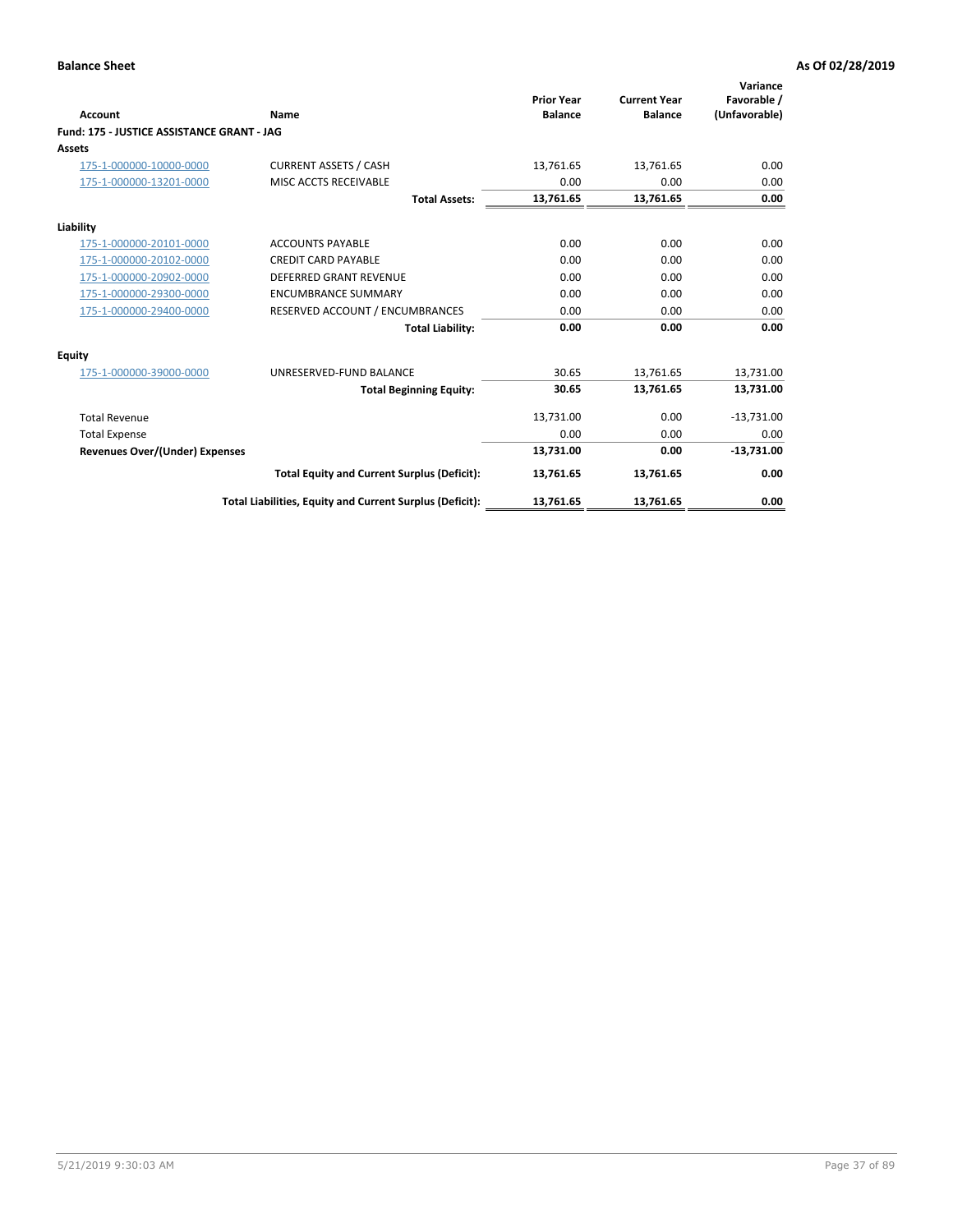| Account                               | Name                                                     | <b>Prior Year</b><br><b>Balance</b> | <b>Current Year</b><br><b>Balance</b> | Variance<br>Favorable /<br>(Unfavorable) |
|---------------------------------------|----------------------------------------------------------|-------------------------------------|---------------------------------------|------------------------------------------|
| Fund: 176 - HOME GRANT FUND           |                                                          |                                     |                                       |                                          |
| Assets                                |                                                          |                                     |                                       |                                          |
| 176-1-000000-10000-0000               | <b>CURRENT ASSETS / CASH</b>                             | 0.00                                | 0.00                                  | 0.00                                     |
| 176-1-000000-13201-0000               | MISC ACCTS RECEIVABLE                                    | 0.00                                | 0.00                                  | 0.00                                     |
| 176-1-000000-13205-0000               | <b>INTEREST RECEIVABLE</b>                               | 0.00                                | 0.00                                  | 0.00                                     |
|                                       | <b>Total Assets:</b>                                     | 0.00                                | 0.00                                  | 0.00                                     |
| Liability                             |                                                          |                                     |                                       |                                          |
| 176-1-000000-20101-0000               | <b>ACCOUNTS PAYABLE</b>                                  | 0.00                                | 0.00                                  | 0.00                                     |
| 176-1-000000-20102-0000               | <b>CREDIT CARD PAYABLE</b>                               | 0.00                                | 0.00                                  | 0.00                                     |
| 176-1-000000-20103-0000               | <b>ACCRUED ACCOUNTS PAYABLE</b>                          | 0.00                                | 0.00                                  | 0.00                                     |
| 176-1-000000-20902-0000               | <b>DEFERRED GRANT REVENUE</b>                            | 0.00                                | 0.00                                  | 0.00                                     |
| 176-1-000000-29300-0000               | <b>ENCUMBRANCE SUMMARY</b>                               | 0.00                                | 0.00                                  | 0.00                                     |
| 176-1-000000-29400-0000               | RESERVED ACCOUNT / ENCUMBRANCES                          | 0.00                                | 0.00                                  | 0.00                                     |
|                                       | <b>Total Liability:</b>                                  | 0.00                                | 0.00                                  | 0.00                                     |
| <b>Equity</b>                         |                                                          |                                     |                                       |                                          |
| 176-1-000000-39000-0000               | UNRESERVED-FUND BALANCE                                  | 0.00                                | 0.00                                  | 0.00                                     |
|                                       | <b>Total Beginning Equity:</b>                           | 0.00                                | 0.00                                  | 0.00                                     |
| <b>Total Revenue</b>                  |                                                          | 0.00                                | 0.00                                  | 0.00                                     |
| <b>Total Expense</b>                  |                                                          | 0.00                                | 0.00                                  | 0.00                                     |
| <b>Revenues Over/(Under) Expenses</b> |                                                          | 0.00                                | 0.00                                  | 0.00                                     |
|                                       | <b>Total Equity and Current Surplus (Deficit):</b>       | 0.00                                | 0.00                                  | 0.00                                     |
|                                       | Total Liabilities, Equity and Current Surplus (Deficit): | 0.00                                | 0.00                                  | 0.00                                     |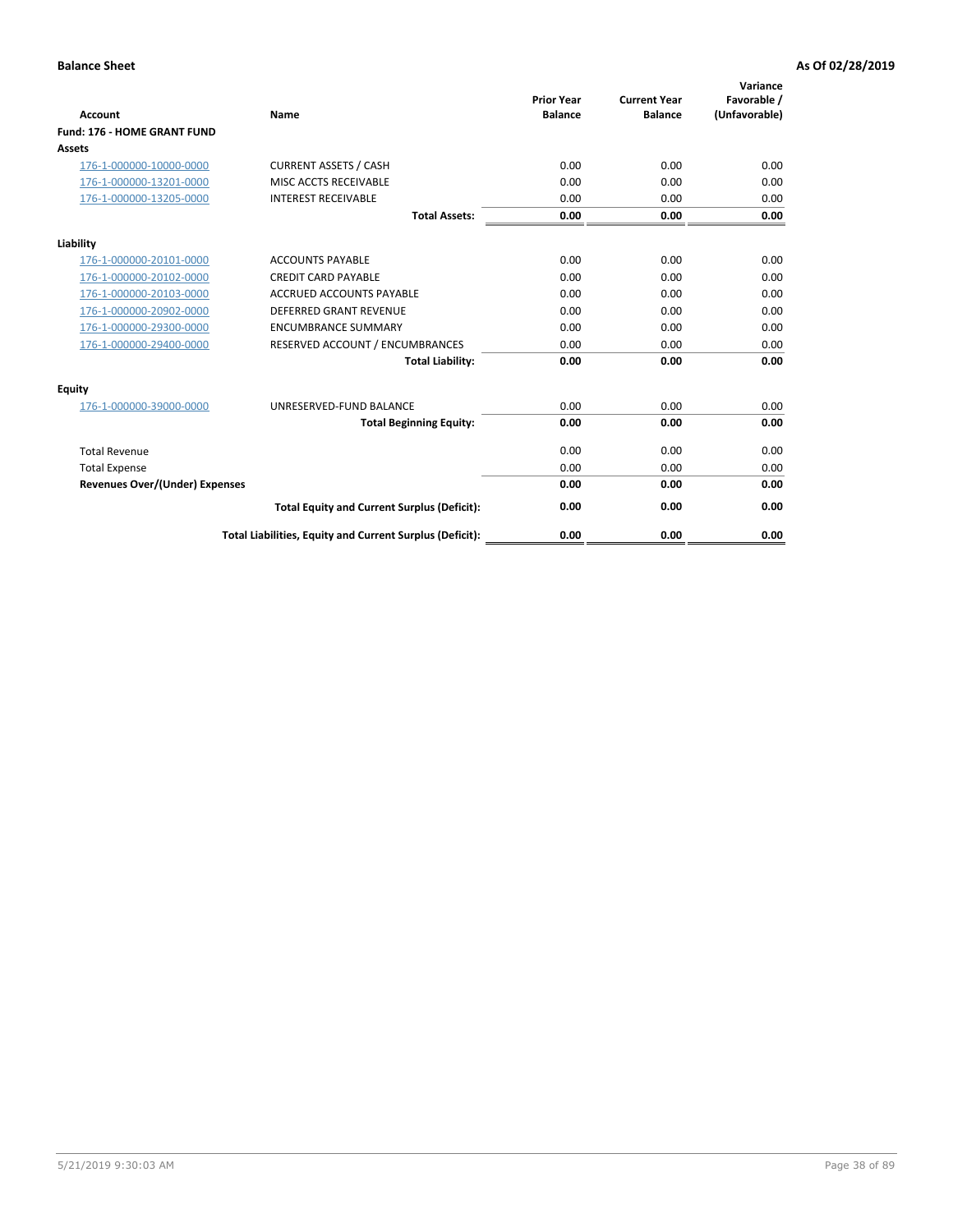| Account                                        | Name                                                     | <b>Prior Year</b><br><b>Balance</b> | <b>Current Year</b><br><b>Balance</b> | Variance<br>Favorable /<br>(Unfavorable) |
|------------------------------------------------|----------------------------------------------------------|-------------------------------------|---------------------------------------|------------------------------------------|
| <b>Fund: 177 - SAFE ROUTES TO SCHOOL GRANT</b> |                                                          |                                     |                                       |                                          |
| <b>Assets</b>                                  |                                                          |                                     |                                       |                                          |
| 177-1-000000-10000-0000                        | <b>CURRENT ASSETS / CASH</b>                             | 0.02                                | 0.00                                  | $-0.02$                                  |
| 177-1-000000-13201-0000                        | MISC ACCTS RECEIVABLE                                    | 0.00                                | 0.00                                  | 0.00                                     |
| 177-1-000000-13205-0000                        | <b>INTEREST RECEIVABLE</b>                               | 0.00                                | 0.00                                  | 0.00                                     |
|                                                | <b>Total Assets:</b>                                     | 0.02                                | 0.00                                  | $-0.02$                                  |
| Liability                                      |                                                          |                                     |                                       |                                          |
| 177-1-000000-20101-0000                        | <b>ACCOUNTS PAYABLE</b>                                  | 0.00                                | 0.00                                  | 0.00                                     |
| 177-1-000000-20102-0000                        | <b>CREDIT CARD PAYABLE</b>                               | 0.00                                | 0.00                                  | 0.00                                     |
| 177-1-000000-20139-0000                        | <b>RETAINAGES PAYABLE</b>                                | 0.00                                | 0.00                                  | 0.00                                     |
| 177-1-000000-20902-0000                        | <b>DEFERRED GRANT REVENUE</b>                            | 0.00                                | 0.00                                  | 0.00                                     |
|                                                | <b>Total Liability:</b>                                  | 0.00                                | 0.00                                  | 0.00                                     |
| Equity                                         |                                                          |                                     |                                       |                                          |
| 177-1-000000-39000-0000                        | UNRESERVED-FUND BALANCE                                  | 0.02                                | 0.00                                  | $-0.02$                                  |
|                                                | <b>Total Beginning Equity:</b>                           | 0.02                                | 0.00                                  | $-0.02$                                  |
| <b>Total Revenue</b>                           |                                                          | 0.00                                | 0.00                                  | 0.00                                     |
| <b>Total Expense</b>                           |                                                          | 0.00                                | 0.00                                  | 0.00                                     |
| <b>Revenues Over/(Under) Expenses</b>          |                                                          | 0.00                                | 0.00                                  | 0.00                                     |
|                                                | <b>Total Equity and Current Surplus (Deficit):</b>       | 0.02                                | 0.00                                  | $-0.02$                                  |
|                                                | Total Liabilities, Equity and Current Surplus (Deficit): | 0.02                                | 0.00                                  | $-0.02$                                  |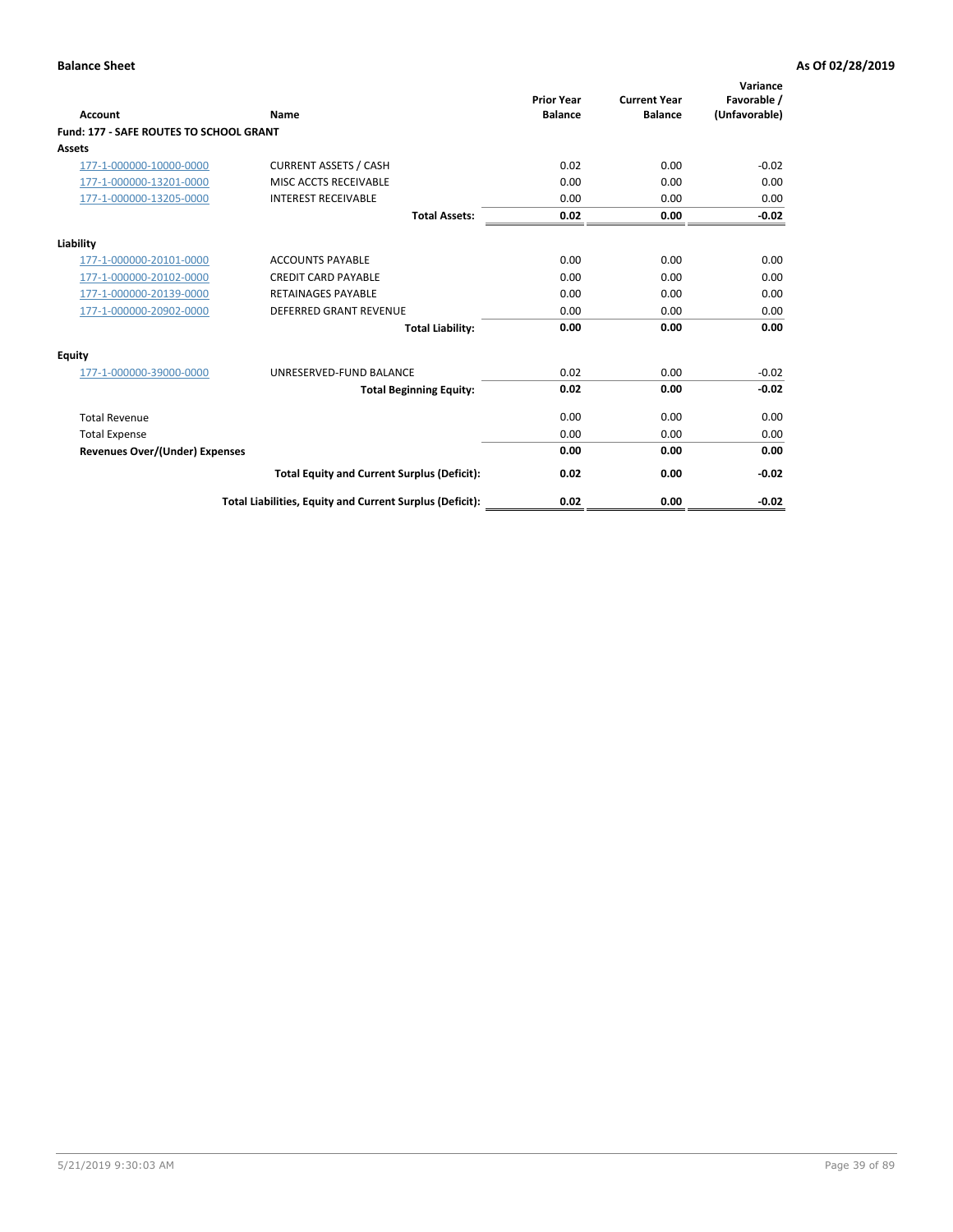|                                |                                                          |                              |                                       | Variance                     |
|--------------------------------|----------------------------------------------------------|------------------------------|---------------------------------------|------------------------------|
| Account                        | Name                                                     | <b>Prior Year</b><br>Balance | <b>Current Year</b><br><b>Balance</b> | Favorable /<br>(Unfavorable) |
| Fund: 190 - FIXED ASSETS       |                                                          |                              |                                       |                              |
| Assets                         |                                                          |                              |                                       |                              |
| 190-1-000000-10000-0000        | <b>CURRENT ASSETS / CASH</b>                             | 4,781,218.73                 | 3,979,096.29                          | -802,122.44                  |
| 190-1-000000-16001-0000        | FIXED ASSETS / LAND                                      | 4,301,719.07                 | 4,319,195.57                          | 17,476.50                    |
| 190-1-000000-16002-0000        | FIXED ASSETS / IMPROVMENTS-NON BUILDI                    | 9,547,720.27                 | 9,912,720.98                          | 365,000.71                   |
| 190-1-000000-16003-0000        | ACCUM DEPR / IMPROVEMENTS- NON BUIL                      | -4,009,937.54                | $-4,418,664.01$                       | $-408,726.47$                |
| 190-1-000000-16004-0000        | FIXED ASSETS / BUILDINGS                                 | 17,535,682.21                | 18,870,389.31                         | 1,334,707.10                 |
| 190-1-000000-16005-0000        | <b>ACCUM DEPR / BUILDINGS</b>                            | $-6,682,343.79$              | -7,078,918.90                         | $-396,575.11$                |
| 190-1-000000-16109-0000        | FIXED ASSETS / INFRASTRUCTURE                            | 39,600,292.98                | 41,233,401.98                         | 1,633,109.00                 |
| 190-1-000000-16110-0000        | ACCUM DEPR / INFRASTRUCTURE                              | $-17,212,975.22$             | -17,759,272.67                        | $-546,297.45$                |
| 190-1-000000-16201-0000        | FIXED ASSETS / MACHINERY AND EQUIPMEN                    | 6,435,884.14                 | 6,681,975.42                          | 246,091.28                   |
| 190-1-000000-16202-0000        | ACCUM DEPR / MACHINERY AND EQUIPMEI                      | -4,533,779.36                | $-4,901,148.10$                       | $-367,368.74$                |
| 190-1-000000-16205-0000        | FIXED ASSETS / SEIZURE FUNDED VEHICLES                   | 109,736.85                   | 109,736.85                            | 0.00                         |
| 190-1-000000-16206-0000        | ACCUM DEPR / SEIZURE FUNDED VEHICLES                     | $-86,047.91$                 | $-95,298.29$                          | $-9,250.38$                  |
| 190-1-000000-16301-0000        | FIXED ASSETS / C W I P                                   | 7,494,769.94                 | 6,540,229.12                          | -954,540.82                  |
|                                | <b>Total Assets:</b>                                     | 57,281,940.37                | 57,393,443.55                         | 111,503.18                   |
|                                |                                                          |                              |                                       |                              |
| Liability                      |                                                          |                              |                                       |                              |
| 190-1-000000-20101-0000        | <b>ACCOUNTS PAYABLE</b>                                  | 0.00                         | 0.00                                  | 0.00                         |
| 190-1-000000-20102-0000        | <b>CREDIT CARD PAYABLE</b>                               | 0.00                         | 0.00                                  | 0.00                         |
| 190-1-000000-27001-0000        | CONTRIBUTED CAPITAL / DEVELOPERS                         | 7,196,125.29                 | 7,196,125.29                          | 0.00                         |
| 190-1-000000-27101-0000        | INVESTMENT IN GFA / GENERAL FUND                         | 2,194,657.07                 | 2,194,657.07                          | 0.00                         |
| 190-1-000000-27102-0000        | <b>SPECIAL REVENUE FUNDS</b>                             | 4,861,998.29                 | 4,861,998.29                          | 0.00                         |
| 190-1-000000-27103-0000        | <b>GENERAL CIP FUND</b>                                  | 62,287,009.22                | 64,126,730.55                         | $-1,839,721.33$              |
| 190-1-000000-27104-0000        | PROPRIETARY FUNDS                                        | 13,885,324.34                | 13,885,324.34                         | 0.00                         |
| 190-1-000000-27105-0000        | <b>INTERNAL SERVICE FUNDS</b>                            | 0.00                         | 0.00                                  | 0.00                         |
| 190-1-000000-27106-0000        | <b>EXPENDABLE TRUST FUNDS</b>                            | 0.00                         | 0.00                                  | 0.00                         |
| 190-1-000000-27107-0000        | INVESTMENT IN GFA / SEIZURE FUNDS                        | 127,680.68                   | 127,680.68                            | 0.00                         |
| 190-1-000000-27108-0000        | INVESTMENT IN GFA / FIRE DEPARTMEN                       | 0.00                         | 0.00                                  | 0.00                         |
| 190-1-000000-27109-0000        | PARKS & RECREATION DEPT                                  | 0.00                         | 0.00                                  | 0.00                         |
| 190-1-000000-27110-0000        | INVESTMENT IN GFA / 4A EDC                               | 524,560.49                   | 524,560.49                            | 0.00                         |
| 190-1-000000-27201-0000        | CAFR USE / MUNICIPAL BUILDINGS                           | 1,862,037.81                 | 1,862,037.81                          | 0.00                         |
| 190-1-000000-27202-0000        | CAFR USE / OTHER GENERAL GOVERNMEN                       | 363,987.04                   | 363,987.04                            | 0.00                         |
| 190-1-000000-27203-0000        | CAFR USE / POLICE PROTECTION                             | 1,742,383.46                 | 1,742,383.46                          | 0.00                         |
| 190-1-000000-27204-0000        | CAFR USE / FIRE PROTECTION                               | 2,609,936.84                 | 2,609,936.84                          | 0.00                         |
| 190-1-000000-27205-0000        | CAFR USE / PUBLIC WORKS                                  | 2,509,263.59                 | 2,509,263.59                          | 0.00                         |
| 190-1-000000-27206-0000        | <b>CAFR USE / LIBRARIES</b>                              | 2,147,054.00                 | 2,147,054.00                          | 0.00                         |
| 190-1-000000-27207-0000        | CAFR USE / RECREATION                                    | 4,153,623.63                 | 4,153,623.63                          | 0.00                         |
| 190-1-000000-27208-0000        | CAFR USE / CEMETERY                                      | 246,894.00                   | 246,894.00                            | 0.00                         |
| 190-1-000000-27209-0000        | CAFR USE / EXCHANGE BUILDING                             | 6,053,703.29                 | 6,053,703.29                          | 0.00                         |
| 190-1-000000-27210-0000        | CAFR USE / INVESTMENT IN GFA                             | -21,688,883.66               | $-21,688,883.66$                      | 0.00                         |
| 190-1-000000-27301-0000        | DONATIONS/GRANTS                                         | 2,478,141.06                 | 2,478,141.06                          | 0.00                         |
|                                | <b>Total Liability:</b>                                  | 93,555,496.44                | 95,395,217.77                         | $-1,839,721.33$              |
|                                |                                                          |                              |                                       |                              |
| Equity                         |                                                          |                              |                                       |                              |
| 190-1-000000-39000-0000        | UNRESERVED-FUND BALANCE                                  | -36,273,556.07               | -38,001,774.22                        | $-1,728,218.15$              |
|                                | <b>Total Beginning Equity:</b>                           | -36,273,556.07               | -38,001,774.22                        | -1,728,218.15                |
| <b>Total Expense</b>           |                                                          | 0.00                         | 0.00                                  | 0.00                         |
| Revenues Over/(Under) Expenses |                                                          | 0.00                         | 0.00                                  | 0.00                         |
|                                | <b>Total Equity and Current Surplus (Deficit):</b>       | -36,273,556.07               | -38,001,774.22                        | -1,728,218.15                |
|                                | Total Liabilities, Equity and Current Surplus (Deficit): | 57,281,940.37                | 57,393,443.55                         | 111,503.18                   |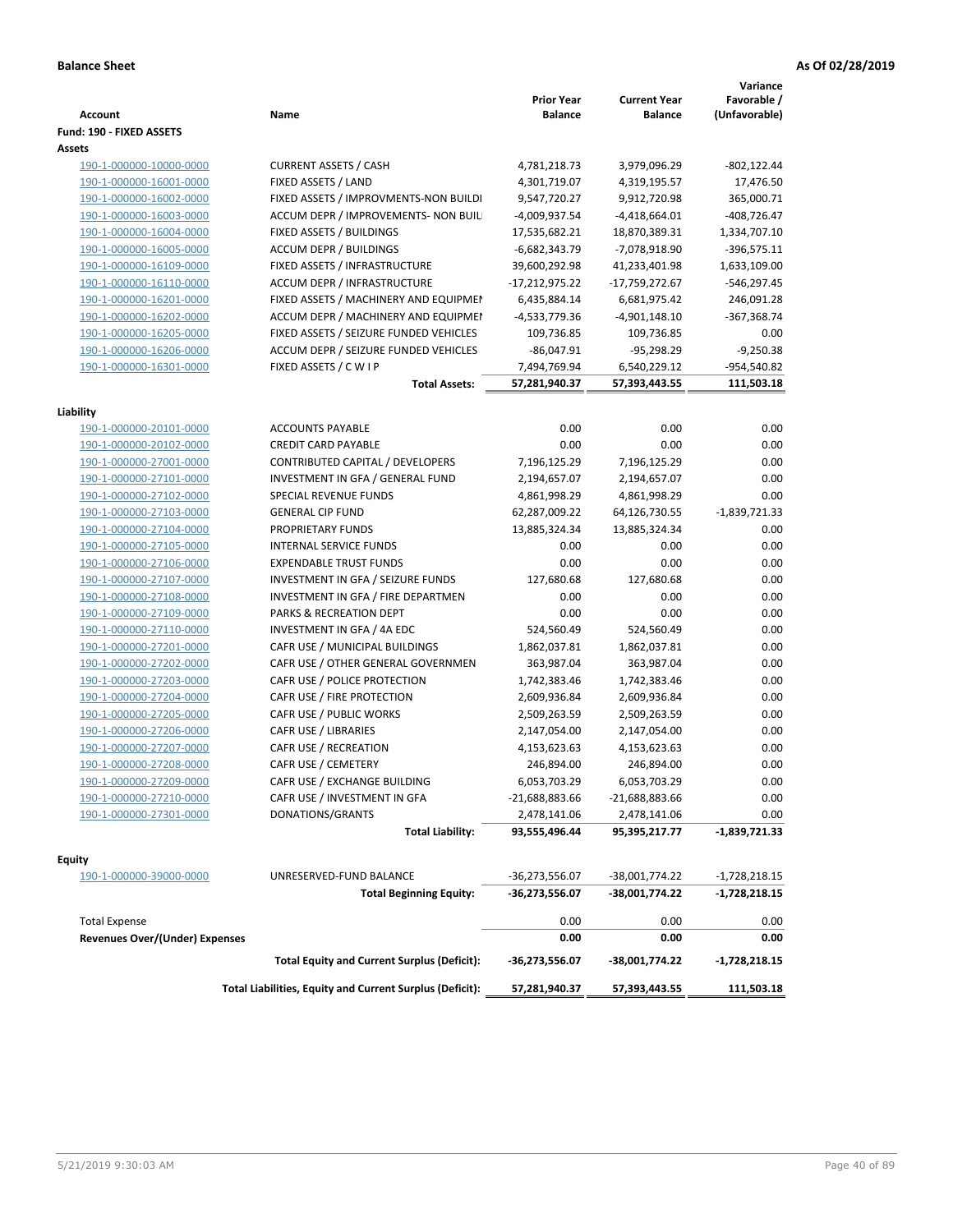| Account                               | Name                                                     | <b>Prior Year</b><br><b>Balance</b> | <b>Current Year</b><br><b>Balance</b> | Variance<br>Favorable /<br>(Unfavorable) |
|---------------------------------------|----------------------------------------------------------|-------------------------------------|---------------------------------------|------------------------------------------|
| <b>Fund: 191 - DEBT</b>               |                                                          |                                     |                                       |                                          |
| Assets                                |                                                          |                                     |                                       |                                          |
| 191-1-000000-12101-0000               | <b>BOND ISSUANCE COSTS</b>                               | 0.00                                | 0.00                                  | 0.00                                     |
| 191-1-000000-12201-0000               | DEFERRED CHARGES / BOND DISCOUNT                         | $-1,016,547.95$                     | $-849,803.49$                         | 166,744.46                               |
| 191-1-000000-14101-0000               | WTR/WWTR UTILITY FUND                                    | 0.00                                | 0.00                                  | 0.00                                     |
| 191-1-000000-17101-0000               | LONG-TERM DEBT / AMT TO BE PROVIDE                       | 453,446.27                          | $-2,893,285.79$                       | $-3,346,732.06$                          |
|                                       | <b>Total Assets:</b>                                     | $-563,101.68$                       | $-3,743,089.28$                       | $-3,179,987.60$                          |
| Liability                             |                                                          |                                     |                                       |                                          |
| 191-1-000000-20102-0000               | <b>CREDIT CARD PAYABLE</b>                               | 0.00                                | 0.00                                  | 0.00                                     |
| 191-1-000000-22002-0000               | <b>VACATION/SICK PAYABLE</b>                             | 1,548,415.51                        | 1,510,788.95                          | 37,626.56                                |
| 191-1-000000-26001-0000               | <b>COMPENSATED ABSENCES PAY</b>                          | 1,574,354.03                        | 1,738,411.37                          | $-164,057.34$                            |
| 191-1-000000-26003-0000               | EXCESS SALES TAX DUE TO STATE OF TEXAS                   | 3,045,688.20                        | 2,867,593.13                          | 178,095.07                               |
| 191-1-000000-26101-0000               | <b>GENERAL OBLIG BONDS PAY</b>                           | 33,926,000.00                       | 30,648,000.00                         | 3,278,000.00                             |
| 191-1-000000-26103-0000               | DEFERRED LOSS/DEFEASEMENT                                | 71,619.09                           | 204,408.13                            | $-132,789.04$                            |
| 191-1-000000-26104-0000               | <b>ACCRETED INTEREST</b>                                 | 164,196.41                          | 147,128.64                            | 17,067.77                                |
| 191-1-000000-26105-0000               | INV NET OF RELATED DEBT                                  | -34,384,329.59                      | -34,384,329.59                        | 0.00                                     |
| 191-1-000000-26106-0000               | <b>RESTRICTED DEBT SERVICE</b>                           | 621,308.00                          | 621,308.00                            | 0.00                                     |
|                                       | <b>Total Liability:</b>                                  | 6,567,251.65                        | 3,353,308.63                          | 3,213,943.02                             |
| <b>Equity</b>                         |                                                          |                                     |                                       |                                          |
| 191-1-000000-39000-0000               | UNRESERVED-FUND BALANCE                                  | $-7,130,353.33$                     | -7,096,397.91                         | 33,955.42                                |
|                                       | <b>Total Beginning Equity:</b>                           | $-7,130,353.33$                     | -7,096,397.91                         | 33,955.42                                |
| <b>Total Expense</b>                  |                                                          | 0.00                                | 0.00                                  | 0.00                                     |
| <b>Revenues Over/(Under) Expenses</b> |                                                          | 0.00                                | 0.00                                  | 0.00                                     |
|                                       | <b>Total Equity and Current Surplus (Deficit):</b>       | $-7,130,353.33$                     | -7,096,397.91                         | 33,955.42                                |
|                                       | Total Liabilities, Equity and Current Surplus (Deficit): | $-563,101.68$                       | $-3,743,089.28$                       | $-3,179,987.60$                          |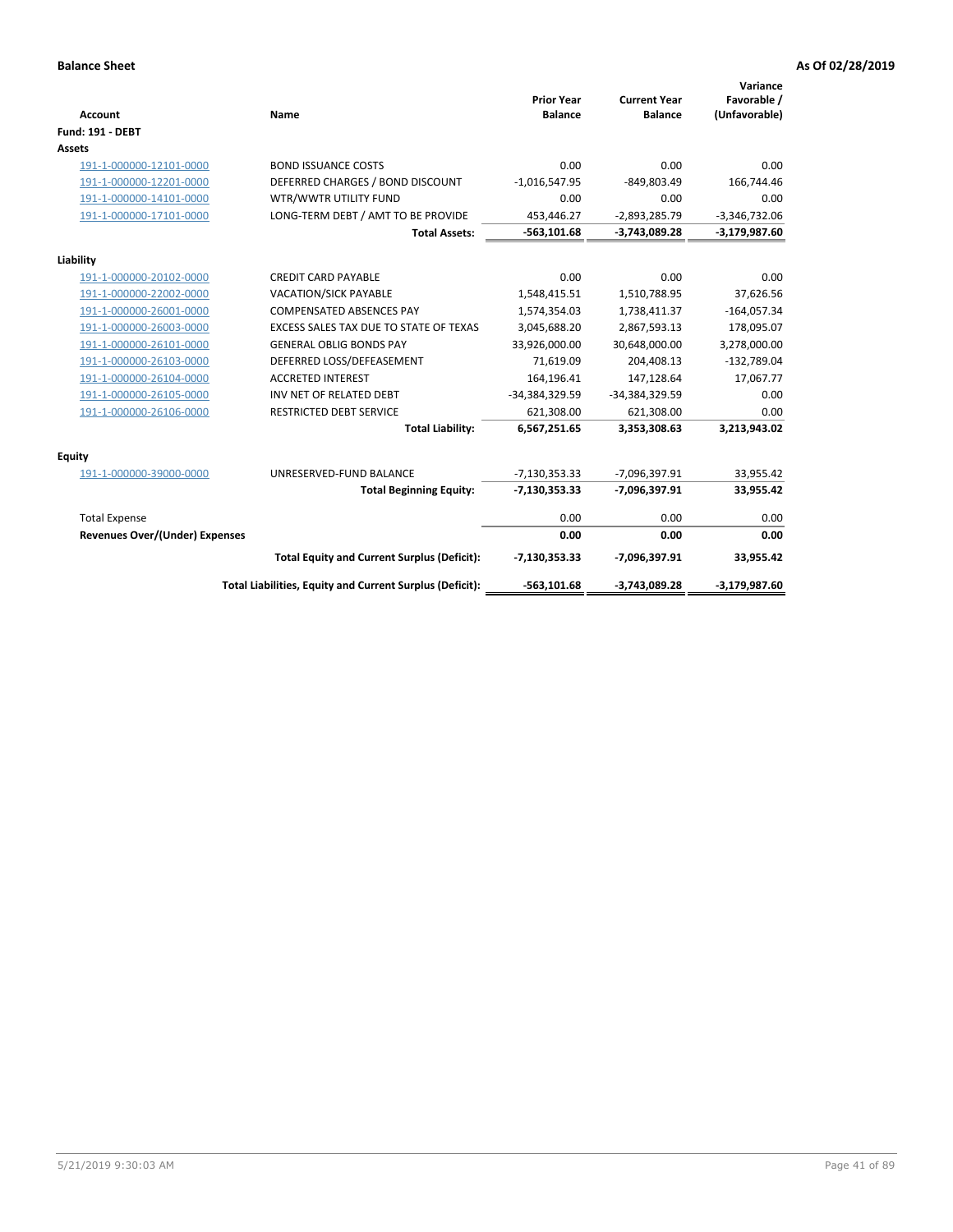|                                                           |                                                  |                    |                     | Variance                 |
|-----------------------------------------------------------|--------------------------------------------------|--------------------|---------------------|--------------------------|
|                                                           |                                                  | <b>Prior Year</b>  | <b>Current Year</b> | Favorable /              |
| <b>Account</b>                                            | Name                                             | <b>Balance</b>     | <b>Balance</b>      | (Unfavorable)            |
| Fund: 192 - PAYROLL CLEARING                              |                                                  |                    |                     |                          |
| Assets<br>192-1-000000-10000-0000                         | <b>CURRENT ASSETS / CASH</b>                     | 243,945.96         | 238,405.91          | $-5,540.05$              |
| 192-1-000000-13201-0000                                   | MISC ACCTS RECEIVABLE                            | 0.00               | 0.00                | 0.00                     |
| 192-1-000000-13203-0000                                   | NON-CURRENT ASSETS / PREPAYMENTS                 | 0.00               | 0.00                | 0.00                     |
| 192-1-000000-13205-0000                                   | <b>INTEREST RECEIVABLE</b>                       | 0.00               | 0.00                | 0.00                     |
|                                                           | <b>Total Assets:</b>                             | 243,945.96         | 238,405.91          | $-5,540.05$              |
|                                                           |                                                  |                    |                     |                          |
| Liability                                                 |                                                  |                    |                     |                          |
| 192-1-000000-20101-0000                                   | <b>ACCOUNTS PAYABLE</b>                          | $-242,013.00$      | -242,347.16         | 334.16                   |
| 192-1-000000-20102-0000                                   | <b>CREDIT CARD PAYABLE</b>                       | 0.00               | 0.00                | 0.00                     |
| 192-1-000000-20103-0000<br>192-1-000000-22001-0000        | ACCRUED ACCOUNTS PAYABLE<br>SALARIES PAYABLE     | 0.00<br>0.00       | 0.00<br>0.00        | 0.00<br>0.00             |
| 192-1-000000-22002-0000                                   | <b>VACATION/SICK PAYABLE</b>                     | 0.00               | 0.00                | 0.00                     |
| 192-1-000000-22101-0000                                   | TAXES - FEDERAL WITHHOLDING                      | 0.00               | 0.00                | 0.00                     |
| 192-1-000000-22102-0000                                   | <b>TAXES - FICA</b>                              | 0.00               | 0.00                | 0.00                     |
| 192-1-000000-22103-0000                                   | <b>TAXES - MEDICARE</b>                          | 0.00               | 0.00                | 0.00                     |
| 192-1-000000-22201-0000                                   | <b>INS - AFLAC</b>                               | $-801.11$          | $-4,187.65$         | 3,386.54                 |
| 192-1-000000-22202-0000                                   | INS - LIFE INSURANCE                             | 0.00               | 0.00                | 0.00                     |
| 192-1-000000-22203-0000                                   | INS - CITY EMPLOYEE PORTION                      | 0.00               | 0.00                | 0.00                     |
| 192-1-000000-22204-0000                                   | INS - GEUS EMPLOYEE PORTION                      | 0.00               | 0.00                | 0.00                     |
| 192-1-000000-22205-0000                                   | INS - CITY EMPL-FLEXCARD                         | 220.80             | 100.00              | 120.80                   |
| 192-1-000000-22206-0000                                   | INS - CITY EMPL-DEPENDENT CARE                   | 0.00               | 0.00                | 0.00                     |
| 192-1-000000-22207-0000                                   | INS - GEUS EMPL-HEALTH CARE                      | 0.00               | 0.00                | 0.00                     |
| 192-1-000000-22208-0000                                   | INS - AMERICAN FIDELITY                          | 0.00               | 0.00                | 0.00                     |
| 192-1-000000-22209-0000                                   | INS - GEUS EMPL-DEPENDENT CARE                   | 0.00               | 0.00                | 0.00                     |
| 192-1-000000-22210-0000                                   | INS - CITY EMPLOYEE - OPT OU                     | 0.00               | 0.00                | 0.00                     |
| 192-1-000000-22211-0000                                   | INS - GEUS EMP - OPT OU                          | 0.00               | 0.00                | 0.00                     |
| 192-1-000000-22212-0000                                   | <b>INS - VISION PLAN</b>                         | $-420.16$          | $-1,316.75$         | 896.59                   |
| 192-1-000000-22213-0000                                   | INS - AIG CRITICAL CARE                          | 0.00               | 0.00                | 0.00                     |
| 192-1-000000-22214-0000                                   | INS - AIG ACCIDENT                               | 0.00               | 0.00                | 0.00                     |
| 192-1-000000-22215-0000                                   | INS - ALLSTATE CANCER                            | 0.00               | 0.00                | 0.00                     |
| 192-1-000000-22216-0000                                   | INS - CRITICAL ILLNESS/CHARTIS                   | 0.00               | 0.00                | 0.00                     |
| 192-1-000000-22217-0000                                   | INS - MUTUAL OF OMAHA                            | $-8,161.66$        | $-13,332.91$        | 5,171.25                 |
| 192-1-000000-22218-0000                                   | INS - TX LIFE                                    | $-66.43$           | $-321.63$           | 255.20                   |
| 192-1-000000-22219-0000                                   | <b>INS - NEW YORK LIFE</b>                       | 35.00              | 0.00                | 35.00                    |
| 192-1-000000-22220-0000                                   | INS - AFLAC CRITICAL INSURANCE                   | $-279.20$          | $-424.25$           | 145.05                   |
| 192-1-000000-22223-0000                                   | INS - DENTAL PLAN                                | 804.99             | 1,698.46            | $-893.47$<br>$-4,729.39$ |
| <u>192-1-000000-22301-0000</u><br>192-1-000000-22302-0000 | <b>RETIREMENT - TMRS</b><br>RETIREMENT - F R & R | 494,351.57<br>0.00 | 499,080.96<br>0.00  | 0.00                     |
| 192-1-000000-22303-0000                                   | RETIREMENT - NATIONWIDE / PEBSCO                 | 0.00               | 0.00                | 0.00                     |
| 192-1-000000-22304-0000                                   | RETIREMENT - 401 ICMA RETIREMENT                 | 0.00               | 0.00                | 0.00                     |
| 192-1-000000-22305-0000                                   | RETIREMENT - VANTAGE CARE PRE-TAX RSP            | 0.00               | 0.00                | 0.00                     |
| 192-1-000000-22401-0000                                   | <b>GARNISHMENT - TAX LEVY</b>                    | 0.00               | 0.00                | 0.00                     |
| 192-1-000000-22402-0000                                   | GARNISHMENT - CHILD SUPPORT                      | 0.00               | 0.00                | 0.00                     |
| 192-1-000000-22403-0000                                   | <b>GARNISHMENT - CHAPTER 13</b>                  | 0.00               | 0.00                | 0.00                     |
| 192-1-000000-22404-0000                                   | <b>GARNISHMENT - STUDENT LOAN</b>                | 0.00               | 0.00                | 0.00                     |
| 192-1-000000-22501-0000                                   | <b>CHARITY PAYABLE</b>                           | 0.00               | 0.00                | 0.00                     |
| 192-1-000000-22502-0000                                   | UNITED WAY                                       | 0.00               | 0.00                | 0.00                     |
| 192-1-000000-22503-0000                                   | AMERICAN CANCER SOCIETY                          | 0.00               | 0.00                | 0.00                     |
| 192-1-000000-22601-0000                                   | PR DEDUCT - SAVINGS BOND                         | 0.00               | 0.00                | 0.00                     |
| 192-1-000000-22602-0000                                   | PR DEDUCT - CREDIT UNION                         | 0.00               | 0.00                | 0.00                     |
| 192-1-000000-22603-0000                                   | PR DEDUCT - PRE PAID LEGAL FEE                   | 275.16             | $-543.16$           | 818.32                   |
| 192-1-000000-22604-0000                                   | PR DEDUCT - AUTO LEASE AGREEMENT                 | 0.00               | 0.00                | 0.00                     |
| 192-1-000000-22605-0000                                   | PR DEDUCT - YMCA                                 | 0.00               | 0.00                | 0.00                     |
| 192-1-000000-22606-0000                                   | PR DEDUCT - GAC                                  | 0.00               | 0.00                | 0.00                     |
| 192-1-000000-22607-0000                                   | PR DEDUCT - WEIGHT WATCHERS                      | 0.00               | 0.00                | 0.00                     |
| 192-1-000000-22608-0000                                   | PR DEDUCT - HUNT REG-FITNESS CTR                 | 0.00               | 0.00                | 0.00                     |
| 192-1-000000-22609-0000                                   | PR DEDUCT - MISCELLANEOUS                        | 0.00               | 0.00                | 0.00                     |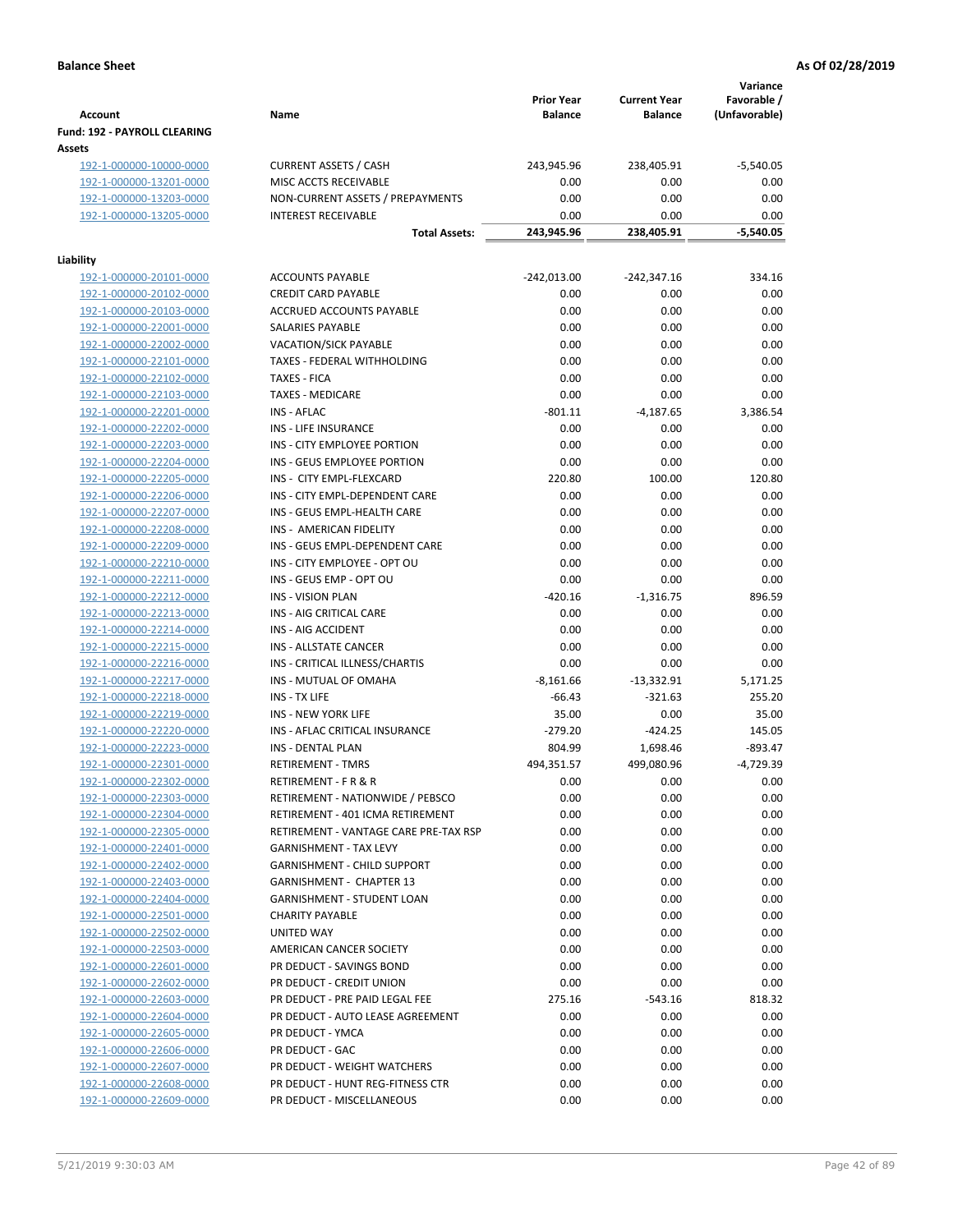| Account                 | Name                                                     | <b>Prior Year</b><br><b>Balance</b> | <b>Current Year</b><br><b>Balance</b> | Variance<br>Favorable /<br>(Unfavorable) |
|-------------------------|----------------------------------------------------------|-------------------------------------|---------------------------------------|------------------------------------------|
| 192-1-000000-22610-0000 | PR DEDUCT - MISC REIMB                                   | 0.00                                | 0.00                                  | 0.00                                     |
| 192-1-000000-22611-0000 | PR DEDUCT - GOLF COURSE FEES                             | 0.00                                | 0.00                                  | 0.00                                     |
| 192-1-000000-22612-0000 | PR DEDUCT - WEARING APPAREL                              | 0.00                                | 0.00                                  | 0.00                                     |
| 192-1-000000-22613-0000 | PR DEDUCT - SNAP FITNESS                                 | 0.00                                | 0.00                                  | 0.00                                     |
|                         | <b>Total Liability:</b>                                  | 243.945.96                          | 238.405.91                            | 5,540.05                                 |
| Equity                  |                                                          |                                     |                                       |                                          |
| 192-1-000000-39000-0000 | UNRESERVED-FUND BALANCE                                  | 0.00                                | 0.00                                  | 0.00                                     |
|                         | <b>Total Beginning Equity:</b>                           | 0.00                                | 0.00                                  | 0.00                                     |
|                         | <b>Total Equity and Current Surplus (Deficit):</b>       | 0.00                                | 0.00                                  | 0.00                                     |
|                         | Total Liabilities, Equity and Current Surplus (Deficit): | 243,945.96                          | 238,405.91                            | $-5,540.05$                              |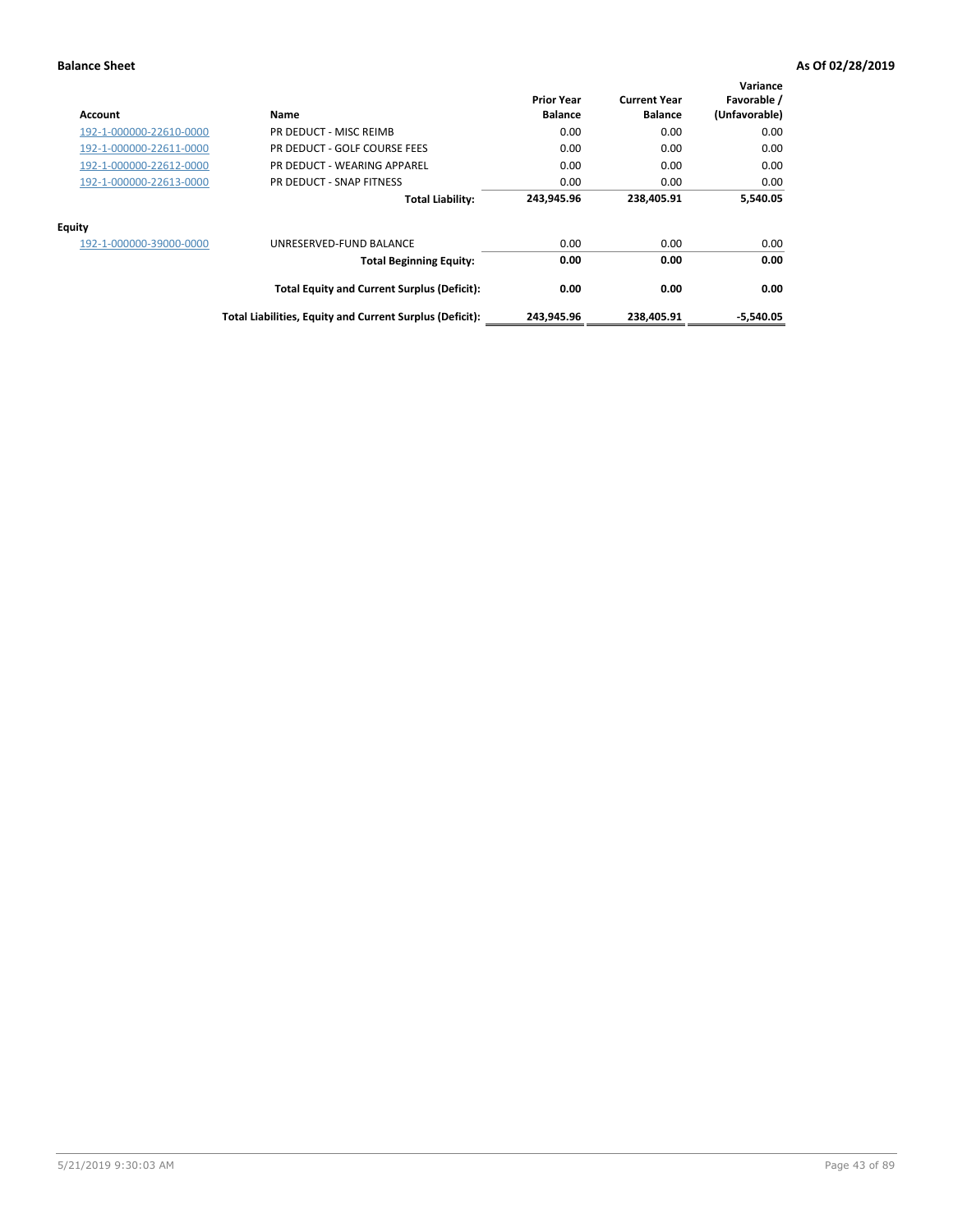|                                                    |                                                                              |                                 |                                 | Variance                   |
|----------------------------------------------------|------------------------------------------------------------------------------|---------------------------------|---------------------------------|----------------------------|
|                                                    |                                                                              | <b>Prior Year</b>               | <b>Current Year</b>             | Favorable /                |
| Account                                            | Name                                                                         | <b>Balance</b>                  | <b>Balance</b>                  | (Unfavorable)              |
| Fund: 200 - WATER / WASTEWATER FUND                |                                                                              |                                 |                                 |                            |
| Assets                                             |                                                                              |                                 |                                 |                            |
| 200-2-000000-10000-0000                            | <b>CURRENT ASSETS / CASH</b><br><b>BOND ISSUANCE COSTS</b>                   | 3,522,268.95<br>0.00            | 5,807,600.46<br>0.00            | 2,285,331.51<br>0.00       |
| 200-2-000000-12101-0000<br>200-2-000000-12201-0000 | DEFERRED CHARGES / BOND DISCOUNT                                             | $-35,109.18$                    | $-29,559.62$                    | 5,549.56                   |
| 200-2-000000-13000-0000                            | <b>CUSTOMER ACCTS RECEIVABLE</b>                                             | 504,914.41                      | 640,459.81                      | 135,545.40                 |
| 200-2-000000-13001-0000                            | NON CURRENT CUSTOMER ACCTS RECEIVAE                                          | 186,947.00                      | 211,202.78                      | 24,255.78                  |
| 200-2-000000-13002-0000                            | ALLOW FOR UNCOLLECT REC                                                      | $-173,530.63$                   | $-193,834.19$                   | $-20,303.56$               |
| 200-2-000000-13003-0000                            | UNBILLED YEAR-END ACCRUAL                                                    | 1,046,691.01                    | 1,195,319.12                    | 148,628.11                 |
| 200-2-000000-13004-0000                            | <b>WASTE HAULER RECEIVABLE</b>                                               | 40,319.10                       | $-94,442.40$                    | $-134,761.50$              |
| 200-2-000000-13007-0000                            | <b>RETURNED CHECKS</b>                                                       | 0.00                            | 0.00                            | 0.00                       |
| 200-2-000000-13010-0000                            | <b>CADDO MILLS</b>                                                           | 0.00                            | 0.00                            | 0.00                       |
| 200-2-000000-13201-0000                            | MISC ACCTS RECEIVABLE                                                        | 0.00                            | $-11,619.57$                    | $-11,619.57$               |
| 200-2-000000-13202-0000                            | <b>EMPLOYEE ADVANCES</b>                                                     | 0.00                            | 0.00                            | 0.00                       |
| 200-2-000000-13203-0000                            | NON-CURRENT ASSETS / PREPAYMENTS                                             | 0.00                            | 0.00                            | 0.00                       |
| 200-2-000000-13205-0000                            | <b>INTEREST RECEIVABLE</b>                                                   | 0.00                            | 0.00                            | 0.00                       |
| 200-2-000000-14001-0000                            | DUE FROM / GENERAL FUND                                                      | 0.00                            | 0.00                            | 0.00                       |
| 200-2-000000-14040-0000                            | <b>GENERAL CIP / GENERAL CIP</b>                                             | 0.00                            | 0.00                            | 0.00                       |
| 200-2-000000-14120-0000                            | DUE FROM UTILITY CIP                                                         | 38,336,026.85                   | 38,336,026.85                   | 0.00                       |
| 200-2-000000-15401-0000                            | <b>INVENTORIES / WATER STOCK</b>                                             | 255,981.59                      | 255,981.59                      | 0.00                       |
| 200-2-000000-15501-0000                            | <b>INVENTORIES / WASTEWATER STOCK</b>                                        | 37,338.12                       | 37,338.12                       | 0.00                       |
| 200-2-000000-16001-0000                            | FIXED ASSETS / LAND                                                          | 685,983.11                      | 685,983.11                      | 0.00                       |
| 200-2-000000-16002-0000                            | FIXED ASSETS / IMPROVMENTS-NON BUILDI                                        | 5,396,182.49                    | 5,463,233.69                    | 67,051.20                  |
| 200-2-000000-16003-0000                            | ACCUM DEPR / IMPROVEMENTS-NON BUILI                                          | $-1,997,080.68$                 | -2,186,197.45                   | $-189, 116.77$             |
| 200-2-000000-16004-0000                            | FIXED ASSETS / BUILDINGS                                                     | 23,420,750.92                   | 23,420,750.92                   | 0.00                       |
| 200-2-000000-16005-0000                            | <b>ACCUM DEPR / BUILDINGS</b>                                                | $-2,311,101.08$                 | $-2,776,030.76$                 | $-464,929.68$              |
| 200-2-000000-16006-0000                            | FIXED ASSETS / FILTRATION PLANT                                              | 10,529,295.00                   | 10,551,470.00                   | 22,175.00                  |
| 200-2-000000-16007-0000                            | ACCUM DEPR / FILTRATION PLANT                                                | -7,053,202.00                   | $-7,265,136.20$                 | $-211,934.20$              |
| 200-2-000000-16008-0000                            | FIXED ASSETS / WATER RECLAMATION PLAN                                        | 7,272,907.47                    | 7,272,907.47                    | 0.00                       |
| 200-2-000000-16009-0000                            | ACCUM DEPR / WATER RECLAMATION PLAN                                          | $-6,134,209.96$                 | $-6,311,693.12$                 | $-177,483.16$              |
| 200-2-000000-16101-0000                            | FIXED ASSETS / WATER MAINS                                                   | 19,766,398.81                   | 20,431,556.67                   | 665,157.86                 |
| 200-2-000000-16102-0000                            | <b>ACCUM DEPR / WATER MAINS</b>                                              | $-9,722,167.22$                 | -10,134,183.88                  | $-412,016.66$              |
| 200-2-000000-16103-0000                            | FIXED ASSETS / SANITARY SEWERS                                               | 25,724,453.76                   | 25,926,703.76                   | 202,250.00                 |
| 200-2-000000-16104-0000                            | <b>ACCUM DEPR / SANITARY SEWERS</b>                                          | $-10,787,201.06$                | -11,368,379.26                  | -581,178.20                |
| 200-2-000000-16105-0000                            | FIXED ASSETS / RESERVOIRS & TANKS                                            | 1,023,525.00                    | 1,023,525.00                    | 0.00                       |
| 200-2-000000-16106-0000                            | ACCUM DEPR / RESERVOIRS & TANKS                                              | $-814,273.58$                   | $-823,247.66$                   | $-8,974.08$                |
| 200-2-000000-16107-0000                            | FIXED ASSETS / PUMP STATIONS                                                 | 366,796.61                      | 464,099.82                      | 97,303.21                  |
| 200-2-000000-16108-0000                            | <b>ACCUM DEPR / PUMP STATIONS</b>                                            | -293,979.25                     | -307,977.97                     | $-13,998.72$<br>596,505.00 |
| 200-2-000000-16201-0000<br>200-2-000000-16202-0000 | FIXED ASSETS / MACHINERY AND EQUIPMEN<br>ACCUM DEPR / MACHINERY AND EQUIPMEI | 3,008,111.91<br>$-1,524,807.11$ | 3,604,616.91<br>$-1,673,639.61$ | -148,832.50                |
| 200-2-000000-16301-0000                            | FIXED ASSETS / C W I P                                                       | 0.00                            | 0.00                            | 0.00                       |
| 200-2-000000-17501-0000                            | <b>EMPLOYEE CONTRIBUTIONS</b>                                                | 157,273.00                      | 170,787.00                      | 13,514.00                  |
| 200-2-000000-17504-0000                            | <b>INVESTMENT RETURN</b>                                                     | 495,876.00                      | $-302,204.00$                   | -798,080.00                |
| 200-2-000000-17508-0000                            | EXPERIENCE DIFFERENCE- OUTFLOW                                               | 8,729.00                        | $-11,116.00$                    | $-19,845.00$               |
| 200-2-000000-17509-0000                            | <b>EXPERIENCE DIFFERENCE - INFLOW</b>                                        | $-57,790.00$                    | $-57,790.00$                    | 0.00                       |
| 200-2-000000-17520-0000                            | <b>ASSUMPTION CHANGES</b>                                                    | 116,123.00                      | 54,025.00                       | $-62,098.00$               |
|                                                    | <b>Total Assets:</b>                                                         | 100,998,441.36                  | 102,006,536.39                  | 1,008,095.03               |
|                                                    |                                                                              |                                 |                                 |                            |
| Liability                                          |                                                                              |                                 |                                 |                            |
| 200-2-000000-20101-0000                            | <b>ACCOUNTS PAYABLE</b>                                                      | 150.00                          | $-50.75$                        | 200.75                     |
| 200-2-000000-20102-0000                            | <b>CREDIT CARD PAYABLE</b>                                                   | 0.00                            | 0.00                            | 0.00                       |
| 200-2-000000-20103-0000                            | ACCRUED ACCOUNTS PAYABLE                                                     | 10,000.00                       | 10,000.00                       | 0.00                       |
| 200-2-000000-20104-0000                            | <b>ESCHEATED LIABILITY</b>                                                   | 0.00                            | 0.00                            | 0.00                       |
| 200-2-000000-20109-0000                            | <b>GENERAL OBLIG BONDS PAY</b>                                               | 1,393,000.00                    | 1,510,000.00                    | $-117,000.00$              |
| 200-2-000000-20110-0000                            | REVENUE BONDS PAYABLE                                                        | 0.00                            | 20,000.00                       | $-20,000.00$               |
| 200-2-000000-20112-0000                            | ACCRUED INTEREST PAYABLE                                                     | $-2,188.94$                     | $-16,488.92$                    | 14,299.98                  |
| 200-2-000000-20125-0000                            | SALES TAX PAYABLE / IN THE CITY                                              | 0.00                            | 0.00                            | 0.00                       |
| 200-2-000000-20139-0000                            | RETAINAGES PAYABLE                                                           | 0.00                            | 0.00                            | 0.00                       |
| 200-2-000000-20141-0000                            | <b>TELEPHONE CLEARING</b>                                                    | 0.01                            | 0.01                            | 0.00                       |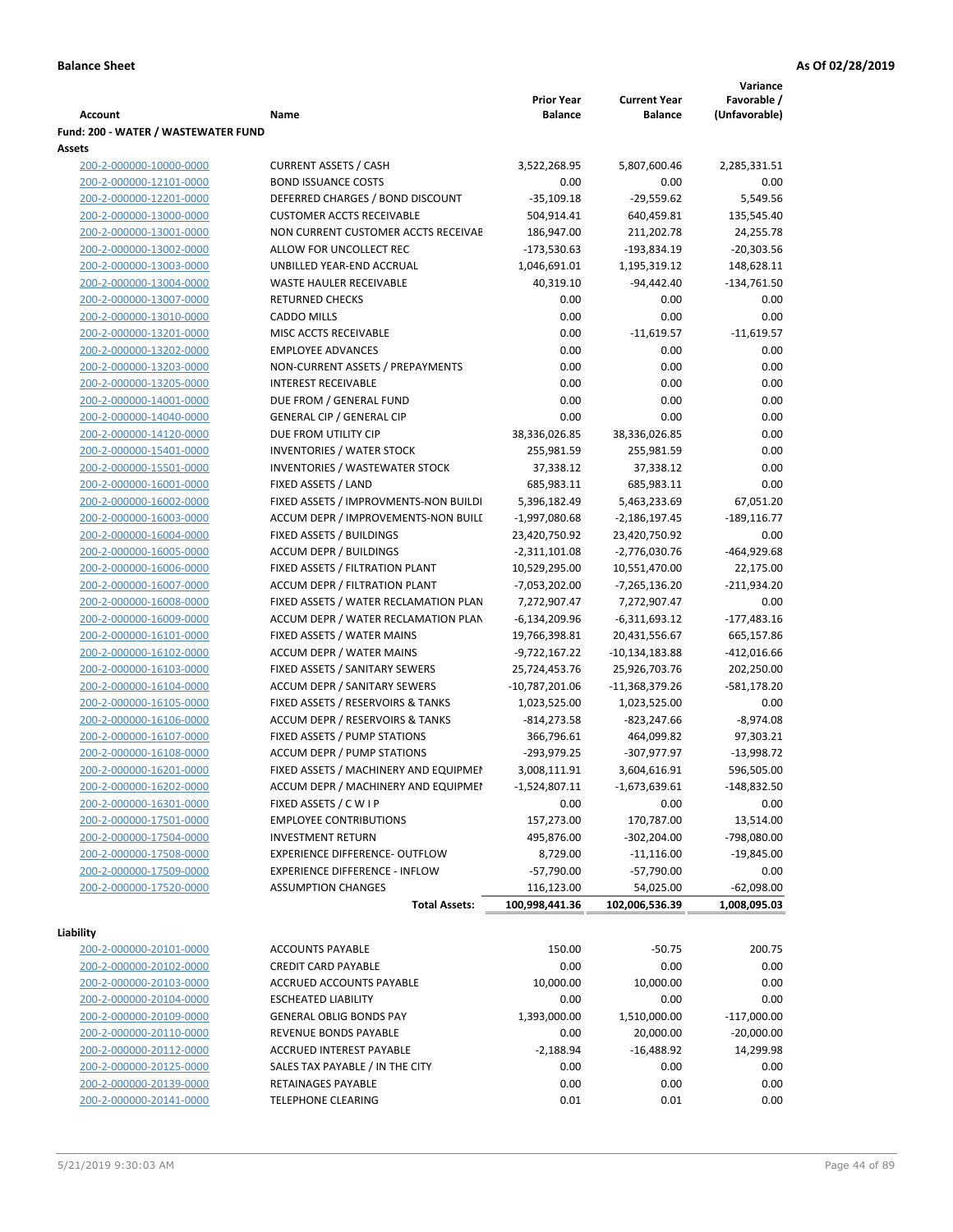|                                       |                                                          |                                     |                                       | Variance                     |
|---------------------------------------|----------------------------------------------------------|-------------------------------------|---------------------------------------|------------------------------|
| Account                               | Name                                                     | <b>Prior Year</b><br><b>Balance</b> | <b>Current Year</b><br><b>Balance</b> | Favorable /<br>(Unfavorable) |
| 200-2-000000-20160-0000               | <b>UNAPPLIED CREDIT</b>                                  | 0.00                                | 0.00                                  | 0.00                         |
| 200-2-000000-21001-0000               | <b>GENERAL FUND / GENERAL FUND</b>                       | 0.00                                | 0.00                                  | 0.00                         |
| 200-2-000000-21101-0000               | ENTERPRISE / WTR/WWTR UTILITY FUND                       | 0.00                                | 0.00                                  | 0.00                         |
| 200-2-000000-22001-0000               | <b>SALARIES PAYABLE</b>                                  | 79,792.91                           | 81,299.42                             | $-1,506.51$                  |
| 200-2-000000-22002-0000               | <b>VACATION/SICK PAYABLE</b>                             | 164,567.04                          | 153,875.54                            | 10,691.50                    |
| 200-2-000000-23001-0000               | CAPITAL LEASE PAYABLE                                    | 0.00                                | 0.00                                  | 0.00                         |
| 200-2-000000-24001-0000               | O/S CHECKS PAYABLE                                       | 0.00                                | 0.00                                  | 0.00                         |
| 200-2-000000-24002-0000               | <b>CUSTOMER DEPOSITS</b>                                 | 780,827.03                          | 890,734.14                            | $-109,907.11$                |
| 200-2-000000-24003-0000               | <b>CUSTOMER OVERPMT SUSPENSE</b>                         | 90,050.07                           | 95,854.71                             | $-5,804.64$                  |
| 200-2-000000-24004-0000               | <b>INTEREST PAYABLE ON DEP</b>                           | 0.00                                | 0.00                                  | 0.00                         |
| 200-2-000000-24005-0000               | <b>ACCRUED INT PAY ON DEP</b>                            | 0.00                                | 0.00                                  | 0.00                         |
| 200-2-000000-24006-0000               | <b>AWAITING CUSTOMER SETUP</b>                           | 1,955.61                            | 1,955.61                              | 0.00                         |
| 200-2-000000-24007-0000               | <b>BILLED DEPOSITS SUSPENSE</b>                          | 0.00                                | 0.00                                  | 0.00                         |
| 200-2-000000-26001-0000               | <b>COMPENSATED ABSENCES PAY</b>                          | 253,640.85                          | 310,115.48                            | $-56,474.63$                 |
| 200-2-000000-26101-0000               | <b>GENERAL OBLIG BONDS PAY</b>                           | 7,453,000.00                        | 5,943,000.00                          | 1,510,000.00                 |
| 200-2-000000-26102-0000               | <b>REVENUE BONDS PAYABLE</b>                             | 13,200,000.00                       | 12,235,000.00                         | 965,000.00                   |
| 200-2-000000-26103-0000               | DEFERRED LOSS/DEFEASEMENT                                | $-272,476.43$                       | $-227,063.58$                         | $-45,412.85$                 |
| 200-2-000000-27001-0000               | <b>CONTRIBUTED CAPITAL</b>                               | 0.00                                | 0.00                                  | 0.00                         |
| 200-2-000000-27002-0000               | CONTRIBUTED CAPITAL / DEVELOPERS                         | 0.00                                | 0.00                                  | 0.00                         |
| 200-2-000000-29300-0000               | <b>ENCUMBRANCE SUMMARY</b>                               | 0.00                                | 0.00                                  | 0.00                         |
| 200-2-000000-29400-0100               | RESERVED ACCOUNT / ENCUMBRANCES                          | 0.00                                | 0.00                                  | 0.00                         |
| 200-2-000000-29999-0000               | <b>NET PENSION LIABILITY</b>                             | 1,077,764.00                        | 249,699.00                            | 828,065.00                   |
| 200-2-000000-92080-0000               | <b>GLTDAG</b>                                            | 0.00                                | 0.00                                  | 0.00                         |
|                                       | <b>Total Liability:</b>                                  | 24,230,082.15                       | 21,257,930.66                         | 2,972,151.49                 |
| <b>Equity</b>                         |                                                          |                                     |                                       |                              |
| 200-2-000000-39000-0000               | UNRESERVED-FUND BALANCE                                  | 0.00                                | 0.00                                  | 0.00                         |
| 200-2-000000-39100-0000               | UNRESERVED-RET. EARNINGS                                 | 75,815,422.17                       | 81,625,406.81                         | 5,809,984.64                 |
| 200-2-000000-39150-0000               | RESERVED-RET. EARNINGS                                   | 0.00                                | 0.00                                  | 0.00                         |
| 200-2-000000-39500-0000               | NET POSITION - PENSION                                   | $-965.00$                           | $-965.00$                             | 0.00                         |
|                                       | <b>Total Beginning Equity:</b>                           | 75,814,457.17                       | 81,624,441.81                         | 5,809,984.64                 |
| <b>Total Revenue</b>                  |                                                          | 5,562,708.49                        | 5,595,364.73                          | 32,656.24                    |
| <b>Total Expense</b>                  |                                                          | 4,608,806.44                        | 6,471,200.80                          | $-1,862,394.36$              |
| <b>Revenues Over/(Under) Expenses</b> |                                                          | 953,902.05                          | -875,836.07                           | $-1,829,738.12$              |
|                                       | <b>Total Equity and Current Surplus (Deficit):</b>       | 76,768,359.22                       | 80,748,605.74                         | 3,980,246.52                 |
|                                       | Total Liabilities, Equity and Current Surplus (Deficit): | 100,998,441.37                      | 102,006,536.40                        | 1,008,095.03                 |
|                                       | *** FUND 200 OUT OF BALANCE ***                          | $-0.01$                             | $-0.01$                               | 0.00                         |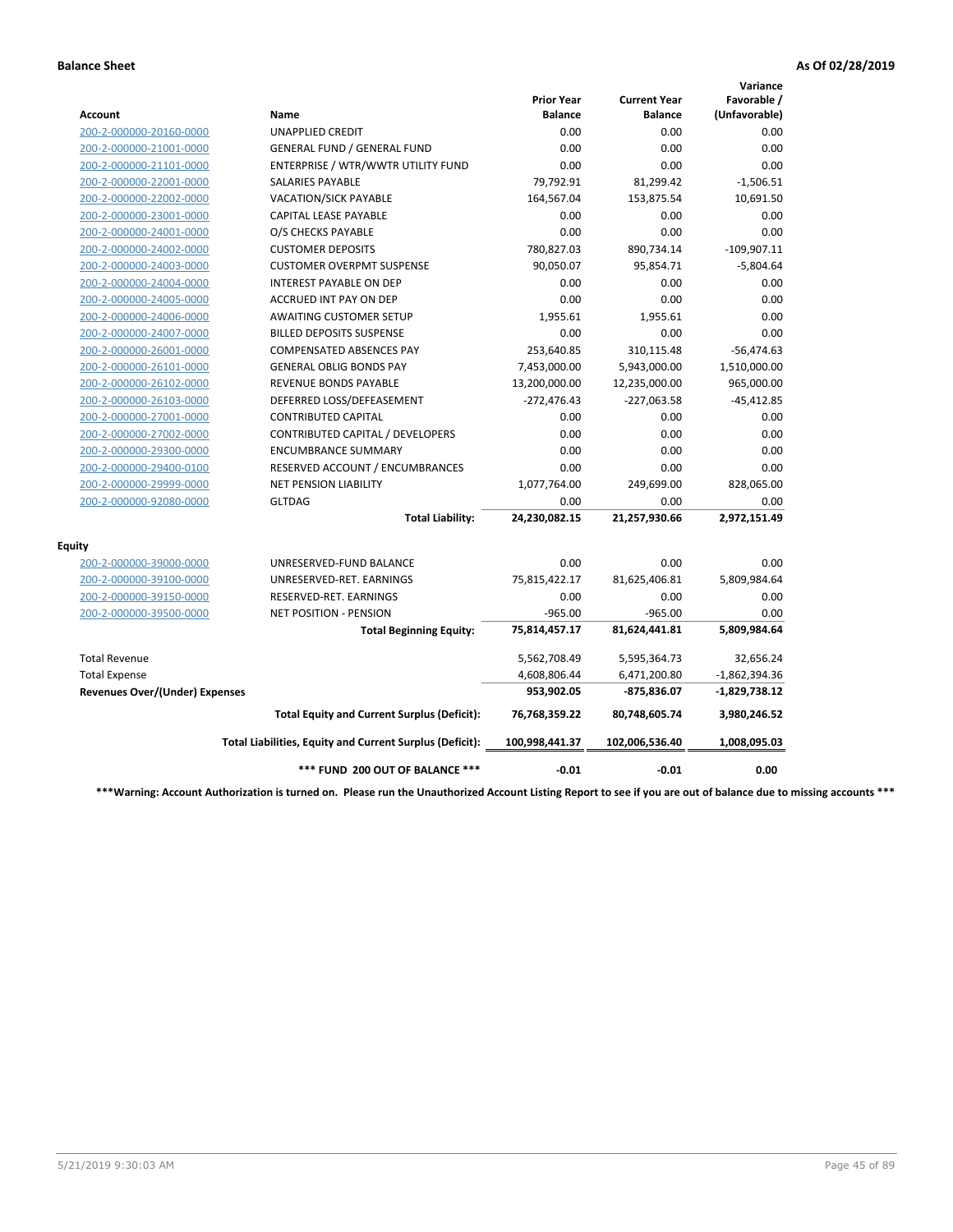| <b>Account</b>                        | Name                                                     | <b>Prior Year</b><br><b>Balance</b> | <b>Current Year</b><br><b>Balance</b> | Variance<br>Favorable /<br>(Unfavorable) |
|---------------------------------------|----------------------------------------------------------|-------------------------------------|---------------------------------------|------------------------------------------|
| <b>Fund: 210 - WATER IMPACT FEES</b>  |                                                          |                                     |                                       |                                          |
| <b>Assets</b>                         |                                                          |                                     |                                       |                                          |
| 210-2-000000-10000-0000               | <b>CURRENT ASSETS / CASH</b>                             | 36.88                               | 0.00                                  | $-36.88$                                 |
| 210-2-000000-13201-0000               | MISC ACCTS RECEIVABLE                                    | 0.00                                | 0.00                                  | 0.00                                     |
| 210-2-000000-13205-0000               | <b>INTEREST RECEIVABLE</b>                               | 0.00                                | 0.00                                  | 0.00                                     |
|                                       | <b>Total Assets:</b>                                     | 36.88                               | 0.00                                  | $-36.88$                                 |
| Liability                             |                                                          |                                     |                                       |                                          |
| 210-2-000000-20101-0000               | <b>ACCOUNTS PAYABLE</b>                                  | 0.00                                | 0.00                                  | 0.00                                     |
| 210-2-000000-20103-0000               | <b>ACCRUED ACCOUNTS PAYABLE</b>                          | 0.00                                | 0.00                                  | 0.00                                     |
| 210-2-000000-29300-0000               | <b>ENCUMBRANCE SUMMARY</b>                               | 0.00                                | 0.00                                  | 0.00                                     |
| 210-2-000000-29400-0000               | RESERVED ACCOUNT / ENCUMBRANCES                          | 0.00                                | 0.00                                  | 0.00                                     |
|                                       | <b>Total Liability:</b>                                  | 0.00                                | 0.00                                  | 0.00                                     |
| <b>Equity</b>                         |                                                          |                                     |                                       |                                          |
| 210-2-000000-39000-0000               | UNRESERVED-FUND BALANCE                                  | 0.00                                | 0.00                                  | 0.00                                     |
| 210-2-000000-39100-0000               | UNRESERVED-RET. EARNINGS                                 | 36.86                               | 0.00                                  | $-36.86$                                 |
|                                       | <b>Total Beginning Equity:</b>                           | 36.86                               | 0.00                                  | $-36.86$                                 |
| <b>Total Revenue</b>                  |                                                          | 0.02                                | 0.00                                  | $-0.02$                                  |
| <b>Total Expense</b>                  |                                                          | 0.00                                | 0.00                                  | 0.00                                     |
| <b>Revenues Over/(Under) Expenses</b> |                                                          | 0.02                                | 0.00                                  | $-0.02$                                  |
|                                       | <b>Total Equity and Current Surplus (Deficit):</b>       | 36.88                               | 0.00                                  | $-36.88$                                 |
|                                       | Total Liabilities, Equity and Current Surplus (Deficit): | 36.88                               | 0.00                                  | $-36.88$                                 |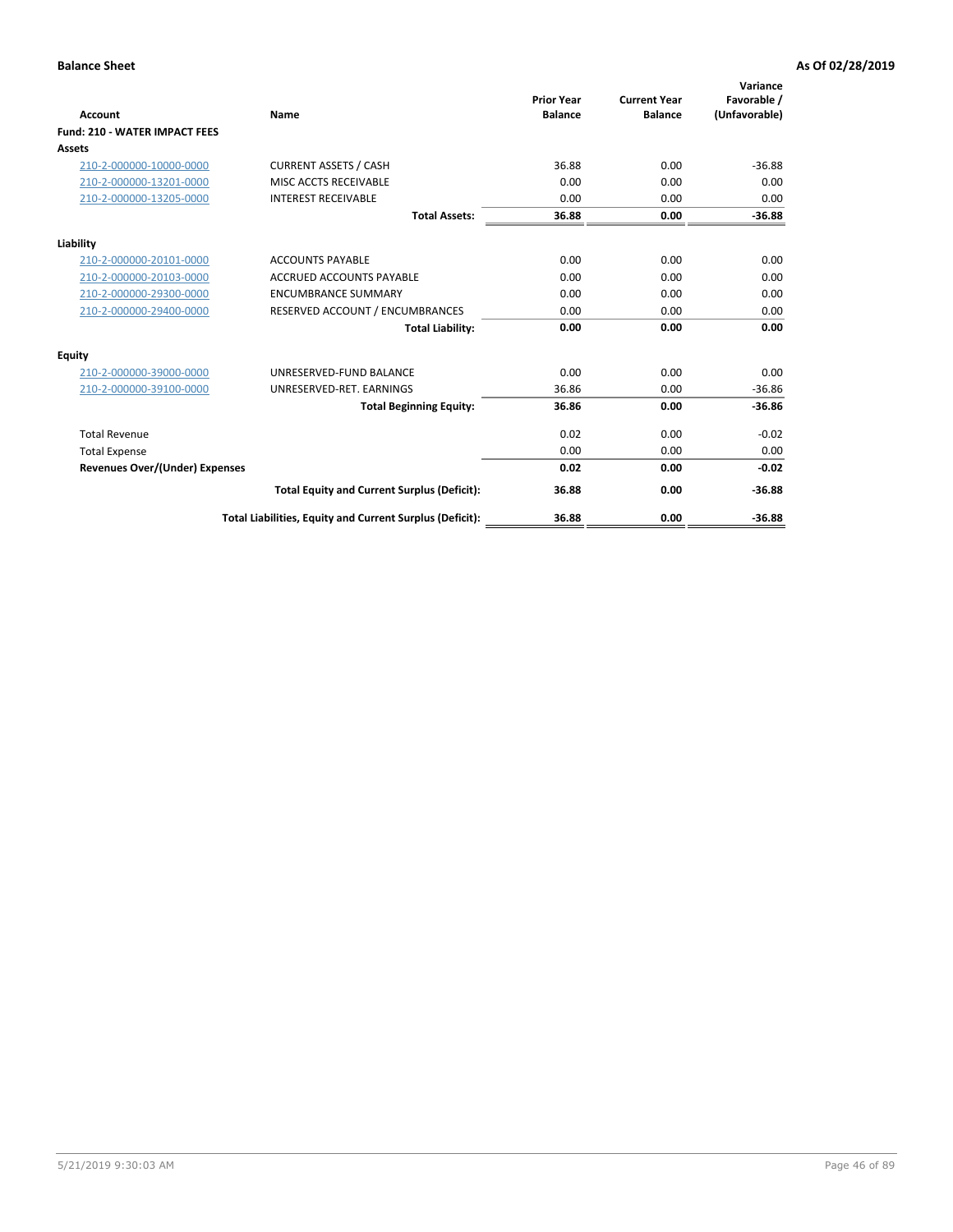| Account                                   | Name                                                     | <b>Prior Year</b><br><b>Balance</b> | <b>Current Year</b><br><b>Balance</b> | Variance<br>Favorable /<br>(Unfavorable) |
|-------------------------------------------|----------------------------------------------------------|-------------------------------------|---------------------------------------|------------------------------------------|
| <b>Fund: 211 - WASTEWATER IMPACT FEES</b> |                                                          |                                     |                                       |                                          |
| <b>Assets</b>                             |                                                          |                                     |                                       |                                          |
| 211-2-000000-10000-0000                   | <b>CURRENT ASSETS / CASH</b>                             | 1,864.62                            | 0.00                                  | $-1,864.62$                              |
| 211-2-000000-13201-0000                   | MISC ACCTS RECEIVABLE                                    | 0.00                                | 0.00                                  | 0.00                                     |
| 211-2-000000-13205-0000                   | <b>INTEREST RECEIVABLE</b>                               | 0.00                                | 0.00                                  | 0.00                                     |
|                                           | <b>Total Assets:</b>                                     | 1,864.62                            | 0.00                                  | $-1,864.62$                              |
| Liability                                 |                                                          |                                     |                                       |                                          |
| 211-2-000000-20101-0000                   | <b>ACCOUNTS PAYABLE</b>                                  | 0.00                                | 0.00                                  | 0.00                                     |
| 211-2-000000-20103-0000                   | <b>ACCRUED ACCOUNTS PAYABLE</b>                          | 0.00                                | 0.00                                  | 0.00                                     |
|                                           | <b>Total Liability:</b>                                  | 0.00                                | 0.00                                  | 0.00                                     |
| Equity                                    |                                                          |                                     |                                       |                                          |
| 211-2-000000-39000-0000                   | UNRESERVED-FUND BALANCE                                  | 0.00                                | 0.00                                  | 0.00                                     |
| 211-2-000000-39100-0000                   | UNRESERVED-RET. EARNINGS                                 | 1,863.46                            | 0.00                                  | $-1,863.46$                              |
|                                           | <b>Total Beginning Equity:</b>                           | 1,863.46                            | 0.00                                  | $-1,863.46$                              |
| <b>Total Revenue</b>                      |                                                          | 1.38                                | 0.00                                  | $-1.38$                                  |
| <b>Total Expense</b>                      |                                                          | 0.22                                | 0.00                                  | 0.22                                     |
| <b>Revenues Over/(Under) Expenses</b>     |                                                          | 1.16                                | 0.00                                  | $-1.16$                                  |
|                                           | <b>Total Equity and Current Surplus (Deficit):</b>       | 1,864.62                            | 0.00                                  | $-1,864.62$                              |
|                                           | Total Liabilities, Equity and Current Surplus (Deficit): | 1,864.62                            | 0.00                                  | $-1.864.62$                              |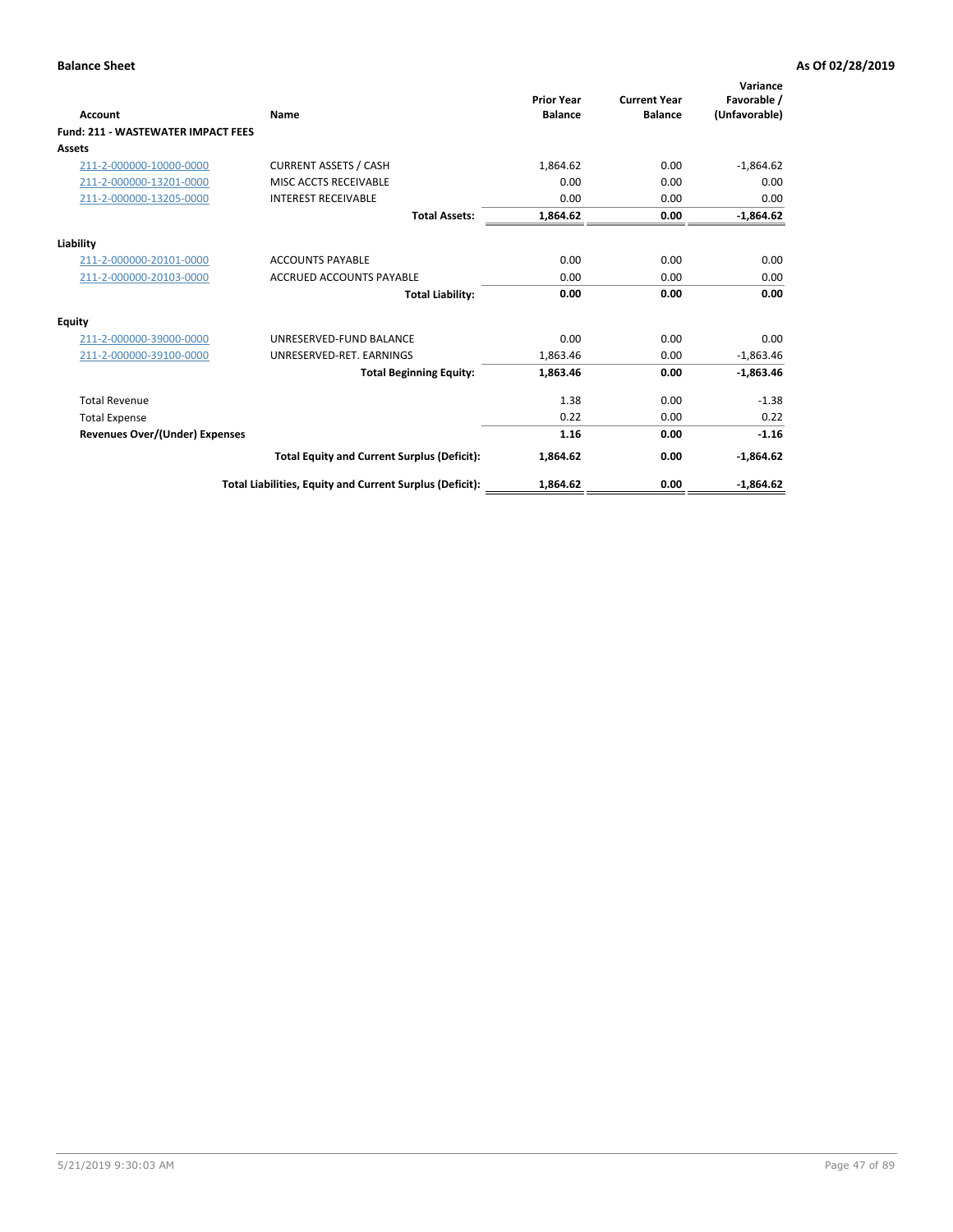| <b>Account</b>                        | Name                                                      | <b>Prior Year</b><br><b>Balance</b> | <b>Current Year</b><br><b>Balance</b> | Variance<br>Favorable /<br>(Unfavorable) |
|---------------------------------------|-----------------------------------------------------------|-------------------------------------|---------------------------------------|------------------------------------------|
|                                       | Fund: 212 - TX COMMUNITY DEV SWR SYSTEM IMPROV PROG GRANT |                                     |                                       |                                          |
| Assets                                |                                                           |                                     |                                       |                                          |
| 212-2-000000-10000-0000               | <b>CURRENT ASSETS / CASH</b>                              | 23,755.00                           | 8,577.97                              | $-15,177.03$                             |
| 212-2-000000-13201-0000               | MISC ACCTS RECEIVABLE                                     | 0.00                                | 0.00                                  | 0.00                                     |
| 212-2-000000-13205-0000               | <b>INTEREST RECEIVABLE</b>                                | 0.00                                | 0.00                                  | 0.00                                     |
| 212-2-000000-16301-0000               | FIXED ASSETS / C W I P                                    | 0.00                                | 0.00                                  | 0.00                                     |
|                                       | <b>Total Assets:</b>                                      | 23,755.00                           | 8,577.97                              | $-15,177.03$                             |
| Liability                             |                                                           |                                     |                                       |                                          |
| 212-2-000000-20101-0000               | <b>ACCOUNTS PAYABLE</b>                                   | 0.00                                | 0.00                                  | 0.00                                     |
| 212-2-000000-20102-0000               | <b>CREDIT CARD PAYABLE</b>                                | 0.00                                | 0.00                                  | 0.00                                     |
| 212-2-000000-20103-0000               | <b>ACCRUED ACCOUNTS PAYABLE</b>                           | 0.00                                | 0.00                                  | 0.00                                     |
| 212-2-000000-20139-0000               | <b>RETAINAGES PAYABLE</b>                                 | 0.00                                | 0.00                                  | 0.00                                     |
| 212-2-000000-20902-0000               | <b>DEFERRED GRANT REVENUE</b>                             | 0.00                                | 0.00                                  | 0.00                                     |
| 212-2-000000-21001-0000               | <b>GENERAL FUND / GENERAL FUND</b>                        | 0.00                                | 0.00                                  | 0.00                                     |
| 212-2-000000-29300-0000               | <b>ENCUMBRANCE SUMMARY</b>                                | 0.00                                | 0.00                                  | 0.00                                     |
| 212-2-000000-29400-0100               | RESERVED ACCOUNT / ENCUMBRANCES                           | 0.00                                | 0.00                                  | 0.00                                     |
|                                       | <b>Total Liability:</b>                                   | 0.00                                | 0.00                                  | 0.00                                     |
| Equity                                |                                                           |                                     |                                       |                                          |
| 212-2-000000-39100-0000               | UNRESERVED-RET. EARNINGS                                  | 0.00                                | 6,170.12                              | 6,170.12                                 |
|                                       | <b>Total Beginning Equity:</b>                            | 0.00                                | 6.170.12                              | 6,170.12                                 |
| <b>Total Revenue</b>                  |                                                           | 31,205.00                           | 7,407.85                              | $-23,797.15$                             |
| <b>Total Expense</b>                  |                                                           | 7,450.00                            | 5,000.00                              | 2,450.00                                 |
| <b>Revenues Over/(Under) Expenses</b> |                                                           | 23,755.00                           | 2,407.85                              | $-21,347.15$                             |
|                                       | <b>Total Equity and Current Surplus (Deficit):</b>        | 23,755.00                           | 8,577.97                              | $-15,177.03$                             |
|                                       | Total Liabilities, Equity and Current Surplus (Deficit):  | 23,755.00                           | 8,577.97                              | $-15,177.03$                             |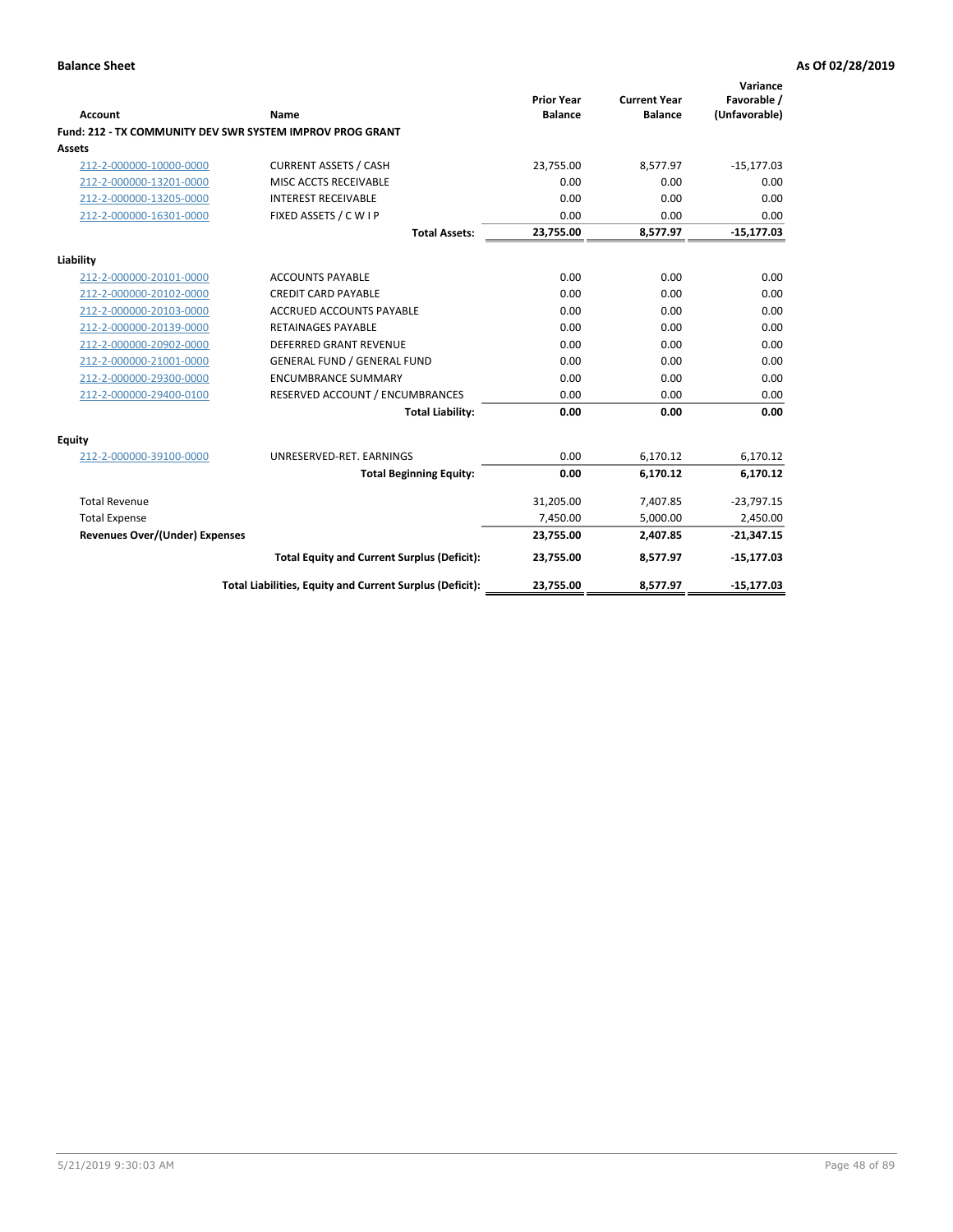| <b>Account</b>                                     | Name                                                      | <b>Prior Year</b><br><b>Balance</b> | <b>Current Year</b><br><b>Balance</b> | Variance<br>Favorable /<br>(Unfavorable) |
|----------------------------------------------------|-----------------------------------------------------------|-------------------------------------|---------------------------------------|------------------------------------------|
| Fund: 216 - UTILIITY CIP FUND                      |                                                           |                                     |                                       |                                          |
| <b>Assets</b>                                      |                                                           |                                     |                                       |                                          |
| 216-2-000000-10000-0000<br>216-2-000000-11101-0000 | <b>CURRENT ASSETS / CASH</b><br>MBIA ACCOUNTS / 2002 WSSR | 5,895,182.40<br>0.00                | $-6,674,796.96$<br>0.00               | $-12,569,979.36$<br>0.00                 |
|                                                    | 2005 WSSR                                                 | 0.00                                | 0.00                                  | 0.00                                     |
| 216-2-000000-11103-0000<br>216-2-000000-11403-0000 | RESERVE FUND / 2003 WSSR                                  | 0.00                                | 0.00                                  | 0.00                                     |
| 216-2-000000-11503-0000                            | 2008WSSR CONST 486000273                                  | 0.00                                | 0.00                                  | 0.00                                     |
| 216-2-000000-13000-0000                            | <b>CUSTOMER ACCTS RECEIVABLE</b>                          | 0.00                                | 0.00                                  | 0.00                                     |
| 216-2-000000-13002-0000                            | ALLOW FOR UNCOLLECT REC                                   | 0.00                                | 0.00                                  | 0.00                                     |
| 216-2-000000-13003-0000                            | UNBILLED YEAR-END ACCRUAL                                 | 0.00                                | 0.00                                  | 0.00                                     |
| 216-2-000000-13201-0000                            | MISC ACCTS RECEIVABLE                                     | 0.00                                | 0.00                                  | 0.00                                     |
| 216-2-000000-13205-0000                            | <b>INTEREST RECEIVABLE</b>                                | 0.00                                | 0.00                                  | 0.00                                     |
| 216-2-000000-16301-0000                            | FIXED ASSETS / C W I P                                    | 695,008.09                          | 9,675,852.75                          | 8,980,844.66                             |
|                                                    | <b>Total Assets:</b>                                      | 6,590,190.49                        | 3,001,055.79                          | -3,589,134.70                            |
|                                                    |                                                           |                                     |                                       |                                          |
| Liability                                          |                                                           |                                     |                                       |                                          |
| 216-2-000000-20101-0000                            | <b>ACCOUNTS PAYABLE</b>                                   | 0.00                                | 0.00                                  | 0.00                                     |
| 216-2-000000-20102-0000                            | <b>CREDIT CARD PAYABLE</b>                                | 0.00                                | 0.00                                  | 0.00                                     |
| 216-2-000000-20103-0000                            | ACCRUED ACCOUNTS PAYABLE                                  | 0.00                                | 0.00                                  | 0.00                                     |
| 216-2-000000-20113-0000                            | <b>DEVELOPERS ESCROW</b>                                  | 0.00                                | 0.00                                  | 0.00                                     |
| 216-2-000000-20139-0000                            | RETAINAGES PAYABLE                                        | 0.00                                | 471,996.29                            | -471,996.29                              |
| 216-2-000000-21101-0000                            | ENTERPRISE / WTR/WWTR UTILITY FUND                        | 18,939,652.64                       | 18,939,652.64                         | 0.00                                     |
| 216-2-000000-29300-0000                            | <b>ENCUMBRANCE SUMMARY</b>                                | 0.00                                | 0.00                                  | 0.00                                     |
| 216-2-000000-29400-0100                            | RESERVED ACCOUNT / ENCUMBRANCES                           | 0.00                                | 0.00                                  | 0.00                                     |
|                                                    | <b>Total Liability:</b>                                   | 18,939,652.64                       | 19,411,648.93                         | -471,996.29                              |
| <b>Equity</b>                                      |                                                           |                                     |                                       |                                          |
| 216-2-000000-39000-0000                            | UNRESERVED-FUND BALANCE                                   | 0.00                                | 0.00                                  | 0.00                                     |
| 216-2-000000-39100-0000                            | UNRESERVED-RET. EARNINGS                                  | $-12,308,627.81$                    | $-15,266,567.96$                      | $-2,957,940.15$                          |
|                                                    | <b>Total Beginning Equity:</b>                            | $-12,308,627.81$                    | $-15,266,567.96$                      | $-2,957,940.15$                          |
| <b>Total Revenue</b>                               |                                                           | 155,653.81                          | 677,032.90                            | 521,379.09                               |
| <b>Total Expense</b>                               |                                                           | 196,488.15                          | 1,821,058.08                          | $-1,624,569.93$                          |
| <b>Revenues Over/(Under) Expenses</b>              |                                                           | $-40,834.34$                        | $-1,144,025.18$                       | $-1,103,190.84$                          |
|                                                    | <b>Total Equity and Current Surplus (Deficit):</b>        | $-12,349,462.15$                    | -16,410,593.14                        | -4,061,130.99                            |
|                                                    | Total Liabilities, Equity and Current Surplus (Deficit):  | 6,590,190.49                        | 3,001,055.79                          | -3,589,134.70                            |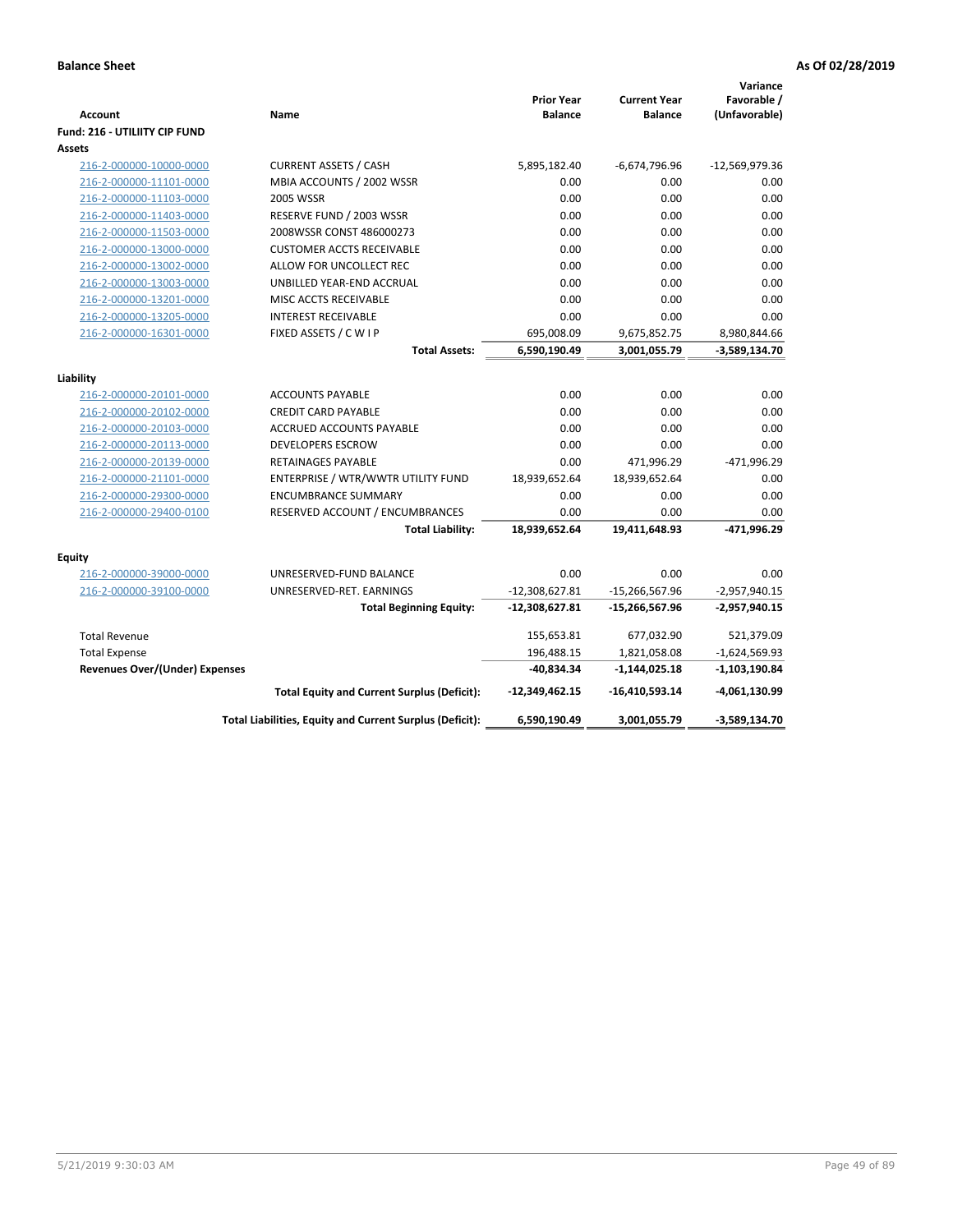| Account                                        | Name                                                     | <b>Prior Year</b><br><b>Balance</b> | <b>Current Year</b><br><b>Balance</b> | Variance<br>Favorable /<br>(Unfavorable) |
|------------------------------------------------|----------------------------------------------------------|-------------------------------------|---------------------------------------|------------------------------------------|
| <b>Fund: 217 - WASTEWATER RECLAMATION FUND</b> |                                                          |                                     |                                       |                                          |
| Assets                                         |                                                          |                                     |                                       |                                          |
| 217-2-000000-10000-0000                        | <b>CURRENT ASSETS / CASH</b>                             | 0.00                                | $-20,619.30$                          | $-20,619.30$                             |
| 217-2-000000-11301-0000                        | TEXASTERM / 2008 WSSR REVENUE BOND                       | 0.00                                | 0.00                                  | 0.00                                     |
| 217-2-000000-11302-0000                        | 2008 WSSR REVENUE BOND                                   | 0.00                                | 0.00                                  | 0.00                                     |
| 217-2-000000-11503-0000                        | 2008WSSR CONST 486000273                                 | 745,117.16                          | 760,269.05                            | 15,151.89                                |
| 217-2-000000-13000-0000                        | <b>CUSTOMER ACCTS RECEIVABLE</b>                         | 0.00                                | 0.00                                  | 0.00                                     |
| 217-2-000000-13002-0000                        | ALLOW FOR UNCOLLECT REC                                  | 0.00                                | 0.00                                  | 0.00                                     |
| 217-2-000000-13201-0000                        | MISC ACCTS RECEIVABLE                                    | 0.00                                | 0.00                                  | 0.00                                     |
| 217-2-000000-13205-0000                        | <b>INTEREST RECEIVABLE</b>                               | 0.00                                | 0.00                                  | 0.00                                     |
| 217-2-000000-16301-0000                        | FIXED ASSETS / C W I P                                   | 0.00                                | 0.00                                  | 0.00                                     |
|                                                | <b>Total Assets:</b>                                     | 745,117.16                          | 739,649.75                            | $-5,467.41$                              |
|                                                |                                                          |                                     |                                       |                                          |
| Liability<br>217-2-000000-20101-0000           | <b>ACCOUNTS PAYABLE</b>                                  | 0.00                                | 0.00                                  | 0.00                                     |
| 217-2-000000-20102-0000                        | <b>CREDIT CARD PAYABLE</b>                               | 0.00                                | 0.00                                  | 0.00                                     |
| 217-2-000000-20103-0000                        | ACCRUED ACCOUNTS PAYABLE                                 | 0.00                                | 0.00                                  | 0.00                                     |
| 217-2-000000-20139-0000                        | RETAINAGES PAYABLE                                       | 0.00                                | 0.00                                  | 0.00                                     |
| 217-2-000000-21101-0000                        | ENTERPRISE / WTR/WWTR UTILITY FUND                       | 19,396,374.21                       | 19,396,374.21                         | 0.00                                     |
| 217-2-000000-29300-0000                        | <b>ENCUMBRANCE SUMMARY</b>                               | 0.00                                | 0.00                                  | 0.00                                     |
| 217-2-000000-29400-0100                        | RESERVED ACCOUNT / ENCUMBRANCES                          | 0.00                                | 0.00                                  | 0.00                                     |
|                                                | <b>Total Liability:</b>                                  | 19,396,374.21                       | 19,396,374.21                         | 0.00                                     |
|                                                |                                                          |                                     |                                       |                                          |
| <b>Equity</b>                                  |                                                          |                                     |                                       |                                          |
| 217-2-000000-39100-0000                        | UNRESERVED-RET. EARNINGS                                 | $-18,654,993.80$                    | $-18,643,277.25$                      | 11,716.55                                |
|                                                | <b>Total Beginning Equity:</b>                           | $-18,654,993.80$                    | $-18,643,277.25$                      | 11,716.55                                |
| <b>Total Revenue</b>                           |                                                          | 3,736.75                            | 7,172.09                              | 3,435.34                                 |
| <b>Total Expense</b>                           |                                                          | 0.00                                | 20,619.30                             | $-20,619.30$                             |
| <b>Revenues Over/(Under) Expenses</b>          |                                                          | 3,736.75                            | $-13,447.21$                          | $-17,183.96$                             |
|                                                | <b>Total Equity and Current Surplus (Deficit):</b>       | $-18,651,257.05$                    | -18,656,724.46                        | $-5,467.41$                              |
|                                                | Total Liabilities, Equity and Current Surplus (Deficit): | 745,117.16                          | 739,649.75                            | $-5,467.41$                              |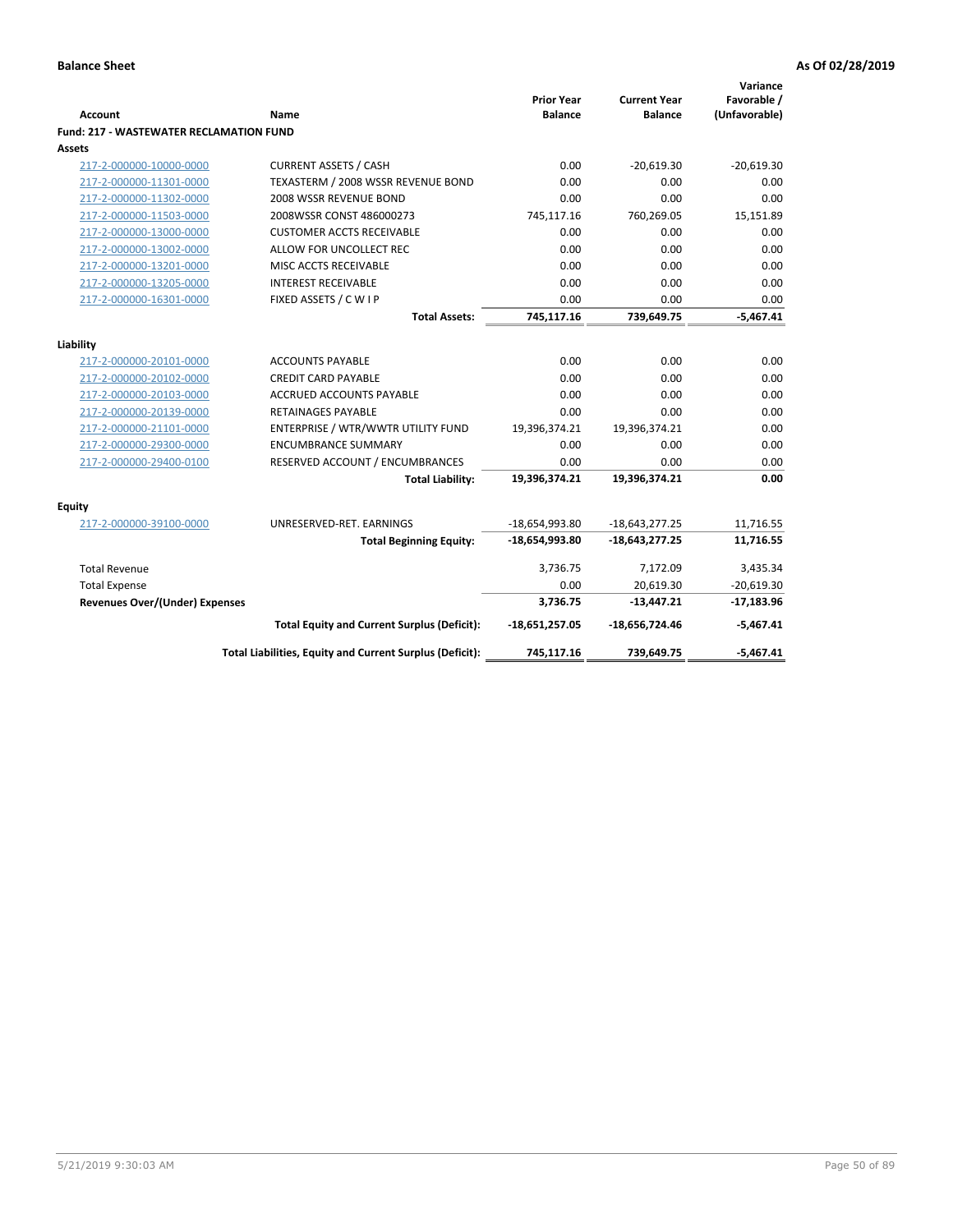| <b>Account</b>                                     | Name                                           | <b>Prior Year</b><br><b>Balance</b> | <b>Current Year</b><br><b>Balance</b> | Variance<br>Favorable /<br>(Unfavorable) |
|----------------------------------------------------|------------------------------------------------|-------------------------------------|---------------------------------------|------------------------------------------|
| Fund: 300 - AIRPORT FUND                           |                                                |                                     |                                       |                                          |
| Assets                                             |                                                |                                     |                                       |                                          |
| 300-2-000000-10000-0000                            | <b>CURRENT ASSETS / CASH</b>                   | 1,469,603.16                        | -4,444,076.00                         | -5,913,679.16                            |
| 300-2-000000-13201-0000                            | MISC ACCTS RECEIVABLE                          | 0.00                                | 0.00                                  | 0.00                                     |
| 300-2-000000-13202-0000                            | <b>EMPLOYEE ADVANCES</b>                       | 0.00                                | 0.00                                  | 0.00                                     |
| 300-2-000000-13203-0000                            | NON-CURRENT ASSETS / PREPAYMENTS               | 0.00                                | 0.00                                  | 0.00                                     |
| 300-2-000000-13205-0000                            | <b>INTEREST RECEIVABLE</b>                     | 0.00                                | 0.00                                  | 0.00                                     |
| 300-2-000000-14126-0000                            | <b>GRANT FUND / AIRPORT GRANT FUND</b>         | 0.00                                | 0.00                                  | 0.00                                     |
| 300-2-000000-16001-0000                            | FIXED ASSETS / LAND                            | 813,937.00                          | 813,937.00                            | 0.00                                     |
| 300-2-000000-16002-0000                            | FIXED ASSETS / IMPROVMENTS-NON BUILDI          | 71,096,300.51                       | 75,750,548.49                         | 4,654,247.98                             |
| 300-2-000000-16003-0000                            | ACCUM DEPR / IMPROVEMENTS-NON BUILI            | -36,570,663.72                      | -38,526,881.33                        | $-1,956,217.61$                          |
| 300-2-000000-16004-0000                            | FIXED ASSETS / BUILDINGS                       | 60,824,408.10                       | 67,994,704.13                         | 7,170,296.03                             |
| 300-2-000000-16005-0000                            | <b>ACCUM DEPR / BUILDINGS</b>                  | $-24,613,803.17$                    | $-25,823,518.61$                      | $-1,209,715.44$                          |
| 300-2-000000-16201-0000                            | FIXED ASSETS / MACHINERY AND EQUIPMEN          | 12,340.00                           | 502,779.61                            | 490,439.61                               |
| 300-2-000000-16202-0000                            | ACCUM DEPR / MACHINERY AND EQUIPMEI            | $-12,339.94$                        | $-16,426.94$                          | $-4,087.00$                              |
| 300-2-000000-16301-0000                            | FIXED ASSETS / C W I P                         | 5,686,912.48                        | 0.00                                  | $-5,686,912.48$                          |
| 300-2-000000-17501-0000                            | <b>EMPLOYEE CONTRIBUTIONS</b>                  | 0.00                                | 0.00                                  | 0.00                                     |
| 300-2-000000-17504-0000                            | <b>INVESTMENT RETURN</b>                       | 0.00                                | 0.00                                  | 0.00                                     |
| 300-2-000000-17508-0000                            | <b>EXPERIENCE DIFFERENCE- OUTFLOW</b>          | 0.00                                | 0.00                                  | 0.00                                     |
| 300-2-000000-17509-0000                            | <b>EXPERIENCE DIFFERENCE - INFLOW</b>          | 0.00                                | 0.00                                  | 0.00                                     |
| 300-2-000000-17520-0000                            | <b>ASSUMPTION CHANGES</b>                      | 0.00                                | 0.00                                  | 0.00                                     |
|                                                    | <b>Total Assets:</b>                           | 78,706,694.42                       | 76,251,066.35                         | $-2,455,628.07$                          |
|                                                    |                                                |                                     |                                       |                                          |
| Liability                                          |                                                |                                     |                                       |                                          |
| 300-2-000000-20101-0000                            | <b>ACCOUNTS PAYABLE</b>                        | 0.00                                | 0.00                                  | 0.00                                     |
| 300-2-000000-20102-0000                            | <b>CREDIT CARD PAYABLE</b>                     | 0.00                                | 0.00                                  | 0.00                                     |
| 300-2-000000-20103-0000                            | ACCRUED ACCOUNTS PAYABLE                       | 0.00                                | 0.00                                  | 0.00                                     |
| 300-2-000000-20105-0000                            | <b>L-3 FUNDS PAYABLE</b><br><b>GRANT MATCH</b> | 0.00<br>0.00                        | 0.00<br>0.00                          | 0.00<br>0.00                             |
| 300-2-000000-20106-0000                            | <b>MATURED BONDS PAYABLE</b>                   | 0.00                                | 0.00                                  | 0.00                                     |
| 300-2-000000-20108-0000<br>300-2-000000-20110-0000 | REVENUE BONDS PAYABLE                          | 0.00                                | 0.00                                  | 0.00                                     |
| 300-2-000000-20111-0000                            | MATURED INTEREST PAYABLE                       | 0.00                                | 0.00                                  | 0.00                                     |
| 300-2-000000-20112-0000                            | <b>ACCRUED INTEREST PAYABLE</b>                | 0.00                                | 0.00                                  | 0.00                                     |
| 300-2-000000-20139-0000                            | RETAINAGES PAYABLE                             | 0.00                                | 0.00                                  | 0.00                                     |
| 300-2-000000-20141-0000                            | <b>TELEPHONE CLEARING</b>                      | 0.00                                | 0.00                                  | 0.00                                     |
| 300-2-000000-20160-0000                            | <b>UNAPPLIED CREDIT</b>                        | 0.00                                | 0.00                                  | 0.00                                     |
| 300-2-000000-20201-0000                            | <b>DEFERRED REVENUE</b>                        | 0.00                                | 0.00                                  | 0.00                                     |
| 300-2-000000-21001-0000                            | <b>GENERAL FUND / GENERAL FUND</b>             | 0.00                                | 0.00                                  | 0.00                                     |
| 300-2-000000-22001-0000                            | SALARIES PAYABLE                               | 2,152.98                            | 2,201.13                              | $-48.15$                                 |
| 300-2-000000-22002-0000                            | VACATION/SICK PAYABLE                          | 2,600.11                            | $-2,468.99$                           | 5,069.10                                 |
| 300-2-000000-26001-0000                            | COMPENSATED ABSENCES PAY                       | 3,743.00                            | 6,937.88                              | $-3,194.88$                              |
| 300-2-000000-26101-0000                            | <b>GENERAL OBLIG BONDS PAY</b>                 | 0.00                                | 0.00                                  | 0.00                                     |
| 300-2-000000-26102-0000                            | REVENUE BONDS PAYABLE                          | 0.00                                | 0.00                                  | 0.00                                     |
| 300-2-000000-27001-0000                            | CONTRIBUTED CAPITAL                            | 5,686,912.61                        | 5,686,912.61                          | 0.00                                     |
| 300-2-000000-29300-0000                            | <b>ENCUMBRANCE SUMMARY</b>                     | 0.00                                | 0.00                                  | 0.00                                     |
| 300-2-000000-29400-0100                            | RESERVED ACCOUNT / ENCUMBRANCES                | 0.00                                | 0.00                                  | 0.00                                     |
| 300-2-000000-29999-0000                            | NET PENSION LIABILITY                          | 0.00                                | 0.00                                  | 0.00                                     |
|                                                    | <b>Total Liability:</b>                        | 5,695,408.70                        | 5,693,582.63                          | 1,826.07                                 |
|                                                    |                                                |                                     |                                       |                                          |
| Equity                                             |                                                |                                     |                                       |                                          |
| 300-2-000000-39000-0000                            | UNRESERVED-FUND BALANCE                        | 0.00                                | 0.00                                  | 0.00                                     |
| 300-2-000000-39100-0000                            | UNRESERVED-RET. EARNINGS                       | 72,784,355.87                       | 70,262,364.18                         | $-2,521,991.69$                          |
| 300-2-000000-39500-0000                            | NET POSITION - PENSION                         | 0.00                                | 0.00                                  | 0.00                                     |
|                                                    | <b>Total Beginning Equity:</b>                 | 72,784,355.87                       | 70,262,364.18                         | $-2,521,991.69$                          |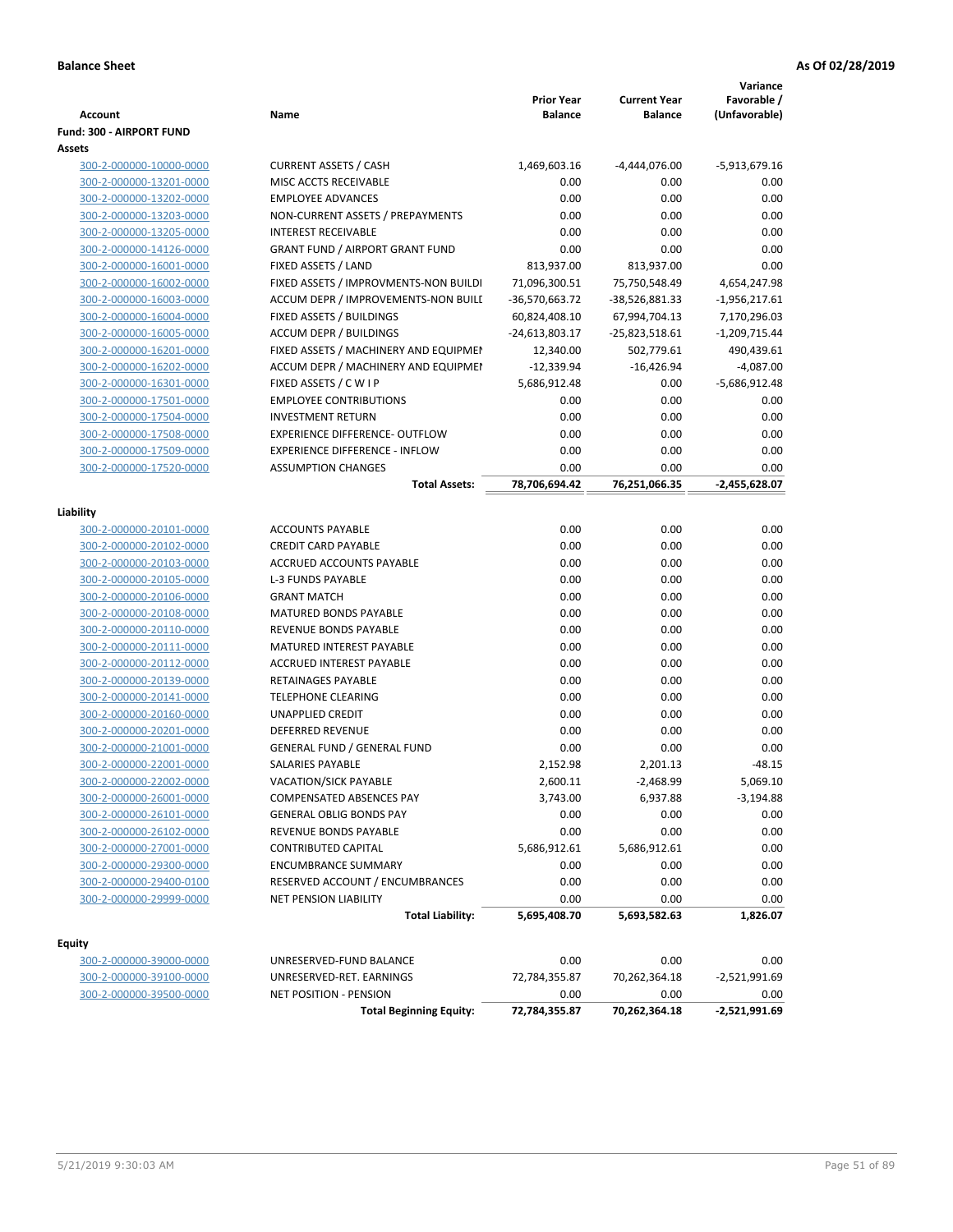| Account                        | Name                                                     | <b>Prior Year</b><br><b>Balance</b> | <b>Current Year</b><br><b>Balance</b> | Variance<br>Favorable /<br>(Unfavorable) |
|--------------------------------|----------------------------------------------------------|-------------------------------------|---------------------------------------|------------------------------------------|
| Total Revenue                  |                                                          | 291,013.44                          | 362,829.63                            | 71,816.19                                |
| <b>Total Expense</b>           |                                                          | 64,083.58                           | 67,710.08                             | $-3,626.50$                              |
| Revenues Over/(Under) Expenses |                                                          | 226,929.86                          | 295,119.55                            | 68,189.69                                |
|                                | <b>Total Equity and Current Surplus (Deficit):</b>       | 73,011,285.73                       | 70,557,483.73                         | $-2,453,802.00$                          |
|                                | Total Liabilities, Equity and Current Surplus (Deficit): | 78,706,694.43                       | 76,251,066.36                         | -2,455,628.07                            |
|                                | *** FUND 300 OUT OF BALANCE ***                          | $-0.01$                             | $-0.01$                               | 0.00                                     |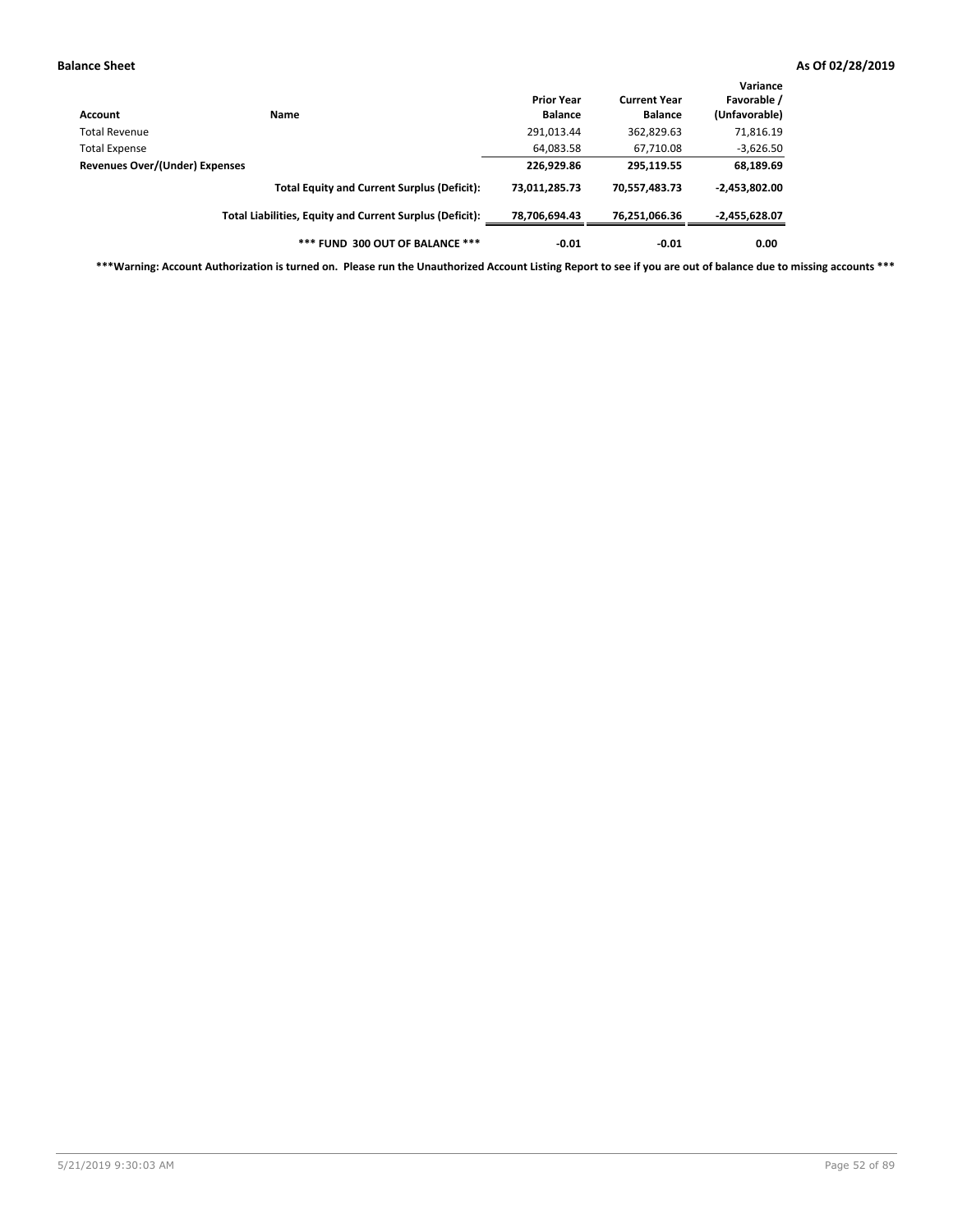|                                       |                                                          |                                     |                                       | Variance                     |
|---------------------------------------|----------------------------------------------------------|-------------------------------------|---------------------------------------|------------------------------|
| <b>Account</b>                        | Name                                                     | <b>Prior Year</b><br><b>Balance</b> | <b>Current Year</b><br><b>Balance</b> | Favorable /<br>(Unfavorable) |
| Fund: 320 - AIRPORT TXDOT GRANT       |                                                          |                                     |                                       |                              |
| Assets                                |                                                          |                                     |                                       |                              |
| 320-2-000000-10000-0000               | <b>CURRENT ASSETS / CASH</b>                             | 200,000.84                          | 200,000.84                            | 0.00                         |
| 320-2-000000-13201-0000               | MISC ACCTS RECEIVABLE                                    | 0.00                                | 0.00                                  | 0.00                         |
| 320-2-000000-13205-0000               | <b>INTEREST RECEIVABLE</b>                               | 0.00                                | 0.00                                  | 0.00                         |
|                                       | <b>Total Assets:</b>                                     | 200,000.84                          | 200,000.84                            | 0.00                         |
| Liability                             |                                                          |                                     |                                       |                              |
| 320-2-000000-20101-0000               | <b>ACCOUNTS PAYABLE</b>                                  | 0.00                                | 0.00                                  | 0.00                         |
| 320-2-000000-20102-0000               | <b>CREDIT CARD PAYABLE</b>                               | 0.00                                | 0.00                                  | 0.00                         |
| 320-2-000000-20103-0000               | <b>ACCRUED ACCOUNTS PAYABLE</b>                          | 0.00                                | 0.00                                  | 0.00                         |
| 320-2-000000-20902-0000               | <b>DEFERRED GRANT REVENUE</b>                            | 0.00                                | 0.00                                  | 0.00                         |
| 320-2-000000-21125-0000               | DUE TO / AIRPORT FUND                                    | 0.00                                | 0.00                                  | 0.00                         |
| 320-2-000000-29300-0000               | <b>ENCUMBRANCE SUMMARY</b>                               | 0.00                                | 0.00                                  | 0.00                         |
| 320-2-000000-29400-0100               | RESERVED ACCOUNT / ENCUMBRANCES                          | 0.00                                | 0.00                                  | 0.00                         |
|                                       | <b>Total Liability:</b>                                  | 0.00                                | 0.00                                  | 0.00                         |
| <b>Equity</b>                         |                                                          |                                     |                                       |                              |
| 320-2-000000-39000-0000               | UNRESERVED-FUND BALANCE                                  | 214,975.84                          | 200,000.84                            | $-14,975.00$                 |
|                                       | <b>Total Beginning Equity:</b>                           | 214,975.84                          | 200,000.84                            | $-14,975.00$                 |
| <b>Total Revenue</b>                  |                                                          | 0.00                                | 0.00                                  | 0.00                         |
| <b>Total Expense</b>                  |                                                          | 14,975.00                           | 0.00                                  | 14,975.00                    |
| <b>Revenues Over/(Under) Expenses</b> |                                                          | $-14,975.00$                        | 0.00                                  | 14,975.00                    |
|                                       | <b>Total Equity and Current Surplus (Deficit):</b>       | 200,000.84                          | 200,000.84                            | 0.00                         |
|                                       | Total Liabilities, Equity and Current Surplus (Deficit): | 200,000.84                          | 200,000.84                            | 0.00                         |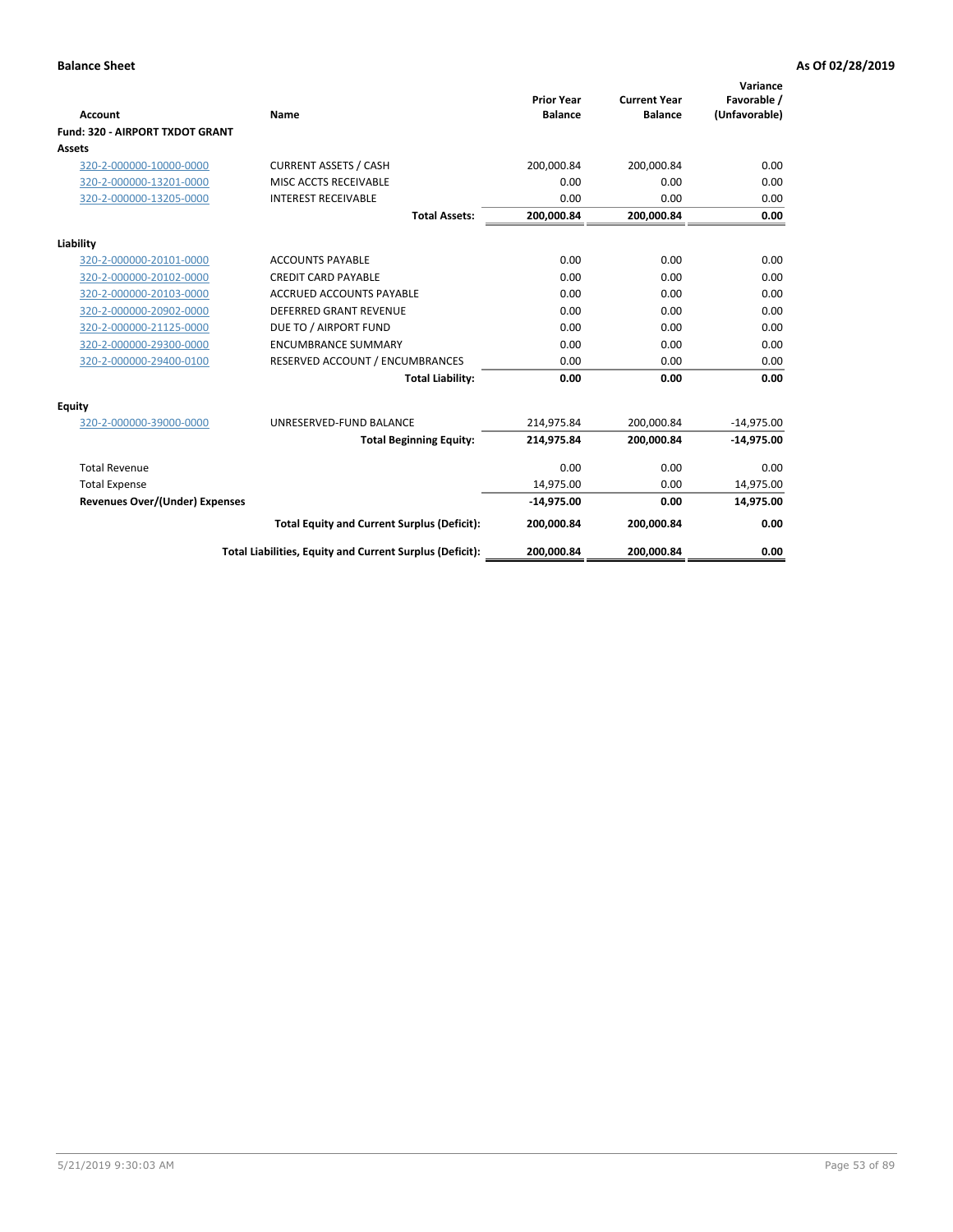| Account                               | Name                                                     | <b>Prior Year</b><br><b>Balance</b> | <b>Current Year</b><br><b>Balance</b> | Variance<br>Favorable /<br>(Unfavorable) |
|---------------------------------------|----------------------------------------------------------|-------------------------------------|---------------------------------------|------------------------------------------|
| Fund: 360 - AIRPORT CAPITAL FUND      |                                                          |                                     |                                       |                                          |
| Assets                                |                                                          |                                     |                                       |                                          |
| 360-2-000000-10000-0000               | <b>CURRENT ASSETS / CASH</b>                             | 1,250,376.06                        | 7,907,652.64                          | 6,657,276.58                             |
| 360-2-000000-13201-0000               | MISC ACCTS RECEIVABLE                                    | 0.00                                | 0.00                                  | 0.00                                     |
| 360-2-000000-13205-0000               | <b>INTEREST RECEIVABLE</b>                               | 0.00                                | 0.00                                  | 0.00                                     |
| 360-2-000000-16301-0000               | FIXED ASSETS / C W I P                                   | 337,320.17                          | 132,616.88                            | $-204,703.29$                            |
|                                       | <b>Total Assets:</b>                                     | 1,587,696.23                        | 8,040,269.52                          | 6,452,573.29                             |
| Liability                             |                                                          |                                     |                                       |                                          |
| 360-2-000000-20101-0000               | <b>ACCOUNTS PAYABLE</b>                                  | 0.00                                | 0.00                                  | 0.00                                     |
| 360-2-000000-20102-0000               | <b>CREDIT CARD PAYABLE</b>                               | 0.00                                | 0.00                                  | 0.00                                     |
| 360-2-000000-20103-0000               | <b>ACCRUED ACCOUNTS PAYABLE</b>                          | 0.00                                | 0.00                                  | 0.00                                     |
| 360-2-000000-20125-0000               | SALES TAX PAYABLE / IN THE CITY                          | 0.00                                | 0.00                                  | 0.00                                     |
| 360-2-000000-20139-0000               | <b>RETAINAGES PAYABLE</b>                                | $-18,419.00$                        | 0.00                                  | $-18,419.00$                             |
| 360-2-000000-21001-0000               | <b>GENERAL FUND / GENERAL FUND</b>                       | 0.00                                | 0.00                                  | 0.00                                     |
| 360-2-000000-27001-0000               | <b>CONTRIBUTED CAPITAL</b>                               | 0.00                                | 0.00                                  | 0.00                                     |
| 360-2-000000-29300-0000               | <b>ENCUMBRANCE SUMMARY</b>                               | 0.00                                | 0.00                                  | 0.00                                     |
| 360-2-000000-29400-0000               | RESERVED ACCOUNT / ENCUMBRANCES                          | 0.00                                | 0.00                                  | 0.00                                     |
|                                       | <b>Total Liability:</b>                                  | $-18,419.00$                        | 0.00                                  | $-18,419.00$                             |
| <b>Equity</b>                         |                                                          |                                     |                                       |                                          |
| 360-2-000000-39000-0000               | UNRESERVED-FUND BALANCE                                  | 0.00                                | 0.00                                  | 0.00                                     |
| 360-2-000000-39100-0000               | UNRESERVED-RET. EARNINGS                                 | 1,810,130.80                        | 8,016,141.66                          | 6,206,010.86                             |
|                                       | <b>Total Beginning Equity:</b>                           | 1,810,130.80                        | 8,016,141.66                          | 6,206,010.86                             |
|                                       |                                                          |                                     |                                       |                                          |
| <b>Total Revenue</b>                  |                                                          | 52,537.60                           | 24,788.28                             | $-27,749.32$                             |
| <b>Total Expense</b>                  |                                                          | 256,553.17                          | 660.42                                | 255,892.75                               |
| <b>Revenues Over/(Under) Expenses</b> |                                                          | $-204,015.57$                       | 24,127.86                             | 228,143.43                               |
|                                       | <b>Total Equity and Current Surplus (Deficit):</b>       | 1,606,115.23                        | 8,040,269.52                          | 6,434,154.29                             |
|                                       | Total Liabilities, Equity and Current Surplus (Deficit): | 1,587,696.23                        | 8,040,269.52                          | 6,452,573.29                             |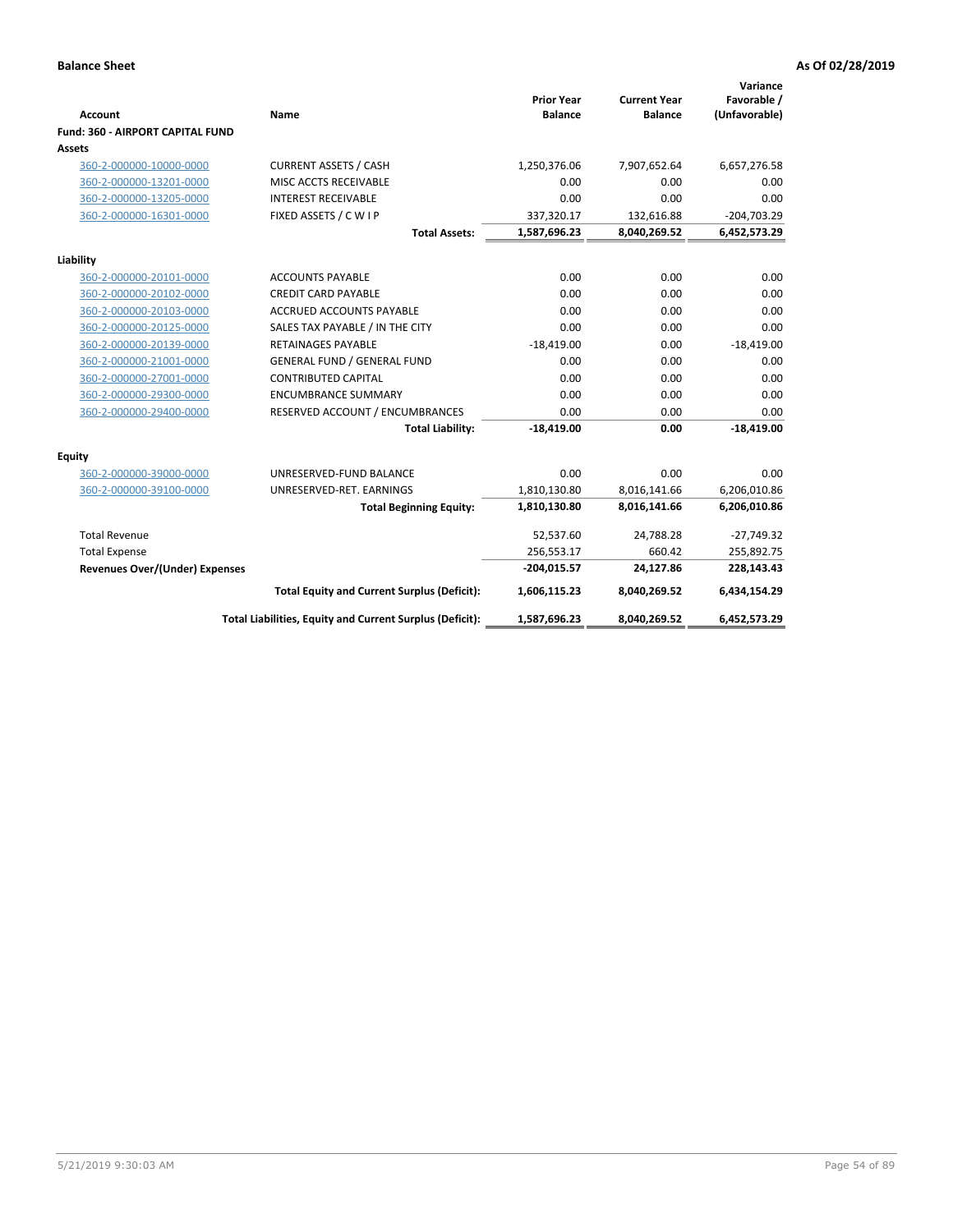| <b>Account</b>                        | <b>Name</b>                                              | <b>Prior Year</b><br><b>Balance</b> | <b>Current Year</b><br><b>Balance</b> | Variance<br>Favorable /<br>(Unfavorable) |
|---------------------------------------|----------------------------------------------------------|-------------------------------------|---------------------------------------|------------------------------------------|
| <b>Fund: 361 - L3-IDC FUND</b>        |                                                          |                                     |                                       |                                          |
| Assets                                |                                                          |                                     |                                       |                                          |
| 361-2-000000-10000-0000               | <b>CURRENT ASSETS / CASH</b>                             | 0.00                                | 0.00                                  | 0.00                                     |
| 361-2-000000-13201-0000               | MISC ACCTS RECEIVABLE                                    | 0.00                                | 0.00                                  | 0.00                                     |
| 361-2-000000-13205-0000               | <b>INTEREST RECEIVABLE</b>                               | 0.00                                | 0.00                                  | 0.00                                     |
|                                       | <b>Total Assets:</b>                                     | 0.00                                | 0.00                                  | 0.00                                     |
| Liability                             |                                                          |                                     |                                       |                                          |
| 361-2-000000-20101-0000               | <b>ACCOUNTS PAYABLE</b>                                  | 0.00                                | 0.00                                  | 0.00                                     |
| 361-2-000000-20102-0000               | <b>CREDIT CARD PAYABLE</b>                               | 0.00                                | 0.00                                  | 0.00                                     |
| 361-2-000000-20103-0000               | MISCELLANEOUS LIABILITIES                                | 0.00                                | 0.00                                  | 0.00                                     |
| 361-2-000000-20108-0000               | <b>MATURED BONDS PAYABLE</b>                             | 0.00                                | 0.00                                  | 0.00                                     |
| 361-2-000000-20111-0000               | <b>MATURED INTEREST PAYABLE</b>                          | 0.00                                | 0.00                                  | 0.00                                     |
| 361-2-000000-20112-0000               | <b>ACCRUED INTEREST PAYABLE</b>                          | 0.00                                | 0.00                                  | 0.00                                     |
| 361-2-000000-20139-0000               | <b>RETAINAGES PAYABLE</b>                                | 0.00                                | 0.00                                  | 0.00                                     |
| 361-2-000000-21001-0000               | <b>GENERAL FUND / GENERAL FUND</b>                       | 0.00                                | 0.00                                  | 0.00                                     |
|                                       | <b>Total Liability:</b>                                  | 0.00                                | 0.00                                  | 0.00                                     |
| Equity                                |                                                          |                                     |                                       |                                          |
| 361-2-000000-39000-0000               | UNRESERVED-FUND BALANCE                                  | 0.00                                | 0.00                                  | 0.00                                     |
| 361-2-000000-39100-0000               | UNRESERVED-RET. EARNINGS                                 | $-2,881,924.85$                     | $-2,881,924.85$                       | 0.00                                     |
| 361-2-000000-39150-0000               | RESERVED-RET. EARNINGS                                   | 2,881,924.85                        | 2,881,924.85                          | 0.00                                     |
|                                       | <b>Total Beginning Equity:</b>                           | 0.00                                | 0.00                                  | 0.00                                     |
| <b>Total Revenue</b>                  |                                                          | 0.00                                | 0.00                                  | 0.00                                     |
| <b>Total Expense</b>                  |                                                          | 0.00                                | 0.00                                  | 0.00                                     |
| <b>Revenues Over/(Under) Expenses</b> |                                                          | 0.00                                | 0.00                                  | 0.00                                     |
|                                       | <b>Total Equity and Current Surplus (Deficit):</b>       | 0.00                                | 0.00                                  | 0.00                                     |
|                                       | Total Liabilities, Equity and Current Surplus (Deficit): | 0.00                                | 0.00                                  | 0.00                                     |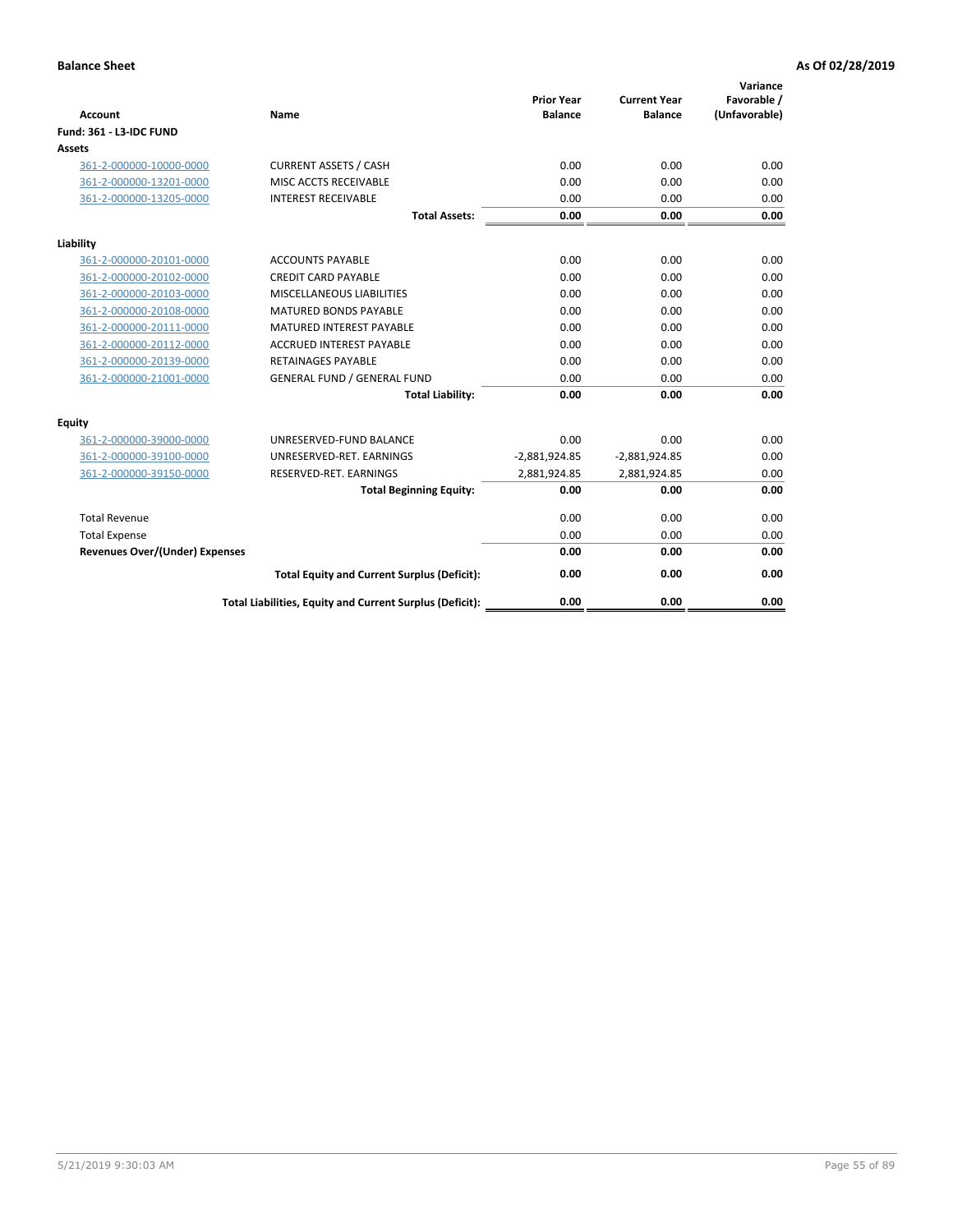|                                       |                                                          |                                     |                                       | Variance                     |
|---------------------------------------|----------------------------------------------------------|-------------------------------------|---------------------------------------|------------------------------|
| <b>Account</b>                        | Name                                                     | <b>Prior Year</b><br><b>Balance</b> | <b>Current Year</b><br><b>Balance</b> | Favorable /<br>(Unfavorable) |
| Fund: 362 - AIRPORT FBO FUEL          |                                                          |                                     |                                       |                              |
| Assets                                |                                                          |                                     |                                       |                              |
| 362-2-000000-10000-0000               | <b>CURRENT ASSETS / CASH</b>                             | 43.177.67                           | 108,346.39                            | 65,168.72                    |
| 362-2-000000-13201-0000               | MISC ACCTS RECEIVABLE                                    | 0.00                                | 0.00                                  | 0.00                         |
| 362-2-000000-13205-0000               | <b>INTEREST RECEIVABLE</b>                               | 0.00                                | 0.00                                  | 0.00                         |
|                                       | <b>Total Assets:</b>                                     | 43,177.67                           | 108,346.39                            | 65,168.72                    |
| Liability                             |                                                          |                                     |                                       |                              |
| 362-2-000000-20101-0000               | <b>ACCOUNTS PAYABLE</b>                                  | 0.00                                | 0.00                                  | 0.00                         |
| 362-2-000000-20102-0000               | <b>CREDIT CARD PAYABLE</b>                               | 0.00                                | 0.00                                  | 0.00                         |
| 362-2-000000-20103-0000               | <b>ACCRUED ACCOUNTS PAYABLE</b>                          | 0.00                                | 0.00                                  | 0.00                         |
| 362-2-000000-20125-0000               | SALES TAX PAYABLE / IN THE CITY                          | 9.11                                | 5.99                                  | 3.12                         |
| 362-2-000000-29300-0000               | <b>ENCUMBRANCE SUMMARY</b>                               | 0.00                                | 0.00                                  | 0.00                         |
| 362-2-000000-29400-0000               | RESERVED ACCOUNT / ENCUMBRANCES                          | 0.00                                | 0.00                                  | 0.00                         |
|                                       | <b>Total Liability:</b>                                  | 9.11                                | 5.99                                  | 3.12                         |
| <b>Equity</b>                         |                                                          |                                     |                                       |                              |
| 362-2-000000-39000-0000               | UNRESERVED-FUND BALANCE                                  | 0.00                                | 0.00                                  | 0.00                         |
| 362-2-000000-39100-0000               | UNRESERVED-RET. EARNINGS                                 | $-41.31$                            | $-41.31$                              | 0.00                         |
|                                       | <b>Total Beginning Equity:</b>                           | $-41.31$                            | $-41.31$                              | 0.00                         |
| <b>Total Revenue</b>                  |                                                          | 165,782.08                          | 181,726.82                            | 15,944.74                    |
| <b>Total Expense</b>                  |                                                          | 122,572.21                          | 73,345.11                             | 49,227.10                    |
| <b>Revenues Over/(Under) Expenses</b> |                                                          | 43,209.87                           | 108,381.71                            | 65,171.84                    |
|                                       | <b>Total Equity and Current Surplus (Deficit):</b>       | 43,168.56                           | 108,340.40                            | 65,171.84                    |
|                                       | Total Liabilities, Equity and Current Surplus (Deficit): | 43,177.67                           | 108,346.39                            | 65,168.72                    |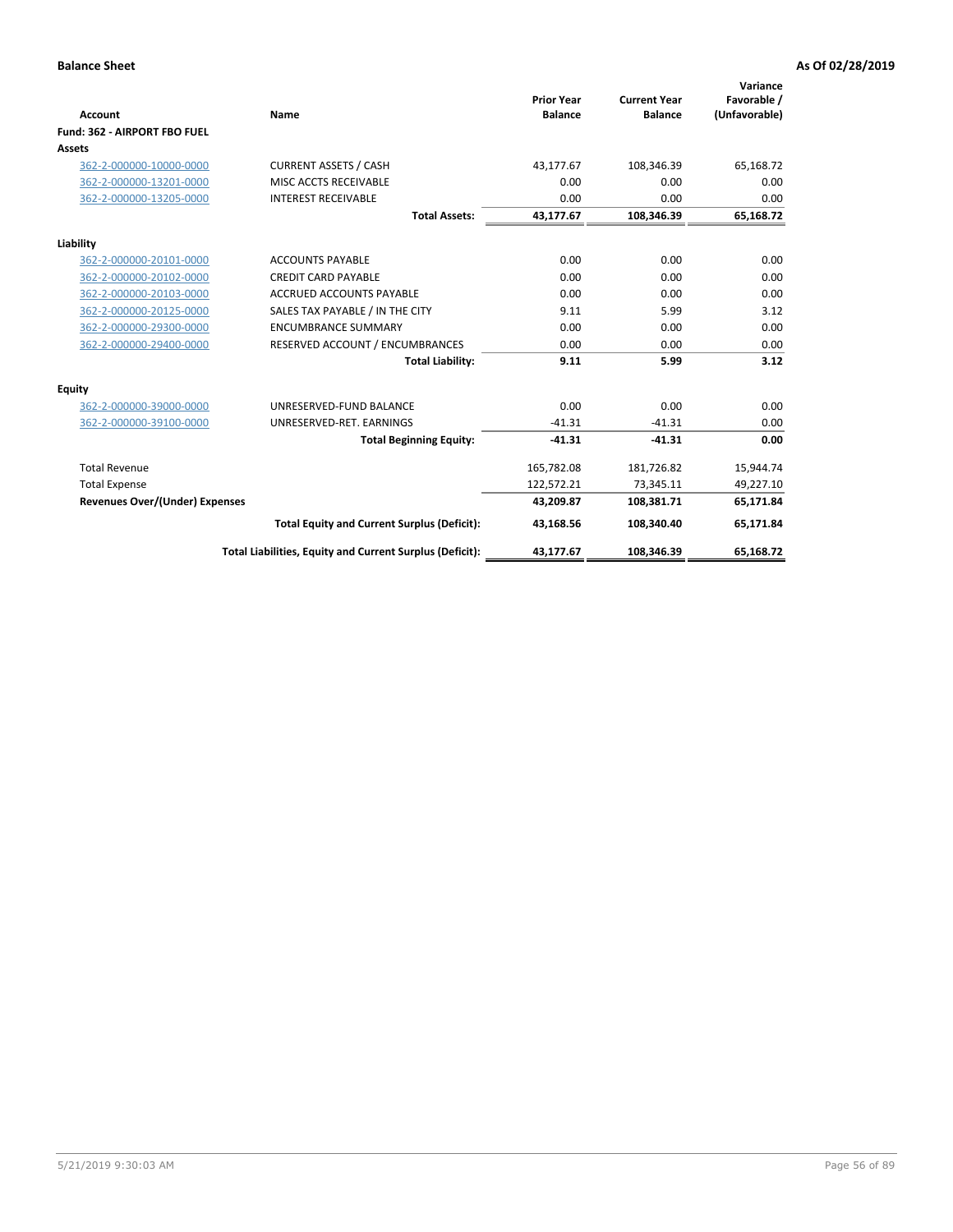| <b>Account</b><br>Fund: 400 - GOLF FUND | Name                                  | <b>Prior Year</b><br><b>Balance</b> | <b>Current Year</b><br><b>Balance</b> | Variance<br>Favorable /<br>(Unfavorable) |
|-----------------------------------------|---------------------------------------|-------------------------------------|---------------------------------------|------------------------------------------|
| Assets                                  |                                       |                                     |                                       |                                          |
| 400-2-000000-10000-0000                 | <b>CURRENT ASSETS / CASH</b>          | $-379,856.01$                       | -416,013.93                           | $-36,157.92$                             |
| 400-2-000000-10304-0000                 | CASH / PETTY CASH/CHANGE DRAWERS      | 200.00                              | 200.00                                | 0.00                                     |
| 400-2-000000-13007-0000                 | <b>RETURNED CHECKS</b>                | 0.00                                | 0.00                                  | 0.00                                     |
| 400-2-000000-13201-0000                 | MISC ACCTS RECEIVABLE                 | 0.00                                | $-401.02$                             | $-401.02$                                |
| 400-2-000000-13202-0000                 | <b>EMPLOYEE ADVANCES</b>              | 0.00                                | 0.00                                  | 0.00                                     |
| 400-2-000000-13203-0000                 | NON-CURRENT ASSETS / PREPAYMENTS      | 0.00                                | 0.00                                  | 0.00                                     |
| 400-2-000000-13205-0000                 | <b>INTEREST RECEIVABLE</b>            | 0.00                                | 0.00                                  | 0.00                                     |
| 400-2-000000-13206-0000                 | <b>CHARGES RECEIVABLE</b>             | 35,755.13                           | 35,600.40                             | $-154.73$                                |
| 400-2-000000-15301-0000                 | INVENTORIES / GOLF COURSE             | 8,301.68                            | 8,301.68                              | 0.00                                     |
| 400-2-000000-16001-0000                 | FIXED ASSETS / LAND                   | 93,000.00                           | 93,000.00                             | 0.00                                     |
| 400-2-000000-16002-0000                 | FIXED ASSETS / IMPROVMENTS-NON BUILDI | 521,160.58                          | 521,160.58                            | 0.00                                     |
| 400-2-000000-16003-0000                 | ACCUM DEPR / IMPROVEMENTS-NON BUILI   | -281,523.98                         | -297,622.34                           | $-16,098.36$                             |
| 400-2-000000-16004-0000                 | FIXED ASSETS / BUILDINGS              | 109,640.00                          | 109,640.00                            | 0.00                                     |
| 400-2-000000-16005-0000                 | <b>ACCUM DEPR / BUILDINGS</b>         | $-108,377.74$                       | -108,983.62                           | $-605.88$                                |
| 400-2-000000-16201-0000                 | FIXED ASSETS / MACHINERY AND EQUIPMEN | 51,957.00                           | 51,957.00                             | 0.00                                     |
| 400-2-000000-16202-0000                 | ACCUM DEPR / MACHINERY AND EQUIPMEI   | -51,957.00                          | $-51,957.00$                          | 0.00                                     |
| 400-2-000000-16301-0000                 | FIXED ASSETS / C W I P                | 0.00                                | 0.00                                  | 0.00                                     |
| 400-2-000000-17501-0000                 | <b>EMPLOYEE CONTRIBUTIONS</b>         | 7,149.00                            | 7,763.00                              | 614.00                                   |
| 400-2-000000-17504-0000                 | <b>INVESTMENT RETURN</b>              | 22,540.00                           | $-13,737.00$                          | $-36,277.00$                             |
| 400-2-000000-17508-0000                 | <b>EXPERIENCE DIFFERENCE- OUTFLOW</b> | 397.00                              | $-505.00$                             | $-902.00$                                |
| 400-2-000000-17509-0000                 | <b>EXPERIENCE DIFFERENCE - INFLOW</b> | $-2,627.00$                         | $-2,627.00$                           | 0.00                                     |
| 400-2-000000-17520-0000                 | <b>ASSUMPTION CHANGES</b>             | 5,278.00                            | 2,456.00                              | $-2,822.00$                              |
|                                         | <b>Total Assets:</b>                  | 31,036.66                           | $-61,768.25$                          | $-92,804.91$                             |
| Liability                               |                                       |                                     |                                       |                                          |
| 400-2-000000-20101-0000                 | <b>ACCOUNTS PAYABLE</b>               | 0.00                                | 0.00                                  | 0.00                                     |
| 400-2-000000-20102-0000                 | <b>CREDIT CARD PAYABLE</b>            | 0.00                                | 0.00                                  | 0.00                                     |
| 400-2-000000-20103-0000                 | ACCRUED ACCOUNTS PAYABLE              | 0.00                                | 0.00                                  | 0.00                                     |
| 400-2-000000-20112-0000                 | <b>ACCRUED INTEREST PAYABLE</b>       | 0.00                                | 0.00                                  | 0.00                                     |
| 400-2-000000-20124-0000                 | <b>GOLF COURSE RESALE</b>             | 0.00                                | 0.00                                  | 0.00                                     |
| 400-2-000000-20125-0000                 | SALES TAX PAYABLE / IN THE CITY       | 161.47                              | 186.49                                | $-25.02$                                 |
| 400-2-000000-20139-0000                 | RETAINAGES PAYABLE                    | 0.00                                | 0.00                                  | 0.00                                     |
| 400-2-000000-20141-0000                 | <b>TELEPHONE CLEARING</b>             | 0.00                                | 0.00                                  | 0.00                                     |
| 400-2-000000-20160-0000                 | <b>UNAPPLIED CREDIT</b>               | 0.00                                | 0.00                                  | 0.00                                     |
| 400-2-000000-21001-0000                 | <b>GENERAL FUND / GENERAL FUND</b>    | 0.00                                | 0.00                                  | 0.00                                     |
| 400-2-000000-21101-0000                 | ENTERPRISE / WTR/WWTR UTILITY FUND    | 0.00                                | 0.00                                  | 0.00                                     |
| 400-2-000000-22001-0000                 | SALARIES PAYABLE                      | 4,783.71                            | 4,564.90                              | 218.81                                   |
| 400-2-000000-22002-0000                 | VACATION/SICK PAYABLE                 | 15,069.61                           | 13,978.60                             | 1,091.01                                 |
| 400-2-000000-23001-0000                 | CAPITAL LEASE PAYABLE                 | 0.00                                | 0.00                                  | 0.00                                     |
| 400-2-000000-24001-0000                 | O/S CHECKS PAYABLE                    | 0.00                                | 0.00                                  | 0.00                                     |
| 400-2-000000-26001-0000                 | <b>COMPENSATED ABSENCES PAY</b>       | 28,608.92                           | 30,272.55                             | $-1,663.63$                              |
| 400-2-000000-27001-0000                 | <b>CONTRIBUTED CAPITAL</b>            | 0.00                                | 0.00                                  | 0.00                                     |
| 400-2-000000-27002-0000                 | CONTRIBUTED CAPITAL / DEVELOPERS      | 0.00                                | 0.00                                  | 0.00                                     |
| 400-2-000000-29300-0000                 | <b>ENCUMBRANCE SUMMARY</b>            | 0.00                                | 0.00                                  | 0.00                                     |
| 400-2-000000-29400-0100                 | RESERVED ACCOUNT / ENCUMBRANCES       | 0.00                                | 0.00                                  | 0.00                                     |
| 400-2-000000-29999-0000                 | NET PENSION LIABILITY                 | 48,989.00                           | 11,349.00                             | 37,640.00                                |
|                                         | <b>Total Liability:</b>               | 97,612.71                           | 60,351.54                             | 37,261.17                                |
|                                         |                                       |                                     |                                       |                                          |
| <b>Equity</b>                           |                                       |                                     |                                       |                                          |
| 400-2-000000-39000-0000                 | UNRESERVED-FUND BALANCE               | 0.00                                | 0.00                                  | 0.00                                     |
| 400-2-000000-39100-0000                 | UNRESERVED-RET. EARNINGS              | $-26,531.20$                        | $-78,138.09$                          | $-51,606.89$                             |
| 400-2-000000-39500-0000                 | <b>NET POSITION - PENSION</b>         | $-44.00$                            | $-44.00$                              | 0.00                                     |
|                                         | <b>Total Beginning Equity:</b>        | $-26,575.20$                        | -78,182.09                            | $-51,606.89$                             |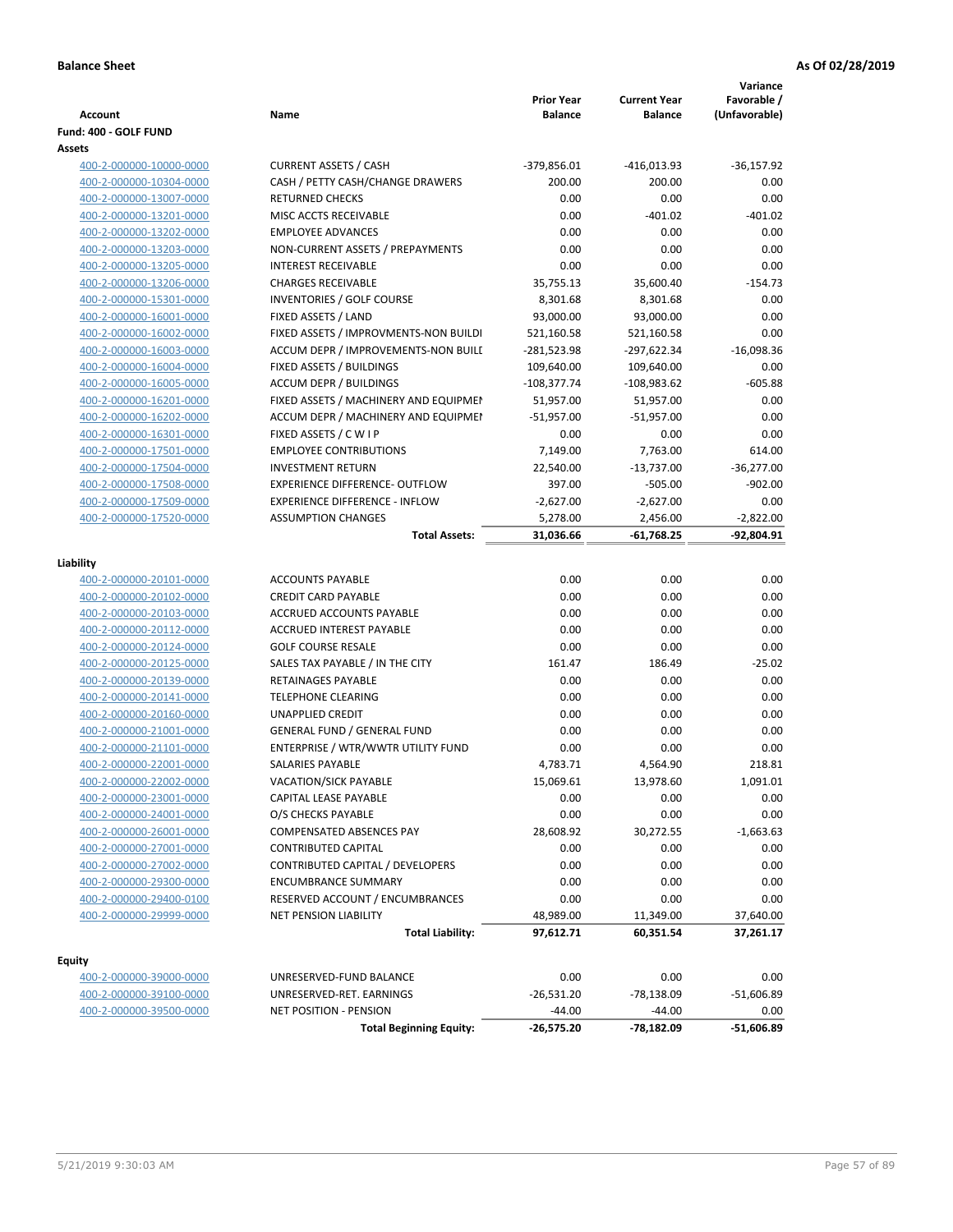| Account                        | Name                                                     | <b>Prior Year</b><br><b>Balance</b> | <b>Current Year</b><br><b>Balance</b> | Variance<br>Favorable /<br>(Unfavorable) |
|--------------------------------|----------------------------------------------------------|-------------------------------------|---------------------------------------|------------------------------------------|
| <b>Total Revenue</b>           |                                                          | 62,050.99                           | 42,532.04                             | $-19,518.95$                             |
| <b>Total Expense</b>           |                                                          | 102,051.83                          | 86,469.73                             | 15,582.10                                |
| Revenues Over/(Under) Expenses | $-40,000.84$                                             | -43,937.69                          | $-3,936.85$                           |                                          |
|                                | <b>Total Equity and Current Surplus (Deficit):</b>       | $-66.576.04$                        | $-122, 119.78$                        | $-55,543.74$                             |
|                                | Total Liabilities, Equity and Current Surplus (Deficit): | 31,036.67                           | $-61,768.24$                          | -92,804.91                               |
|                                | *** FUND 400 OUT OF BALANCE ***                          | $-0.01$                             | $-0.01$                               | 0.00                                     |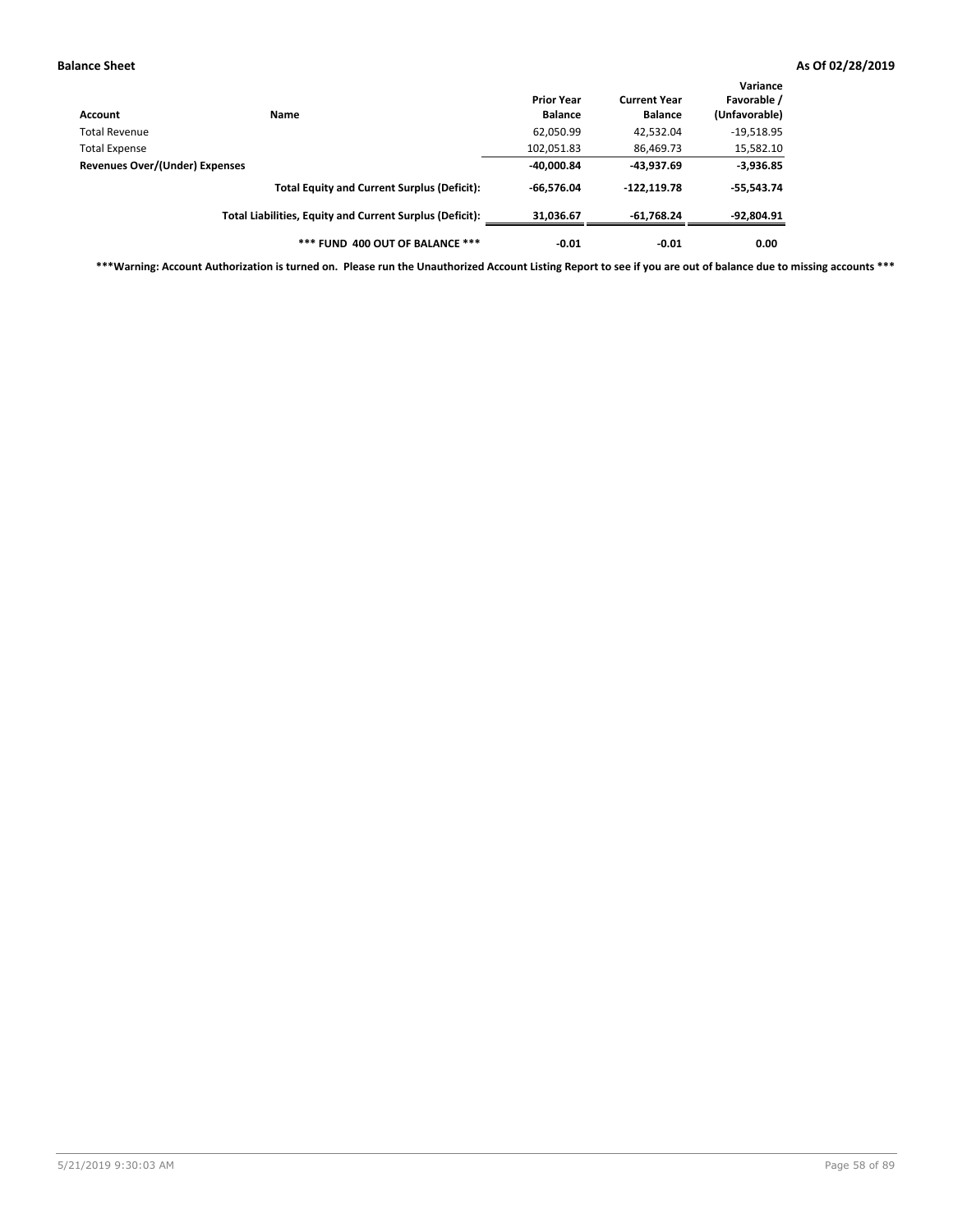|                                       |                                                          | <b>Prior Year</b> | <b>Current Year</b> | Variance<br>Favorable / |
|---------------------------------------|----------------------------------------------------------|-------------------|---------------------|-------------------------|
| <b>Account</b>                        | Name                                                     | <b>Balance</b>    | <b>Balance</b>      | (Unfavorable)           |
| <b>Fund: 500 - SANITATION FUND</b>    |                                                          |                   |                     |                         |
| Assets                                |                                                          |                   |                     |                         |
| 500-2-000000-10000-0000               | <b>CURRENT ASSETS / CASH</b>                             | 2,234,963.31      | 1,960,734.07        | $-274,229.24$           |
| 500-2-000000-13000-0000               | <b>CUSTOMER ACCTS RECEIVABLE</b>                         | 157,029.00        | 239,015.91          | 81,986.91               |
| 500-2-000000-13001-0000               | NON CURRENT CUSTOMER ACCTS RECEIVAE                      | 60,882.18         | 66,033.24           | 5,151.06                |
| 500-2-000000-13002-0000               | ALLOW FOR UNCOLLECT REC                                  | $-56,852.74$      | $-62,648.18$        | $-5,795.44$             |
| 500-2-000000-13003-0000               | UNBILLED YEAR-END ACCRUAL                                | 314,317.28        | 470,767.37          | 156,450.09              |
| 500-2-000000-13201-0000               | MISC ACCTS RECEIVABLE                                    | 0.00              | 0.00                | 0.00                    |
| 500-2-000000-17501-0000               | <b>EMPLOYEE CONTRIBUTIONS</b>                            | 7,149.00          | 7,763.00            | 614.00                  |
| 500-2-000000-17504-0000               | <b>INVESTMENT RETURN</b>                                 | 22,540.00         | $-13,737.00$        | $-36,277.00$            |
| 500-2-000000-17508-0000               | <b>EXPERIENCE DIFFERENCE- OUTFLOW</b>                    | 397.00            | $-505.00$           | $-902.00$               |
| 500-2-000000-17509-0000               | <b>EXPERIENCE DIFFERENCE - INFLOW</b>                    | $-2,627.00$       | $-2,627.00$         | 0.00                    |
| 500-2-000000-17520-0000               | <b>ASSUMPTION CHANGES</b>                                | 5,278.00          | 2,456.00            | $-2,822.00$             |
|                                       | <b>Total Assets:</b>                                     | 2,743,076.03      | 2,667,252.41        | $-75,823.62$            |
|                                       |                                                          |                   |                     |                         |
| Liability                             |                                                          |                   |                     |                         |
| 500-2-000000-20101-0000               | <b>ACCOUNTS PAYABLE</b>                                  | 0.00              | 0.00                | 0.00                    |
| 500-2-000000-20102-0000               | <b>CREDIT CARD PAYABLE</b>                               | 0.00              | 0.00                | 0.00                    |
| 500-2-000000-20103-0000               | ACCRUED ACCOUNTS PAYABLE                                 | 0.00              | 0.00                | 0.00                    |
| 500-2-000000-20125-0000               | SALES TAX PAYABLE / IN THE CITY                          | 17,617.42         | 26,322.17           | $-8,704.75$             |
| 500-2-000000-20126-0000               | SALES TAX PAYABLE / OUT OF CITY                          | 0.00              | 0.00                | 0.00                    |
| 500-2-000000-20133-0000               | <b>GARBAGE CLEARING</b>                                  | 0.00              | 0.00                | 0.00                    |
| 500-2-000000-20135-0000               | <b>GARBAGE CLEARING / BAD DEBT EXPENS</b>                | 18.797.69         | 38,928.64           | $-20,130.95$            |
| 500-2-000000-20160-0000               | <b>UNAPPLIED CREDIT</b>                                  | 0.00              | 0.00                | 0.00                    |
| 500-2-000000-20201-0000               | <b>DEFERRED REVENUE</b>                                  | 0.00              | 0.00                | 0.00                    |
| 500-2-000000-21001-0000               | <b>GENERAL FUND / GENERAL FUND</b>                       | 0.00              | 0.00                | 0.00                    |
| 500-2-000000-22001-0000               | <b>SALARIES PAYABLE</b>                                  | 4,893.72          | 4,509.88            | 383.84                  |
| 500-2-000000-22002-0000               | <b>VACATION/SICK PAYABLE</b>                             | 7,535.45          | 6,619.16            | 916.29                  |
| 500-2-000000-24002-0000               | <b>CUSTOMER DEPOSITS</b>                                 | 235,604.70        | 260,964.66          | $-25,359.96$            |
| 500-2-000000-24007-0000               | <b>BILLED DEPOSITS SUSPENSE</b>                          | 0.00              | 0.00                | 0.00                    |
| 500-2-000000-26001-0000               | <b>COMPENSATED ABSENCES PAY</b>                          | 3,841.35          | 6,561.51            | $-2,720.16$             |
| 500-2-000000-29300-0000               | <b>ENCUMBRANCE SUMMARY</b>                               | 0.00              | 0.00                | 0.00                    |
| 500-2-000000-29400-0100               | RESERVED ACCOUNT / ENCUMBRANCES                          | 0.00              | 0.00                | 0.00                    |
| 500-2-000000-29999-0000               | <b>NET PENSION LIABILITY</b>                             | 48,989.00         | 11,349.00           | 37,640.00               |
|                                       | <b>Total Liability:</b>                                  | 337,279.33        | 355,255.02          | $-17,975.69$            |
| Equity                                |                                                          |                   |                     |                         |
| 500-2-000000-39000-0000               | UNRESERVED-FUND BALANCE                                  | 0.00              | 0.00                | 0.00                    |
| 500-2-000000-39100-0000               | UNRESERVED-RET. EARNINGS                                 | 1,890,622.70      | 2,181,362.37        | 290,739.67              |
| 500-2-000000-39500-0000               | NET POSITION - PENSION                                   | $-44.00$          | $-44.00$            | 0.00                    |
|                                       | <b>Total Beginning Equity:</b>                           | 1,890,578.70      | 2,181,318.37        | 290,739.67              |
| <b>Total Revenue</b>                  |                                                          | 1,607,030.67      | 2,202,780.07        | 595,749.40              |
| <b>Total Expense</b>                  |                                                          | 1,091,812.67      | 2,072,101.05        | -980,288.38             |
| <b>Revenues Over/(Under) Expenses</b> |                                                          | 515,218.00        | 130,679.02          | -384,538.98             |
|                                       | <b>Total Equity and Current Surplus (Deficit):</b>       | 2,405,796.70      | 2,311,997.39        | -93,799.31              |
|                                       | Total Liabilities, Equity and Current Surplus (Deficit): | 2,743,076.03      | 2,667,252.41        | -75,823.62              |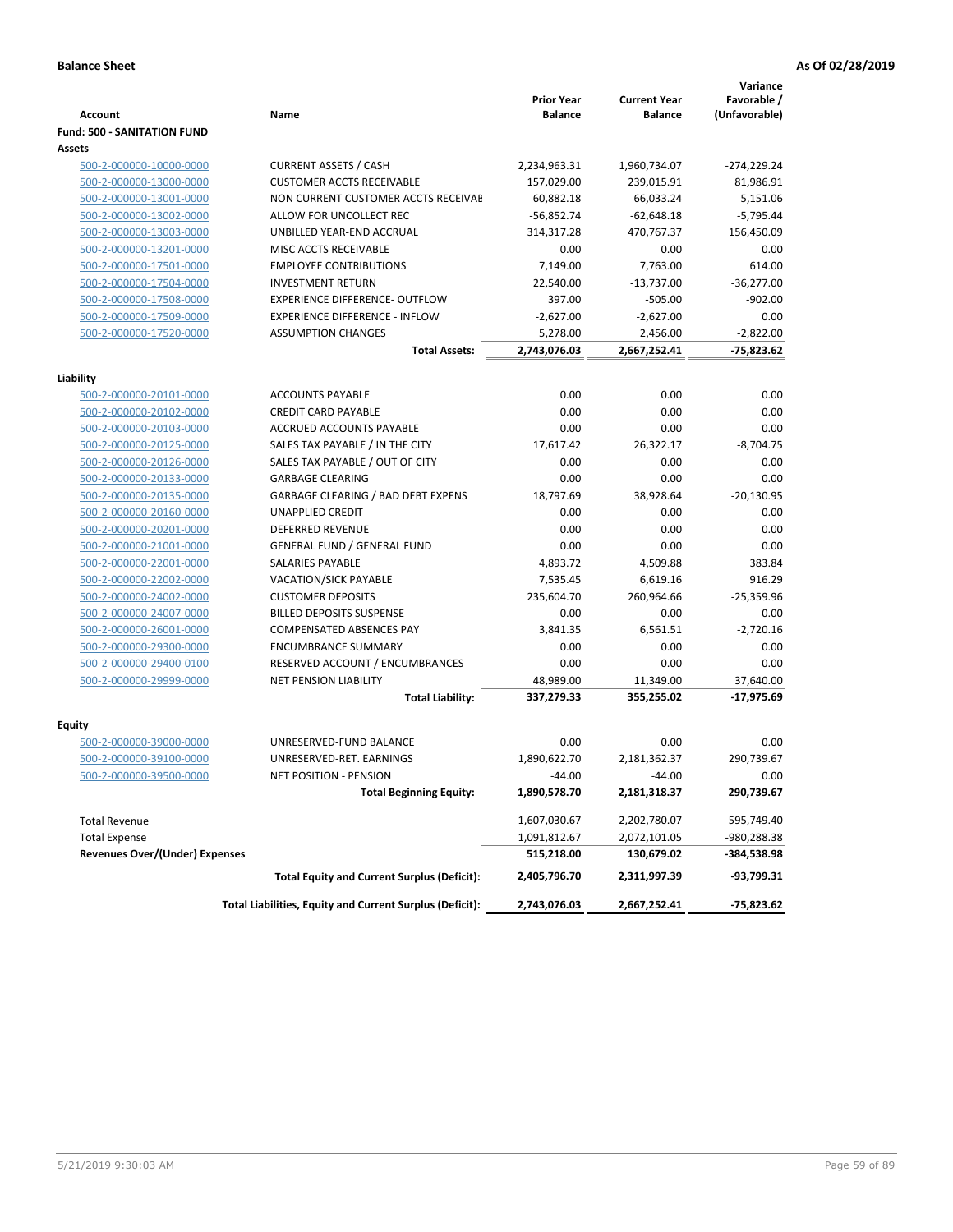| Account                                                    | Name                                                     | <b>Prior Year</b><br><b>Balance</b> | <b>Current Year</b><br><b>Balance</b> | Variance<br>Favorable /<br>(Unfavorable) |
|------------------------------------------------------------|----------------------------------------------------------|-------------------------------------|---------------------------------------|------------------------------------------|
| <b>Fund: 561 - REGINAL HOUSEHOLD HAZARDOUS WASTE GRANT</b> |                                                          |                                     |                                       |                                          |
| <b>Assets</b>                                              |                                                          |                                     |                                       |                                          |
| 561-2-000000-10000-0000                                    | <b>CURRENT ASSETS / CASH</b>                             | 0.00                                | 0.00                                  | 0.00                                     |
| 561-2-000000-13201-0000                                    | MISC ACCTS RECEIVABLE                                    | 0.00                                | 0.00                                  | 0.00                                     |
| 561-2-000000-13205-0000                                    | <b>INTEREST RECEIVABLE</b>                               | 0.00                                | 0.00                                  | 0.00                                     |
|                                                            | <b>Total Assets:</b>                                     | 0.00                                | 0.00                                  | 0.00                                     |
| Liability                                                  |                                                          |                                     |                                       |                                          |
| 561-2-000000-20101-0000                                    | <b>ACCOUNTS PAYABLE</b>                                  | 0.00                                | 0.00                                  | 0.00                                     |
| 561-2-000000-20102-0000                                    | <b>CREDIT CARD PAYABLE</b>                               | 0.00                                | 0.00                                  | 0.00                                     |
| 561-2-000000-20103-0000                                    | <b>ACCRUED ACCOUNTS PAYABLE</b>                          | 0.00                                | 0.00                                  | 0.00                                     |
| 561-2-000000-21140-0000                                    | DUE TO / SANITATION FUND                                 | 0.00                                | 0.00                                  | 0.00                                     |
| 561-2-000000-29300-0000                                    | <b>ENCUMBRANCE SUMMARY</b>                               | 0.00                                | 0.00                                  | 0.00                                     |
| 561-2-000000-29400-0100                                    | RESERVED ACCOUNT / ENCUMBRANCES                          | 0.00                                | 0.00                                  | 0.00                                     |
|                                                            | <b>Total Liability:</b>                                  | 0.00                                | 0.00                                  | 0.00                                     |
| <b>Equity</b>                                              |                                                          |                                     |                                       |                                          |
| 561-2-000000-39100-0000                                    | UNRESERVED-RET. EARNINGS                                 | 0.00                                | 0.00                                  | 0.00                                     |
|                                                            | <b>Total Beginning Equity:</b>                           | 0.00                                | 0.00                                  | 0.00                                     |
| <b>Total Revenue</b>                                       |                                                          | 0.00                                | 0.00                                  | 0.00                                     |
| <b>Total Expense</b>                                       |                                                          | 0.00                                | 0.00                                  | 0.00                                     |
| <b>Revenues Over/(Under) Expenses</b>                      |                                                          | 0.00                                | 0.00                                  | 0.00                                     |
|                                                            | <b>Total Equity and Current Surplus (Deficit):</b>       | 0.00                                | 0.00                                  | 0.00                                     |
|                                                            | Total Liabilities, Equity and Current Surplus (Deficit): | 0.00                                | 0.00                                  | 0.00                                     |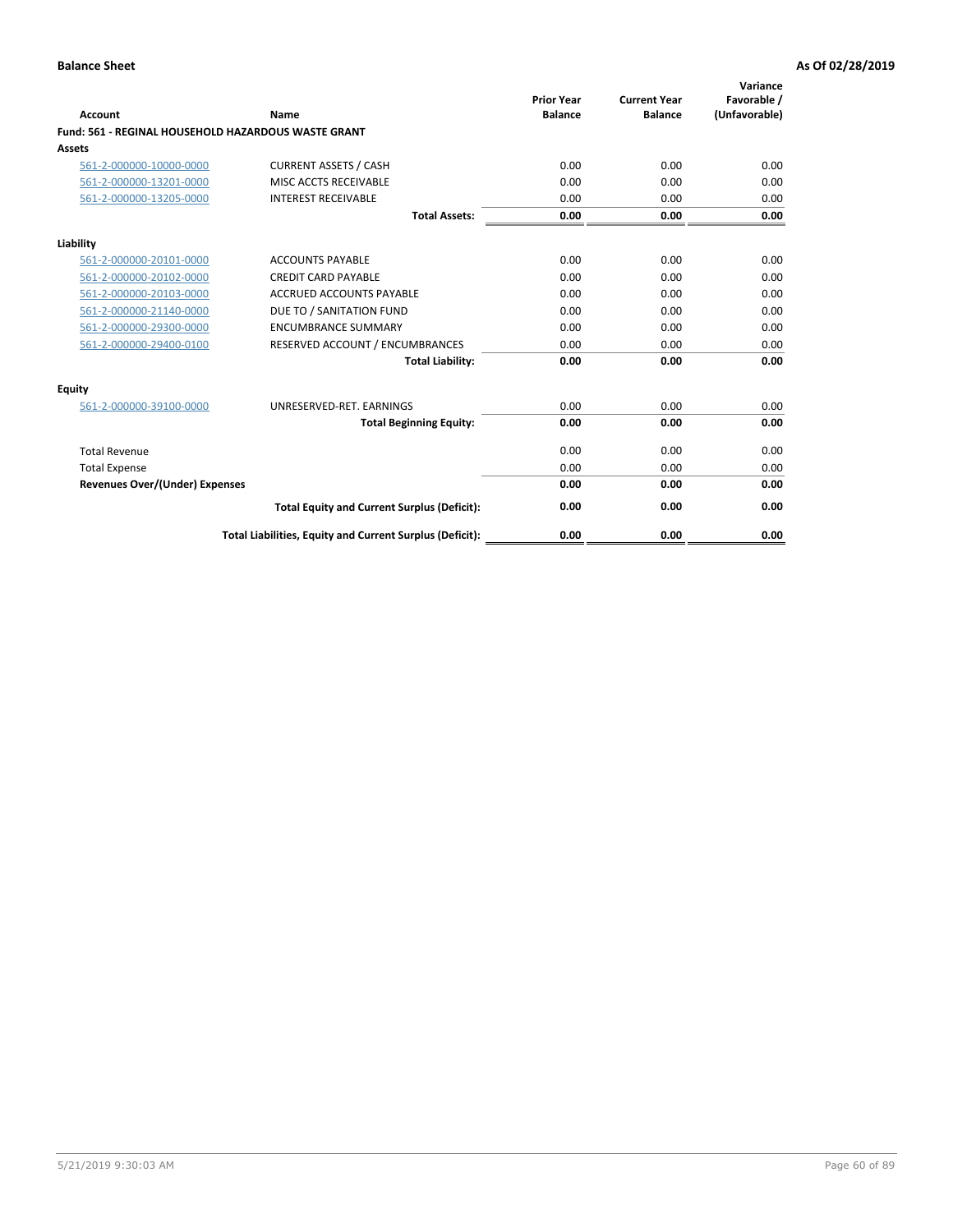| <b>Account</b>                          | Name                                      | <b>Prior Year</b><br><b>Balance</b> | <b>Current Year</b><br><b>Balance</b> | Variance<br>Favorable /<br>(Unfavorable) |
|-----------------------------------------|-------------------------------------------|-------------------------------------|---------------------------------------|------------------------------------------|
| <b>Fund: 601 - CENTRAL SERVICE FUND</b> |                                           |                                     |                                       |                                          |
| Assets                                  |                                           |                                     |                                       |                                          |
| 601-2-000000-10000-0000                 | <b>CURRENT ASSETS / CASH</b>              | $-79,066.75$                        | $-162,348.87$                         | $-83,282.12$                             |
| 601-2-000000-13201-0000                 | MISC ACCTS RECEIVABLE                     | 0.00                                | 0.00                                  | 0.00                                     |
| 601-2-000000-13203-0000                 | NON-CURRENT ASSETS / PREPAYMENTS          | 0.00                                | 0.00                                  | 0.00                                     |
| 601-2-000000-13204-0000                 | PREPAYMENTS / INSURANCE PREPAYMENT        | 0.00                                | 0.00                                  | 0.00                                     |
| 601-2-000000-13205-0000                 | <b>INTEREST RECEIVABLE</b>                | 0.00                                | 0.00                                  | 0.00                                     |
| 601-2-000000-15001-0000                 | INVENTORIES / POSTAGE                     | 0.00                                | 0.00                                  | 0.00                                     |
| 601-2-000000-15101-0000                 | <b>FACILITIES MAINT STOCK INVENTORIES</b> | 13,166.47                           | 25,468.90                             | 12,302.43                                |
| 601-2-000000-15201-0000                 | <b>INVENTORIES / GARAGE</b>               | 252,592.40                          | 319,342.93                            | 66,750.53                                |
| 601-2-000000-16001-0000                 | FIXED ASSETS / LAND                       | 0.00                                | 0.00                                  | 0.00                                     |
| 601-2-000000-16002-0000                 | FIXED ASSETS / IMPROVMENTS-NON BUILDI     | 0.00                                | 0.00                                  | 0.00                                     |
| 601-2-000000-16003-0000                 | ACCUM DEPR / IMPROVEMENTS-NON BUILI       | 0.00                                | 0.00                                  | 0.00                                     |
| 601-2-000000-16004-0000                 | FIXED ASSETS / BUILDINGS                  | 100,832.00                          | 100,832.00                            | 0.00                                     |
| 601-2-000000-16005-0000                 | <b>ACCUM DEPR / BUILDINGS</b>             | $-100,832.00$                       | $-100,832.00$                         | 0.00                                     |
| 601-2-000000-16201-0000                 | FIXED ASSETS / MACHINERY AND EQUIPMEN     | 166,476.00                          | 157,057.00                            | $-9,419.00$                              |
| 601-2-000000-16202-0000                 | ACCUM DEPR / MACHINERY AND EQUIPMEI       | $-166,476.00$                       | $-157,057.01$                         | 9,418.99                                 |
| 601-2-000000-17501-0000                 | <b>EMPLOYEE CONTRIBUTIONS</b>             | 28,595.00                           | 29,209.00                             | 614.00                                   |
| 601-2-000000-17504-0000                 | <b>INVESTMENT RETURN</b>                  | 90,159.00                           | 53,882.00                             | $-36,277.00$                             |
| 601-2-000000-17508-0000                 | <b>EXPERIENCE DIFFERENCE- OUTFLOW</b>     | 1,587.00                            | 685.00                                | $-902.00$                                |
| 601-2-000000-17509-0000                 | <b>EXPERIENCE DIFFERENCE - INFLOW</b>     | $-10,507.00$                        | $-10,507.00$                          | 0.00                                     |
| 601-2-000000-17520-0000                 | <b>ASSUMPTION CHANGES</b>                 | 21,113.00                           | 18,291.00                             | $-2,822.00$                              |
|                                         | <b>Total Assets:</b>                      | 317,639.12                          | 274,022.95                            | -43,616.17                               |
| Liability                               |                                           |                                     |                                       |                                          |
| 601-2-000000-20101-0000                 | <b>ACCOUNTS PAYABLE</b>                   | 0.00                                | 0.00                                  | 0.00                                     |
| 601-2-000000-20102-0000                 | <b>CREDIT CARD PAYABLE</b>                | 0.00                                | 0.00                                  | 0.00                                     |
| 601-2-000000-20103-0000                 | ACCRUED ACCOUNTS PAYABLE                  | 0.00                                | 0.00                                  | 0.00                                     |
| 601-2-000000-20115-0000                 | <b>DRINK SUPPLY</b>                       | 0.00                                | 0.00                                  | 0.00                                     |
| 601-2-000000-20141-0000                 | <b>TELEPHONE CLEARING</b>                 | 0.00                                | 0.00                                  | 0.00                                     |
| 601-2-000000-20148-0000                 | <b>FLEET FUEL CLEARING</b>                | 0.00                                | 0.00                                  | 0.00                                     |
| 601-2-000000-20149-0000                 | FLEET MAINTENANCE CLEARING                | $-16.48$                            | 84.03                                 | $-100.51$                                |
| 601-2-000000-20201-0000                 | <b>DEFERRED REVENUE</b>                   | 0.00                                | 0.00                                  | 0.00                                     |
| 601-2-000000-21001-0000                 | <b>GENERAL FUND / GENERAL FUND</b>        | 0.00                                | 0.00                                  | 0.00                                     |
| 601-2-000000-21101-0000                 | ENTERPRISE / WTR/WWTR UTILITY FUND        | 0.00                                | 0.00                                  | 0.00                                     |
| 601-2-000000-22001-0000                 | SALARIES PAYABLE                          | 16,938.86                           | 16,767.22                             | 171.64                                   |
| 601-2-000000-22002-0000                 | <b>VACATION/SICK PAYABLE</b>              | 31,233.84                           | 51,869.40                             | $-20,635.56$                             |
| 601-2-000000-24011-0000                 | <b>CIVIC CENTER DEPOSITS</b>              | 0.00                                | 0.00                                  | 0.00                                     |
| 601-2-000000-24012-0000                 | <b>AUDITORIUM DEPOSITS</b>                | 0.00                                | 0.00                                  | 0.00                                     |
| 601-2-000000-26001-0000                 | COMPENSATED ABSENCES PAY                  | 58,038.36                           | 26,709.92                             | 31,328.44                                |
| 601-2-000000-27001-0000                 | <b>CONTRIBUTED CAPITAL</b>                | 0.00                                | 0.00                                  | 0.00                                     |
| 601-2-000000-29300-0000                 | <b>ENCUMBRANCE SUMMARY</b>                | 0.00                                | 0.00                                  | 0.00                                     |
| 601-2-000000-29400-0100                 | RESERVED ACCOUNT / ENCUMBRANCES           | 0.00                                | 0.00                                  | 0.00                                     |
| 601-2-000000-29999-0000                 | NET PENSION LIABILITY                     | 195,957.00                          | 158,317.00                            | 37,640.00                                |
|                                         | <b>Total Liability:</b>                   | 302,151.58                          | 253,747.57                            | 48,404.01                                |
|                                         |                                           |                                     |                                       |                                          |
| <b>Equity</b>                           |                                           |                                     |                                       |                                          |
| 601-2-000000-39000-0000                 | UNRESERVED-FUND BALANCE                   | 0.00                                | 0.00                                  | 0.00                                     |
| 601-2-000000-39100-0000                 | UNRESERVED-RET. EARNINGS                  | 51,003.70                           | 41,463.81                             | $-9,539.89$                              |
| 601-2-000000-39500-0000                 | NET POSITION - PENSION                    | $-175.00$                           | $-175.00$                             | 0.00                                     |
|                                         | <b>Total Beginning Equity:</b>            | 50,828.70                           | 41,288.81                             | $-9,539.89$                              |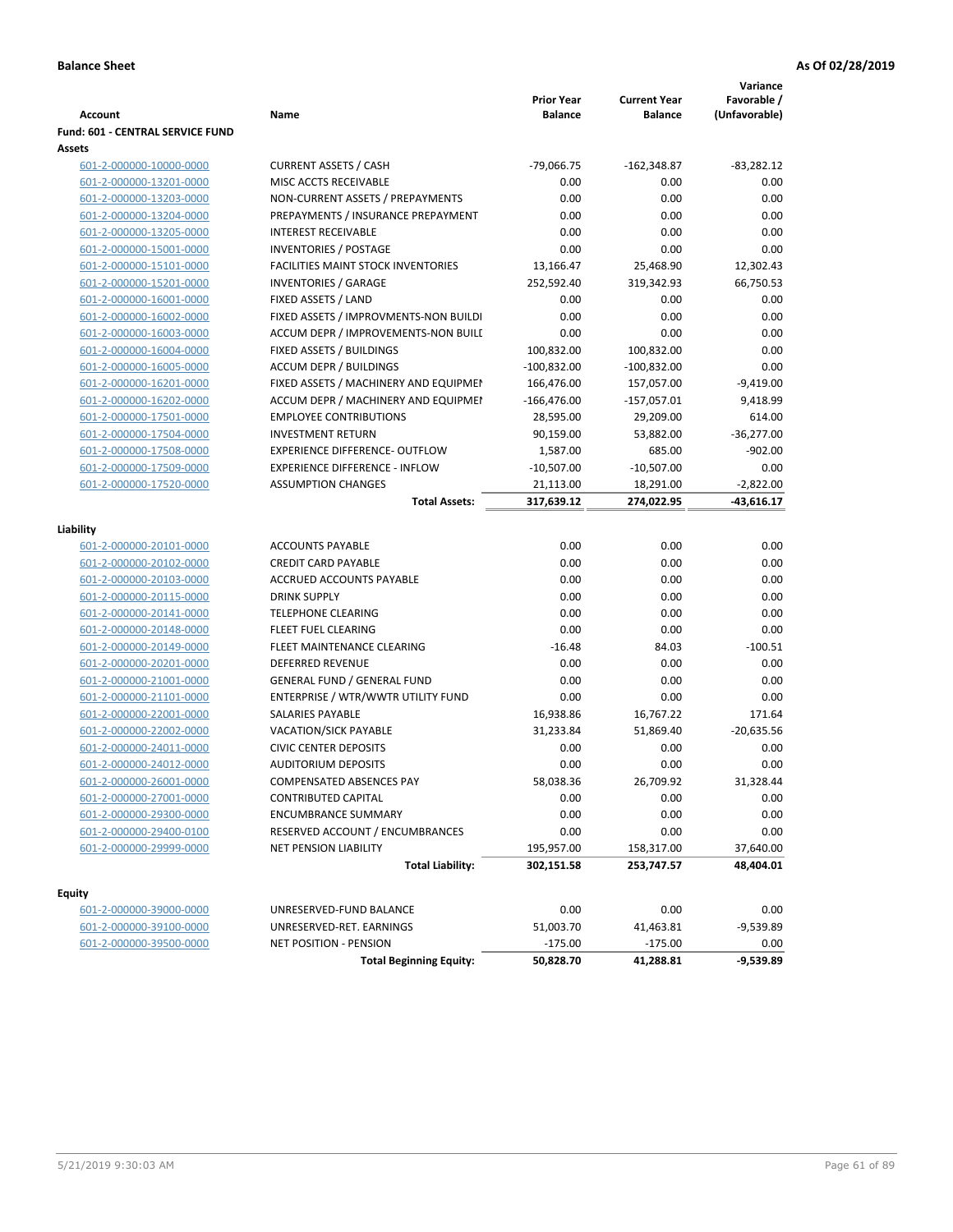| Account                        | Name                                                     | <b>Prior Year</b><br><b>Balance</b> | <b>Current Year</b><br><b>Balance</b> | Variance<br>Favorable /<br>(Unfavorable) |
|--------------------------------|----------------------------------------------------------|-------------------------------------|---------------------------------------|------------------------------------------|
| Total Revenue                  |                                                          | 370,643.80                          | 360,569.60                            | $-10,074.20$                             |
| <b>Total Expense</b>           |                                                          | 405,985.15                          | 381,583.22                            | 24,401.93                                |
| Revenues Over/(Under) Expenses |                                                          | $-35,341.35$                        | $-21,013.62$                          | 14,327.73                                |
|                                | <b>Total Equity and Current Surplus (Deficit):</b>       | 15,487.35                           | 20.275.19                             | 4,787.84                                 |
|                                | Total Liabilities, Equity and Current Surplus (Deficit): | 317,638.93                          | 274.022.76                            | $-43,616.17$                             |
|                                | *** FUND 601 OUT OF BALANCE ***                          | 0.19                                | 0.19                                  | 0.00                                     |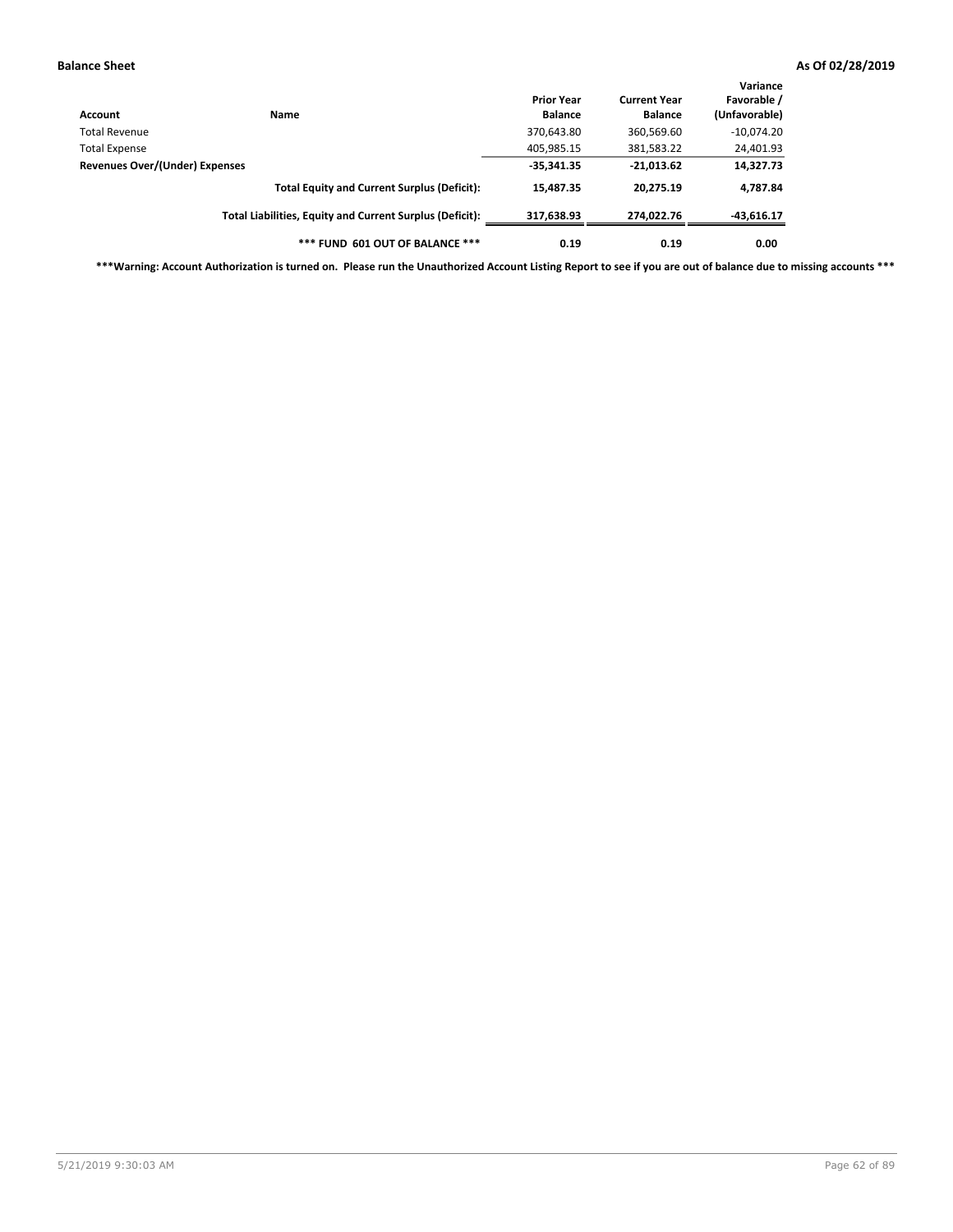| <b>Account</b>                        | Name                                                     | <b>Prior Year</b><br><b>Balance</b> | <b>Current Year</b><br><b>Balance</b> | Variance<br>Favorable /<br>(Unfavorable) |
|---------------------------------------|----------------------------------------------------------|-------------------------------------|---------------------------------------|------------------------------------------|
| <b>Fund: 602 - INSURANCE FUND</b>     |                                                          |                                     |                                       |                                          |
| <b>Assets</b>                         |                                                          |                                     |                                       |                                          |
| 602-2-000000-10000-0000               | <b>CURRENT ASSETS / CASH</b>                             | $-531,589.65$                       | $-113,498.38$                         | 418,091.27                               |
| 602-2-000000-13201-0000               | MISC ACCTS RECEIVABLE                                    | 0.00                                | 0.00                                  | 0.00                                     |
| 602-2-000000-13204-0000               | PREPAYMENTS / INSURANCE PREPAYMENT                       | 0.00                                | 0.00                                  | 0.00                                     |
| 602-2-000000-13205-0000               | <b>INTEREST RECEIVABLE</b>                               | 0.00                                | 0.00                                  | 0.00                                     |
|                                       | <b>Total Assets:</b>                                     | $-531,589.65$                       | $-113,498.38$                         | 418,091.27                               |
| Liability                             |                                                          |                                     |                                       |                                          |
| 602-2-000000-20101-0000               | <b>ACCOUNTS PAYABLE</b>                                  | $-2,511.84$                         | 499.91                                | $-3,011.75$                              |
| 602-2-000000-20102-0000               | <b>CREDIT CARD PAYABLE</b>                               | 0.00                                | 0.00                                  | 0.00                                     |
| 602-2-000000-20103-0000               | <b>ACCRUED ACCOUNTS PAYABLE</b>                          | 0.00                                | 0.00                                  | 0.00                                     |
| 602-2-000000-20201-0000               | <b>DEFERRED REVENUE</b>                                  | 0.00                                | 0.00                                  | 0.00                                     |
| 602-2-000000-29300-0000               | <b>ENCUMBRANCE SUMMARY</b>                               | 0.00                                | 0.00                                  | 0.00                                     |
| 602-2-000000-29400-0100               | RESERVED ACCOUNT / ENCUMBRANCES                          | 0.00                                | 0.00                                  | 0.00                                     |
|                                       | <b>Total Liability:</b>                                  | $-2,511.84$                         | 499.91                                | $-3,011.75$                              |
| <b>Equity</b>                         |                                                          |                                     |                                       |                                          |
| 602-2-000000-39000-0000               | UNRESERVED-FUND BALANCE                                  | 0.00                                | 0.00                                  | 0.00                                     |
| 602-2-000000-39100-0000               | UNRESERVED-RET. EARNINGS                                 | $-253,836.31$                       | 358,277.11                            | 612,113.42                               |
|                                       | <b>Total Beginning Equity:</b>                           | $-253,836.31$                       | 358,277.11                            | 612,113.42                               |
| <b>Total Revenue</b>                  |                                                          | 2,322,889.21                        | 2,426,875.92                          | 103,986.71                               |
| <b>Total Expense</b>                  |                                                          | 2,598,130.71                        | 2,899,151.32                          | $-301,020.61$                            |
| <b>Revenues Over/(Under) Expenses</b> |                                                          | $-275,241.50$                       | -472,275.40                           | $-197,033.90$                            |
|                                       | <b>Total Equity and Current Surplus (Deficit):</b>       | $-529,077.81$                       | $-113,998.29$                         | 415,079.52                               |
|                                       | Total Liabilities, Equity and Current Surplus (Deficit): | -531,589.65                         | $-113,498.38$                         | 418.091.27                               |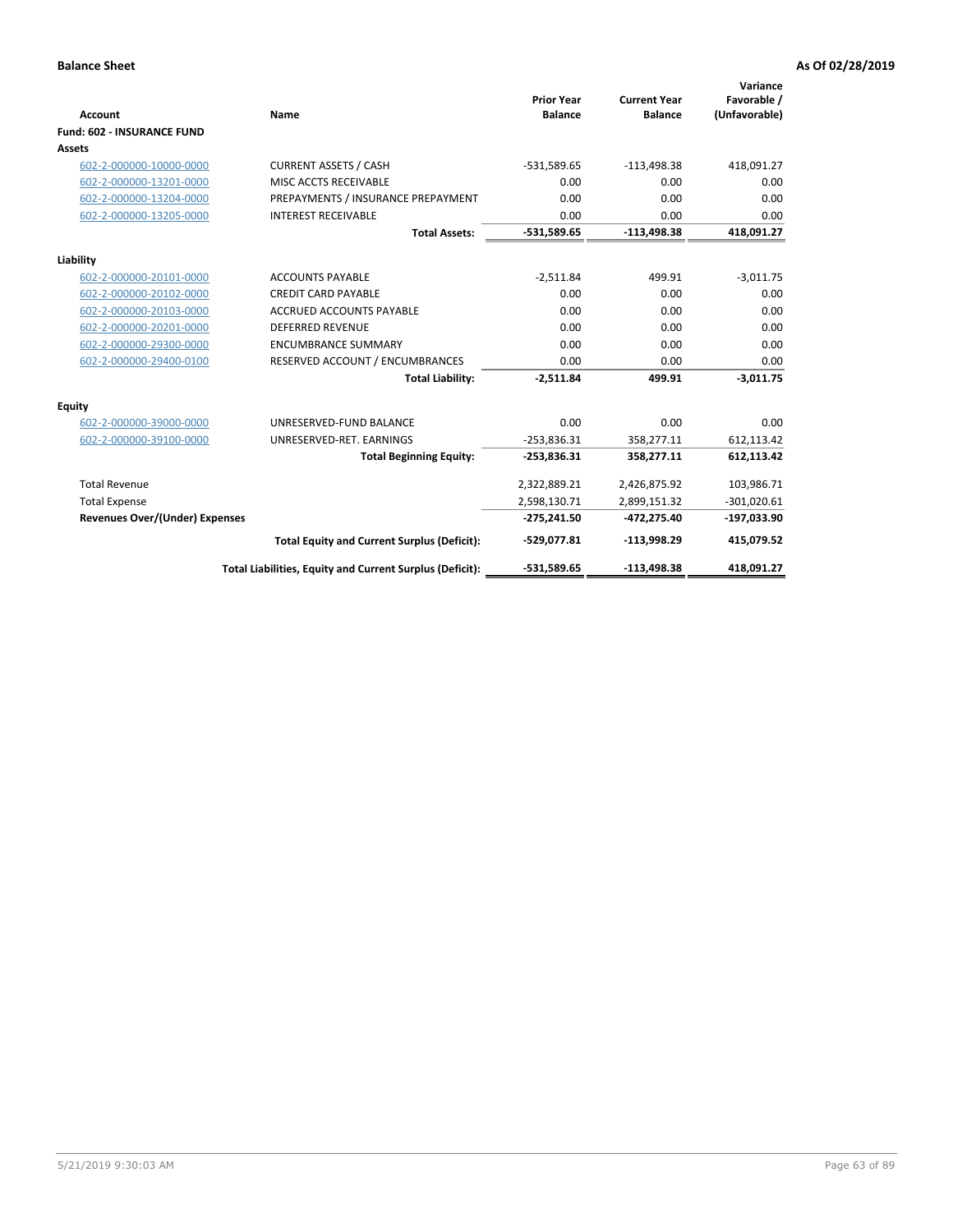| <b>Account</b>                        | Name                                                     | <b>Prior Year</b><br><b>Balance</b> | <b>Current Year</b><br><b>Balance</b> | Variance<br>Favorable /<br>(Unfavorable) |
|---------------------------------------|----------------------------------------------------------|-------------------------------------|---------------------------------------|------------------------------------------|
| Fund: 604 - MIS FUND                  |                                                          |                                     |                                       |                                          |
| <b>Assets</b>                         |                                                          |                                     |                                       |                                          |
| 604-2-000000-10000-0000               | <b>CURRENT ASSETS / CASH</b>                             | 202,450.54                          | 87,329.37                             | $-115, 121.17$                           |
| 604-2-000000-13201-0000               | MISC ACCTS RECEIVABLE                                    | 0.00                                | 0.00                                  | 0.00                                     |
| 604-2-000000-13202-1400               | <b>EMPLOYEE ADVANCES</b>                                 | 0.00                                | 0.00                                  | 0.00                                     |
| 604-2-000000-13203-0000               | NON-CURRENT ASSETS / PREPAYMENTS                         | 0.00                                | 0.00                                  | 0.00                                     |
| 604-2-000000-13205-0000               | <b>INTEREST RECEIVABLE</b>                               | 0.00                                | 0.00                                  | 0.00                                     |
| 604-2-000000-15601-0000               | IT NETWORK PRINTER SUPPLY INVENTORY                      | 0.00                                | 0.00                                  | 0.00                                     |
| 604-2-000000-16004-0000               | FIXED ASSETS / BUILDINGS                                 | 0.00                                | 0.00                                  | 0.00                                     |
| 604-2-000000-16005-0000               | <b>ACCUM DEPR / BUILDINGS</b>                            | 0.00                                | 0.00                                  | 0.00                                     |
| 604-2-000000-16201-0000               | FIXED ASSETS / MACHINERY AND EQUIPMEN                    | 1,587,000.47                        | 1,733,475.22                          | 146,474.75                               |
| 604-2-000000-16202-0000               | ACCUM DEPR / MACHINERY AND EQUIPMEI                      | $-1,415,037.83$                     | $-1,482,716.18$                       | $-67,678.35$                             |
| 604-2-000000-16301-0000               | FIXED ASSETS / C W I P                                   | $-0.20$                             | $-0.20$                               | 0.00                                     |
| 604-2-000000-17501-0000               | <b>EMPLOYEE CONTRIBUTIONS</b>                            | 14,298.00                           | 15,526.00                             | 1,228.00                                 |
| 604-2-000000-17504-0000               | <b>INVESTMENT RETURN</b>                                 | 45,080.00                           | $-27,473.00$                          | $-72,553.00$                             |
| 604-2-000000-17508-0000               | EXPERIENCE DIFFERENCE- OUTFLOW                           | 794.00                              | $-1,010.00$                           | $-1.804.00$                              |
| 604-2-000000-17509-0000               | <b>EXPERIENCE DIFFERENCE - INFLOW</b>                    | $-5,254.00$                         | $-5,254.00$                           | 0.00                                     |
| 604-2-000000-17520-0000               | <b>ASSUMPTION CHANGES</b>                                | 10,557.00                           | 4,911.00                              | $-5,646.00$                              |
|                                       | <b>Total Assets:</b>                                     | 439,887.98                          | 324,788.21                            | $-115,099.77$                            |
|                                       |                                                          |                                     |                                       |                                          |
| Liability                             |                                                          |                                     |                                       |                                          |
| 604-2-000000-20101-0000               | <b>ACCOUNTS PAYABLE</b>                                  | 0.00                                | 0.00                                  | 0.00                                     |
| 604-2-000000-20102-0000               | <b>CREDIT CARD PAYABLE</b>                               | 0.00                                | 0.00                                  | 0.00                                     |
| 604-2-000000-20103-0000               | <b>ACCRUED ACCOUNTS PAYABLE</b>                          | 0.00                                | 0.00                                  | 0.00                                     |
| 604-2-000000-20141-0000               | <b>TELEPHONE CLEARING</b>                                | 0.00                                | 0.00                                  | 0.00                                     |
| 604-2-000000-21035-0000               | DEBT SERVICE / DUE TO DEBT SERVICE                       | 0.00                                | 0.00                                  | 0.00                                     |
| 604-2-000000-22001-0000               | SALARIES PAYABLE                                         | 9,756.01                            | 10,507.77                             | $-751.76$                                |
| 604-2-000000-22002-0000               | <b>VACATION/SICK PAYABLE</b>                             | 25,471.59                           | 17,486.05                             | 7,985.54                                 |
| 604-2-000000-22208-0000               | INSURANCE / AMERICAN FIDELITY                            | 0.00                                | 0.00                                  | 0.00                                     |
| 604-2-000000-23001-0000               | CAPITAL LEASE PAYABLE                                    | $-1.88$                             | $-1.88$                               | 0.00                                     |
| 604-2-000000-23101-0000               | CAPITAL LEASE PAYABLE                                    | $-0.40$                             | $-0.40$                               | 0.00                                     |
| 604-2-000000-26001-0000               | <b>COMPENSATED ABSENCES PAY</b>                          | 9,692.17                            | 22,134.84                             | $-12,442.67$                             |
| 604-2-000000-27001-0000               | <b>CONTRIBUTED CAPITAL</b>                               | 0.00                                | 0.00                                  | 0.00                                     |
| 604-2-000000-29300-0000               | <b>ENCUMBRANCE SUMMARY</b>                               | 0.00                                | 0.00                                  | 0.00                                     |
| 604-2-000000-29400-0100               | RESERVED ACCOUNT / ENCUMBRANCES                          | 0.27                                | 0.27                                  | 0.00                                     |
| 604-2-000000-29999-0000               | <b>NET PENSION LIABILITY</b>                             | 97,979.00                           | 22,699.00                             | 75,280.00                                |
| 604-2-000000-92194-0101               | <b>BANK ONE / DIGITEC</b>                                | 0.00                                | 0.00                                  | 0.00                                     |
|                                       | <b>Total Liability:</b>                                  | 142,896.76                          | 72,825.65                             | 70,071.11                                |
|                                       |                                                          |                                     |                                       |                                          |
| <b>Equity</b>                         |                                                          | 0.00                                | 0.00                                  | 0.00                                     |
| 604-2-000000-39000-0000               | UNRESERVED-FUND BALANCE<br>UNRESERVED-RET. EARNINGS      |                                     |                                       |                                          |
| 604-2-000000-39100-0000               |                                                          | 305,605.35                          | 416,006.50                            | 110,401.15                               |
| 604-2-000000-39500-0000               | NET POSITION - PENSION                                   | $-88.00$                            | $-88.00$                              | 0.00                                     |
|                                       | <b>Total Beginning Equity:</b>                           | 305,517.35                          | 415,918.50                            | 110,401.15                               |
| <b>Total Revenue</b>                  |                                                          | 346,297.10                          | 220,532.95                            | $-125,764.15$                            |
| <b>Total Expense</b>                  |                                                          | 354,823.23                          | 384,488.89                            | $-29,665.66$                             |
| <b>Revenues Over/(Under) Expenses</b> |                                                          | -8,526.13                           | -163,955.94                           | -155,429.81                              |
|                                       | <b>Total Equity and Current Surplus (Deficit):</b>       | 296,991.22                          | 251,962.56                            | -45,028.66                               |
|                                       | Total Liabilities, Equity and Current Surplus (Deficit): | 439,887.98                          | 324,788.21                            | $-115,099.77$                            |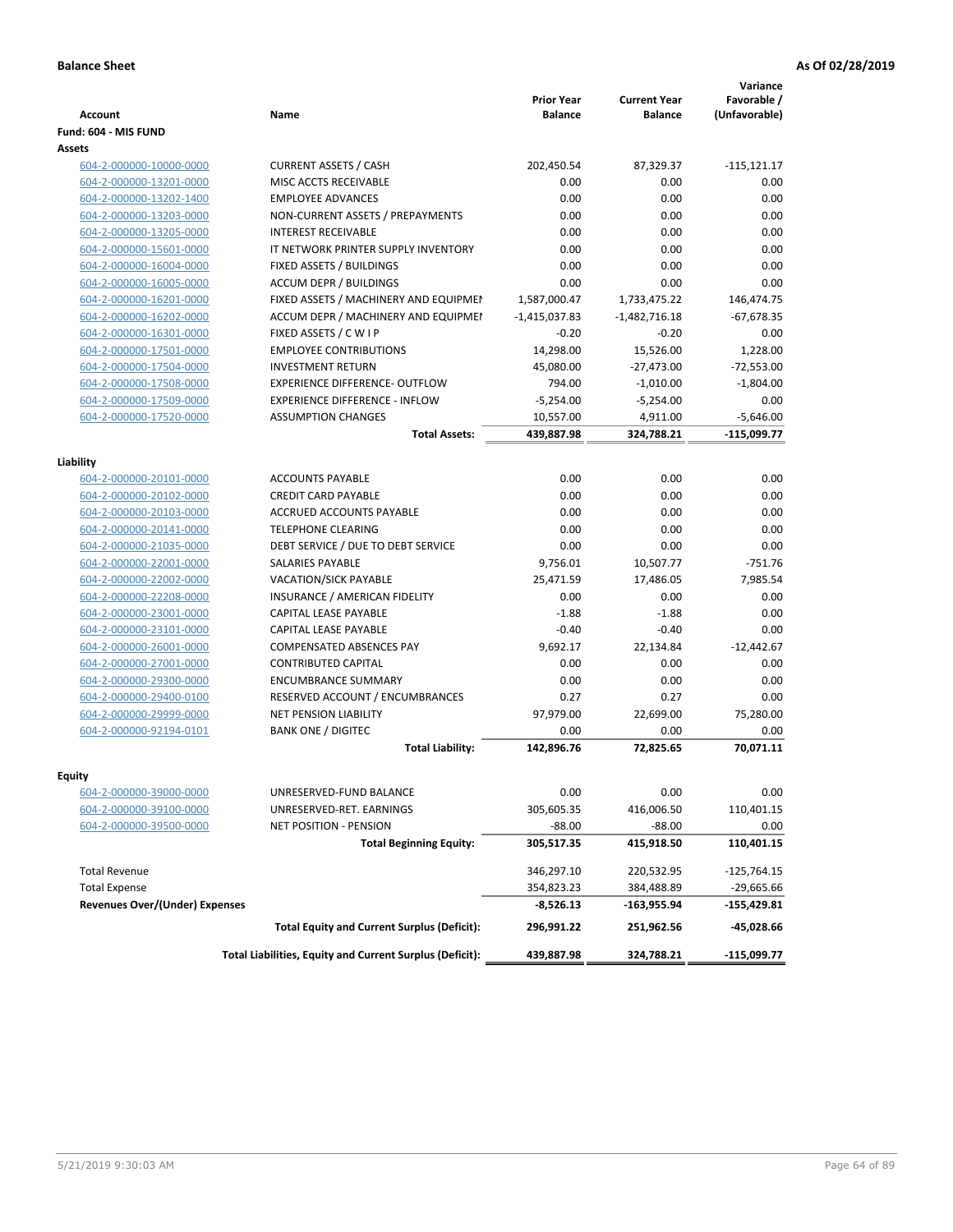|                                             |                                                          |                                     |                                       | Variance                     |
|---------------------------------------------|----------------------------------------------------------|-------------------------------------|---------------------------------------|------------------------------|
| <b>Account</b>                              | Name                                                     | <b>Prior Year</b><br><b>Balance</b> | <b>Current Year</b><br><b>Balance</b> | Favorable /<br>(Unfavorable) |
| <b>Fund: 660 - VEHICLE REPLACEMENT FUND</b> |                                                          |                                     |                                       |                              |
| Assets                                      |                                                          |                                     |                                       |                              |
| 660-2-000000-10000-0000                     | <b>CURRENT ASSETS / CASH</b>                             | -530,447.85                         | $-235,834.10$                         | 294,613.75                   |
| 660-2-000000-11309-0000                     | TAX ANTICIPATION NOTES                                   | 0.00                                | 0.00                                  | 0.00                         |
| 660-2-000000-11510-0000                     | PUBLIC SAFETY VEHICLE REPLACEMENT                        | 866,967.43                          | 884,597.15                            | 17,629.72                    |
| 660-2-000000-11520-0000                     | <b>CERTIFICATES OF DEPOSIT</b>                           | 0.00                                | 0.00                                  | 0.00                         |
| 660-2-000000-11530-0000                     | TexasTERM CP                                             | 0.00                                | 0.00                                  | 0.00                         |
| 660-2-000000-13201-0000                     | MISC ACCTS RECEIVABLE                                    | 0.00                                | 0.00                                  | 0.00                         |
| 660-2-000000-13205-0000                     | <b>INTEREST RECEIVABLE</b>                               | 0.00                                | 0.00                                  | 0.00                         |
| 660-2-000000-16201-0000                     | FIXED ASSETS / MACHINERY AND EQUIPMEN                    | 8,049,045.98                        | 8,738,492.25                          | 689,446.27                   |
| 660-2-000000-16202-0000                     | ACCUM DEPR / MACHINERY AND EQUIPMEI                      | $-6,345,562.78$                     | $-6,695,654.85$                       | $-350,092.07$                |
| 660-2-000000-16301-0000                     | FIXED ASSETS / C W I P                                   | 0.00                                | 0.00                                  | 0.00                         |
| 660-2-000000-39300-0000                     | RESERVED ACCOUNT / ESCROW BALANCE                        | 0.00                                | 0.00                                  | 0.00                         |
|                                             | <b>Total Assets:</b>                                     | 2,040,002.78                        | 2,691,600.45                          | 651,597.67                   |
|                                             |                                                          |                                     |                                       |                              |
| Liability                                   |                                                          |                                     |                                       |                              |
| 660-2-000000-20101-0000                     | <b>ACCOUNTS PAYABLE</b>                                  | 0.00                                | 0.00                                  | 0.00                         |
| 660-2-000000-20102-0000                     | <b>CREDIT CARD PAYABLE</b>                               | 0.00                                | 0.00                                  | 0.00                         |
| 660-2-000000-20103-0000                     | ACCRUED ACCOUNTS PAYABLE                                 | 0.00                                | 0.00                                  | 0.00                         |
| 660-2-000000-21001-0000                     | <b>GENERAL FUND / GENERAL FUND</b>                       | 0.00                                | 0.00                                  | 0.00                         |
| 660-2-000000-23001-0000                     | <b>CAPITAL LEASE PAYABLE</b>                             | 61,063.17                           | 53,071.85                             | 7,991.32                     |
| 660-2-000000-23101-0000                     | <b>CAPITAL LEASE PAYABLE</b>                             | 53,071.82                           | 0.15                                  | 53,071.67                    |
| 660-2-000000-27001-0000                     | <b>CONTRIBUTED CAPITAL</b>                               | 0.00                                | 0.00                                  | 0.00                         |
| 660-2-000000-29300-0000                     | <b>ENCUMBRANCE SUMMARY</b>                               | 0.00                                | 0.00                                  | 0.00                         |
| 660-2-000000-29400-0100                     | RESERVED ACCOUNT / ENCUMBRANCES                          | 0.00                                | 0.00                                  | 0.00                         |
|                                             | <b>Total Liability:</b>                                  | 114,134.99                          | 53,072.00                             | 61,062.99                    |
| <b>Equity</b>                               |                                                          |                                     |                                       |                              |
| 660-2-000000-39000-0000                     | UNRESERVED-FUND BALANCE                                  | 0.00                                | 0.00                                  | 0.00                         |
| 660-2-000000-39100-0000                     | UNRESERVED-RET. EARNINGS                                 | 2,239,163.84                        | 2,771,906.06                          | 532,742.22                   |
|                                             | <b>Total Beginning Equity:</b>                           | 2,239,163.84                        | 2,771,906.06                          | 532,742.22                   |
|                                             |                                                          |                                     |                                       |                              |
| <b>Total Revenue</b>                        |                                                          | 348,365.57                          | 291,842.33                            | $-56,523.24$                 |
| <b>Total Expense</b>                        |                                                          | 661,661.62                          | 425,219.94                            | 236,441.68                   |
| Revenues Over/(Under) Expenses              |                                                          | $-313,296.05$                       | $-133,377.61$                         | 179,918.44                   |
|                                             | <b>Total Equity and Current Surplus (Deficit):</b>       | 1,925,867.79                        | 2,638,528.45                          | 712,660.66                   |
|                                             | Total Liabilities, Equity and Current Surplus (Deficit): | 2,040,002.78                        | 2,691,600.45                          | 651,597.67                   |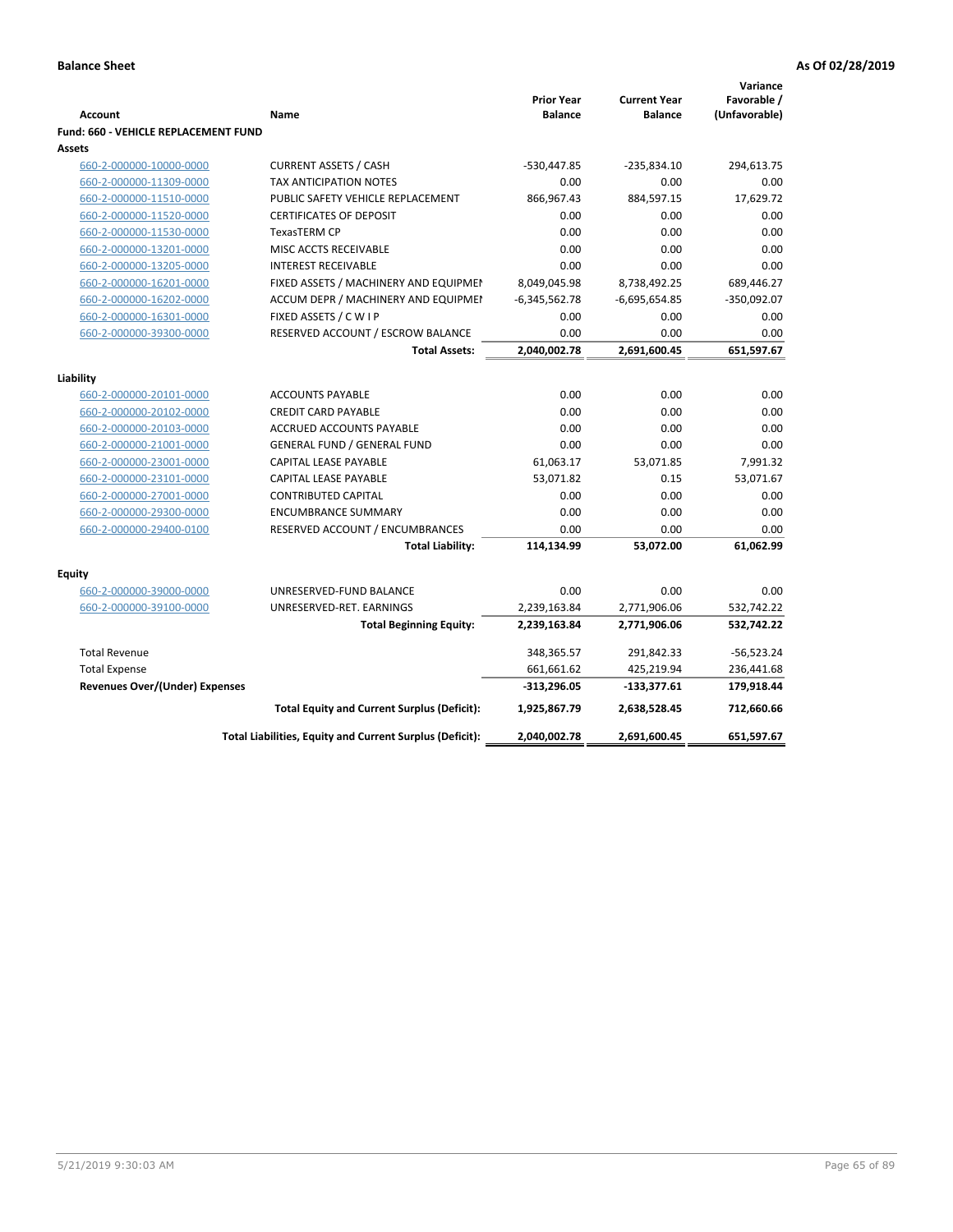| Account                        | Name                                                     | <b>Prior Year</b><br><b>Balance</b> | <b>Current Year</b><br><b>Balance</b> | Variance<br>Favorable /<br>(Unfavorable) |
|--------------------------------|----------------------------------------------------------|-------------------------------------|---------------------------------------|------------------------------------------|
| Fund: 701 - FIREMEN'S PENSION  |                                                          |                                     |                                       |                                          |
| <b>Assets</b>                  |                                                          |                                     |                                       |                                          |
| 701-1-000000-10000-0000        | <b>CURRENT ASSETS / CASH</b>                             | 0.00                                | 0.00                                  | 0.00                                     |
|                                | <b>Total Assets:</b>                                     | 0.00                                | 0.00                                  | 0.00                                     |
| Liability                      |                                                          |                                     |                                       |                                          |
| 701-1-000000-20103-0000        | <b>ACCOUNTS PAYABLE</b>                                  | 0.00                                | 0.00                                  | 0.00                                     |
| 701-1-000000-22306-1000        | UNREALIZED GAIN/LOSS                                     | 0.00                                | 543,546.00                            | $-543,546.00$                            |
|                                | <b>Total Liability:</b>                                  | 0.00                                | 543,546.00                            | $-543,546.00$                            |
| <b>Equity</b>                  |                                                          |                                     |                                       |                                          |
| 701-1-000000-39000-0000        | UNRESERVED-FUND BALANCE                                  | 0.00                                | $-543,546.00$                         | $-543,546.00$                            |
|                                | <b>Total Beginning Equity:</b>                           | 0.00                                | -543,546.00                           | $-543,546.00$                            |
| <b>Total Expense</b>           |                                                          | 0.00                                | 0.00                                  | 0.00                                     |
| Revenues Over/(Under) Expenses |                                                          | 0.00                                | 0.00                                  | 0.00                                     |
|                                | <b>Total Equity and Current Surplus (Deficit):</b>       | 0.00                                | -543,546.00                           | $-543,546.00$                            |
|                                | Total Liabilities, Equity and Current Surplus (Deficit): | 0.00                                | 0.00                                  | 0.00                                     |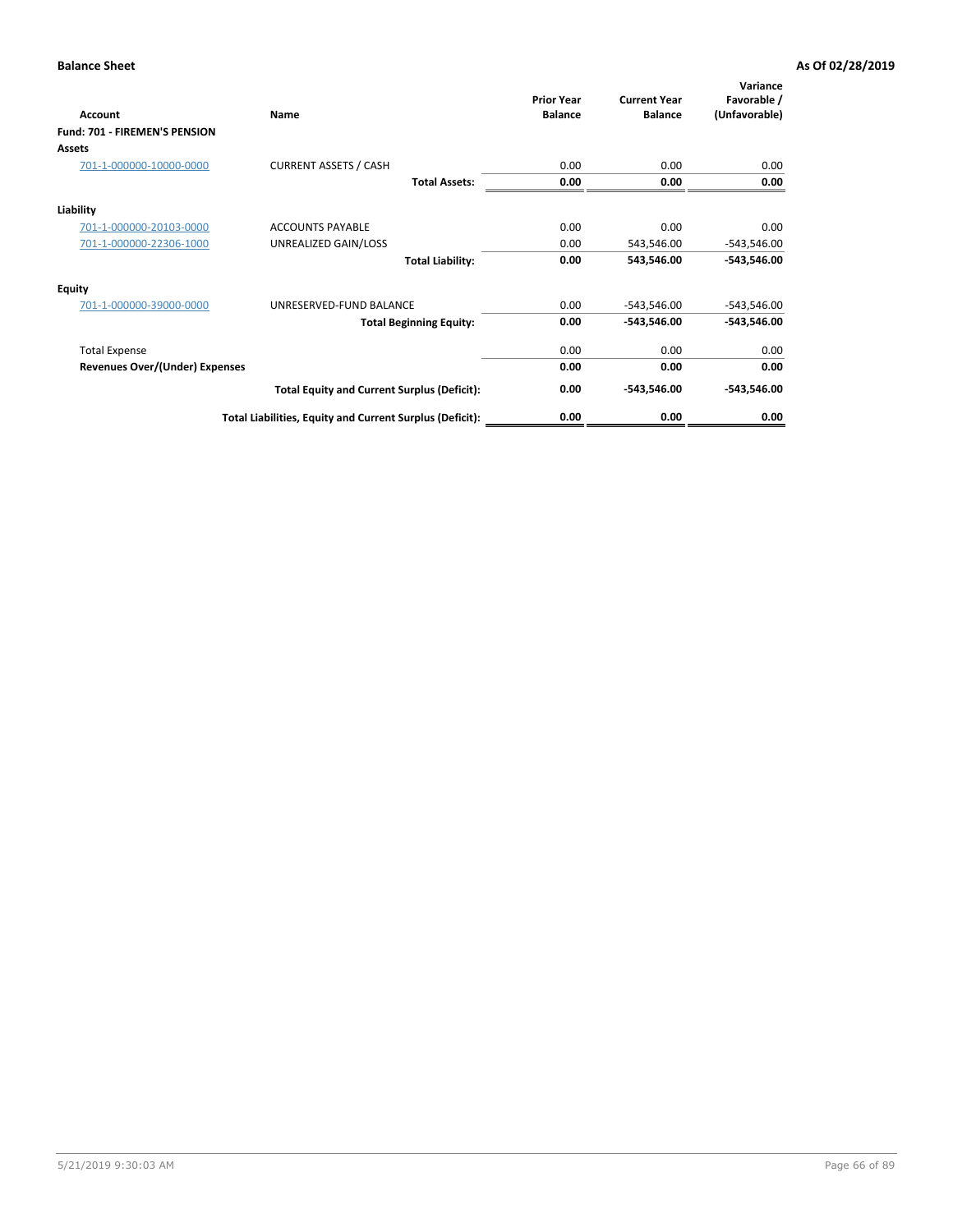|                                       |                                                          |                                     |                                       | Variance                     |
|---------------------------------------|----------------------------------------------------------|-------------------------------------|---------------------------------------|------------------------------|
| <b>Account</b>                        | <b>Name</b>                                              | <b>Prior Year</b><br><b>Balance</b> | <b>Current Year</b><br><b>Balance</b> | Favorable /<br>(Unfavorable) |
| Fund: 800 - SPENCE FUND               |                                                          |                                     |                                       |                              |
| <b>Assets</b>                         |                                                          |                                     |                                       |                              |
| 800-3-000000-10000-0000               | <b>CURRENT ASSETS / CASH</b>                             | $-1,866.38$                         | $-2,466.38$                           | $-600.00$                    |
| 800-3-000000-11507-0000               | <b>SPENCE ENDOWMENT</b>                                  | 576,771.59                          | 588,500.19                            | 11,728.60                    |
| 800-3-000000-11520-0000               | <b>CERTIFICATES OF DEPOSIT</b>                           | 0.00                                | 0.00                                  | 0.00                         |
| 800-3-000000-11605-0000               | <b>SPENCE ENDOWMENT</b>                                  | 0.00                                | 0.00                                  | 0.00                         |
| 800-3-000000-13205-0000               | <b>INTEREST RECEIVABLE</b>                               | 0.00                                | 0.00                                  | 0.00                         |
|                                       | <b>Total Assets:</b>                                     | 574,905.21                          | 586,033.81                            | 11,128.60                    |
| Liability                             |                                                          |                                     |                                       |                              |
| 800-3-000000-20101-0000               | <b>ACCOUNTS PAYABLE</b>                                  | 0.00                                | 0.00                                  | 0.00                         |
| 800-3-000000-20102-0000               | <b>CREDIT CARD PAYABLE</b>                               | 0.00                                | 0.00                                  | 0.00                         |
| 800-3-000000-20103-0000               | <b>ACCRUED ACCOUNTS PAYABLE</b>                          | 0.00                                | 0.00                                  | 0.00                         |
| 800-3-000000-20139-0000               | <b>RETAINAGES PAYABLE</b>                                | 0.00                                | 0.00                                  | 0.00                         |
| 800-3-000000-21001-0000               | <b>GENERAL FUND / GENERAL FUND</b>                       | 0.00                                | 0.00                                  | 0.00                         |
| 800-3-000000-29300-0000               | <b>ENCUMBRANCE SUMMARY</b>                               | 0.00                                | 0.00                                  | 0.00                         |
| 800-3-000000-29400-0000               | RESERVED ACCOUNT / ENCUMBRANCES                          | 0.00                                | 0.00                                  | 0.00                         |
|                                       | <b>Total Liability:</b>                                  | 0.00                                | 0.00                                  | 0.00                         |
| <b>Equity</b>                         |                                                          |                                     |                                       |                              |
| 800-3-000000-39000-0000               | UNRESERVED-FUND BALANCE                                  | 572,241.50                          | 580,732.13                            | 8,490.63                     |
|                                       | <b>Total Beginning Equity:</b>                           | 572,241.50                          | 580,732.13                            | 8,490.63                     |
| <b>Total Revenue</b>                  |                                                          | 2,913.71                            | 5,551.68                              | 2,637.97                     |
| <b>Total Expense</b>                  |                                                          | 250.00                              | 250.00                                | 0.00                         |
| <b>Revenues Over/(Under) Expenses</b> |                                                          | 2,663.71                            | 5,301.68                              | 2,637.97                     |
|                                       | <b>Total Equity and Current Surplus (Deficit):</b>       | 574,905.21                          | 586,033.81                            | 11,128.60                    |
|                                       |                                                          |                                     |                                       |                              |
|                                       | Total Liabilities, Equity and Current Surplus (Deficit): | 574,905.21                          | 586,033.81                            | 11,128.60                    |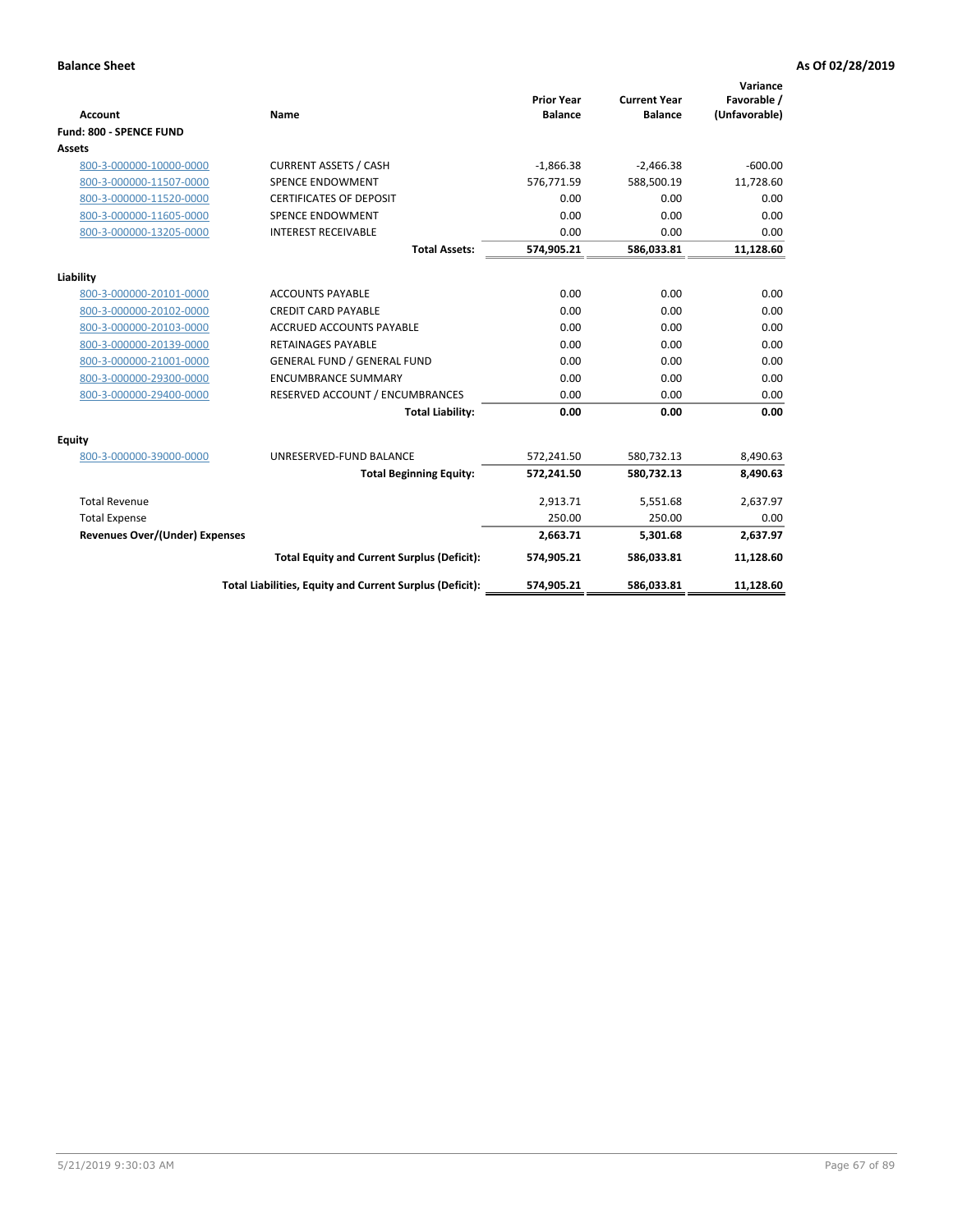| <b>Account</b>                         | Name                                                     | <b>Prior Year</b><br><b>Balance</b> | <b>Current Year</b><br><b>Balance</b> | Variance<br>Favorable /<br>(Unfavorable) |
|----------------------------------------|----------------------------------------------------------|-------------------------------------|---------------------------------------|------------------------------------------|
| <b>Fund: 801 - JONES LIBRARY TRUST</b> |                                                          |                                     |                                       |                                          |
| Assets                                 |                                                          |                                     |                                       |                                          |
| 801-3-000000-10000-0000                | <b>CURRENT ASSETS / CASH</b>                             | 15,433.86                           | 15,671.67                             | 237.81                                   |
| 801-3-000000-13201-0000                | MISC ACCTS RECEIVABLE                                    | 0.00                                | 0.00                                  | 0.00                                     |
| 801-3-000000-13205-0000                | <b>INTEREST RECEIVABLE</b>                               | 0.00                                | 0.00                                  | 0.00                                     |
|                                        | <b>Total Assets:</b>                                     | 15,433.86                           | 15,671.67                             | 237.81                                   |
| Liability                              |                                                          |                                     |                                       |                                          |
| 801-3-000000-20101-0000                | <b>ACCOUNTS PAYABLE</b>                                  | 0.00                                | 0.00                                  | 0.00                                     |
| 801-3-000000-20102-0000                | <b>CREDIT CARD PAYABLE</b>                               | 0.00                                | 0.00                                  | 0.00                                     |
| 801-3-000000-20103-0000                | <b>ACCRUED ACCOUNTS PAYABLE</b>                          | 0.00                                | 0.00                                  | 0.00                                     |
|                                        | <b>Total Liability:</b>                                  | 0.00                                | 0.00                                  | 0.00                                     |
| Equity                                 |                                                          |                                     |                                       |                                          |
| 801-3-000000-39000-0000                | UNRESERVED-FUND BALANCE                                  | 15,424.19                           | 15,532.72                             | 108.53                                   |
|                                        | <b>Total Beginning Equity:</b>                           | 15,424.19                           | 15,532.72                             | 108.53                                   |
| <b>Total Revenue</b>                   |                                                          | 11.39                               | 142.46                                | 131.07                                   |
| <b>Total Expense</b>                   |                                                          | 1.72                                | 3.51                                  | $-1.79$                                  |
| <b>Revenues Over/(Under) Expenses</b>  |                                                          | 9.67                                | 138.95                                | 129.28                                   |
|                                        | <b>Total Equity and Current Surplus (Deficit):</b>       | 15,433.86                           | 15,671.67                             | 237.81                                   |
|                                        | Total Liabilities, Equity and Current Surplus (Deficit): | 15,433.86                           | 15,671.67                             | 237.81                                   |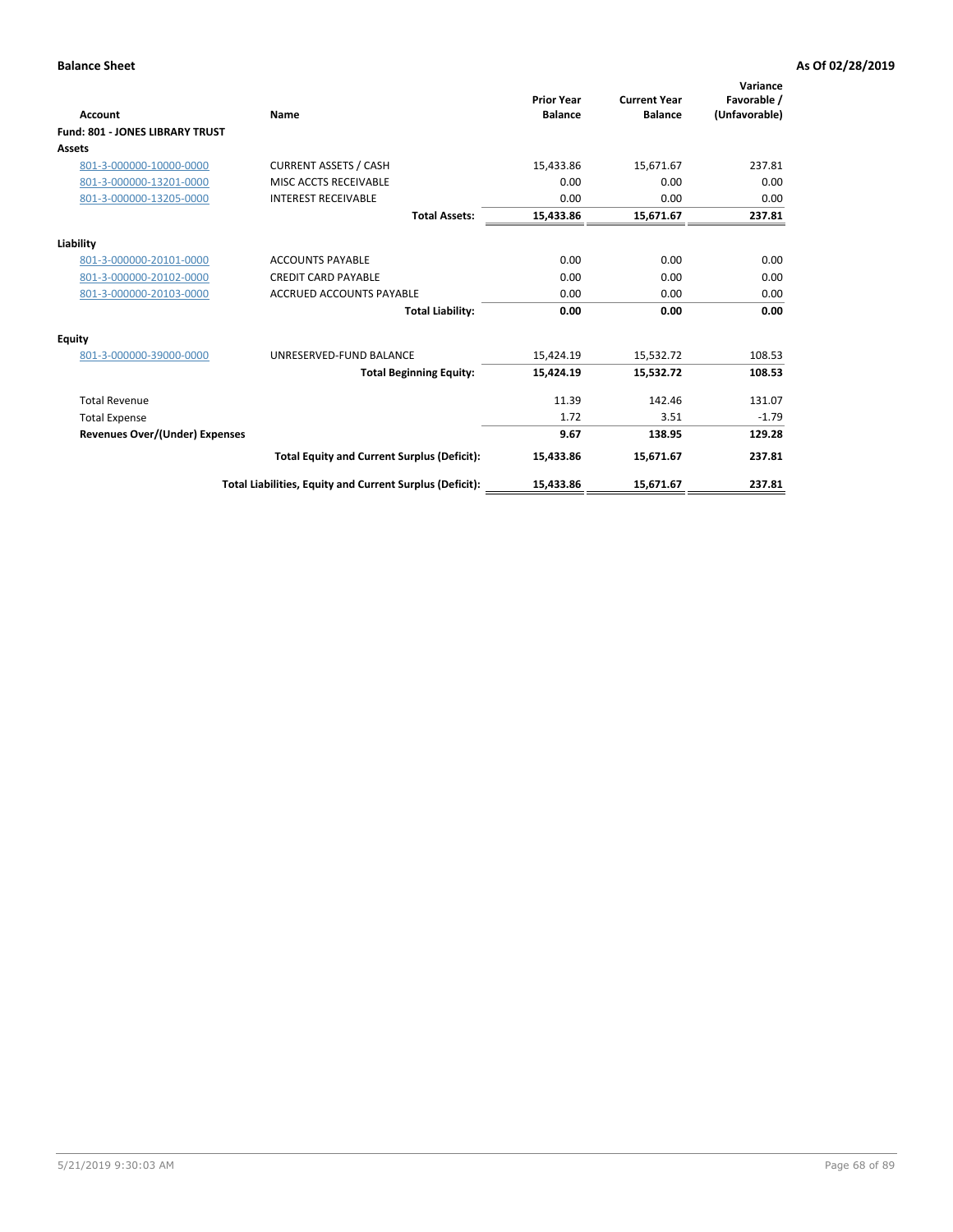| <b>Account</b>                              | <b>Name</b>                                              | <b>Prior Year</b><br><b>Balance</b> | <b>Current Year</b><br><b>Balance</b> | Variance<br>Favorable /<br>(Unfavorable) |
|---------------------------------------------|----------------------------------------------------------|-------------------------------------|---------------------------------------|------------------------------------------|
| Fund: 803 - GREENVILLE BOARD OF DEVELOPMENT |                                                          |                                     |                                       |                                          |
| Assets                                      |                                                          |                                     |                                       |                                          |
| 803-3-000000-10000-0000                     | <b>CURRENT ASSETS / CASH</b>                             | 0.00                                | 0.00                                  | 0.00                                     |
| 803-3-000000-13201-0000                     | MISC ACCTS RECEIVABLE                                    | 0.00                                | 0.00                                  | 0.00                                     |
| 803-3-000000-13203-0000                     | NON-CURRENT ASSETS / PREPAYMENTS                         | 0.00                                | 0.00                                  | 0.00                                     |
|                                             | <b>Total Assets:</b>                                     | 0.00                                | 0.00                                  | 0.00                                     |
| Liability                                   |                                                          |                                     |                                       |                                          |
| 803-3-000000-20101-0000                     | <b>ACCOUNTS PAYABLE</b>                                  | 0.00                                | 0.00                                  | 0.00                                     |
| 803-3-000000-20102-0000                     | <b>ACCOUNTS PAYABLE</b>                                  | 0.00                                | 0.00                                  | 0.00                                     |
| 803-3-000000-20103-0000                     | <b>ACCRUED ACCOUNTS PAYABLE</b>                          | 0.00                                | 0.00                                  | 0.00                                     |
| 803-3-000000-20139-0000                     | <b>RETAINAGES PAYABLE</b>                                | 0.00                                | 0.00                                  | 0.00                                     |
| 803-3-000000-20141-0000                     | <b>TELEPHONE CLEARING</b>                                | 0.00                                | 0.00                                  | 0.00                                     |
| 803-3-000000-21400-0000                     | <b>ELECTRIC OPERATING FUND</b>                           | 0.00                                | 0.00                                  | 0.00                                     |
| 803-3-000000-22001-0000                     | ACCRUED SALARIES/WAGES                                   | 0.00                                | 0.00                                  | 0.00                                     |
| 803-3-000000-22002-0000                     | ACCRUED SALARIES/WAGES                                   | 0.00                                | 0.00                                  | 0.00                                     |
| 803-3-000000-26001-0000                     | <b>COMPENSATED ABSENCES PAY</b>                          | 0.00                                | 0.00                                  | 0.00                                     |
| 803-3-000000-29300-0000                     | <b>ENCUMBRANCE SUMMARY</b>                               | 0.00                                | 0.00                                  | 0.00                                     |
| 803-3-000000-29400-0100                     | RESERVED ACCOUNT / ENCUMBRANCES                          | 0.00                                | 0.00                                  | 0.00                                     |
|                                             | <b>Total Liability:</b>                                  | 0.00                                | 0.00                                  | 0.00                                     |
| Equity                                      |                                                          |                                     |                                       |                                          |
| 803-3-000000-39000-0000                     | UNRESERVED-FUND BALANCE                                  | 0.00                                | 0.00                                  | 0.00                                     |
|                                             | <b>Total Beginning Equity:</b>                           | 0.00                                | 0.00                                  | 0.00                                     |
| <b>Total Revenue</b>                        |                                                          | 0.00                                | 0.00                                  | 0.00                                     |
| <b>Total Expense</b>                        |                                                          | 0.00                                | 0.00                                  | 0.00                                     |
| <b>Revenues Over/(Under) Expenses</b>       |                                                          | 0.00                                | 0.00                                  | 0.00                                     |
|                                             | <b>Total Equity and Current Surplus (Deficit):</b>       | 0.00                                | 0.00                                  | 0.00                                     |
|                                             | Total Liabilities, Equity and Current Surplus (Deficit): | 0.00                                | 0.00                                  | 0.00                                     |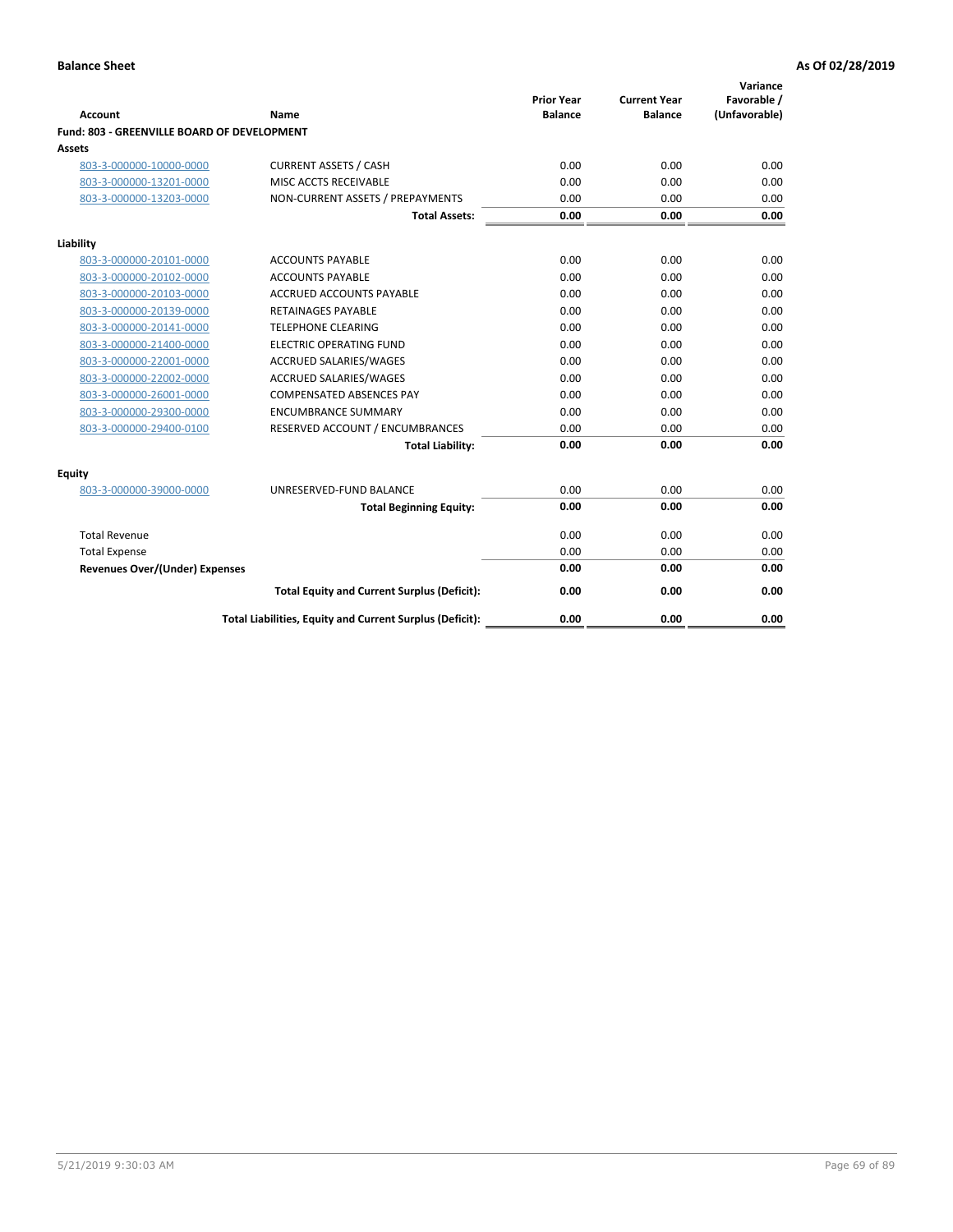| <b>Account</b>                        | Name                                                     | <b>Prior Year</b><br><b>Balance</b> | <b>Current Year</b><br><b>Balance</b> | Variance<br>Favorable /<br>(Unfavorable) |
|---------------------------------------|----------------------------------------------------------|-------------------------------------|---------------------------------------|------------------------------------------|
| Fund: 807 - 4A-EDC                    |                                                          |                                     |                                       |                                          |
| <b>Assets</b>                         |                                                          |                                     |                                       |                                          |
| 807-3-000000-10000-0000               | <b>CURRENT ASSETS / CASH</b>                             | 0.00                                | 0.00                                  | 0.00                                     |
| 807-3-000000-13201-0000               | MISC ACCTS RECEIVABLE                                    | 0.00                                | 0.00                                  | 0.00                                     |
| 807-3-000000-16301-0000               | FIXED ASSETS / C W I P                                   | 0.00                                | 0.00                                  | 0.00                                     |
|                                       | <b>Total Assets:</b>                                     | 0.00                                | 0.00                                  | 0.00                                     |
| Liability                             |                                                          |                                     |                                       |                                          |
| 807-3-000000-20101-0000               | <b>ACCOUNTS PAYABLE</b>                                  | 0.00                                | 0.00                                  | 0.00                                     |
| 807-3-000000-20103-0000               | <b>ACCOUNTS PAYABLE</b>                                  | 0.00                                | 0.00                                  | 0.00                                     |
| 807-3-000000-20139-0000               | <b>RETAINAGES PAYABLE</b>                                | 0.00                                | 0.00                                  | 0.00                                     |
| 807-3-000000-26105-0000               | INV NET OF RELATED DEBT                                  | 0.00                                | 0.00                                  | 0.00                                     |
| 807-3-000000-29300-0000               | <b>ENCUMBRANCE SUMMARY</b>                               | 0.00                                | 0.00                                  | 0.00                                     |
| 807-3-000000-29400-0100               | RESERVED ACCOUNT / ENCUMBRANCES                          | 0.00                                | 0.00                                  | 0.00                                     |
| 807-3-495000-20180-0000               | <b>CURRENT DEBT</b>                                      | 0.00                                | 0.00                                  | 0.00                                     |
| 807-3-495000-26002-0000               | CA - LONG-TERM DEBT / AMT TO BE PROVIL                   | 0.00                                | 0.00                                  | 0.00                                     |
|                                       | <b>Total Liability:</b>                                  | 0.00                                | 0.00                                  | 0.00                                     |
| Equity                                |                                                          |                                     |                                       |                                          |
| 807-3-000000-39000-0000               | UNRESERVED-FUND BALANCE                                  | 0.00                                | 0.00                                  | 0.00                                     |
|                                       | <b>Total Beginning Equity:</b>                           | 0.00                                | 0.00                                  | 0.00                                     |
| <b>Total Revenue</b>                  |                                                          | 0.00                                | 0.00                                  | 0.00                                     |
| <b>Total Expense</b>                  |                                                          | 0.00                                | 0.00                                  | 0.00                                     |
| <b>Revenues Over/(Under) Expenses</b> |                                                          | 0.00                                | 0.00                                  | 0.00                                     |
|                                       | <b>Total Equity and Current Surplus (Deficit):</b>       | 0.00                                | 0.00                                  | 0.00                                     |
|                                       | Total Liabilities, Equity and Current Surplus (Deficit): | 0.00                                | 0.00                                  | 0.00                                     |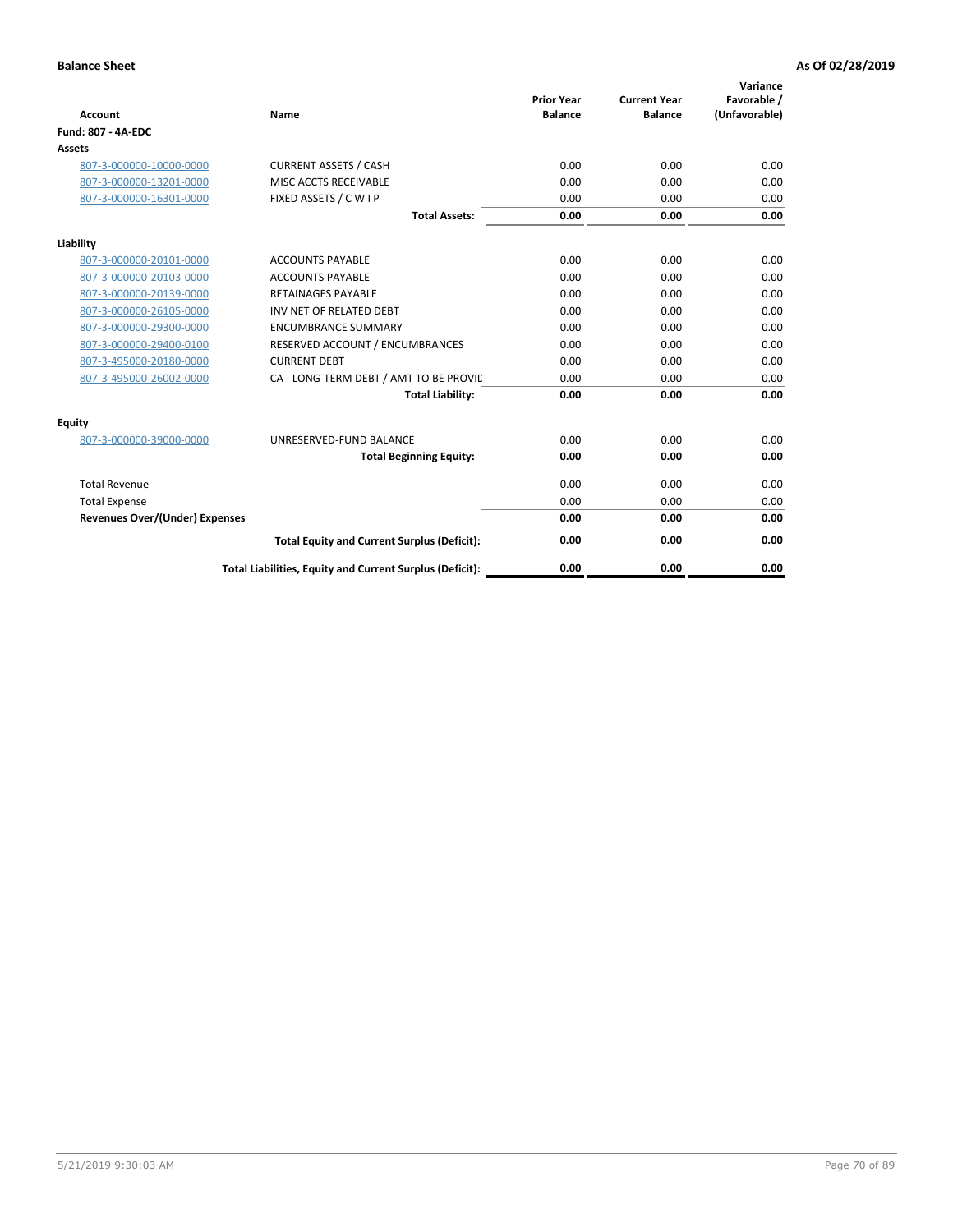| <b>Account</b>                        | Name                                                     | <b>Prior Year</b><br><b>Balance</b> | <b>Current Year</b><br><b>Balance</b> | Variance<br>Favorable /<br>(Unfavorable) |
|---------------------------------------|----------------------------------------------------------|-------------------------------------|---------------------------------------|------------------------------------------|
| Fund: 809 - GREENVILLE IDC (L-3)      |                                                          |                                     |                                       |                                          |
| <b>Assets</b>                         |                                                          |                                     |                                       |                                          |
| 809-3-000000-10000-0000               | <b>CURRENT ASSETS / CASH</b>                             | 0.40                                | 247,791.84                            | 247,791.44                               |
| 809-3-000000-13201-0000               | MISC ACCTS RECEIVABLE                                    | 0.00                                | 0.00                                  | 0.00                                     |
|                                       | <b>Total Assets:</b>                                     | 0.40                                | 247,791.84                            | 247,791.44                               |
| Liability                             |                                                          |                                     |                                       |                                          |
| 809-3-000000-20101-0000               | <b>ACCOUNTS PAYABLE</b>                                  | 0.00                                | 0.00                                  | 0.00                                     |
| 809-3-000000-20103-0000               | <b>ACCRUED ACCOUNTS PAYABLE</b>                          | $-787.94$                           | $-170.01$                             | $-617.93$                                |
| 809-3-000000-21001-0000               | <b>GENERAL FUND / GENERAL FUND</b>                       | 0.00                                | 0.00                                  | 0.00                                     |
|                                       | <b>Total Liability:</b>                                  | $-787.94$                           | $-170.01$                             | $-617.93$                                |
| Equity                                |                                                          |                                     |                                       |                                          |
| 809-3-000000-39000-0000               | UNRESERVED-FUND BALANCE                                  | 0.40                                | 788.34                                | 787.94                                   |
| 809-3-000000-39100-0000               | UNRESERVED-RET. EARNINGS                                 | 0.00                                | 0.00                                  | 0.00                                     |
| 809-3-000000-39150-0000               | RESERVED-RET. EARNINGS                                   | 0.00                                | 0.00                                  | 0.00                                     |
|                                       | <b>Total Beginning Equity:</b>                           | 0.40                                | 788.34                                | 787.94                                   |
| <b>Total Revenue</b>                  |                                                          | 2,879,881.27                        | 1,597,882.58                          | $-1,281,998.69$                          |
| <b>Total Expense</b>                  |                                                          | 2,879,093.33                        | 1,350,709.07                          | 1,528,384.26                             |
| <b>Revenues Over/(Under) Expenses</b> |                                                          | 787.94                              | 247,173.51                            | 246,385.57                               |
|                                       | <b>Total Equity and Current Surplus (Deficit):</b>       | 788.34                              | 247,961.85                            | 247,173.51                               |
|                                       | Total Liabilities, Equity and Current Surplus (Deficit): | 0.40                                | 247,791.84                            | 247,791.44                               |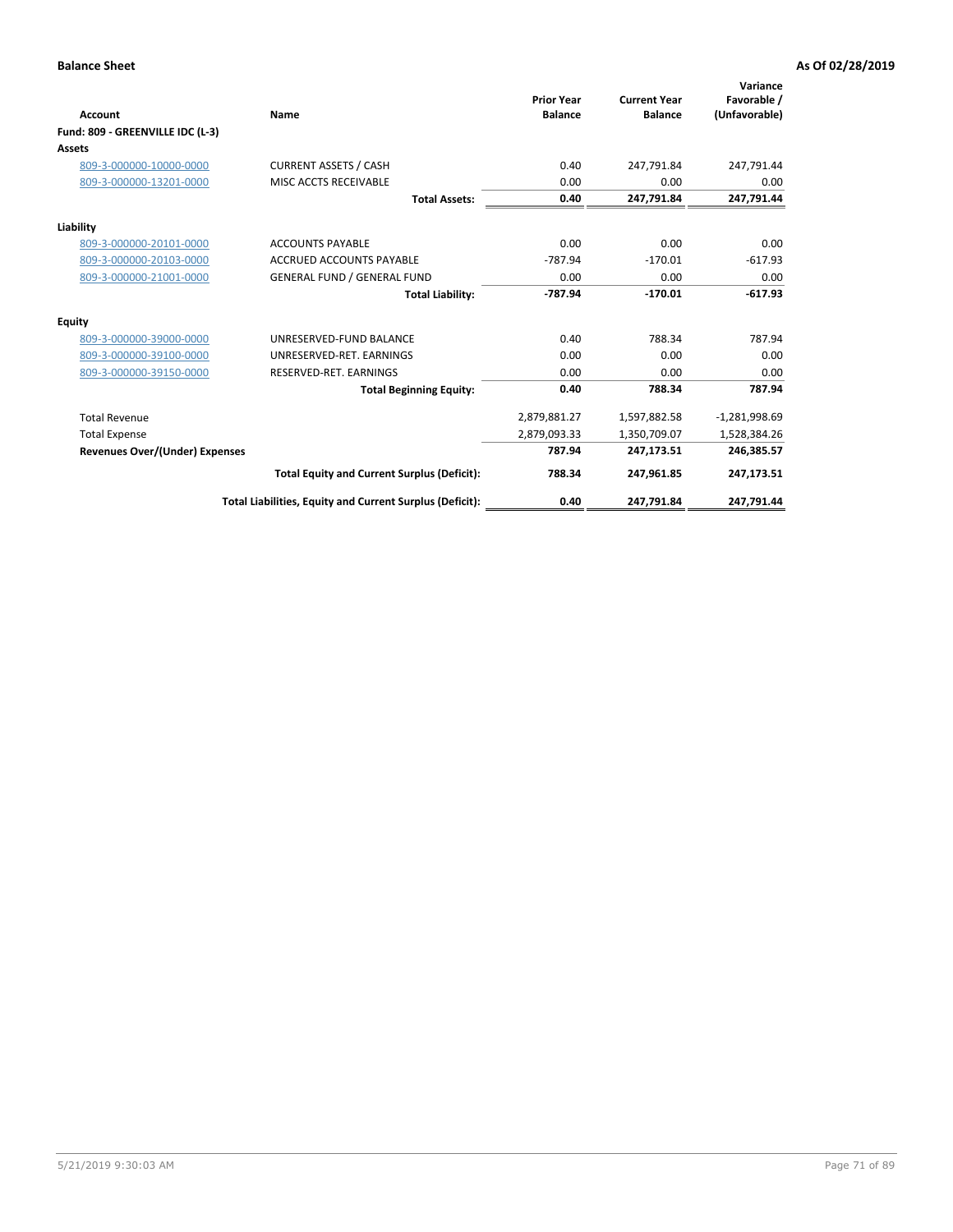| <b>Account</b>                          | Name                                                     | <b>Prior Year</b><br><b>Balance</b> | <b>Current Year</b><br><b>Balance</b> | Variance<br>Favorable /<br>(Unfavorable) |
|-----------------------------------------|----------------------------------------------------------|-------------------------------------|---------------------------------------|------------------------------------------|
| Fund: 810 - SEIZURE FUNDS - STATE RULES |                                                          |                                     |                                       |                                          |
| Assets                                  |                                                          |                                     |                                       |                                          |
| 810-3-000000-10000-0000                 | <b>CURRENT ASSETS / CASH</b>                             | 263,655.59                          | 292,718.82                            | 29,063.23                                |
| 810-3-000000-13201-0000                 | MISC ACCTS RECEIVABLE                                    | 0.00                                | $-23,590.00$                          | $-23,590.00$                             |
| 810-3-000000-13202-1400                 | <b>EMPLOYEE ADVANCES</b>                                 | 0.00                                | 0.00                                  | 0.00                                     |
| 810-3-000000-13205-0000                 | <b>INTEREST RECEIVABLE</b>                               | 0.00                                | 0.00                                  | 0.00                                     |
| 810-3-000000-16201-0000                 | MACHINERY AND EQUIPMENT                                  | 0.00                                | 0.00                                  | 0.00                                     |
| 810-3-000000-16202-0000                 | ACCUMULATED DEPRECATION                                  | 0.00                                | 0.00                                  | 0.00                                     |
|                                         | <b>Total Assets:</b>                                     | 263,655.59                          | 269,128.82                            | 5,473.23                                 |
|                                         |                                                          |                                     |                                       |                                          |
| Liability                               |                                                          |                                     |                                       |                                          |
| 810-3-000000-20101-0000                 | <b>ACCOUNTS PAYABLE</b>                                  | 0.00                                | 0.00                                  | 0.00                                     |
| 810-3-000000-20102-0000                 | <b>CREDIT CARD PAYABLE</b>                               | 0.00                                | 0.00                                  | 0.00                                     |
| 810-3-000000-20103-0000                 | <b>ACCRUED ACCOUNTS PAYABLE</b>                          | 0.00                                | 0.00                                  | 0.00                                     |
| 810-3-000000-29300-0000                 | <b>ENCUMBRANCE SUMMARY</b>                               | 0.00                                | 0.00                                  | 0.00                                     |
| 810-3-000000-29400-0100                 | RESERVED ACCOUNT / ENCUMBRANCES                          | 0.00                                | 0.00                                  | 0.00                                     |
| 810-3-000000-92520-0600                 | RESERVED ACCOUNT/HB65 SIEZURES                           | 0.00                                | 0.00                                  | 0.00                                     |
|                                         | <b>Total Liability:</b>                                  | 0.00                                | 0.00                                  | 0.00                                     |
| <b>Equity</b>                           |                                                          |                                     |                                       |                                          |
| 810-3-000000-39000-0000                 | UNRESERVED-FUND BALANCE                                  | 262,591.46                          | 266,708.55                            | 4,117.09                                 |
|                                         | <b>Total Beginning Equity:</b>                           | 262,591.46                          | 266,708.55                            | 4,117.09                                 |
| <b>Total Revenue</b>                    |                                                          | 1,159.38                            | 2,481.81                              | 1,322.43                                 |
| <b>Total Expense</b>                    |                                                          | 95.25                               | 61.54                                 | 33.71                                    |
| <b>Revenues Over/(Under) Expenses</b>   |                                                          | 1,064.13                            | 2,420.27                              | 1,356.14                                 |
|                                         | <b>Total Equity and Current Surplus (Deficit):</b>       | 263,655.59                          | 269,128.82                            | 5,473.23                                 |
|                                         | Total Liabilities, Equity and Current Surplus (Deficit): | 263,655.59                          | 269,128.82                            | 5,473.23                                 |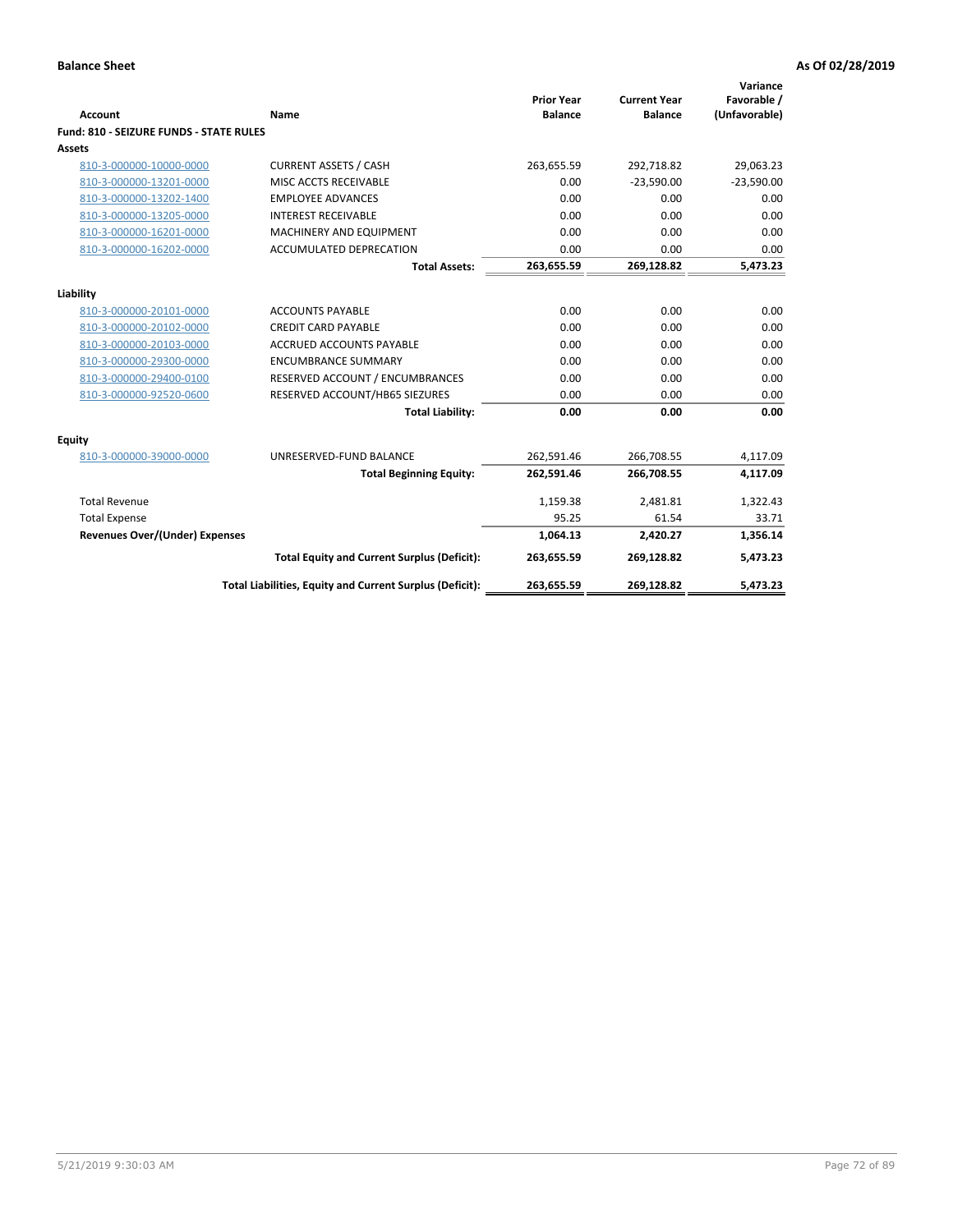| <b>Account</b>                        | Name                                                     | <b>Prior Year</b><br><b>Balance</b> | <b>Current Year</b><br><b>Balance</b> | Variance<br>Favorable /<br>(Unfavorable) |
|---------------------------------------|----------------------------------------------------------|-------------------------------------|---------------------------------------|------------------------------------------|
| Fund: 811 - SEIZURE FUNDS - FED RULES |                                                          |                                     |                                       |                                          |
| <b>Assets</b>                         |                                                          |                                     |                                       |                                          |
| 811-3-000000-10000-0000               | <b>CURRENT ASSETS / CASH</b>                             | 156,736.87                          | 299,949.76                            | 143,212.89                               |
| 811-3-000000-13201-0000               | MISC ACCTS RECEIVABLE                                    | 0.00                                | 0.00                                  | 0.00                                     |
| 811-3-000000-13205-0000               | <b>INTEREST RECEIVABLE</b>                               | 0.00                                | 0.00                                  | 0.00                                     |
| 811-3-000000-16201-0000               | <b>MACHINERY AND EQUIPMENT</b>                           | 0.00                                | 0.00                                  | 0.00                                     |
| 811-3-000000-16202-0000               | <b>ACCUMULATED DEPRECATION</b>                           | 0.00                                | 0.00                                  | 0.00                                     |
|                                       | <b>Total Assets:</b>                                     | 156,736.87                          | 299,949.76                            | 143,212.89                               |
| Liability                             |                                                          |                                     |                                       |                                          |
| 811-3-000000-20101-0000               | <b>ACCOUNTS PAYABLE</b>                                  | 0.00                                | 0.00                                  | 0.00                                     |
| 811-3-000000-20102-0000               | <b>CREDIT CARD PAYABLE</b>                               | 0.00                                | 0.00                                  | 0.00                                     |
| 811-3-000000-20103-0000               | <b>ACCRUED ACCOUNTS PAYABLE</b>                          | 0.00                                | 0.00                                  | 0.00                                     |
| 811-3-000000-29300-0000               | <b>ENCUMBRANCE SUMMARY</b>                               | 0.00                                | 0.00                                  | 0.00                                     |
| 811-3-000000-29400-0100               | RESERVED ACCOUNT / ENCUMBRANCES                          | 0.00                                | 0.00                                  | 0.00                                     |
| 811-3-000000-92521-0700               | RESERVED ACCOUNT/FED SIEZURES                            | 0.00                                | 0.00                                  | 0.00                                     |
|                                       | <b>Total Liability:</b>                                  | 0.00                                | 0.00                                  | 0.00                                     |
| Equity                                |                                                          |                                     |                                       |                                          |
| 811-3-000000-39000-0000               | UNRESERVED-FUND BALANCE                                  | 156,639.33                          | 298,929.55                            | 142,290.22                               |
|                                       | <b>Total Beginning Equity:</b>                           | 156,639.33                          | 298,929.55                            | 142,290.22                               |
| <b>Total Revenue</b>                  |                                                          | 115.77                              | 2,737.63                              | 2,621.86                                 |
| <b>Total Expense</b>                  |                                                          | 18.23                               | 1,717.42                              | $-1,699.19$                              |
| Revenues Over/(Under) Expenses        |                                                          | 97.54                               | 1,020.21                              | 922.67                                   |
|                                       | <b>Total Equity and Current Surplus (Deficit):</b>       | 156,736.87                          | 299,949.76                            | 143,212.89                               |
|                                       | Total Liabilities, Equity and Current Surplus (Deficit): | 156,736.87                          | 299.949.76                            | 143.212.89                               |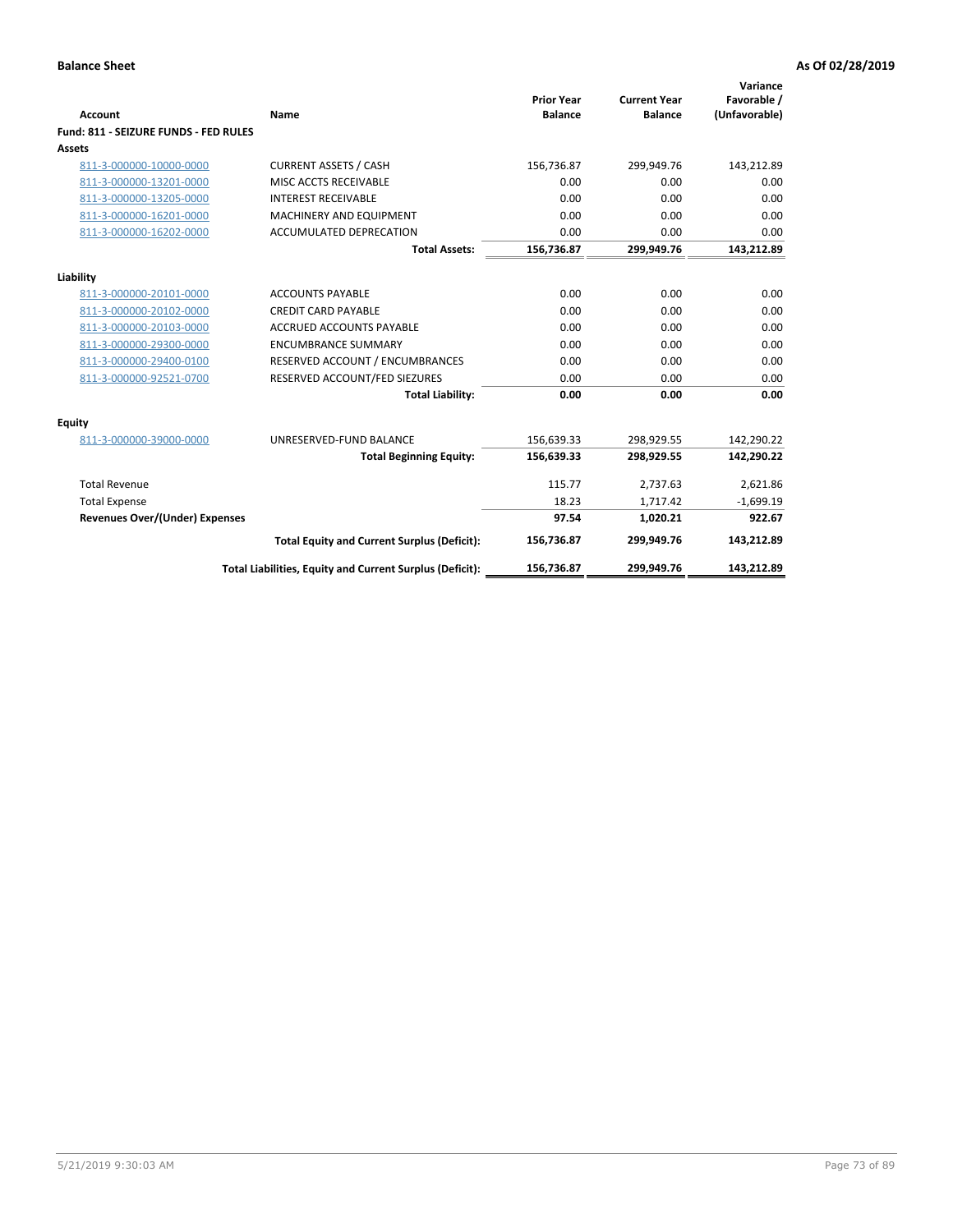|                                                         |                                                          | <b>Prior Year</b> | <b>Current Year</b> | Variance<br>Favorable / |
|---------------------------------------------------------|----------------------------------------------------------|-------------------|---------------------|-------------------------|
| <b>Account</b>                                          | Name                                                     | <b>Balance</b>    | <b>Balance</b>      | (Unfavorable)           |
| Fund: 820 - TIRZ FUND (Tax Increment Reinvestment Zone) |                                                          |                   |                     |                         |
| Assets                                                  |                                                          |                   |                     |                         |
| 820-3-000000-10000-0000                                 | <b>CURRENT ASSETS / CASH</b>                             | 1,609,602.05      | 2,188,180.86        | 578,578.81              |
| 820-3-000000-13101-0000                                 | TAX RECEIVABLE-CURRENT                                   | 45,152.49         | 57,094.85           | 11,942.36               |
| 820-3-000000-13102-0000                                 | <b>TAXES REC-DELINQUENT</b>                              | 3,807.84          | 7,858.43            | 4,050.59                |
| 820-3-000000-13103-0000                                 | ALLOW FOR UNCOLLECT TAXES                                | $-1,375.55$       | $-2,438.54$         | $-1,062.99$             |
| 820-3-000000-13201-0000                                 | MISC ACCTS RECEIVABLE                                    | 0.00              | 0.00                | 0.00                    |
| 820-3-000000-13205-0000                                 | <b>INTEREST RECEIVABLE</b>                               | 0.00              | 0.00                | 0.00                    |
| 820-3-000000-13221-0000                                 | MISC A/R - PROPERTY TAXES                                | 1,320.57          | 6,723.94            | 5,403.37                |
|                                                         | <b>Total Assets:</b>                                     | 1,658,507.40      | 2,257,419.54        | 598,912.14              |
| Liability                                               |                                                          |                   |                     |                         |
| 820-3-000000-20101-0000                                 | <b>ACCOUNTS PAYABLE</b>                                  | 0.00              | 0.00                | 0.00                    |
| 820-3-000000-20103-0000                                 | <b>ACCRUED ACCOUNTS PAYABLE</b>                          | 0.00              | 0.00                | 0.00                    |
| 820-3-000000-20203-0000                                 | <b>DEFERRED TAX REVENUE</b>                              | 49,008.62         | 64,059.01           | $-15,050.39$            |
| 820-3-000000-29300-0000                                 | <b>ENCUMBRANCE SUMMARY</b>                               | 0.00              | 0.00                | 0.00                    |
| 820-3-000000-29400-0100                                 | RESERVED ACCOUNT / ENCUMBRANCES                          | 0.00              | 0.00                | 0.00                    |
|                                                         | <b>Total Liability:</b>                                  | 49,008.62         | 64,059.01           | $-15,050.39$            |
| Equity                                                  |                                                          |                   |                     |                         |
| 820-3-000000-39000-0000                                 | UNRESERVED-FUND BALANCE                                  | 1,268,317.16      | 1,730,143.81        | 461,826.65              |
| 820-3-000000-39100-0000                                 | UNRESERVED-RET. EARNINGS                                 | 0.00              | 0.00                | 0.00                    |
|                                                         | <b>Total Beginning Equity:</b>                           | 1,268,317.16      | 1,730,143.81        | 461,826.65              |
| <b>Total Revenue</b>                                    |                                                          | 341,332.10        | 471,859.70          | 130,527.60              |
| <b>Total Expense</b>                                    |                                                          | 150.48            | 8,642.98            | $-8,492.50$             |
| <b>Revenues Over/(Under) Expenses</b>                   |                                                          | 341,181.62        | 463,216.72          | 122,035.10              |
|                                                         | <b>Total Equity and Current Surplus (Deficit):</b>       | 1,609,498.78      | 2,193,360.53        | 583,861.75              |
|                                                         | Total Liabilities, Equity and Current Surplus (Deficit): | 1,658,507.40      | 2,257,419.54        | 598,912.14              |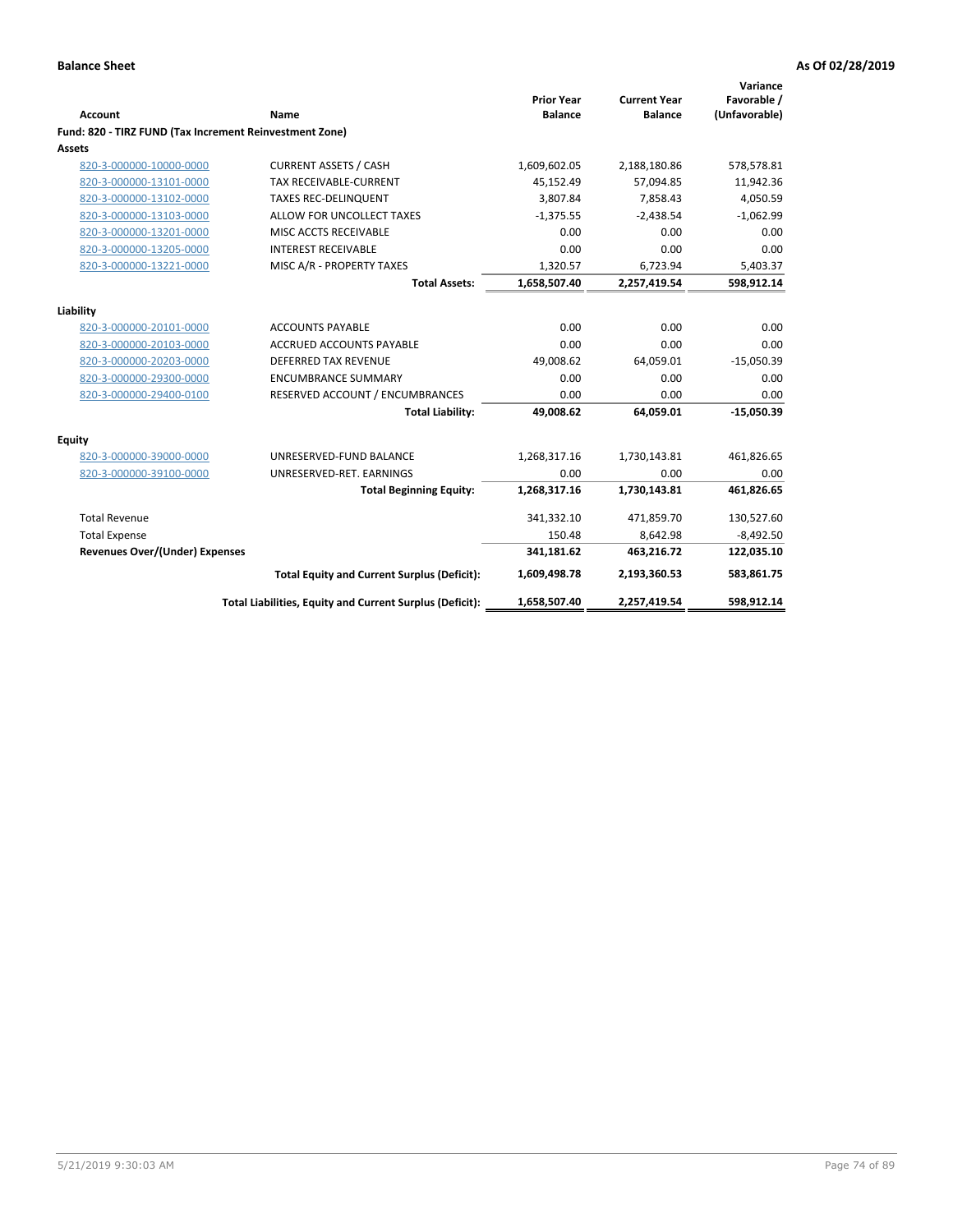| <b>Account</b>                           | Name                                                     | <b>Prior Year</b><br><b>Balance</b> | <b>Current Year</b><br><b>Balance</b> | Variance<br>Favorable /<br>(Unfavorable) |
|------------------------------------------|----------------------------------------------------------|-------------------------------------|---------------------------------------|------------------------------------------|
| Fund: 890 - GRNVL IDC (L-3) FIXED ASSETS |                                                          |                                     |                                       |                                          |
| <b>Assets</b>                            |                                                          |                                     |                                       |                                          |
| 890-3-000000-10000-0000                  | <b>CURRENT ASSETS / CASH</b>                             | $-0.18$                             | $-0.18$                               | 0.00                                     |
| 890-3-000000-16004-0000                  | FIXED ASSETS / BUILDINGS                                 | 0.00                                | 0.00                                  | 0.00                                     |
| 890-3-000000-16005-0000                  | <b>ACCUMULATED DEPRECIATION</b>                          | 0.00                                | 0.00                                  | 0.00                                     |
| 890-3-000000-16301-0000                  | FIXED ASSETS / C W I P                                   | 0.25                                | 0.25                                  | 0.00                                     |
|                                          | <b>Total Assets:</b>                                     | 0.07                                | 0.07                                  | 0.00                                     |
| Liability                                |                                                          |                                     |                                       |                                          |
| 890-3-000000-20101-0000                  | <b>ACCOUNTS PAYABLE</b>                                  | 0.00                                | 0.00                                  | 0.00                                     |
| 890-3-000000-27001-0000                  | <b>CONTRIBUTED CAPITAL</b>                               | 0.00                                | 0.00                                  | 0.00                                     |
| 890-3-000000-27101-0000                  | INVESTMENT IN GFA / GENERAL FUND                         | 0.00                                | 0.00                                  | 0.00                                     |
| 890-3-000000-27102-0000                  | <b>SPECIAL REVENUE FUNDS</b>                             | 0.00                                | 0.00                                  | 0.00                                     |
| 890-3-000000-27103-0000                  | <b>GENERAL CIP FUND</b>                                  | 0.00                                | 0.00                                  | 0.00                                     |
| 890-3-000000-27104-0000                  | PROPRIETARY FUNDS                                        | 0.07                                | 0.07                                  | 0.00                                     |
| 890-3-000000-27201-0000                  | CAFR USE / MUNICIPAL BUILDINGS                           | 0.00                                | 0.00                                  | 0.00                                     |
| 890-3-000000-27202-0000                  | CAFR USE / OTHER GENERAL GOVERNMEN                       | 0.00                                | 0.00                                  | 0.00                                     |
| 890-3-000000-27205-0000                  | CAFR USE / PUBLIC WORKS                                  | 0.00                                | 0.00                                  | 0.00                                     |
| 890-3-000000-27210-0000                  | CAFR USE / INVESTMENT IN GFA                             | 0.00                                | 0.00                                  | 0.00                                     |
| 890-3-000000-27301-0000                  | DONATIONS/GRANTS                                         | 0.00                                | 0.00                                  | 0.00                                     |
|                                          | <b>Total Liability:</b>                                  | 0.07                                | 0.07                                  | 0.00                                     |
| Equity                                   |                                                          |                                     |                                       |                                          |
| 890-3-000000-39000-0000                  | UNRESERVED-FUND BALANCE                                  | 0.00                                | 0.00                                  | 0.00                                     |
|                                          | <b>Total Beginning Equity:</b>                           | 0.00                                | 0.00                                  | 0.00                                     |
| <b>Total Expense</b>                     |                                                          | 0.00                                | 0.00                                  | 0.00                                     |
| Revenues Over/(Under) Expenses           |                                                          | 0.00                                | 0.00                                  | 0.00                                     |
|                                          |                                                          |                                     |                                       |                                          |
|                                          | <b>Total Equity and Current Surplus (Deficit):</b>       | 0.00                                | 0.00                                  | 0.00                                     |
|                                          | Total Liabilities, Equity and Current Surplus (Deficit): | 0.07                                | 0.07                                  | 0.00                                     |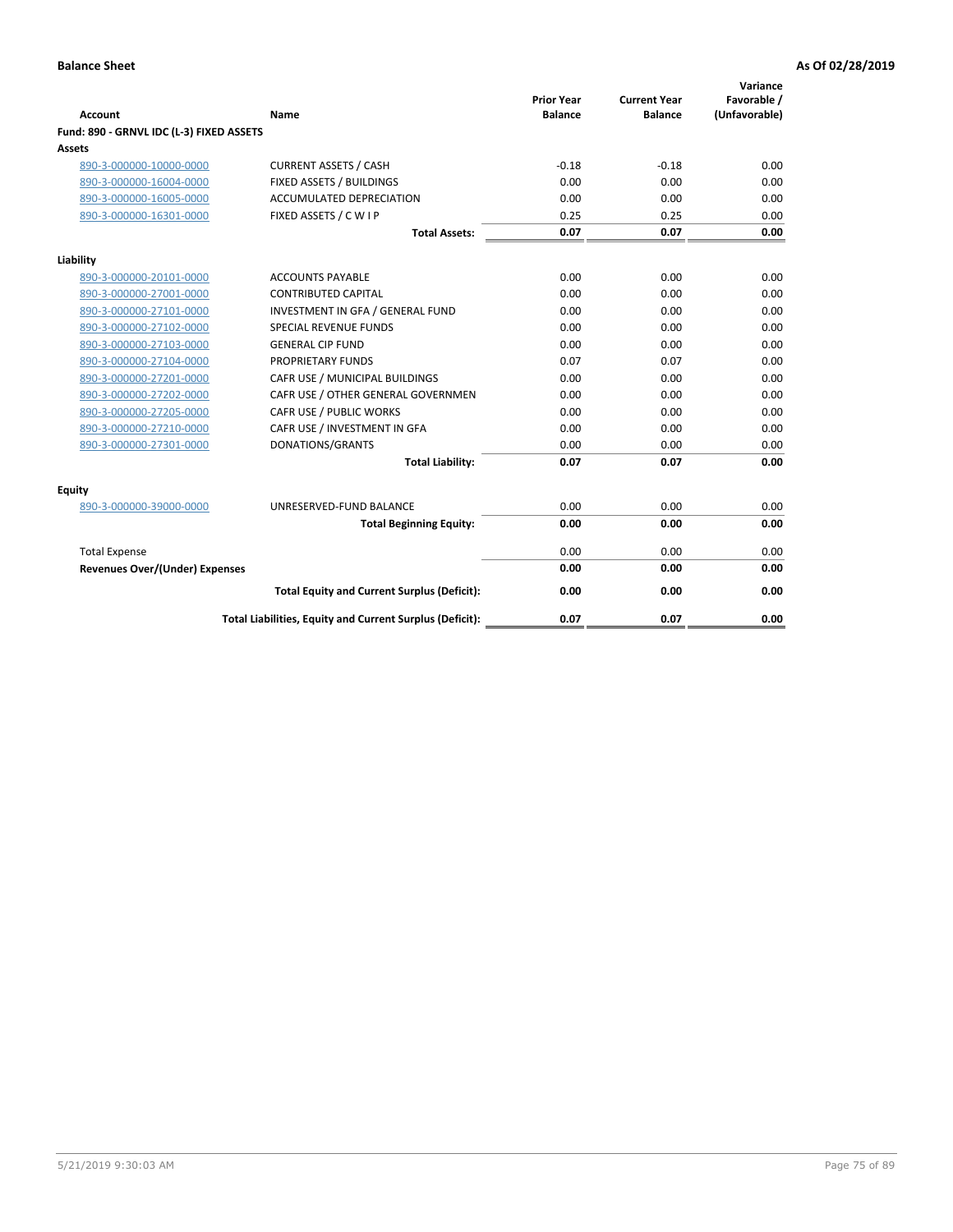|                                                    |                                                          |                                     |                                       | Variance                     |
|----------------------------------------------------|----------------------------------------------------------|-------------------------------------|---------------------------------------|------------------------------|
| <b>Account</b>                                     | Name                                                     | <b>Prior Year</b><br><b>Balance</b> | <b>Current Year</b><br><b>Balance</b> | Favorable /<br>(Unfavorable) |
| Fund: 899 - POOLED CASH                            |                                                          |                                     |                                       |                              |
| Assets                                             |                                                          |                                     |                                       |                              |
| 899-8-000000-10000-0000                            | <b>CURRENT ASSETS / CASH</b>                             | 0.00                                | 0.00                                  | 0.00                         |
| 899-8-000000-10101-0000                            | CHASE OUTBOUND OPERATING                                 | $-632,144.96$                       | -754,050.88                           | $-121,905.92$                |
| 899-8-000000-10102-0000                            | CHASE INBOUND OPERATING                                  | 4,835,485.37                        | 11,050,738.95                         | 6,215,253.58                 |
| 899-8-000000-10103-0000                            | OPERATING ACCOUNT / CLAIMS ACCOUNT                       | 0.00                                | 0.00                                  | 0.00                         |
| 899-8-000000-10105-0000                            | CHASE BANK / SAVINGS - 3003113077                        | 1,541,882.54                        | 1,544,659.36                          | 2,776.82                     |
| 899-8-000000-10106-0000                            | CHASE BANK / SAVINGS - 2911913371                        | 1,616,538.26                        | 1,620,794.34                          | 4,256.08                     |
| 899-8-000000-10107-0000                            | CHASE TASC FLEX SPENDING                                 | 0.00                                | 2.53                                  | 2.53                         |
| 899-8-000000-10401-0000                            | <b>CURRENT ASSETS / INTERNAL CLEARING</b>                | 0.00                                | $-957.16$                             | $-957.16$                    |
| 899-8-000000-10402-0000                            | <b>CREDIT CARD CLEARING</b>                              | 0.00                                | 0.00                                  | 0.00                         |
| 899-8-000000-10403-0000                            | <b>NET BILL PAYMENTS</b>                                 | 0.00                                | 0.00                                  | 0.00                         |
| 899-8-000000-11101-0000                            | TX CLASS / OPERATING                                     | 1,005,841.85                        | 1,028,856.05                          | 23,014.20                    |
| 899-8-000000-11201-0000                            | LOGIC INVESTMENTS / OPERATING                            | 1,023,369.53                        | 1,046,418.12                          | 23,048.59                    |
| 899-8-000000-11401-0000                            | TEXSTAR ACCT - OPERATING                                 | 0.01                                | 0.01                                  | 0.00                         |
| 899-8-000000-11601-0000                            | <b>TEXPOOL ACCT - OPERATING</b><br>TX GEN TERM OPERATING | 1,017,888.12                        | 1,038,354.52                          | 20,466.40                    |
| 899-8-000000-11801-0000<br>899-8-000000-12001-0000 | AMERICAN NATIONAL OPERATING                              | 19,752,318.95<br>0.00               | 13,257,925.27<br>0.00                 | $-6,494,393.68$<br>0.00      |
| 899-8-000000-12002-0000                            | PFM ACCT OPERATING                                       | 16,146,559.85                       | 15,025,830.51                         | $-1,120,729.34$              |
| 899-8-000000-12003-0000                            | TREASURIES - CITY ONLY                                   | 0.00                                | 0.00                                  | 0.00                         |
| 899-8-000000-12301-0000                            | <b>BOND PROCEEDS / PURCHASED INTEREST</b>                | 0.00                                | 0.00                                  | 0.00                         |
| 899-8-000000-13205-0000                            | <b>INTEREST RECEIVABLE</b>                               | 44,218.54                           | 46,081.88                             | 1,863.34                     |
| 899-8-000000-14100-0000                            | DUE FROM FUND 100                                        | $-15,331.09$                        | 345.58                                | 15,676.67                    |
| 899-8-000000-14101-0000                            | DUE FROM FUND 101                                        | 0.00                                | 0.00                                  | 0.00                         |
| 899-8-000000-14102-0000                            | DUE FROM FUND 102                                        | 0.00                                | 0.00                                  | 0.00                         |
| 899-8-000000-14103-0000                            | DUE FROM FUND 103                                        | 0.00                                | 0.00                                  | 0.00                         |
| 899-8-000000-14110-0000                            | DUE FROM FUND 110                                        | 0.00                                | 0.00                                  | 0.00                         |
| 899-8-000000-14111-0000                            | DUE FROM FUND 111                                        | 0.00                                | 0.00                                  | 0.00                         |
| 899-8-000000-14112-0000                            | DUE FROM FUND 112                                        | 0.00                                | 0.00                                  | 0.00                         |
| 899-8-000000-14113-0000                            | DUE FROM FUND 113                                        | 0.00                                | 600.00                                | 600.00                       |
| 899-8-000000-14114-0000                            | DUE FROM FUND 114                                        | 0.00                                | 0.00                                  | 0.00                         |
| 899-8-000000-14115-0000                            | DUE FROM FUND 115                                        | 0.00                                | 0.00                                  | 0.00                         |
| 899-8-000000-14116-0000                            | DUE FROM FUND 116                                        | 0.00                                | 0.00                                  | 0.00                         |
| 899-8-000000-14117-0000                            | DUE FROM FUND 117                                        | 0.00                                | 0.00                                  | 0.00                         |
| 899-8-000000-14118-0000                            | DUE FROM FUND 118                                        | 0.00                                | 0.00                                  | 0.00                         |
| 899-8-000000-14119-0000                            | DUE FROM FUND 119<br>DUE FROM FUND 120                   | 0.00                                | 0.00                                  | 0.00<br>0.00                 |
| 899-8-000000-14120-0000<br>899-8-000000-14121-0000 | DUE FROM FUND 121                                        | 0.00<br>0.00                        | 0.00<br>0.00                          | 0.00                         |
| 899-8-000000-14122-0000                            | DUE FROM FUND 122                                        | 0.00                                | 0.00                                  | 0.00                         |
| 899-8-000000-14123-0000                            | DUE FROM FUND 123                                        | 0.00                                | 0.00                                  | 0.00                         |
| 899-8-000000-14124-0000                            | DUE FROM FUND 124                                        | 0.00                                | 0.00                                  | 0.00                         |
| 899-8-000000-14125-0000                            | DUE FROM FUND 125                                        | 0.00                                | 0.00                                  | 0.00                         |
| 899-8-000000-14126-0000                            | DUE FROM FUND 126                                        | 0.00                                | 0.00                                  | 0.00                         |
| 899-8-000000-14140-0000                            | DUE FROM FUND 140                                        | 0.00                                | 0.00                                  | 0.00                         |
| 899-8-000000-14160-0000                            | DUE FROM FUND 160                                        | 0.00                                | 0.00                                  | 0.00                         |
| 899-8-000000-14161-0000                            | DUE FROM FUND 161                                        | 0.00                                | 0.00                                  | 0.00                         |
| 899-8-000000-14162-0000                            | DUE FROM FUND 162                                        | 0.00                                | 0.00                                  | 0.00                         |
| 899-8-000000-14163-0000                            | DUE FROM FUND 163                                        | 0.00                                | 0.00                                  | 0.00                         |
| 899-8-000000-14164-0000                            | DUE FROM FUND 164                                        | 0.00                                | 0.00                                  | 0.00                         |
| 899-8-000000-14165-0000                            | DUE FROM FUND 165                                        | 0.00                                | 0.00                                  | 0.00                         |
| 899-8-000000-14170-0000                            | DUE FROM FUND 170                                        | 0.00                                | 0.00                                  | 0.00                         |
| 899-8-000000-14171-0000                            | DUE FROM FUND 171                                        | 0.00                                | 0.00                                  | 0.00                         |
| 899-8-000000-14172-0000                            | DUE FROM FUND 172                                        | 0.00                                | 0.00                                  | 0.00                         |
| 899-8-000000-14173-0000                            | DUE FROM FUND 173                                        | 0.00                                | 0.00                                  | 0.00                         |
| 899-8-000000-14174-0000                            | DUE FROM FUND 174                                        | 0.00                                | 0.00                                  | 0.00                         |
| 899-8-000000-14175-0000<br>899-8-000000-14176-0000 | DUE FROM FUND 175<br>DUE FROM FUND 176                   | 0.00<br>0.00                        | 0.00<br>0.00                          | 0.00<br>0.00                 |
| 899-8-000000-14177-0000                            | DUE FROM FUND 177                                        | 0.00                                | 0.00                                  | 0.00                         |
| 899-8-000000-14190-0000                            | DUE FROM FUND 190                                        | 0.00                                | 0.00                                  | 0.00                         |
|                                                    |                                                          |                                     |                                       |                              |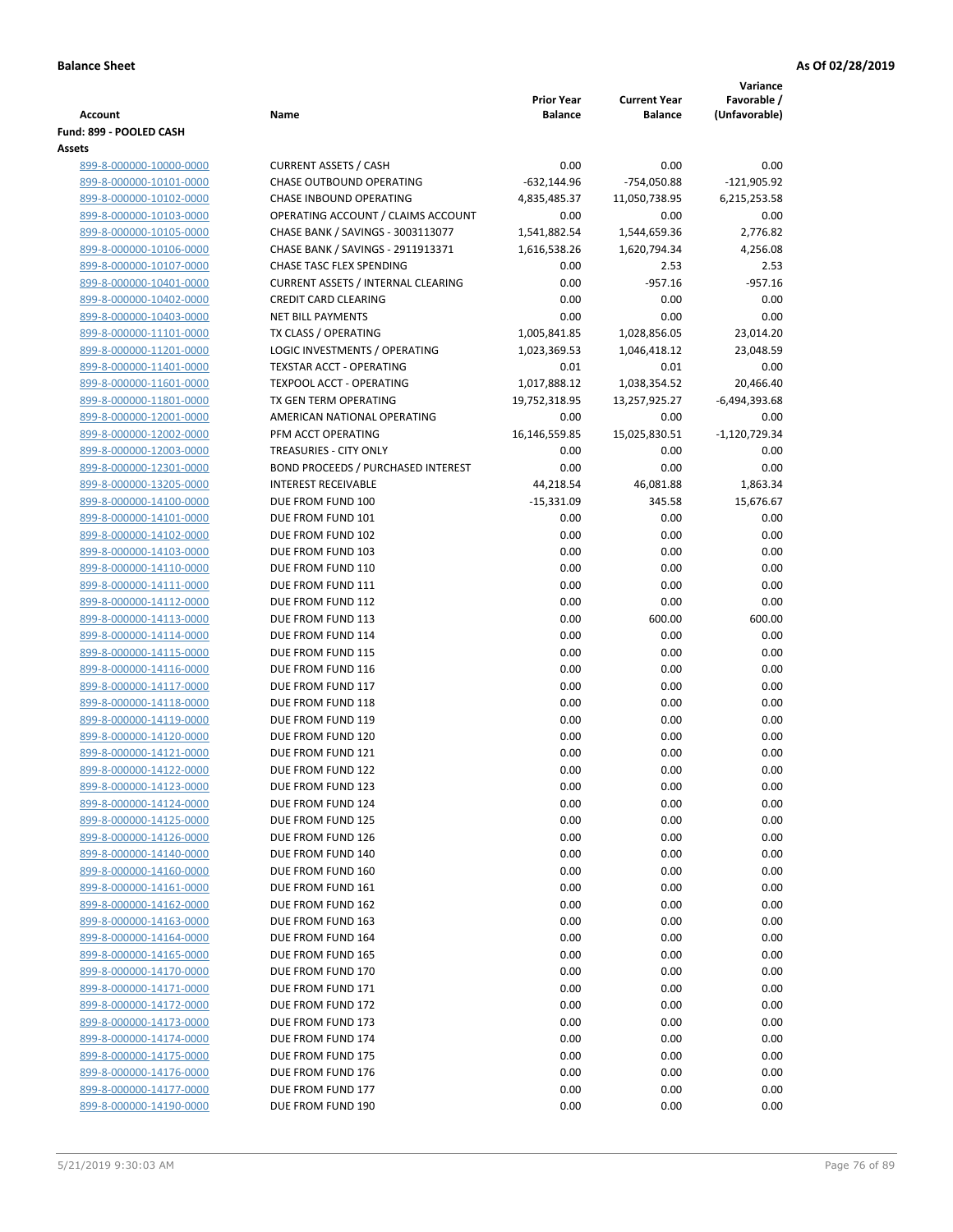|                         |                                       |                   |                     | Variance      |
|-------------------------|---------------------------------------|-------------------|---------------------|---------------|
|                         |                                       | <b>Prior Year</b> | <b>Current Year</b> | Favorable /   |
| <b>Account</b>          | Name                                  | <b>Balance</b>    | <b>Balance</b>      | (Unfavorable) |
| 899-8-000000-14192-0000 | DUE FROM FUND 192                     | 0.00              | 0.00                | 0.00          |
| 899-8-000000-14200-0000 | DUE FROM FUND 200                     | 150.00            | $-50.75$            | $-200.75$     |
| 899-8-000000-14210-0000 | DUE FROM FUND 210                     | 0.00              | 0.00                | 0.00          |
| 899-8-000000-14211-0000 | DUE FROM FUND 211                     | 0.00              | 0.00                | 0.00          |
| 899-8-000000-14212-0000 | DUE FROM FUND 212                     | 0.00              | 0.00                | 0.00          |
| 899-8-000000-14216-0000 | DUE FROM FUND 216                     | 0.00              | 0.00                | 0.00          |
| 899-8-000000-14217-0000 | DUE FROM FUND 217                     | 0.00              | 0.00                | 0.00          |
| 899-8-000000-14300-0000 | DUE FROM FUND 300                     | 0.00              | 0.00                | 0.00          |
| 899-8-000000-14320-0000 | DUE FROM FUND 320                     | 0.00              | 0.00                | 0.00          |
| 899-8-000000-14360-0000 | DUE FROM FUND 360                     | 0.00              | 0.00                | 0.00          |
| 899-8-000000-14361-0000 | DUE FROM FUND 361                     | 0.00              | 0.00                | 0.00          |
| 899-8-000000-14400-0000 | DUE FROM FUND 400                     | 0.00              | 0.00                | 0.00          |
| 899-8-000000-14500-0000 | DUE FROM FUND 500                     | 0.00              | 0.00                | 0.00          |
| 899-8-000000-14561-0000 | DUE FROM FUND 561                     | 0.00              | 0.00                | 0.00          |
| 899-8-000000-14601-0000 | DUE FROM FUND 601                     | 0.00              | 0.00                | 0.00          |
| 899-8-000000-14602-0000 | DUE FROM FUND 602                     | $-2,511.84$       | 499.91              | 3,011.75      |
| 899-8-000000-14604-0000 | DUE FROM FUND 604                     | 0.00              | 0.00                | 0.00          |
| 899-8-000000-14660-0000 | DUE FROM FUND 660                     | 0.00              | 0.00                | 0.00          |
| 899-8-000000-14800-0000 | DUE FROM FUND 800                     | 0.00              | 0.00                | 0.00          |
| 899-8-000000-14801-0000 | DUE FROM FUND 801                     | 0.00              | 0.00                | 0.00          |
| 899-8-000000-14802-0000 | DUE FROM FUND 802                     | 0.00              | 0.00                | 0.00          |
| 899-8-000000-14803-0000 | DUE FROM FUND 803                     | 0.00              | 0.00                | 0.00          |
| 899-8-000000-14807-0000 |                                       | 0.00              | 0.00                | 0.00          |
|                         | DUE FROM FUND 807                     |                   |                     |               |
| 899-8-000000-14809-0000 | DUE FROM FUND 809                     | 0.00              | 0.00                | 0.00          |
| 899-8-000000-14810-0000 | DUE FROM FUND 810                     | 0.00              | 0.00                | 0.00          |
| 899-8-000000-14811-0000 | DUE FROM FUND 811                     | 0.00              | 0.00                | 0.00          |
| 899-8-000000-14820-0000 | DUE FROM TIRZ FUND                    | 0.00              | 0.00                | 0.00          |
| 899-8-000000-14890-0000 | DUE FROM GRNVL IDC (L-3) FIXED ASSETS | 0.00              | 0.00                | 0.00          |
| 899-8-000000-14910-0000 | DUE FROM FUND 910                     | 976,975.06        | 1,267,955.07        | 290,980.01    |
| 899-8-000000-14911-0000 | DUE FROM FUND 911                     | 0.00              | 0.00                | 0.00          |
| 899-8-000000-14912-0000 | DUE FROM FUND 912                     | 0.00              | 0.00                | 0.00          |
| 899-8-000000-14913-0000 | DUE FROM FUND 913                     | 0.00              | 0.00                | 0.00          |
| 899-8-000000-14916-0000 | DUE FROM FUND 916                     | 0.00              | 0.00                | 0.00          |
| 899-8-000000-14950-0000 | DUE FROM FUND 950                     | 9,001.86          | 0.00                | $-9,001.86$   |
| 899-8-000000-91011-1001 | <b>BANK OF AMERICA</b>                | 0.00              | 0.00                | 0.00          |
|                         | <b>Total Assets:</b>                  | 47,320,242.05     | 46,174,003.31       | -1,146,238.74 |
|                         |                                       |                   |                     |               |
| Liability               |                                       |                   |                     |               |
| 899-8-000000-20101-0000 | <b>ACCOUNTS PAYABLE</b>               | 968,283.99        | 1,269,349.81        | $-301,065.82$ |
| 899-8-000000-20102-0000 | <b>CREDIT CARD PAYABLE</b>            | 0.00              | 0.00                | 0.00          |
| 899-8-000000-21040-0000 | DUE TO OTHER FUNDS                    | 46,351,958.12     | 44,904,654.62       | 1,447,303.50  |
|                         | <b>Total Liability:</b>               | 47,320,242.11     | 46,174,004.43       | 1,146,237.68  |
| <b>Equity</b>           |                                       |                   |                     |               |
| 899-3-000000-39000-0000 | UNRESERVED-FUND BALANCE               | $-0.04$           | $-1.10$             | $-1.06$       |
|                         |                                       |                   |                     |               |
| 899-8-000000-14362-0000 | DUE FROM FUND 362                     | 0.00              | 0.00                | 0.00          |
| 899-8-000000-39200-0101 | EQUITY IN POOLED CASH                 | 0.00              | 0.00                | 0.00          |
| 899-8-000000-39200-0110 | EQUITY IN POOLED CASH                 | 0.00              | 0.00                | 0.00          |
| 899-8-000000-39200-0111 | EQUITY IN POOLED CASH                 | 0.00              | 0.00                | 0.00          |
| 899-8-000000-39200-0112 | EQUITY IN POOLED CASH                 | 0.00              | 0.00                | 0.00          |
| 899-8-000000-39200-0190 | EQUITY IN POOLED CASH                 | 0.00              | 0.00                | 0.00          |
| 899-8-000000-39200-0201 | EQUITY IN POOLED CASH                 | 0.00              | 0.00                | 0.00          |
| 899-8-000000-39200-0202 | EQUITY IN POOLED CASH                 | 0.00              | 0.00                | 0.00          |
| 899-8-000000-39200-0203 | EQUITY IN POOLED CASH                 | 0.00              | 0.00                | 0.00          |
| 899-8-000000-39200-0204 | EQUITY IN POOLED CASH                 | 0.00              | 0.00                | 0.00          |
| 899-8-000000-39200-0205 | EQUITY IN POOLED CASH                 | 0.00              | 0.00                | 0.00          |
| 899-8-000000-39200-0206 | EQUITY IN POOLED CASH                 | 0.00              | 0.00                | 0.00          |
| 899-8-000000-39200-0207 | EQUITY IN POOLED CASH                 | 0.00              | 0.00                | 0.00          |
| 899-8-000000-39200-0208 | EQUITY IN POOLED CASH                 | 0.00              | 0.00                | 0.00          |
| 899-8-000000-39200-0209 | EQUITY IN POOLED CASH                 | 0.00              | 0.00                | 0.00          |
|                         |                                       |                   |                     |               |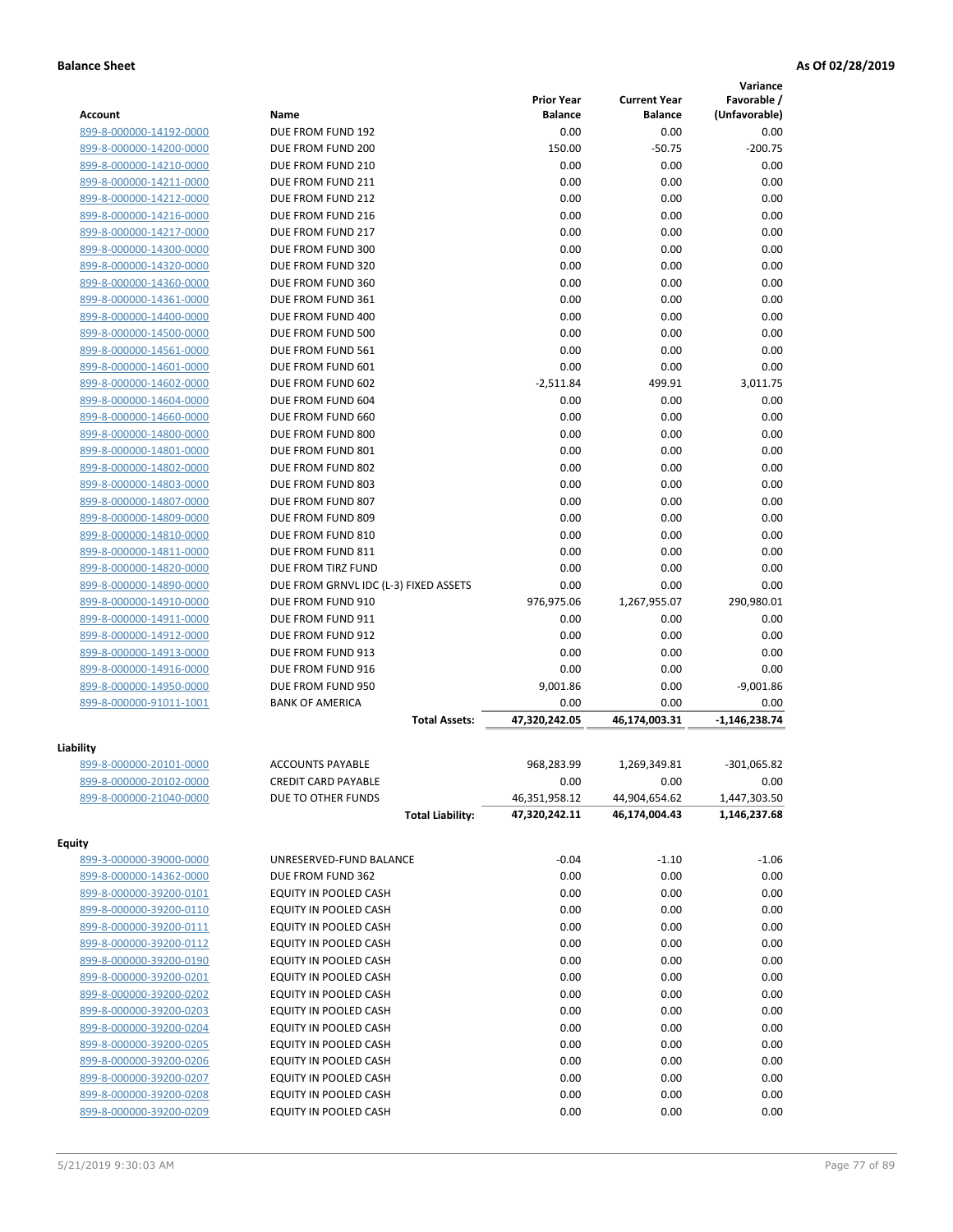**Variance**

|                         |                              | <b>Prior Year</b> | <b>Current Year</b> | Favorable /   |
|-------------------------|------------------------------|-------------------|---------------------|---------------|
| Account                 | Name                         | <b>Balance</b>    | <b>Balance</b>      | (Unfavorable) |
| 899-8-000000-39200-0210 | EQUITY IN POOLED CASH        | 0.00              | 0.00                | 0.00          |
| 899-8-000000-39200-0211 | EQUITY IN POOLED CASH        | 0.00              | 0.00                | 0.00          |
| 899-8-000000-39200-0212 | EQUITY IN POOLED CASH        | 0.00              | 0.00                | 0.00          |
| 899-8-000000-39200-0213 | EQUITY IN POOLED CASH        | 0.00              | 0.00                | 0.00          |
| 899-8-000000-39200-0214 | <b>EQUITY IN POOLED CASH</b> | 0.00              | 0.00                | 0.00          |
| 899-8-000000-39200-0215 | EQUITY IN POOLED CASH        | 0.00              | 0.00                | 0.00          |
| 899-8-000000-39200-0216 | EQUITY IN POOLED CASH        | 0.00              | 0.00                | 0.00          |
| 899-8-000000-39200-0217 | EQUITY IN POOLED CASH        | 0.00              | 0.00                | 0.00          |
| 899-8-000000-39200-0218 | EQUITY IN POOLED CASH        | 0.00              | 0.00                | 0.00          |
| 899-8-000000-39200-0219 | <b>EQUITY IN POOLED CASH</b> | 0.00              | 0.00                | 0.00          |
| 899-8-000000-39200-0220 | EQUITY IN POOLED CASH        | 0.00              | 0.00                | 0.00          |
| 899-8-000000-39200-0221 | EQUITY IN POOLED CASH        | 0.00              | 0.00                | 0.00          |
| 899-8-000000-39200-0222 | EQUITY IN POOLED CASH        | 0.00              | 0.00                | 0.00          |
| 899-8-000000-39200-0223 | EQUITY IN POOLED CASH        | 0.00              | 0.00                | 0.00          |
| 899-8-000000-39200-0224 | EQUITY IN POOLED CASH        | 0.00              | 0.00                | 0.00          |
| 899-8-000000-39200-0225 | EQUITY IN POOLED CASH        | 0.00              | 0.00                | 0.00          |
| 899-8-000000-39200-0226 | EQUITY IN POOLED CASH        | 0.00              | 0.00                | 0.00          |
| 899-8-000000-39200-0227 | EQUITY IN POOLED CASH        | 0.00              | 0.00                | 0.00          |
| 899-8-000000-39200-0228 | <b>EQUITY IN POOLED CASH</b> | 0.00              | 0.00                | 0.00          |
| 899-8-000000-39200-0229 | <b>EQUITY IN POOLED CASH</b> | 0.00              | 0.00                | 0.00          |
| 899-8-000000-39200-0231 | EQUITY IN POOLED CASH        | 0.00              | 0.00                | 0.00          |
| 899-8-000000-39200-0232 | EQUITY IN POOLED CASH        | 0.00              | 0.00                | 0.00          |
| 899-8-000000-39200-0233 | <b>EQUITY IN POOLED CASH</b> | 0.00              | 0.00                | 0.00          |
| 899-8-000000-39200-0234 | EQUITY IN POOLED CASH        | 0.00              | 0.00                | 0.00          |
| 899-8-000000-39200-0235 | EQUITY IN POOLED CASH        | 0.00              | 0.00                | 0.00          |
| 899-8-000000-39200-0236 | EQUITY IN POOLED CASH        | 0.00              | 0.00                | 0.00          |
| 899-8-000000-39200-0241 | EQUITY IN POOLED CASH        | 0.00              | 0.00                | 0.00          |
| 899-8-000000-39200-0247 | EQUITY IN POOLED CASH        | 0.00              | 0.00                | 0.00          |
| 899-8-000000-39200-0250 | EQUITY IN POOLED CASH        | 0.00              | 0.00                | 0.00          |
| 899-8-000000-39200-0251 | EQUITY IN POOLED CASH        | 0.00              | 0.00                | 0.00          |
| 899-8-000000-39200-0252 | EQUITY IN POOLED CASH        | 0.00              | 0.00                | 0.00          |
| 899-8-000000-39200-0253 | EQUITY IN POOLED CASH        | 0.00              | 0.00                | 0.00          |
| 899-8-000000-39200-0254 | EQUITY IN POOLED CASH        | 0.00              | 0.00                | 0.00          |
| 899-8-000000-39200-0301 | EQUITY IN POOLED CASH        | 0.00              | 0.00                | 0.00          |
| 899-8-000000-39200-0302 | EQUITY IN POOLED CASH        | 0.00              | 0.00                | 0.00          |
| 899-8-000000-39200-0401 | EQUITY IN POOLED CASH        | 0.00              | 0.00                | 0.00          |
| 899-8-000000-39200-0402 | EQUITY IN POOLED CASH        | 0.00              | 0.00                | 0.00          |
| 899-8-000000-39200-0403 | EQUITY IN POOLED CASH        | 0.00              | 0.00                | 0.00          |
| 899-8-000000-39200-0405 | <b>EQUITY IN POOLED CASH</b> | 0.00              | 0.00                | 0.00          |
| 899-8-000000-39200-0406 | <b>EQUITY IN POOLED CASH</b> | 0.00              | 0.00                | 0.00          |
| 899-8-000000-39200-0410 | EQUITY IN POOLED CASH        | 0.00              | 0.00                | 0.00          |
| 899-8-000000-39200-0411 | EQUITY IN POOLED CASH        | 0.00              | 0.00                | 0.00          |
| 899-8-000000-39200-0501 | EQUITY IN POOLED CASH        | 0.00              | 0.00                | 0.00          |
| 899-8-000000-39200-0502 | EQUITY IN POOLED CASH        | 0.00              | 0.00                | 0.00          |
| 899-8-000000-39200-0503 | EQUITY IN POOLED CASH        | 0.00              | 0.00                | 0.00          |
| 899-8-000000-39200-0504 | EQUITY IN POOLED CASH        | 0.00              | 0.00                | 0.00          |
| 899-8-000000-39200-0505 | EQUITY IN POOLED CASH        | 0.00              | 0.00                | 0.00          |
| 899-8-000000-39200-0506 | EQUITY IN POOLED CASH        | 0.00              | 0.00                | 0.00          |
| 899-8-000000-39200-0507 | EQUITY IN POOLED CASH        | 0.00              | 0.00                | 0.00          |
| 899-8-000000-39200-0511 | <b>EQUITY IN POOLED CASH</b> | 0.00              | 0.00                | 0.00          |
| 899-8-000000-39200-0513 | EQUITY IN POOLED CASH        | 0.00              | 0.00                | 0.00          |
| 899-8-000000-39200-0521 | EQUITY IN POOLED CASH        | 0.00              | 0.00                | 0.00          |
| 899-8-000000-39200-0522 | EQUITY IN POOLED CASH        | 0.00              | 0.00                | 0.00          |
| 899-8-000000-39200-0523 | EQUITY IN POOLED CASH        | 0.00              | 0.00                | 0.00          |
| 899-8-000000-39200-0601 | EQUITY IN POOLED CASH        | 0.00              | 0.00                | 0.00          |
| 899-8-000000-39200-0602 | EQUITY IN POOLED CASH        | 0.00              | 0.00                | 0.00          |
| 899-8-000000-39200-0603 | EQUITY IN POOLED CASH        | 0.00              | 0.00                | 0.00          |
| 899-8-000000-39200-0604 | EQUITY IN POOLED CASH        | 0.00              | 0.00                | 0.00          |
| 899-8-000000-39200-0702 | EQUITY IN POOLED CASH        | 0.00              | 0.00                | 0.00          |
|                         |                              |                   |                     |               |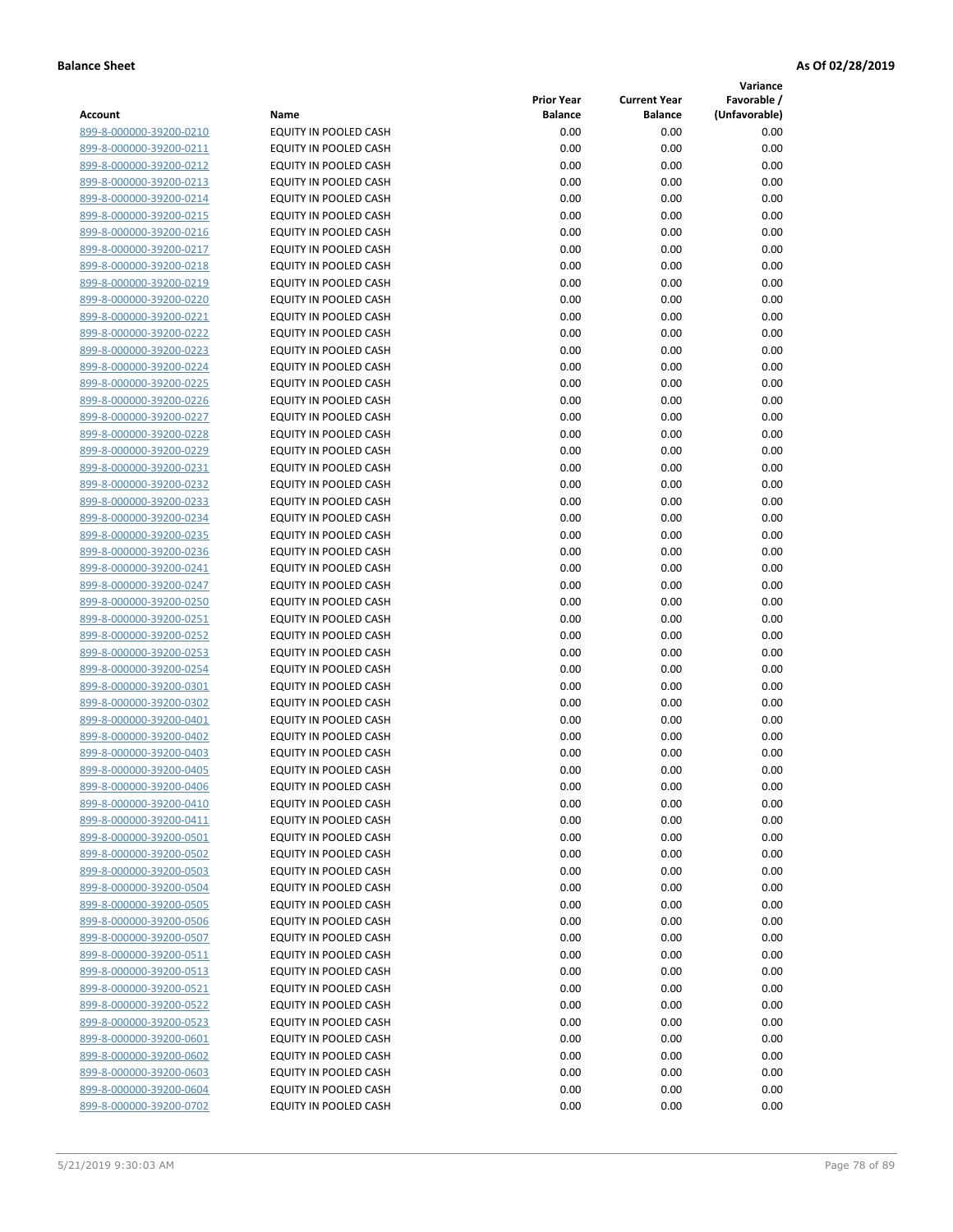| <b>Account</b>                        | Name                                                     | <b>Prior Year</b><br><b>Balance</b> | <b>Current Year</b><br><b>Balance</b> | Variance<br>Favorable /<br>(Unfavorable) |
|---------------------------------------|----------------------------------------------------------|-------------------------------------|---------------------------------------|------------------------------------------|
| 899-8-000000-39200-0703               | <b>EQUITY IN POOLED CASH</b>                             | 0.00                                | 0.00                                  | 0.00                                     |
| 899-8-000000-39200-0704               | <b>EQUITY IN POOLED CASH</b>                             | 0.00                                | 0.00                                  | 0.00                                     |
| 899-8-000000-39200-0705               | EQUITY IN POOLED CASH                                    | 0.00                                | 0.00                                  | 0.00                                     |
| 899-8-000000-39200-0706               | EQUITY IN POOLED CASH                                    | 0.00                                | 0.00                                  | 0.00                                     |
| 899-8-000000-39200-0707               | EQUITY IN POOLED CASH                                    | 0.00                                | 0.00                                  | 0.00                                     |
| 899-8-000000-39200-0708               | <b>EQUITY IN POOLED CASH</b>                             | 0.00                                | 0.00                                  | 0.00                                     |
| 899-8-000000-39200-0710               | EQUITY IN POOLED CASH                                    | 0.00                                | 0.00                                  | 0.00                                     |
| 899-8-000000-39200-0721               | EQUITY IN POOLED CASH                                    | 0.00                                | 0.00                                  | 0.00                                     |
| 899-8-000000-39200-0722               | <b>EQUITY IN POOLED CASH</b>                             | 0.00                                | 0.00                                  | 0.00                                     |
| 899-8-000000-39200-0723               | <b>EQUITY IN POOLED CASH</b>                             | 0.00                                | 0.00                                  | 0.00                                     |
| 899-8-000000-39200-0731               | <b>EQUITY IN POOLED CASH</b>                             | 0.00                                | 0.00                                  | 0.00                                     |
| 899-8-000000-39200-0825               | <b>EQUITY IN POOLED CASH</b>                             | 0.00                                | 0.00                                  | 0.00                                     |
| 899-8-000000-39200-0901               | EQUITY IN POOLED CASH                                    | 0.00                                | 0.00                                  | 0.00                                     |
| 899-8-000000-39200-0902               | <b>EQUITY IN POOLED CASH</b>                             | 0.00                                | 0.00                                  | 0.00                                     |
| 899-8-000000-39200-0903               | <b>EQUITY IN POOLED CASH</b>                             | 0.00                                | 0.00                                  | 0.00                                     |
| 899-8-000000-39200-0904               | <b>EQUITY IN POOLED CASH</b>                             | 0.00                                | 0.00                                  | 0.00                                     |
| 899-8-000000-39200-0905               | EQUITY IN POOLED CASH                                    | 0.00                                | 0.00                                  | 0.00                                     |
| 899-8-000000-39200-0909               | EQUITY IN POOLED CASH                                    | 0.00                                | 0.00                                  | 0.00                                     |
| 899-8-000000-39200-0910               | <b>EQUITY IN POOLED CASH</b>                             | 0.00                                | 0.00                                  | 0.00                                     |
| 899-8-000000-39200-0960               | <b>EQUITY IN POOLED CASH</b>                             | 0.00                                | 0.00                                  | 0.00                                     |
| 899-8-000000-39200-9999               | EQUITY IN POOLED CASH                                    | 0.00                                | 0.00                                  | 0.00                                     |
|                                       | <b>Total Beginning Equity:</b>                           | $-0.04$                             | $-1.10$                               | $-1.06$                                  |
| <b>Total Revenue</b>                  |                                                          | $-0.02$                             | $-0.02$                               | 0.00                                     |
| <b>Revenues Over/(Under) Expenses</b> |                                                          | $-0.02$                             | $-0.02$                               | 0.00                                     |
|                                       | <b>Total Equity and Current Surplus (Deficit):</b>       | $-0.06$                             | $-1.12$                               | $-1.06$                                  |
|                                       | Total Liabilities, Equity and Current Surplus (Deficit): | 47,320,242.05                       | 46,174,003.31                         | $-1,146,238.74$                          |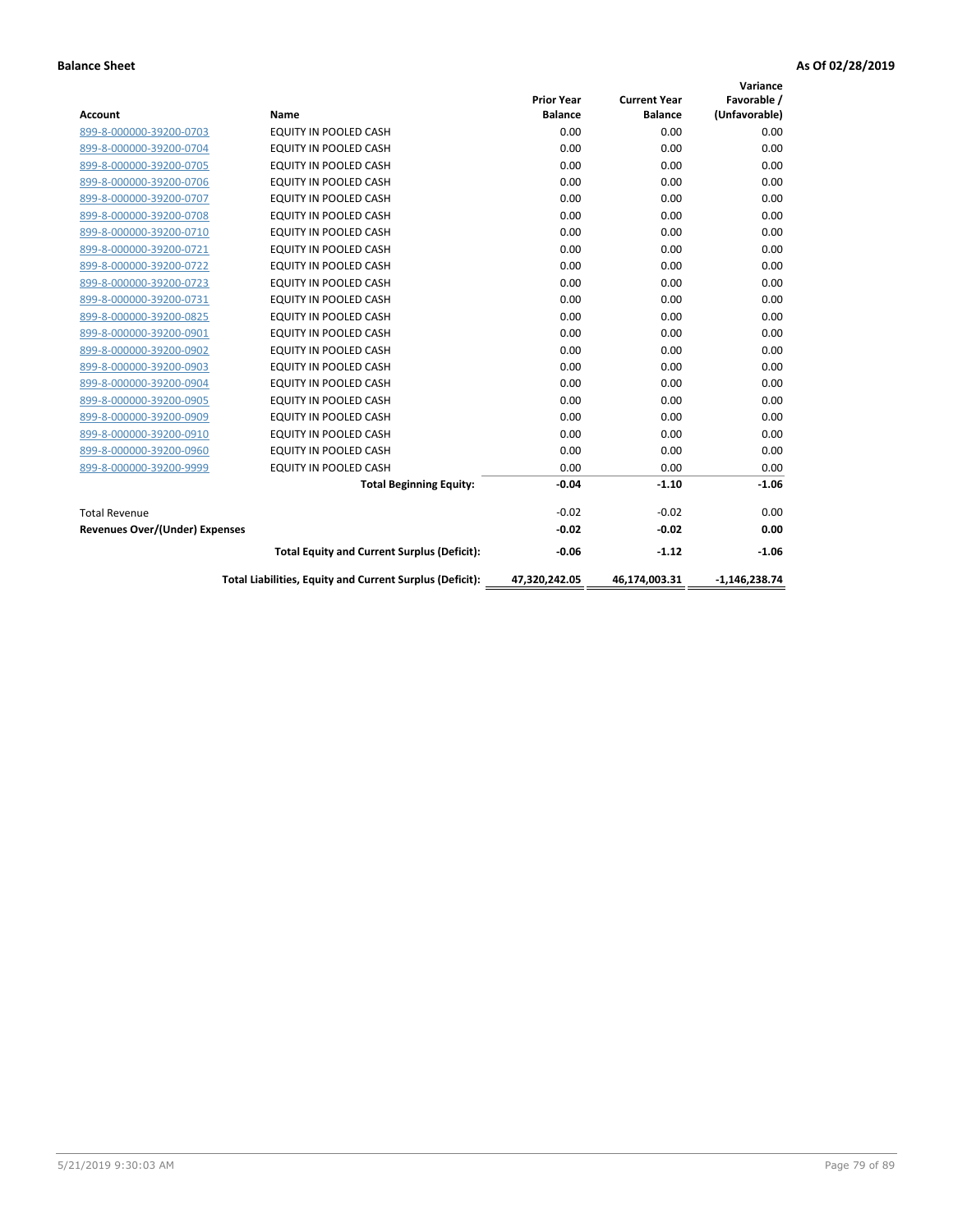|                                                      |                                        |                   |                     | Variance        |
|------------------------------------------------------|----------------------------------------|-------------------|---------------------|-----------------|
|                                                      |                                        | <b>Prior Year</b> | <b>Current Year</b> | Favorable /     |
| Account                                              | Name                                   | Balance           | <b>Balance</b>      | (Unfavorable)   |
| <b>Fund: 910 - ELECTRIC OPERATING FUND</b><br>Assets |                                        |                   |                     |                 |
| 910-9-000000-10000-1300                              | <b>CASH</b>                            | 10,158,398.25     | 19,621,319.43       | 9,462,921.18    |
| 910-9-000000-10209-1300                              | <b>ADMIN PETTY CASH</b>                | 658.89            | 658.89              | 0.00            |
| 910-9-000000-10308-1300                              | <b>GEUS SERVICE CENTER CHANGE</b>      | 849.90            | 849.90              | 0.00            |
| 910-9-000000-10309-1300                              | <b>GEUS DOWNTOWN CHANGE</b>            | 1,650.00          | 1,650.00            | 0.00            |
| 910-9-000000-11540-1301                              | PTO LIABILITY FUNDING                  | 0.00              | 450,908.74          | 450,908.74      |
| 910-9-000000-12190-1810                              | DEFERRED ISSUANCE COSTS 2001           | 0.00              | 0.00                | 0.00            |
| 910-9-000000-12191-1810                              | DEFERRED ISSUANCE COST 2008 ENGINE PR  | 0.00              | 0.00                | 0.00            |
| 910-9-000000-12192-1810                              | DEFERRED ISSUANCE COSTS 2010 BOA ENGI  | 0.00              | 0.00                | 0.00            |
| 910-9-000000-12193-1810                              | DEFERRED ISSUANCE COSTS 2010 SCRUBBEI  | 0.00              | 0.00                | 0.00            |
| 910-9-000000-12194-1810                              | DEFERRED ISSUANCE COSTS 2010 TMPA DEI  | 0.00              | 0.00                | 0.00            |
| 910-9-000000-12201-1810                              | <b>BOND DISCOUNT</b>                   | 113,851.33        | 103,096.73          | $-10,754.60$    |
| 910-9-000000-13000-1420                              | <b>CUSTOMER ACCOUNTS RECEIVABLE</b>    | 2,091,552.56      | 2,338,855.54        | 247,302.98      |
| 910-9-000000-13001-1420                              | NON CURRENT CUSTOMER ACCTS RECEIVAE    | 501,727.33        | 572,432.95          | 70,705.62       |
| 910-9-000000-13002-1440                              | ALLOWANCE FOR UNCOLLECTABLE            | $-554,203.11$     | $-581,494.93$       | $-27,291.82$    |
| 910-9-000000-13003-1422                              | UNBILLED YEAR-END ACCRUAL              | 4,061,587.22      | 4,682,899.58        | 621,312.36      |
| 910-9-000000-13009-1423                              | FUEL ADJUSTMENT - UNDER/OVER           | 630,529.35        | 822,699.64          | 192,170.29      |
| 910-9-000000-13011-1420                              | AMP RECEIVABLE                         | $-57,285.89$      | $-88,880.01$        | $-31,594.12$    |
| 910-9-000000-13066-1421                              | AMPY CUSTOMER ACCOUNTS RECEIVABLE      | 0.00              | 0.00                | 0.00            |
| 910-9-000000-13067-1421                              | AMPY ARREARS ACCOUNTS RECEIVABLE       | $-4,483.01$       | $-5,324.59$         | $-841.58$       |
| 910-9-000000-13068-1421                              | AMPY Customers Left With Balance A/R   | 50,444.48         | 56,056.24           | 5,611.76        |
| 910-9-000000-13201-1430                              | MISCELLANEOUS ACCOUNTS RECEIVABLE      | 0.00              | 42,212.72           | 42,212.72       |
| 910-9-000000-13205-1710                              | <b>INTEREST RECEIVABLE</b>             | 0.00              | 0.00                | 0.00            |
| 910-9-000000-13290-1650                              | PREPAYMENTS                            | 0.00              | 0.00                | 0.00            |
| 910-9-000000-13291-1651                              | TMPA SCRUBBER PREPAYMENT               | 185,349.58        | 0.00                | $-185,349.58$   |
| 910-9-000000-13293-1653                              | TMPA FIXED COSTS PREPAYMENT            | 718,755.14        | 0.00                | $-718,755.14$   |
| 910-9-000000-13294-1654                              | TMPA DEMAND COSTS ESCROW               | 0.00              | 0.00                | 0.00            |
| 910-9-000000-13297-1657                              | <b>ERCOT CRR PREPAYMENTS</b>           | 44,985.44         | 23,513.98           | $-21,471.46$    |
| 910-9-000000-13299-1655                              | <b>ERCOT COLLATERAL</b>                | 111,550.00        | 111,550.00          | 0.00            |
| 910-9-000000-14001-1461                              | DUE FROM COG - GENERAL FUND            | 0.00              | 0.00                | 0.00            |
| 910-9-000000-14402-1469                              | DUE FROM DEBT SERVICE FUND             | 4,625,445.97      | 4,625,445.97        | 0.00            |
| 910-9-000000-14501-1467                              | DUE FROM GBOD                          | 0.00              | 0.00                | 0.00            |
| 910-9-000000-14916-1469                              | DUE FROM FUND 916                      | 0.00              | 0.00                | 0.00            |
| 910-9-000000-14999-1910                              | DUE FROM 906                           | 0.00              | 0.00                | 0.00            |
| 910-9-000000-15900-1540                              | <b>INVENTORY</b>                       | 2,574,698.91      | 2,590,634.73        | 15,935.82       |
| 910-9-000000-15901-1541                              | <b>GEUS UNLEADED GASOLINE</b>          | 1,800.91          | $-450.53$           | $-2,251.44$     |
| 910-9-000000-15902-1542                              | <b>GEUS DIESEL GASOLINE</b>            | 5,149.71          | 2,290.14            | $-2,859.57$     |
| 910-9-000000-15903-1543                              | <b>INVENTORY - SUBSTATION</b>          | 7.771.80          | 7.771.80            | 0.00            |
| 910-9-000000-15909-1510                              | STEAM PLANT FUEL OIL INVENTORY         | 579,780.55        | 580,690.88          | 910.33          |
| 910-9-000000-16301-1070                              | <b>CWIP</b>                            | 72,260.35         | 679,189.68          | 606,929.33      |
| 910-9-000000-17501-1860                              | <b>EMPLOYEE CONTRIBUTIONS</b>          | 500,413.00        | 543,413.00          | 43,000.00       |
| 910-9-000000-17504-1860                              | <b>INVESTMENT RETURN</b>               | 1,577,787.00      | $-961,559.00$       | $-2,539,346.00$ |
| 910-9-000000-17508-1860                              | <b>EXPERIENCE DIFFERENCE- OUTFLOW</b>  | 27,775.00         | $-35,369.00$        | $-63,144.00$    |
| 910-9-000000-17509-1860                              | <b>EXPERIENCE DIFFERENCE - INFLOW</b>  | $-183,876.00$     | $-183,876.00$       | 0.00            |
| 910-9-000000-17520-1860                              | <b>ASSUMPTION CHANGES</b>              | 369,482.00        | 171,898.00          | $-197,584.00$   |
| 910-9-000000-19000-3100                              | STEAM - LAND                           | 117,340.90        | 117,340.90          | 0.00            |
| 910-9-000000-19001-3110                              | STEAM PLANT - STRUCTURES               | 1,082,096.04      | 1,455,530.43        | 373,434.39      |
| 910-9-000000-19002-3120                              | STEAM PLANT - BOILER PLANT EQUIPMENT   | 4,886,434.29      | 4,886,434.29        | 0.00            |
| 910-9-000000-19003-3130                              | STEAM PLANT - ENGINES                  | 0.00              | 0.00                | 0.00            |
| 910-9-000000-19004-3140                              | STEAM PLANT - GENERATORS               | 9,067,106.70      | 9,067,106.70        | 0.00            |
| 910-9-000000-19005-3150                              | STEAM PLANT - ACCESSORY ELECTRIC EQUIF | 990,833.75        | 956,874.92          | $-33,958.83$    |
| 910-9-000000-19006-3160                              | STEAM PLANT - MISC POWER PLANT EQUIPI  | 12,912.88         | 12,912.88           | 0.00            |
| 910-9-000000-19100-3400                              | <b>ENGINE PLANT - LAND</b>             | 43,850.00         | 43,850.00           | 0.00            |
| 910-9-000000-19101-3410                              | <b>ENGINE PLANT - STRUCTURES</b>       | 4,655,874.20      | 4,655,874.20        | 0.00            |
| 910-9-000000-19101-3411                              | <b>ENGINE PLANT - STRUCTURES</b>       | 0.00              | 0.00                | 0.00            |
| 910-9-000000-19104-3440                              | ENGINE PLANT - ENGINE PLANT GENERATOF  | 28,633,940.73     | 28,633,940.73       | 0.00            |
| 910-9-000000-19105-3450                              | ENGINE PLANT - ACCESSORY ELECTRIC EQUI | 216,217.48        | 216,217.48          | 0.00            |
| 910-9-000000-19106-3460                              | ENGINE PLANT - MISCELLANEOUS POWER P   | 24,458.10         | 47,852.60           | 23,394.50       |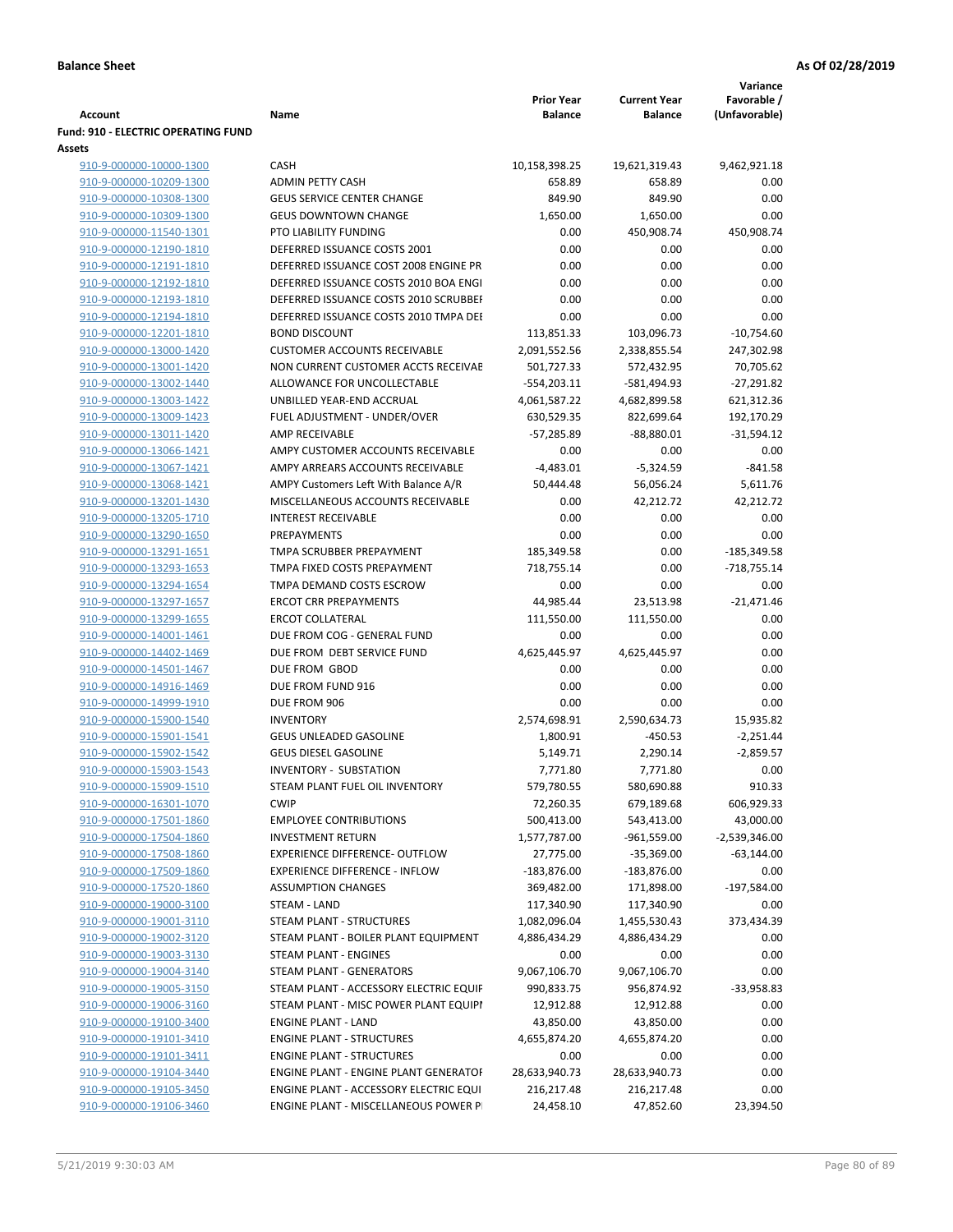|                                                    |                                             |                             |                             | Variance          |
|----------------------------------------------------|---------------------------------------------|-----------------------------|-----------------------------|-------------------|
|                                                    |                                             | <b>Prior Year</b>           | <b>Current Year</b>         | Favorable /       |
| <b>Account</b>                                     | Name                                        | <b>Balance</b>              | <b>Balance</b>              | (Unfavorable)     |
| 910-9-000000-19204-3442                            | <b>ENGINE PLANT - RENEWABLE GENERATORS</b>  | 245,000.01                  | 245.000.01                  | 0.00              |
| 910-9-000000-19301-3500                            | TRANSMISSION - LAND                         | 53,501.21                   | 53,501.21                   | 0.00              |
| 910-9-000000-19302-3530                            | <b>TRANSMISSION - SUBSTATIONS</b>           | 5,714,413.54                | 5,714,413.54                | 0.00              |
| 910-9-000000-19303-3572                            | <b>TRANSMISSION - TMPA LINES</b>            | 1,156,631.80                | 1,156,631.80                | 0.00              |
| 910-9-000000-19304-3571                            | TRANSMISSION - GEUS LINES                   | 3,709,927.39                | 4,241,141.34                | 531,213.95        |
| 910-9-000000-19401-3600                            | <b>DISTRIBUTION - LAND</b>                  | 218,418.15                  | 218,418.15                  | 0.00              |
| 910-9-000000-19402-3620                            | DISTRIBUTION - SUBSTATIONS                  | 6,166,201.55                | 6,239,507.24                | 73,305.69         |
| 910-9-000000-19403-3640                            | <b>DISTRIBUTION - POLES</b>                 | 4,441,832.25                | 4,535,340.26                | 93,508.01         |
| 910-9-000000-19404-3650                            | DISTRIBUTION - OH CONDUCTOR & DEVICES       | 3,789,682.68                | 3,995,820.81                | 206,138.13        |
| 910-9-000000-19405-3660                            | DISTRIBUTION - UNDERGROUND CONDUIT          | 1,627,405.55                | 1,820,226.28                | 192,820.73        |
| 910-9-000000-19406-3670                            | DISTRIBUTION - UG CONDUCTOR & DEVICES       | 2,988,077.35                | 3,031,744.89                | 43,667.54         |
| 910-9-000000-19407-3680                            | DISTRIBUTION - TRANSFORMERS                 | 4,298,515.53                | 4,371,693.30                | 73,177.77         |
| 910-9-000000-19408-3690                            | DISTRIBUTION - SERVICE CONNECTIONS          | 588,547.03                  | 575,576.94                  | $-12,970.09$      |
| 910-9-000000-19409-3700                            | <b>DISTRIBUTION - METERS</b>                | 1,892,735.62                | 1,904,403.74                | 11,668.12         |
| 910-9-000000-19410-3710                            | <b>DISTRIBUTION - VAPOR LIGHTS</b>          | 87,306.38                   | 89,486.32                   | 2,179.94          |
| 910-9-000000-19411-3750                            | DISTRIBUTION - STREET LIGHTS & SIGNALS      | 93,927.69                   | 98.383.66                   | 4,455.97          |
| 910-9-000000-19501-3890                            | <b>GENERAL - LAND</b>                       | 110,503.10                  | 110,503.10                  | 0.00              |
| 910-9-000000-19502-3900                            | <b>GENERAL - STRUCTURES</b>                 | 5,945,156.47                | 5,948,456.74                | 3,300.27          |
| 910-9-000000-19503-3910                            | GENERAL - FURNITURE & OFFICE EQUIPMEN       | 540,997.72                  | 564,537.87                  | 23,540.15         |
| 910-9-000000-19504-3941                            | <b>GENERAL - METER READING ASSETS</b>       | 38,482.00                   | 38,482.00                   | 0.00              |
| 910-9-000000-19505-3911                            | <b>GENERAL - CUSTOMER SERVICE EQUIPMENT</b> | 11,750.00                   | 0.00                        | $-11,750.00$      |
| 910-9-000000-19506-3914                            | <b>GENERAL - BILLING EQUIPMENT</b>          | 0.00                        | 0.00                        | 0.00              |
| 910-9-000000-19507-3915                            | GENERAL - CASHIERING EQUIPMENT              | 7.033.54                    | 7,033.54                    | 0.00              |
| 910-9-000000-19508-3920                            | <b>GENERAL - TRANSPORTATION EQUIPMENT</b>   | 2,561,103.63                | 2,732,230.50                | 171,126.87        |
| 910-9-000000-19509-3930                            | <b>GENERAL - WAREHOUSE EQUIPMENT</b>        | 69,324.02                   | 69,324.02                   | 0.00              |
| 910-9-000000-19510-3940                            | <b>GENERAL - TOOLS</b>                      | 13,918.37                   | 13,918.37                   | 0.00              |
| 910-9-000000-19511-3950                            | <b>GENERAL - LABORATORY EQUIPMENT</b>       | 336,291.99                  | 336,291.99                  | 0.00              |
| 910-9-000000-19512-3960                            | <b>GENERAL - POWER OPERATED EQUIPMENT</b>   | 349,755.28                  | 317,093.52                  | $-32,661.76$      |
| 910-9-000000-19513-3970                            | <b>GENERAL - COMMUNICATIONS EQUIPMENT</b>   | 47,808.65                   | 47,808.65                   | 0.00              |
| 910-9-000000-19514-3980                            | <b>GENERAL - MISCELLANEOUS EQUIPMENT</b>    | 0.00                        | 0.00                        | 0.00              |
| 910-9-000000-19999-1080                            | ACCUMULATED DEPRECIATION                    | -42,390,504.18              | -44,384,246.75              | $-1,993,742.57$   |
|                                                    | <b>Total Assets:</b>                        | 82,659,216.05               | 90,359,742.65               | 7,700,526.60      |
|                                                    |                                             |                             |                             |                   |
| Liability                                          |                                             |                             |                             |                   |
| 910-9-000000-20101-2320                            | <b>ACCOUNTS PAYABLE</b>                     | 976,975.06                  | 1,267,955.07                | -290,980.01       |
| 910-9-000000-20102-2321                            | <b>CREDIT CARD PAYABLE</b>                  | $-7,886.41$                 | 0.00                        | $-7,886.41$       |
| 910-9-000000-20103-2322                            | ACCRUED ACCOUNTS PAYABLE                    | 255,498.00                  | 1,445,054.92                | $-1,189,556.92$   |
| 910-9-000000-20139-2323                            | RETAINAGES PAYABLE                          | 0.00                        | 0.00                        | 0.00              |
| 910-9-000000-20141-0000                            | <b>TELEPHONE CLEARING</b>                   | 0.00                        | 0.00                        | 0.00              |
| 910-9-000000-20142-0000                            | <b>ESCROW</b>                               | 0.00                        | 0.00                        | 0.00              |
| 910-9-000000-20201-2530                            | <b>DEFERRED REVENUE</b>                     | 0.00                        | 822,699.64                  | $-822,699.64$     |
| 910-9-000000-20815-2410                            | SALES TAX PAYABLE - IN THE CITY             | 58,686.39                   | 73,324.87                   | $-14,638.48$      |
| 910-9-000000-20816-2411                            | SALES TAX PAYABLE - OUT OF CITY             | 3,917.27                    | 4,139.49                    | $-222.22$         |
| 910-9-000000-21001-2341                            | DUE TO COG - GEN FUND                       | 0.00                        | 0.00                        | 0.00              |
| 910-9-000000-21406-2329                            | <b>DUE TO 906</b>                           | 0.00                        | 0.00                        | 0.00              |
| 910-9-000000-21507-2347                            | DUE TO GBOD                                 | 0.00                        | 0.00                        | 0.00              |
| 910-9-000000-22001-2327                            | SALARIES PAYABLE                            |                             |                             |                   |
|                                                    |                                             | 311,677.92                  | 306,647.46                  | 5,030.46          |
| 910-9-000000-22002-2328                            | PTO PAYABLE                                 | 488,765.12                  | 619,978.69                  | $-131,213.57$     |
| 910-9-000000-23011-2211                            | <b>REVENUE BONDS</b>                        | 490,000.00                  | 2,260,000.00                | $-1,770,000.00$   |
| 910-9-000000-24000-2350                            | <b>CUSTOMER DEPOSITS</b>                    | 2,404,352.15                | 2,455,261.03                | -50,908.88        |
| 910-9-000000-24014-2359                            | <b>CUSTOMER DEPOSITS / AMPY EQUIPMENT</b>   | 107,959.23                  | 101,672.00                  | 6,287.23          |
| 910-9-000000-24015-2350                            | AMP RESERVE                                 | $-57,285.89$                | $-88,880.01$                | 31,594.12         |
| 910-9-000000-25069-2530                            | PREPAID ELECTRICITY - AMPY                  | $-29,724.19$                | $-30,788.18$                | 1,063.99          |
| 910-9-000000-26001-2283                            | <b>OBLIGATION FOR COMPENSATED ABSENCES</b>  | 448,710.12                  | 297,818.74                  | 150,891.38        |
| 910-9-000000-26102-2210                            | REVENUE BONDS PAYABLE                       | 37,798,000.00               | 32,295,000.00               | 5,503,000.00      |
|                                                    |                                             |                             |                             |                   |
| 910-9-000000-26107-2250                            | PREMIUM ON 2010 ISSUE                       | 188,365.62                  | 173,432.78                  | 14,932.84         |
| 910-9-000000-26108-2250                            | <b>SCRUBBER DEBT - 2010</b>                 | 10,395,000.00               | 10,395,000.00               | 0.00              |
| 910-9-000000-26109-2250<br>910-9-000000-26110-2250 | PREMIUM ON SCRUBBER<br>TMPA DEBT - 2010     | 160,136.91<br>20,640,000.00 | 147,441.93<br>20,640,000.00 | 12,694.98<br>0.00 |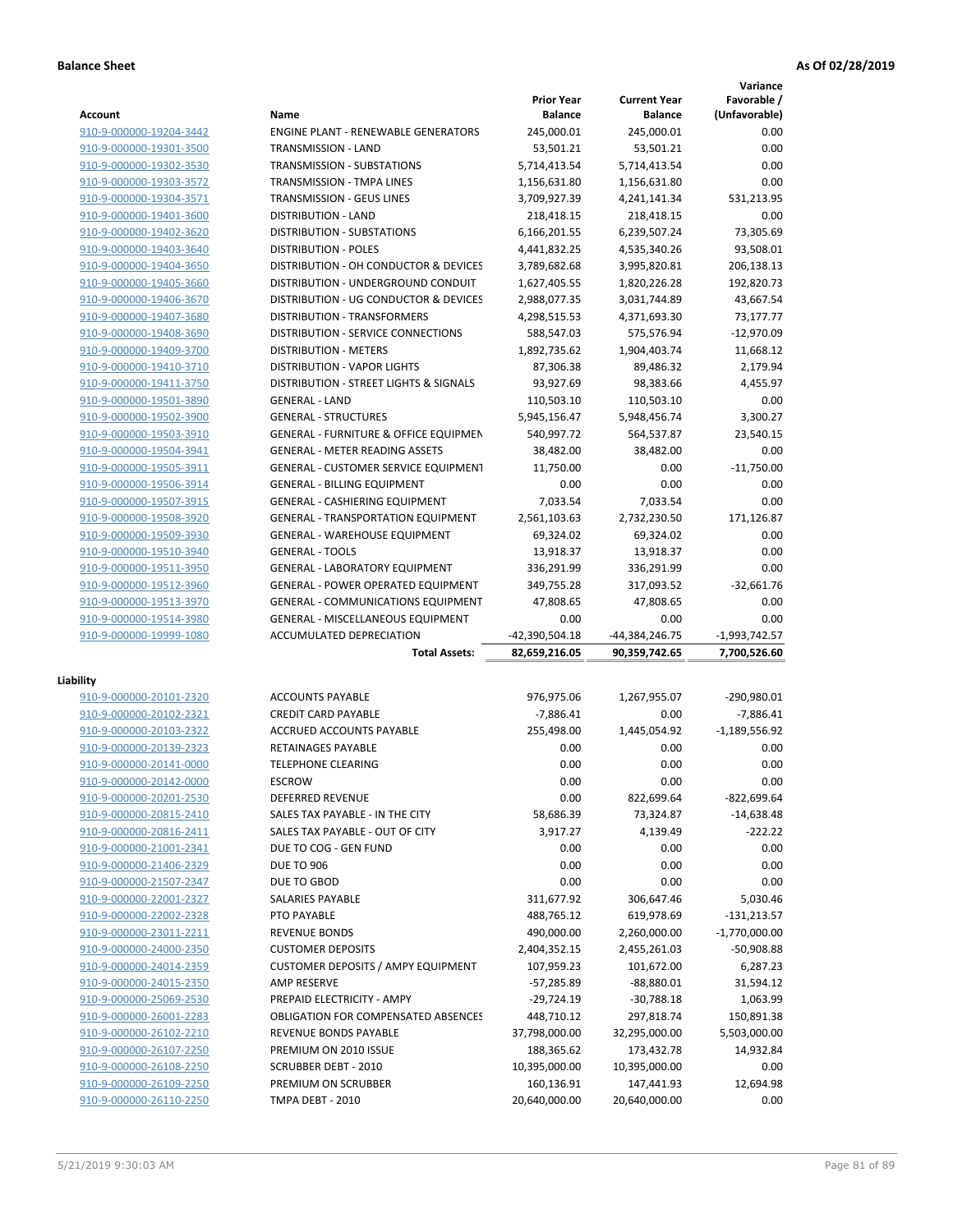| <b>Account</b>                        | Name                                                     | <b>Prior Year</b><br><b>Balance</b> | <b>Current Year</b><br><b>Balance</b> | Variance<br>Favorable /<br>(Unfavorable) |
|---------------------------------------|----------------------------------------------------------|-------------------------------------|---------------------------------------|------------------------------------------|
| 910-9-000000-26111-2250               | PREMIUM ON TMPA DEBT                                     | 317,603.37                          | 292,425.10                            | 25,178.27                                |
| 910-9-000000-29300-0000               | <b>ENCUMBRANCE SUMMARY</b>                               | 0.00                                | 0.00                                  | 0.00                                     |
| 910-9-000000-29400-0100               | RESERVED ACCOUNT / ENCUMBRANCES                          | 0.00                                | 0.00                                  | 0.00                                     |
| 910-9-000000-29999-2283               | <b>NET PENSION LIABILITY</b>                             | 3,429,248.00                        | 794,496.00                            | 2,634,752.00                             |
|                                       | <b>Total Liability:</b>                                  | 78,379,998.67                       | 74,272,679.53                         | 4,107,319.14                             |
| <b>Equity</b>                         |                                                          |                                     |                                       |                                          |
| 910-9-000000-39100-2160               | UNRESERVED RETAINED EARNINGS                             | 5,334,474.05                        | 13,208,889.01                         | 7,874,414.96                             |
| 910-9-000000-39500-4210               | <b>NET POSITION - PENSION</b>                            | $-3,070.00$                         | $-3,070.00$                           | 0.00                                     |
|                                       | <b>Total Beginning Equity:</b>                           | 5,331,404.05                        | 13,205,819.01                         | 7,874,414.96                             |
| <b>Total Revenue</b>                  |                                                          | 21,363,801.24                       | 23,616,017.94                         | 2,252,216.70                             |
| <b>Total Expense</b>                  |                                                          | 22,415,987.91                       | 20,734,773.83                         | 1,681,214.08                             |
| <b>Revenues Over/(Under) Expenses</b> |                                                          | $-1,052,186.67$                     | 2,881,244.11                          | 3,933,430.78                             |
|                                       | <b>Total Equity and Current Surplus (Deficit):</b>       | 4,279,217.38                        | 16,087,063.12                         | 11,807,845.74                            |
|                                       | Total Liabilities, Equity and Current Surplus (Deficit): | 82,659,216.05                       | 90,359,742.65                         | 7,700,526.60                             |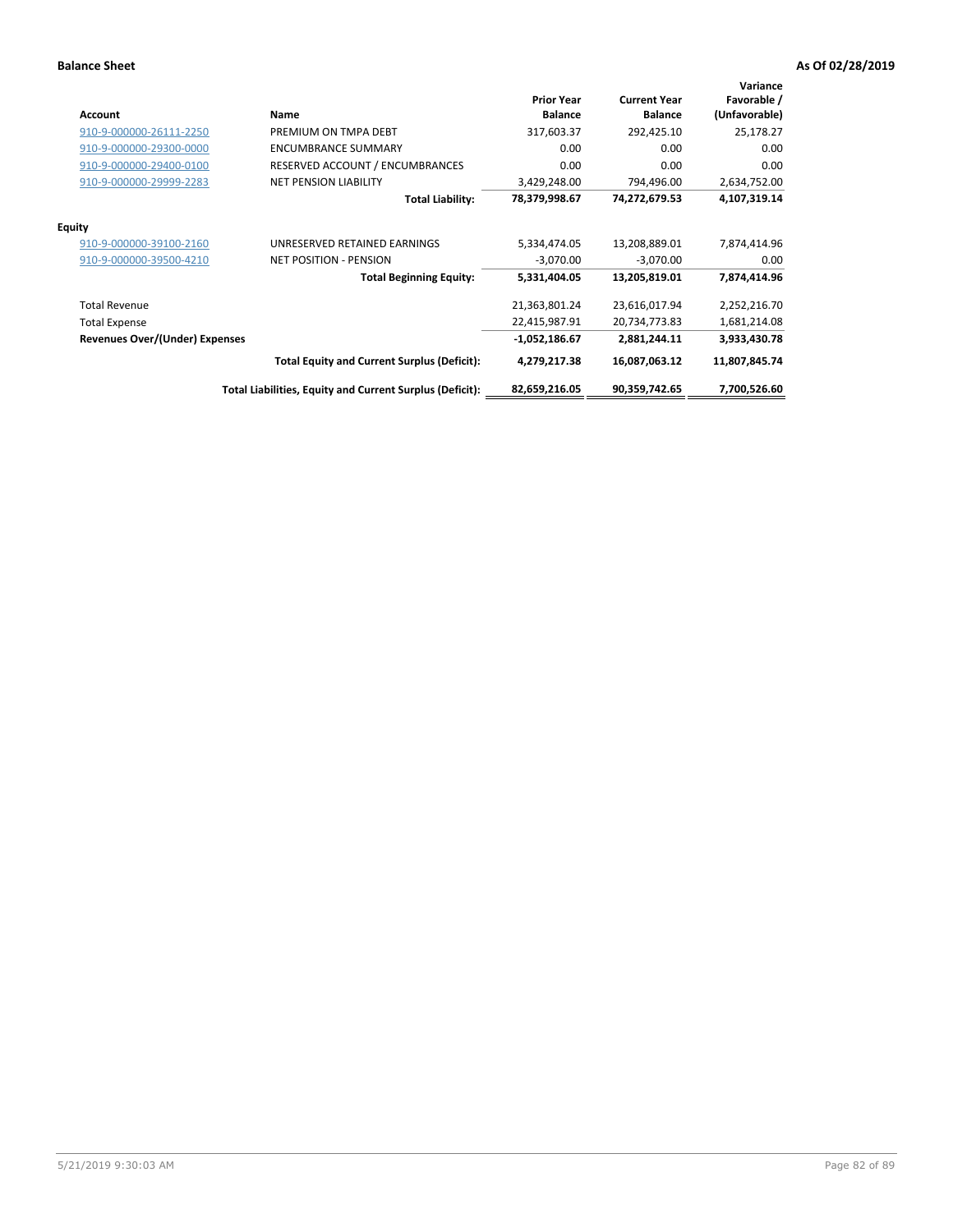| Account                                    | Name                                                     | <b>Prior Year</b><br><b>Balance</b> | <b>Current Year</b><br><b>Balance</b> | Variance<br>Favorable /<br>(Unfavorable) |
|--------------------------------------------|----------------------------------------------------------|-------------------------------------|---------------------------------------|------------------------------------------|
| <b>Fund: 911 - ELECTRIC DEBT REDUCTION</b> |                                                          |                                     |                                       |                                          |
| Assets                                     |                                                          |                                     |                                       |                                          |
| 911-9-000000-10000-1300                    | CASH                                                     | 3,029,797.73                        | 8,569.73                              | $-3,021,228.00$                          |
| 911-9-000000-12002-0000                    | <b>GOVERNMENT OBLIGATIONS / AGENCIES</b>                 | 0.00                                | 0.00                                  | 0.00                                     |
| 911-9-000000-13201-1430                    | MISCELLANEOUS ACCOUNTS RECEIVABLE                        | 0.00                                | 0.00                                  | 0.00                                     |
| 911-9-000000-13205-1710                    | <b>INTEREST RECEIVABLE</b>                               | 0.00                                | 0.00                                  | 0.00                                     |
|                                            | <b>Total Assets:</b>                                     | 3,029,797.73                        | 8,569.73                              | $-3,021,228.00$                          |
| Liability                                  |                                                          |                                     |                                       |                                          |
| 911-9-000000-20101-0000                    | <b>ACCOUNTS PAYABLE</b>                                  | 0.00                                | 0.00                                  | 0.00                                     |
| 911-9-000000-20103-0100                    | <b>ACCRUED ACCOUNTS PAYABLE</b>                          | 0.00                                | 0.00                                  | 0.00                                     |
| 911-9-000000-Z2430-0000                    | RESERVED ACCOUNT / ENCUMBRANCE SUM                       | 0.00                                | 0.00                                  | 0.00                                     |
| 911-9-000000-Z2520-0100                    | RESERVED ACCOUNT / ENCUMBRANCES                          | 0.00                                | 0.00                                  | 0.00                                     |
|                                            | <b>Total Liability:</b>                                  | 0.00                                | 0.00                                  | 0.00                                     |
| Equity                                     |                                                          |                                     |                                       |                                          |
| 911-9-000000-39100-2160                    | UNRESERVED RETAINED EARNINGS                             | 3,027,912.28                        | 5,923.99                              | $-3,021,988.29$                          |
|                                            | <b>Total Beginning Equity:</b>                           | 3,027,912.28                        | 5,923.99                              | $-3,021,988.29$                          |
| <b>Total Revenue</b>                       |                                                          | 1,885.45                            | 2,645.74                              | 760.29                                   |
| <b>Total Expense</b>                       |                                                          | 0.00                                | 0.00                                  | 0.00                                     |
| <b>Revenues Over/(Under) Expenses</b>      |                                                          | 1,885.45                            | 2,645.74                              | 760.29                                   |
|                                            | <b>Total Equity and Current Surplus (Deficit):</b>       | 3,029,797.73                        | 8,569.73                              | $-3,021,228.00$                          |
|                                            | Total Liabilities, Equity and Current Surplus (Deficit): | 3,029,797.73                        | 8,569.73                              | $-3,021,228.00$                          |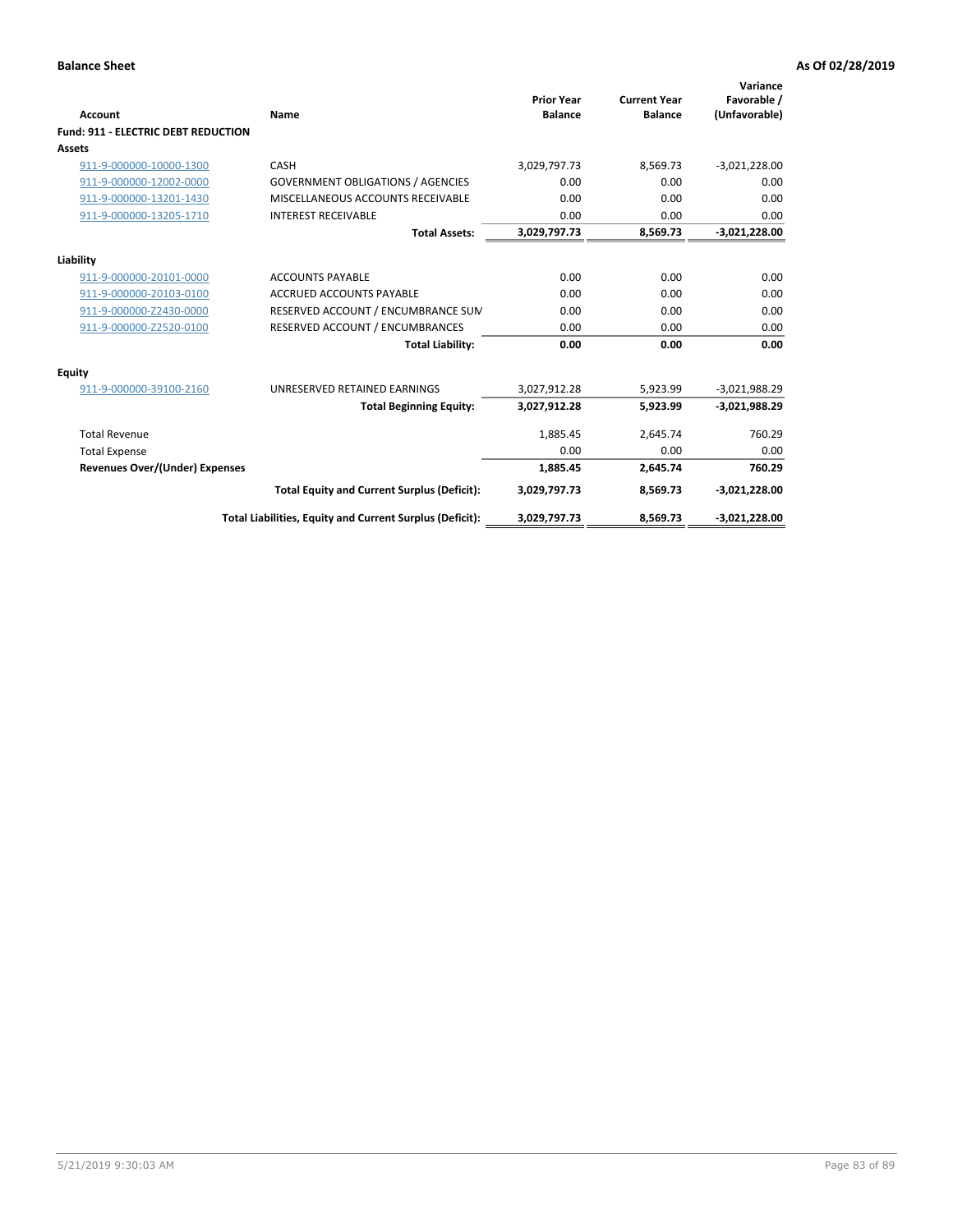| <b>Account</b>                           | Name                                                     | <b>Prior Year</b><br><b>Balance</b> | <b>Current Year</b><br><b>Balance</b> | Variance<br>Favorable /<br>(Unfavorable) |
|------------------------------------------|----------------------------------------------------------|-------------------------------------|---------------------------------------|------------------------------------------|
| <b>Fund: 912 - ELECTRIC DEBT SERVICE</b> |                                                          |                                     |                                       |                                          |
| <b>Assets</b>                            |                                                          |                                     |                                       |                                          |
| 912-9-000000-10000-1300                  | CASH                                                     | 1,505,431.53                        | 1,840,831.66                          | 335,400.13                               |
| 912-9-000000-11504-1301                  | RESERVE FUND - 2008 BOND ISSUE                           | 1,155,021.02                        | 1,181,212.84                          | 26,191.82                                |
| 912-9-000000-11506-1301                  | RESERVE FUND - 2010 BOND ISSUE                           | 3,375,569.79                        | 3,452,325.43                          | 76,755.64                                |
| 912-9-000000-11515-1301                  | RESERVE FUND - 2015 BOND ISSUE                           | 138.319.12                          | 0.00                                  | $-138,319.12$                            |
| 912-9-000000-11516-1301                  | RESERVE FUND - 2015 TAXABLE BONDS                        | 44,994.70                           | 0.00                                  | $-44,994.70$                             |
| 912-9-000000-13205-1710                  | <b>INTEREST RECEIVABLE</b>                               | 0.00                                | 0.00                                  | 0.00                                     |
|                                          | <b>Total Assets:</b>                                     | 6,219,336.16                        | 6,474,369.93                          | 255,033.77                               |
| Liability                                |                                                          |                                     |                                       |                                          |
| 912-9-000000-20101-2320                  | <b>ACCOUNTS PAYABLE</b>                                  | 0.00                                | 0.00                                  | 0.00                                     |
| 912-9-000000-20107-2370                  | <b>ACCRUED INTEREST PAYABLE</b>                          | 444,835.66                          | 497,137.99                            | $-52,302.33$                             |
| 912-9-000000-21400-2999                  | DUE TO GEUS 910 - ELECTRIC OPERATING                     | 4,625,445.97                        | 4,625,445.97                          | 0.00                                     |
| 912-9-000000-Z2430-0000                  | <b>ENCUMBRANCE SUMMARY</b>                               | 0.00                                | 0.00                                  | 0.00                                     |
| 912-9-000000-Z2520-0100                  | RESERVED ACCOUNT / ENCUMBRANCES                          | 0.00                                | 0.00                                  | 0.00                                     |
|                                          | <b>Total Liability:</b>                                  | 5,070,281.63                        | 5,122,583.96                          | $-52,302.33$                             |
|                                          |                                                          |                                     |                                       |                                          |
| Equity                                   |                                                          |                                     |                                       |                                          |
| 912-9-000000-39100-2150                  | SEMI RESERVED RETAINED EARNINGS                          | 1,707,694.04                        | 1,601,177.63                          | $-106,516.41$                            |
|                                          | <b>Total Beginning Equity:</b>                           | 1,707,694.04                        | 1,601,177.63                          | $-106,516.41$                            |
| <b>Total Revenue</b>                     |                                                          | 1,600,000.00                        | 3,638,634.60                          | 2,038,634.60                             |
| <b>Total Expense</b>                     |                                                          | 2,158,639.51                        | 3,888,026.26                          | $-1,729,386.75$                          |
| <b>Revenues Over/(Under) Expenses</b>    |                                                          | $-558,639.51$                       | $-249,391.66$                         | 309,247.85                               |
|                                          | <b>Total Equity and Current Surplus (Deficit):</b>       | 1,149,054.53                        | 1,351,785.97                          | 202,731.44                               |
|                                          | Total Liabilities, Equity and Current Surplus (Deficit): | 6,219,336.16                        | 6,474,369.93                          | 255.033.77                               |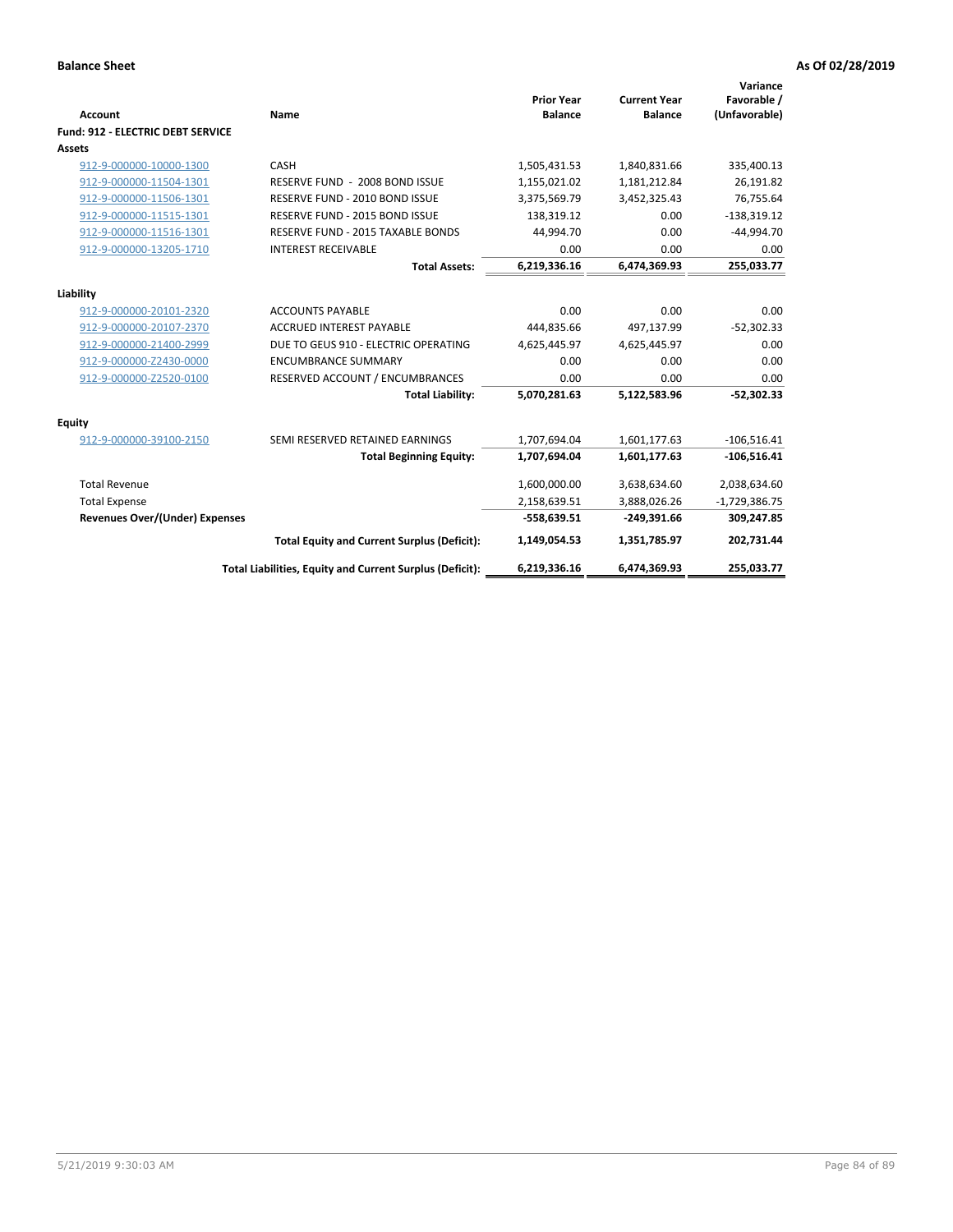| Account                                       | <b>Name</b>                                              | <b>Prior Year</b><br><b>Balance</b> | <b>Current Year</b><br><b>Balance</b> | Variance<br>Favorable /<br>(Unfavorable) |
|-----------------------------------------------|----------------------------------------------------------|-------------------------------------|---------------------------------------|------------------------------------------|
| <b>Fund: 913 - ELECTRIC CONSTRUCTION FUND</b> |                                                          |                                     |                                       |                                          |
| Assets                                        |                                                          |                                     |                                       |                                          |
| 913-9-000000-10000-1300                       | CASH                                                     | 101,101.51                          | 102,659.34                            | 1,557.83                                 |
| 913-9-000000-13201-1430                       | MISCELLANEOUS ACCOUNTS RECEIVABLE                        | 0.00                                | 0.00                                  | 0.00                                     |
| 913-9-000000-13205-1710                       | <b>INTEREST RECEIVABLE</b>                               | 0.00                                | 0.00                                  | 0.00                                     |
|                                               | <b>Total Assets:</b>                                     | 101,101.51                          | 102,659.34                            | 1,557.83                                 |
| Liability                                     |                                                          |                                     |                                       |                                          |
| 913-9-000000-20101-2320                       | <b>ACCOUNTS PAYABLE</b>                                  | 0.00                                | 0.00                                  | 0.00                                     |
| 913-9-000000-20102-2321                       | <b>CREDIT CARD PAYABLE</b>                               | 0.00                                | 0.00                                  | 0.00                                     |
| 913-9-000000-20103-0000                       | <b>ACCRUED ACCOUNTS PAYABLE</b>                          | 0.00                                | 0.00                                  | 0.00                                     |
| 913-9-000000-29300-0000                       | <b>ENCUMBRANCE SUMMARY</b>                               | 0.00                                | 0.00                                  | 0.00                                     |
| 913-9-000000-29400-0100                       | RESERVED ACCOUNT / ENCUMBRANCES                          | 0.00                                | 0.00                                  | 0.00                                     |
|                                               | <b>Total Liability:</b>                                  | 0.00                                | 0.00                                  | 0.00                                     |
| <b>Equity</b>                                 |                                                          |                                     |                                       |                                          |
| 913-9-000000-39100-2160                       | SEMI RESERVED RETAINED EARNINGS                          | 101,038.59                          | 101,749.11                            | 710.52                                   |
|                                               | <b>Total Beginning Equity:</b>                           | 101,038.59                          | 101,749.11                            | 710.52                                   |
| <b>Total Revenue</b>                          |                                                          | 62.92                               | 910.23                                | 847.31                                   |
| <b>Total Expense</b>                          |                                                          | 0.00                                | 0.00                                  | 0.00                                     |
| Revenues Over/(Under) Expenses                |                                                          | 62.92                               | 910.23                                | 847.31                                   |
|                                               | <b>Total Equity and Current Surplus (Deficit):</b>       | 101,101.51                          | 102,659.34                            | 1,557.83                                 |
|                                               | Total Liabilities, Equity and Current Surplus (Deficit): | 101,101.51                          | 102,659.34                            | 1,557.83                                 |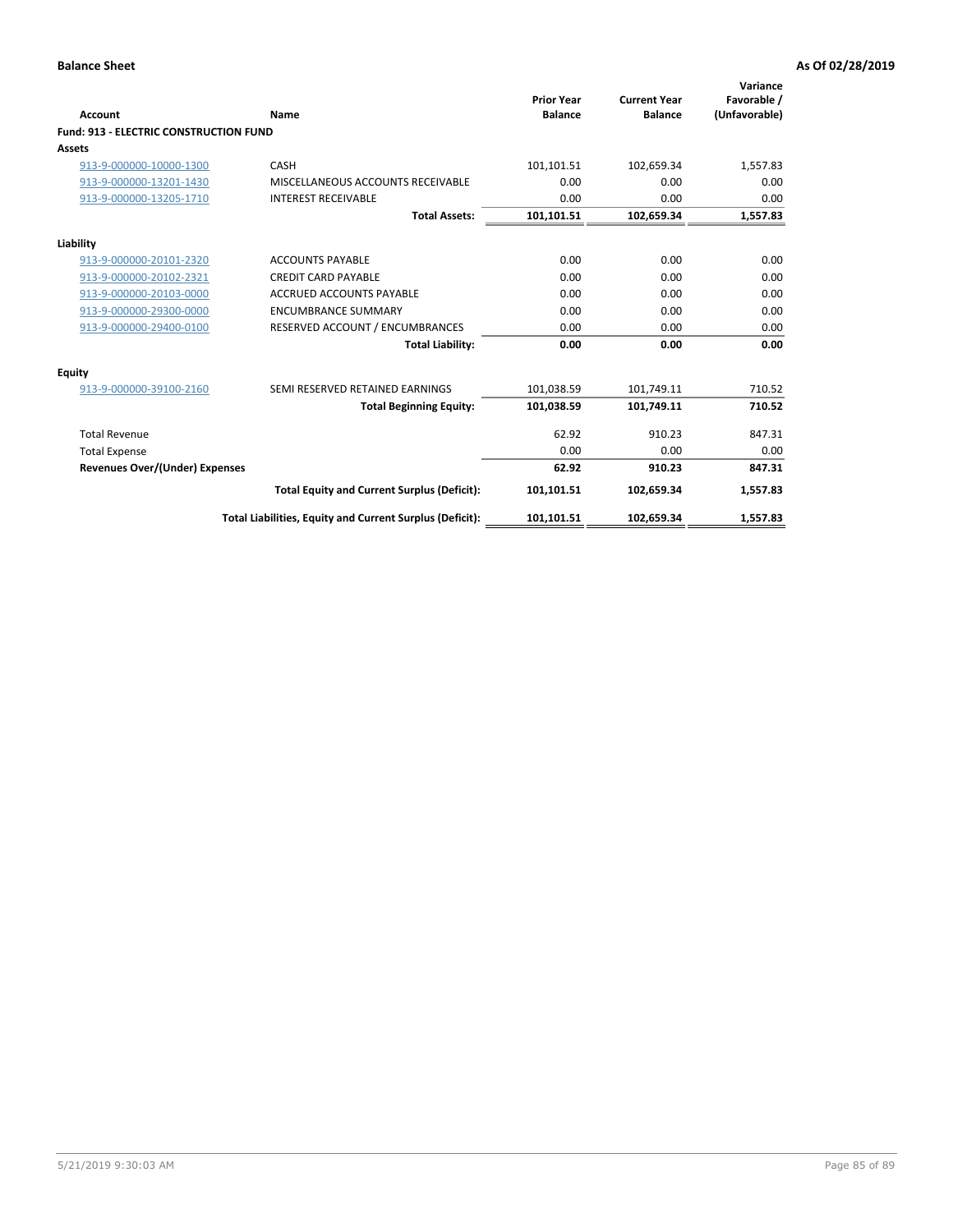| <b>Account</b>                      | Name                                                     | <b>Prior Year</b><br><b>Balance</b> | <b>Current Year</b><br><b>Balance</b> | Variance<br>Favorable /<br>(Unfavorable) |
|-------------------------------------|----------------------------------------------------------|-------------------------------------|---------------------------------------|------------------------------------------|
| Fund: 916 - 08 ENGINE BOND PROCEEDS |                                                          |                                     |                                       |                                          |
| Assets                              |                                                          |                                     |                                       |                                          |
| 916-9-000000-10000-1300             | CASH                                                     | 0.00                                | 0.00                                  | 0.00                                     |
| 916-9-000000-12189-0000             | 08 ENGINE BOND PROCEEDS                                  | 0.00                                | 0.00                                  | 0.00                                     |
| 916-9-000000-13201-1430             | MISCELLANOEUS ACCOUNTS RECEIVABLE                        | 0.00                                | 0.00                                  | 0.00                                     |
| 916-9-000000-13205-1710             | <b>INTEREST RECEIVABLE</b>                               | 0.00                                | 0.00                                  | 0.00                                     |
| 916-9-000000-Z1030-1202             | 2008 GEUS REVENUE BOND - TEXAS TERM                      | 0.00                                | 0.00                                  | 0.00                                     |
| 916-9-000000-Z1030-1401             | 2008 GEUS REVENUE BOND - PFM                             | 0.00                                | 0.00                                  | 0.00                                     |
| 916-9-000000-Z1030-1402             | 2009 GEUS REVENUE BOND - PFM                             | 0.00                                | 0.00                                  | 0.00                                     |
| 916-9-000000-Z1030-3123             | 2009 GEUS REVENUE BOND - TEXAS TERM                      | 0.00                                | 0.00                                  | 0.00                                     |
|                                     | <b>Total Assets:</b>                                     | 0.00                                | 0.00                                  | 0.00                                     |
| Liability                           |                                                          |                                     |                                       |                                          |
| 916-9-000000-20101-2320             | <b>ACCOUNTS PAYABLE</b>                                  | 0.00                                | 0.00                                  | 0.00                                     |
| 916-9-000000-20139-2323             | <b>RETAINAGES PAYABLE</b>                                | 0.00                                | 0.00                                  | 0.00                                     |
| 916-9-000000-21401-2330             | DUE TO ELECTRIC OPERATING                                | 0.00                                | 0.00                                  | 0.00                                     |
| 916-9-000000-29300-0000             | <b>ENCUMBRANCE SUMMARY</b>                               | 0.00                                | 0.00                                  | 0.00                                     |
| 916-9-000000-29400-0100             | RESERVED ACCOUNT / ENCUMBRANCES                          | 0.00                                | 0.00                                  | 0.00                                     |
|                                     | <b>Total Liability:</b>                                  | 0.00                                | 0.00                                  | 0.00                                     |
| Equity                              |                                                          |                                     |                                       |                                          |
| 916-9-000000-39100-2150             | <b>RESERVED RETAINED EARNINGS</b>                        | 0.00                                | 0.00                                  | 0.00                                     |
|                                     | <b>Total Beginning Equity:</b>                           | 0.00                                | 0.00                                  | 0.00                                     |
| <b>Total Revenue</b>                |                                                          | 0.00                                | 0.00                                  | 0.00                                     |
| <b>Total Expense</b>                |                                                          | 0.00                                | 0.00                                  | 0.00                                     |
| Revenues Over/(Under) Expenses      |                                                          | 0.00                                | 0.00                                  | 0.00                                     |
|                                     | <b>Total Equity and Current Surplus (Deficit):</b>       | 0.00                                | 0.00                                  | 0.00                                     |
|                                     | Total Liabilities, Equity and Current Surplus (Deficit): | 0.00                                | 0.00                                  | 0.00                                     |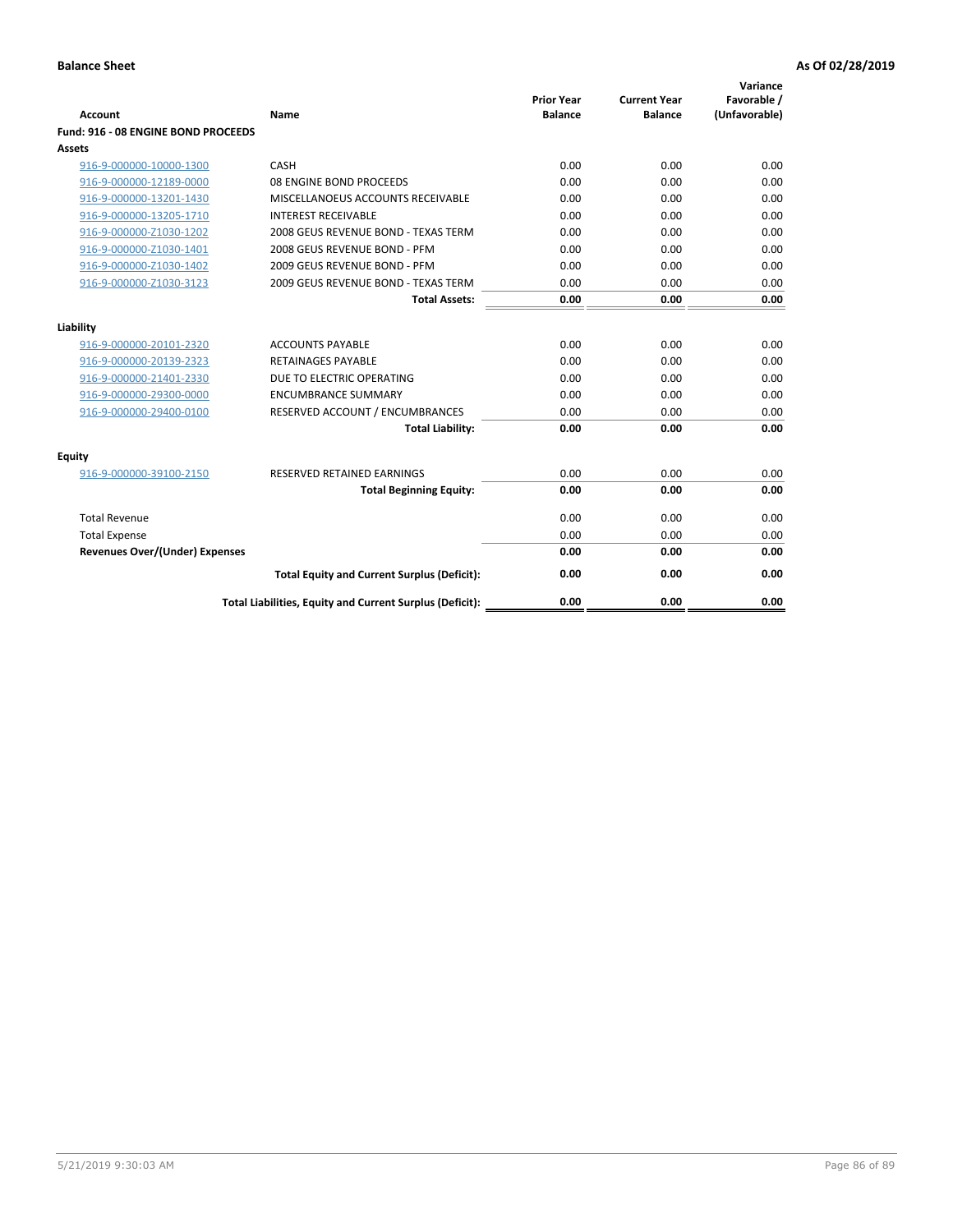| Account                      | Name                                       | <b>Prior Year</b><br><b>Balance</b> | <b>Current Year</b><br><b>Balance</b> | Variance<br>Favorable /<br>(Unfavorable) |
|------------------------------|--------------------------------------------|-------------------------------------|---------------------------------------|------------------------------------------|
| Fund: 950 - CABLE / INTERNET |                                            |                                     |                                       |                                          |
| <b>Assets</b>                |                                            |                                     |                                       |                                          |
| 950-9-000000-10000-1300      | <b>CASH</b>                                | 1,155,876.53                        | 1,103,950.41                          | $-51,926.12$                             |
| 950-9-000000-11550-1301      | PTO LIABILITY FUNDING                      | 0.00                                | 40,963.27                             | 40,963.27                                |
| 950-9-000000-13000-1420      | <b>CUSTOMER ACCOUNTS RECEIVABLE</b>        | 220,747.99                          | 322,834.07                            | 102,086.08                               |
| 950-9-000000-13001-1420      | NON CURRENT CUSTOMER ACCTS RECEIVAE        | 260,751.52                          | 296,659.17                            | 35,907.65                                |
| 950-9-000000-13002-1440      | ALLOWANCE FOR UNCOLLECTABLE                | $-186,953.66$                       | $-228,346.46$                         | $-41,392.80$                             |
| 950-9-000000-13003-1421      | UNBILLED YEAR-END ACCRUAL                  | 444,091.98                          | 505,656.07                            | 61,564.09                                |
| 950-9-000000-13201-1430      | MISCELLANEOUS ACCOUNTS RECEIVABLE          | 0.00                                | $-452.32$                             | $-452.32$                                |
| 950-9-000000-13205-1710      | <b>INTEREST RECEIVABLE</b>                 | 0.00                                | 0.00                                  | 0.00                                     |
| 950-9-000000-15801-1540      | <b>INVENTORY</b>                           | 207,260.59                          | 207,995.43                            | 734.84                                   |
| 950-9-000000-16301-1070      | <b>CWIP</b>                                | 13,937.94                           | 0.00                                  | $-13,937.94$                             |
| 950-9-000000-17501-1860      | <b>EMPLOYEE CONTRIBUTIONS</b>              | 71,488.00                           | 77,630.00                             | 6,142.00                                 |
| 950-9-000000-17504-1860      | <b>INVESTMENT RETURN</b>                   | 225,398.00                          | $-137,366.00$                         | -362,764.00                              |
| 950-9-000000-17508-1860      | <b>EXPERIENCE DIFFERENCE- OUTFLOW</b>      | 3,968.00                            | $-5,053.00$                           | $-9,021.00$                              |
| 950-9-000000-17509-1860      | <b>EXPERIENCE DIFFERENCE - INFLOW</b>      | $-26,268.00$                        | $-26,268.00$                          | 0.00                                     |
| 950-9-000000-17520-1860      | <b>ASSUMPTION CHANGES</b>                  | 52,783.00                           | 24,557.00                             | $-28,226.00$                             |
| 950-9-000000-18001-5110      | HEADEND, TRUNK & DISTRIBUTION SYSTEM       | 9,898,485.39                        | 9,946,411.87                          | 47,926.48                                |
| 950-9-000000-18002-5111      | <b>HEADEND EQUIPMENT</b>                   | 1,339,980.56                        | 1,400,741.30                          | 60,760.74                                |
| 950-9-000000-18003-5120      | <b>DROPS</b>                               | 2,810,572.22                        | 2,485,830.72                          | $-324,741.50$                            |
| 950-9-000000-18101-5130      | <b>CUSTOMER PREMISES EQUIPMENT</b>         | 1,267,770.00                        | 1,267,770.00                          | 0.00                                     |
| 950-9-000000-18102-5140      | PRODUCTION EQUIPMENT                       | 69,984.90                           | 56,100.35                             | $-13,884.55$                             |
| 950-9-000000-18201-5210      | CENTRAL INTERNET EQUIPMENT                 | 422,769.46                          | 159,738.46                            | $-263,031.00$                            |
| 950-9-000000-18202-5220      | <b>CUSTOMER INTERFACE EQUIPMENT</b>        | 256,575.29                          | 280,820.68                            | 24,245.39                                |
| 950-9-000000-18301-5000      | <b>FIBER OPTICS</b>                        | 744,208.60                          | 744,208.60                            | 0.00                                     |
| 950-9-000000-18501-5901      | <b>STRUCTURES &amp; IMPROVEMENTS</b>       | 608,729.19                          | 608,729.19                            | 0.00                                     |
| 950-9-000000-18502-5910      | <b>FURNITURE &amp; OFFICE EQUIPMENT</b>    | 137,419.19                          | 40,805.10                             | $-96,614.09$                             |
| 950-9-000000-18503-5920      | <b>TRANSPORTATION EQUIPMENT</b>            | 373,895.50                          | 338,295.50                            | $-35,600.00$                             |
| 950-9-000000-18504-5950      | LABORATORY EQUIPMENT                       | 163,348.67                          | 162,492.67                            | $-856.00$                                |
| 950-9-000000-18505-5960      | POWER OPERATED EQUIPMENT                   | 5,500.00                            | 0.00                                  | $-5,500.00$                              |
| 950-9-000000-18506-5980      | MISCELLANEOUS EQUIPMENT                    | 0.00                                | 0.00                                  | 0.00                                     |
| 950-9-000000-18999-1080      | ACCUMULATED DEPRECIATION                   | $-10,996,400.95$                    | $-10,813,915.37$                      | 182,485.58                               |
|                              | <b>Total Assets:</b>                       | 9,545,919.91                        | 8,860,788.71                          | -685,131.20                              |
| Liability                    |                                            |                                     |                                       |                                          |
| 950-9-000000-20101-2320      | <b>ACCOUNTS PAYABLE</b>                    | 9,001.86                            | 0.00                                  | 9,001.86                                 |
| 950-9-000000-20102-2321      | <b>CREDIT CARD PAYABLE</b>                 | 7,886.41                            | 0.00                                  | 7,886.41                                 |
| 950-9-000000-20103-2322      | ACCRUED ACCOUNTS PAYABLE                   | 0.00                                | 0.00                                  | 0.00                                     |
| 950-9-000000-20815-2410      | SALES TAX PAYABLE - IN THE CITY            | 26,192.34                           | 29,418.96                             | $-3.226.62$                              |
| 950-9-000000-20816-2411      | SALES TAX PAYABLE - OUT OF CITY            | 0.00                                | 0.00                                  | 0.00                                     |
| 950-9-000000-21001-1101      | DUE TO COG - GEN FUND                      | 0.00                                | 0.00                                  | 0.00                                     |
| 950-9-000000-21507-2347      | DUE TO GBOD                                | 0.00                                | 0.00                                  | 0.00                                     |
| 950-9-000000-22001-2327      | SALARIES PAYABLE                           | 45,167.97                           | 44,560.62                             | 607.35                                   |
| 950-9-000000-22002-2328      | PTO PAYABLE                                | 59,949.64                           | 77,247.97                             | $-17,298.33$                             |
| 950-9-000000-24000-2350      | <b>CUSTOMER DEPOSITS</b>                   | 11,202.27                           | 10,995.18                             | 207.09                                   |
| 950-9-000000-26001-2283      | <b>OBLIGATION FOR COMPENSATED ABSENCES</b> | 20,920.81                           | 0.00                                  | 20,920.81                                |
| 950-9-000000-29300-0000      | <b>ENCUMBRANCE SUMMARY</b>                 | 0.00                                | 0.00                                  | 0.00                                     |
| 950-9-000000-29400-0100      | RESERVED ACCOUNT / ENCUMBRANCES            | 0.00                                | 0.00                                  | 0.00                                     |
| 950-9-000000-29999-2283      | NET PENSION LIABILITY                      | 489,893.00                          | 113,499.00                            | 376,394.00                               |
|                              | <b>Total Liability:</b>                    | 670,214.30                          | 275,721.73                            | 394,492.57                               |
|                              |                                            |                                     |                                       |                                          |
| <b>Equity</b>                |                                            |                                     |                                       |                                          |
| 950-9-000000-39100-2160      | UNRESERVED RETAINED EARNINGS               | 8,481,781.47                        | 8,170,121.49                          | -311,659.98                              |

950-9-000000-39500-4210 NET POSITION - PENSION<br>Total Beginning Equity:  $\frac{438.00}{8,481,343.47}$   $\frac{438.00}{8,169,683.49}$  -311,659.98

**Total Beginning Equity: 8,481,343.47 8,169,683.49**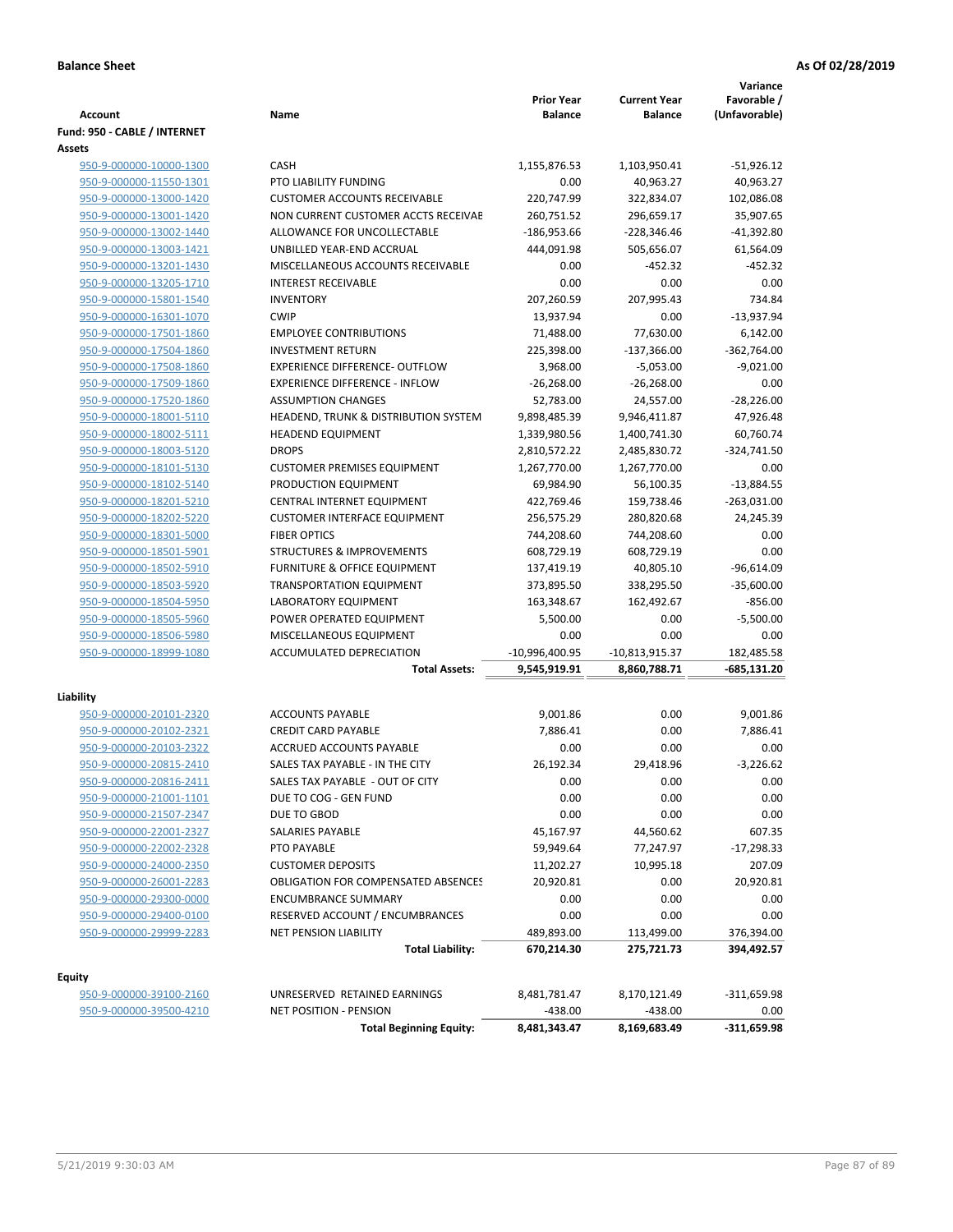| Account                        | Name                                                     | <b>Prior Year</b><br><b>Balance</b> | <b>Current Year</b><br><b>Balance</b> | Variance<br>Favorable /<br>(Unfavorable) |
|--------------------------------|----------------------------------------------------------|-------------------------------------|---------------------------------------|------------------------------------------|
| <b>Total Revenue</b>           |                                                          | 2,683,729.79                        | 2,745,676.58                          | 61,946.79                                |
| <b>Total Expense</b>           |                                                          | 2,289,367.65                        | 2,330,293.09                          | $-40,925.44$                             |
| Revenues Over/(Under) Expenses |                                                          | 394,362.14                          | 415.383.49                            | 21,021.35                                |
|                                | <b>Total Equity and Current Surplus (Deficit):</b>       | 8.875.705.61                        | 8,585,066.98                          | $-290.638.63$                            |
|                                | Total Liabilities, Equity and Current Surplus (Deficit): | 9,545,919.91                        | 8,860,788.71                          | $-685.131.20$                            |